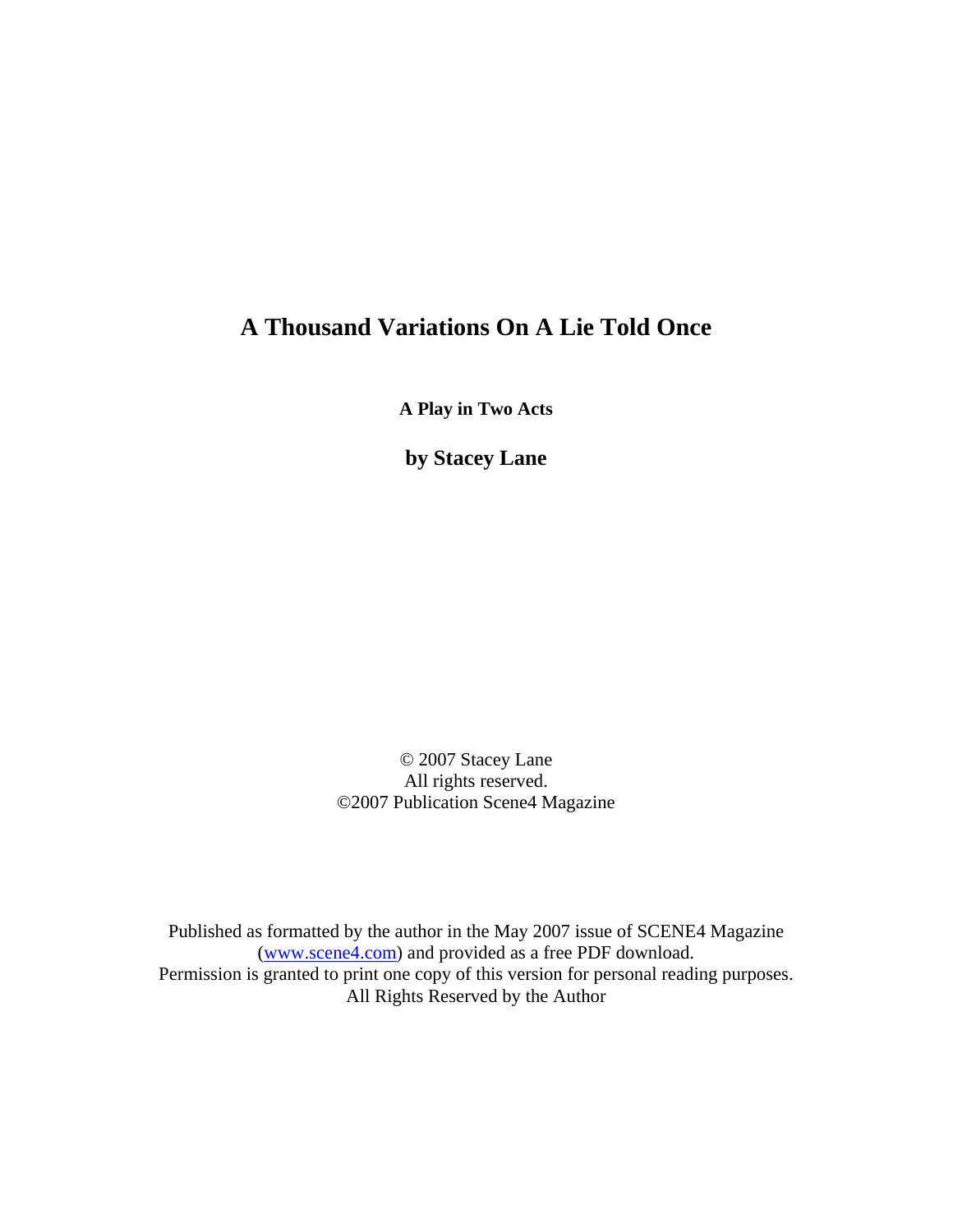©2007 Stacey Lane. *A Thousand Variations On A Lie Told Once* is fully protected under the copyright laws of the United States of America and international copyright laws. All rights, including the rights of translation into foreign languages, adaptations in motion pictures, television, video, radio, various other electronic media, recitation, public reading, and any other adaptations and are strictly reserved. Performances of any kind require the payment of a royalty. You may display this book for your personal, noncommercial use. But you may not otherwise reproduce or distribute copies of this book or any part thereof in any form (including by email or other electronic means), without the prior written consent of the owner. All inquiries should be directed to: Stacey Lane at: Stacey Lane Smith@yahoo.com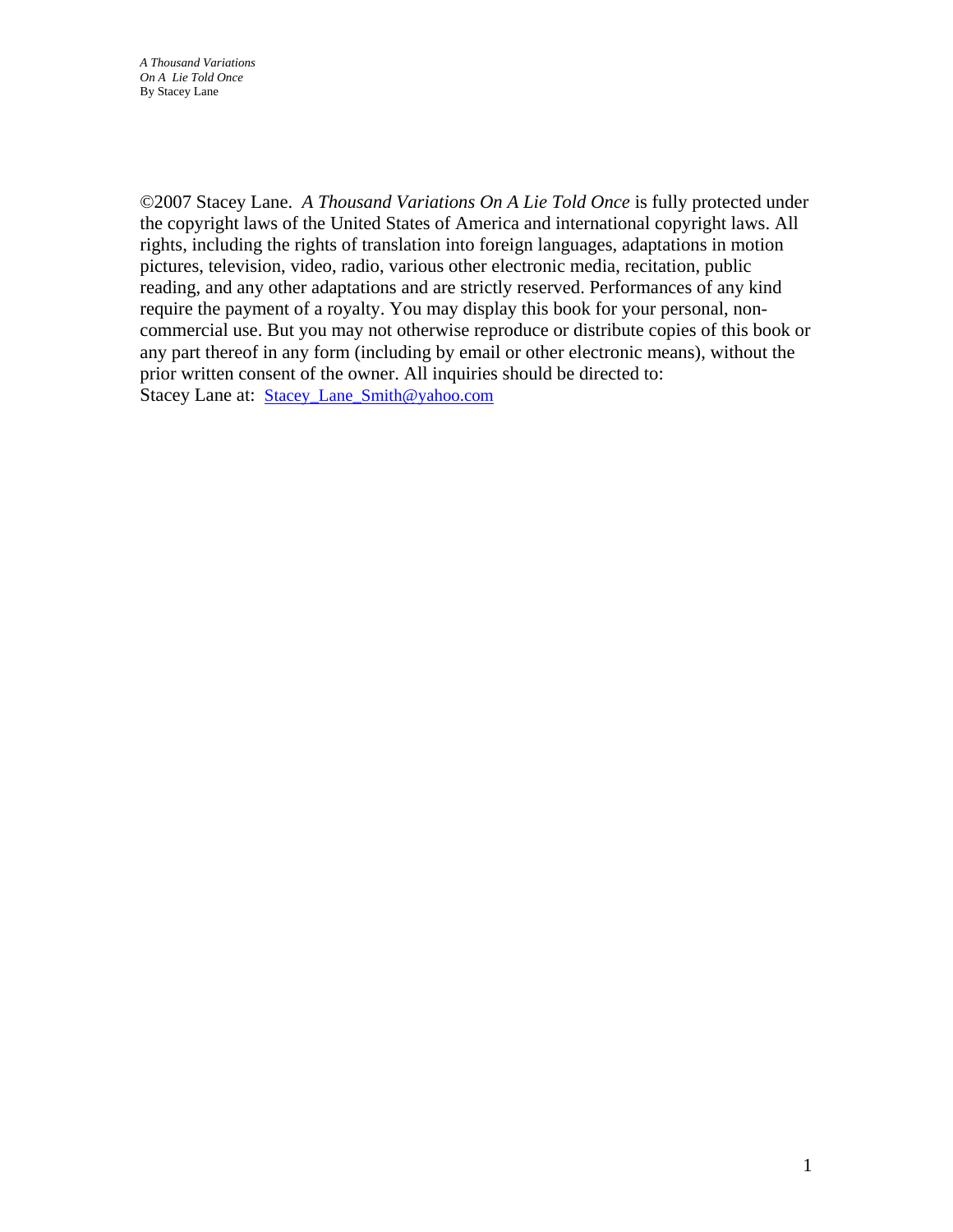## **Cast:**

| ABBY:    | Fifty-six year-old mother of Anna, Rena, and Whitney |
|----------|------------------------------------------------------|
| PATRICK: | Forty-eight year-old fiance of Abby                  |
| WHITNEY: | Thirty year-old daughter of Abby                     |
| RENA:    | Twenty-eight year old daughter of Abby               |
| ANNA:    | Twenty-four year-old daughter of Abby                |

**Setting**: A living room

**Time**: The present on Christmas Eve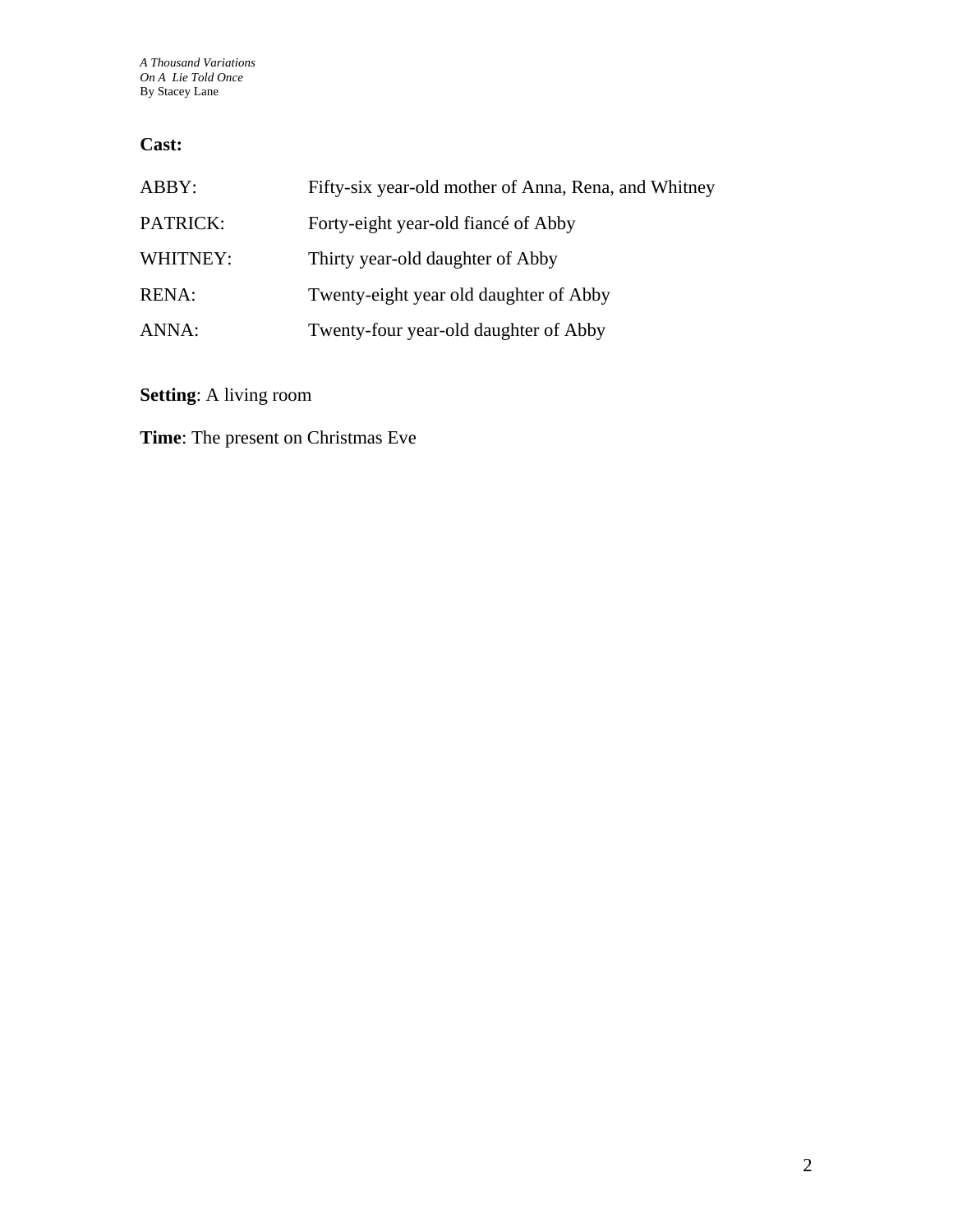## **ACT ONE**

(In the darkness, a crashing sound is heard. The lights come up on ABBY, standing bewildered, looking down at a dropped plate of Christmas cookies. She is dressed in festive holiday wear, standing in a living room decorated for Christmas. There is a Christmas tree modestly ornamented with a few presents underneath it. The room is filled with frog paraphernalia. There are many frog figurines, frog pictures, frog throws, frog rugs, frog clocks, frog lamps, and frog Christmas decorations. PATRICK rushes in.)

- PATRICK: (As he is coming onstage) Honey, are you-ABBY: No! Look! PATRICK: (Stooping to pick up the cookies) It's no big-ABBY: Yes, it is! PATRICK: We'll just have to make-ABBY: There isn't time! PATRICK: We don't really need-ABBY: Everything is ruined! PATRICK: No, it-ABBY: This is just a sign of how the rest of the evening is-PATRICK: No, it isn't. ABBY: How can you-PATRICK: They're just cookies. ABBY: I ruin everything. PATRICK: No, you don't-ABBY: Yes, I do. PATRICK: No, you don't. ABBY: Yes, I- Look, I don't have time for this.
- PATRICK: Do you have time for this? (He grabs her and kissing her passionately.)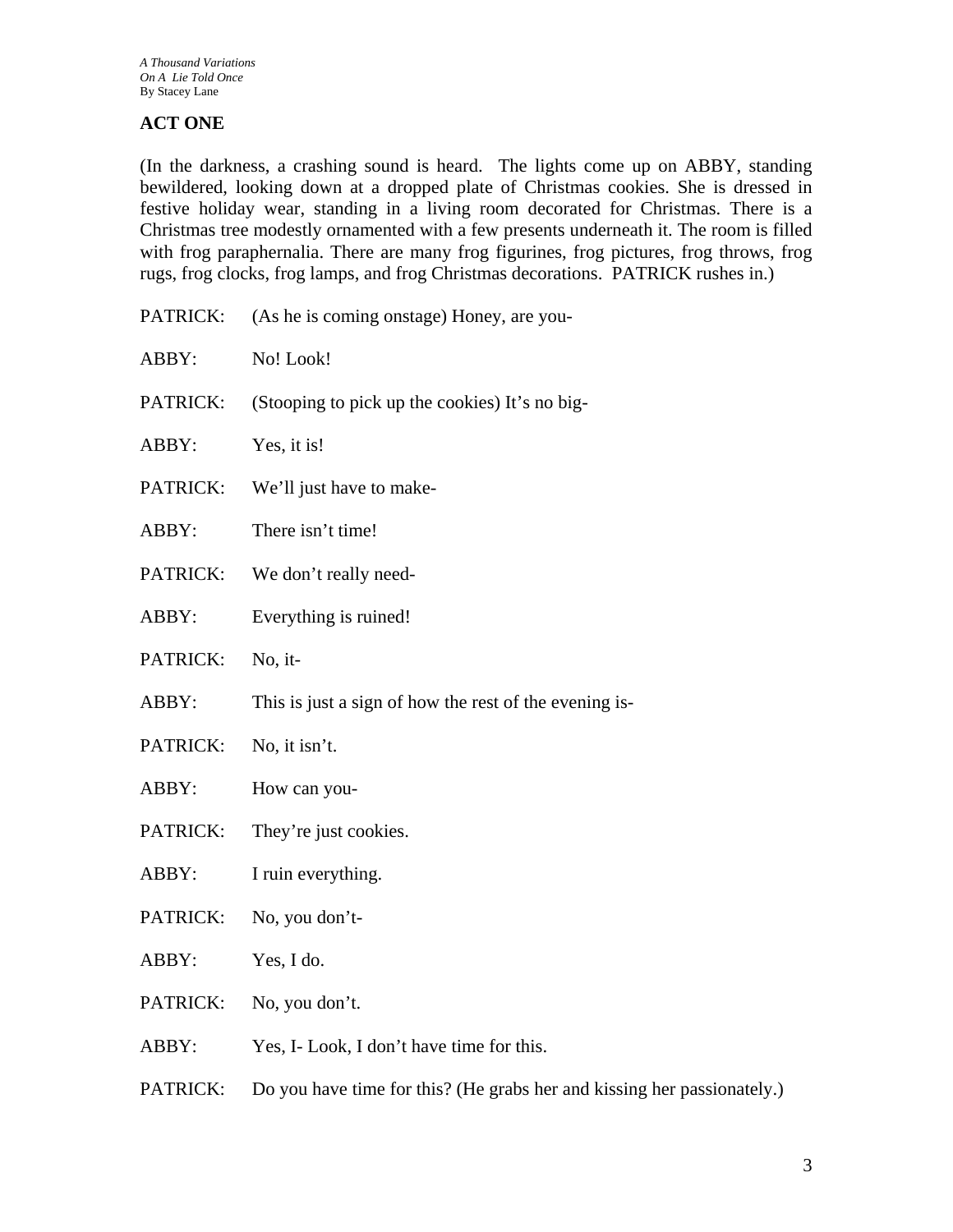| ABBY:    | No.                                                                                |
|----------|------------------------------------------------------------------------------------|
| PATRICK: | Oh, come on sweetheart. Don't worry so much.                                       |
| ABBY:    | I've got to worry. This evening is going to be disastrous.                         |
| PATRICK: | With that kind of attitude.                                                        |
| ABBY:    | Well, it is. I'm just being realistic.                                             |
| PATRICK: | Oh, come on. This is about family. This about having a good time and-              |
| ABBY:    | I don't have a good time with my family.                                           |
| PATRICK: | Well, you should. You just need to-                                                |
| ABBY:    | Look, when we get together, which we hardly ever do, there is a lot of<br>tension. |
| PATRICK: | We'll be fine. We just-                                                            |
| ABBY:    | Plus, I've got you to deal with.                                                   |
| PATRICK: | What's that suppose to mean?                                                       |
| ABBY:    | They're not going to like you.                                                     |
| PATRICK: | Of course, they are-                                                               |
| ABBY:    | First off, they're not going to like the idea of you.                              |
| PATRICK: | I don't see how-                                                                   |
| ABBY:    | And then when they actually meet you, they really aren't going to like<br>you.     |
| PATRICK: | Gee, thanks.                                                                       |
| ABBY:    | Oh, come on you know what I mean.                                                  |
| PATRICK: | No, I don't.                                                                       |
| ABBY:    | Well, you're very good looking.                                                    |
| PATRICK: | Thank-you.                                                                         |
|          |                                                                                    |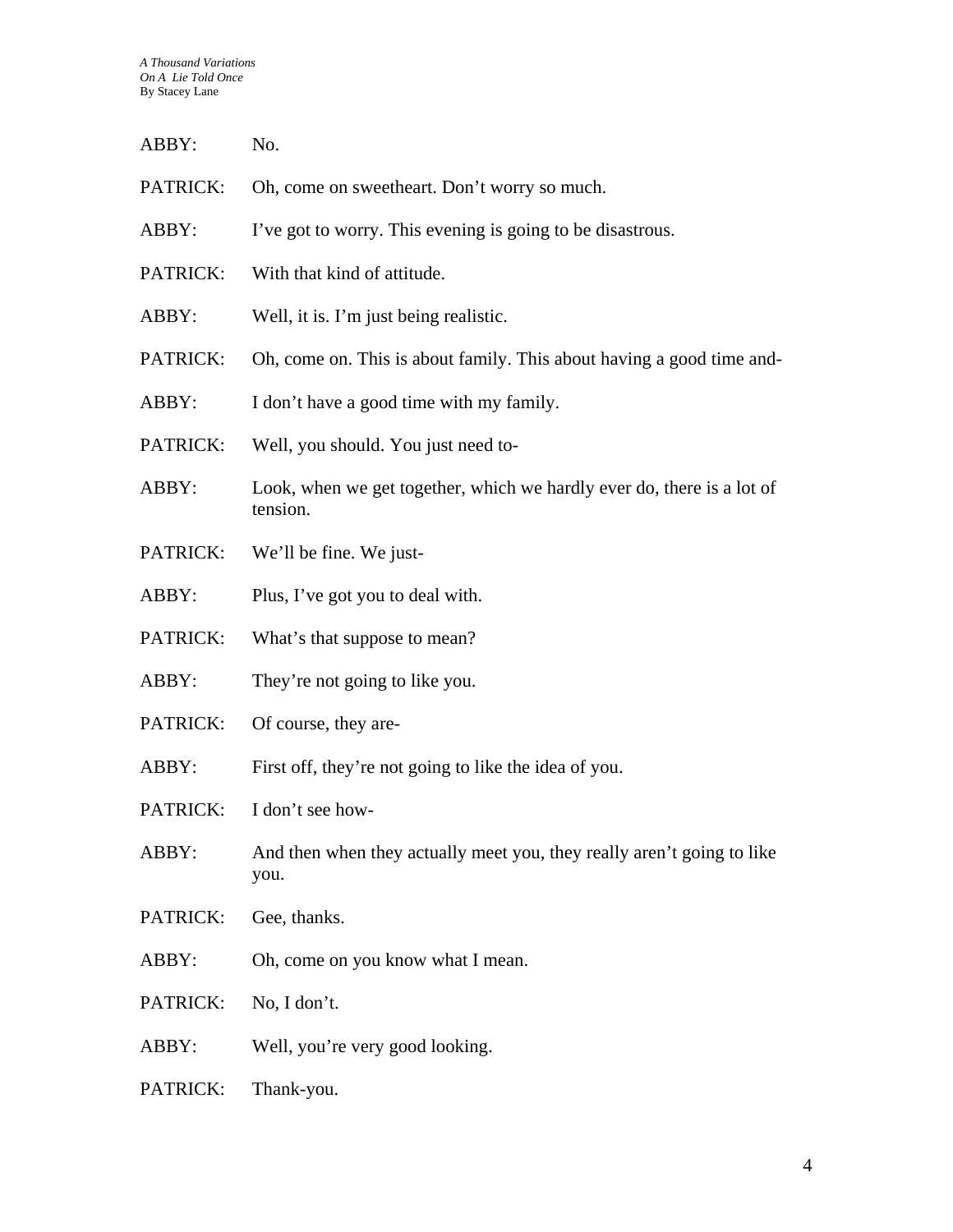| ABBY:    | They won't like that.                                             |
|----------|-------------------------------------------------------------------|
| PATRICK: | I don't see how my-                                               |
| ABBY:    | You're better looking than their father.                          |
| PATRICK: | Beauty is in the eyes of the-                                     |
| ABBY:    | Then, there's your age.                                           |
| PATRICK: | So what? I'm-                                                     |
| ABBY:    | You're much younger than him.                                     |
| PATRICK: | I thought you said he was forty when he-                          |
| ABBY:    | I mean now. You are younger than he would be if he was alive now. |
| PATRICK: | I still don't see-                                                |
| ABBY:    | He was four years older than me and you are-                      |
| PATRICK: | Eight years is not much considering-                              |
| ABBY:    | And then there's how we met.                                      |
| PATRICK: | A lot of people meet on AOL nowadays.                             |
| ABBY:    | Let's just leave that whole part out, okay?                       |
| PATRICK: | Well, they're bound to ask how we met.                            |
| ABBY:    | Well, tell them something else.                                   |
| PATRICK: | I don't want to lie to them.                                      |
| ABBY:    | Fine. I'll tell them something else.                              |
| PATRICK: | That's not-                                                       |
| ABBY:    | They are not going to like you.                                   |
| PATRICK: | I think you established that.                                     |
| ABBY:    | And then there's the money issue.                                 |
|          |                                                                   |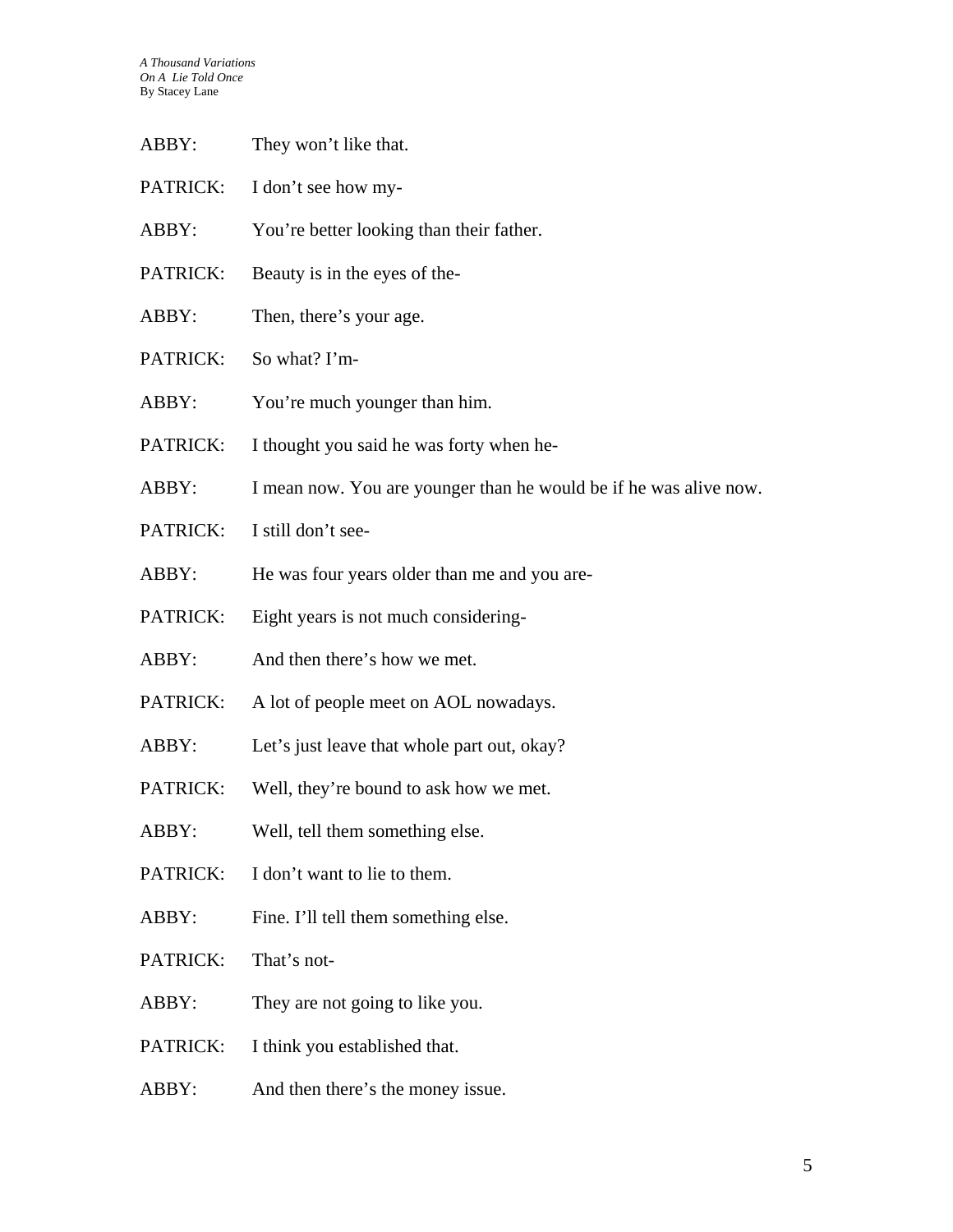- PATRICK: What issue?
- ABBY: You have some.
- PATRICK: So?
- ABBY: They won't like that.
- PATRICK: I don't see how they would even-
- ABBY: The ring. They'll see my ring and they will know. It's bigger than-
- PATRICK: Than the one their father gave you. Yes, I'm seeing the pattern.
- ABBY: Maybe I should take it off.
- PATRICK: No! I mean- that's our ring. That's our-you can't take it off. Be proud.
- ABBY: This is never going to work.
- PATRICK: You know some people actually find me likeable.
- ABBY: I'm sure that's true. But they won't. You don't know them.
- PATRICK: Well, I'd like to. That's what tonight is all about, isn't it? Just give me a chance. I'll be on extra good behavior and they're bound to-
- ABBY: This isn't about you. There's nothing you-
- PATRICK: Well, let me try. I charmed you didn't I? (He tries to put his arms around her and pull her in for a kiss.)
- ABBY: Not now.
- PATRICK: Sweetheart-
- ABBY: Ground rules.
- PATRICK: Ground rules?
- ABBY: Yes, ground rules. Say as little as possible. Don't bring up a subject unless I've already brought it up, especially if it pertains to us. Don't-
- PATRICK: Wait a sec. I never agreed to follow any kind of rules. What is this? Next you're going to tell me not to speak until spoken to?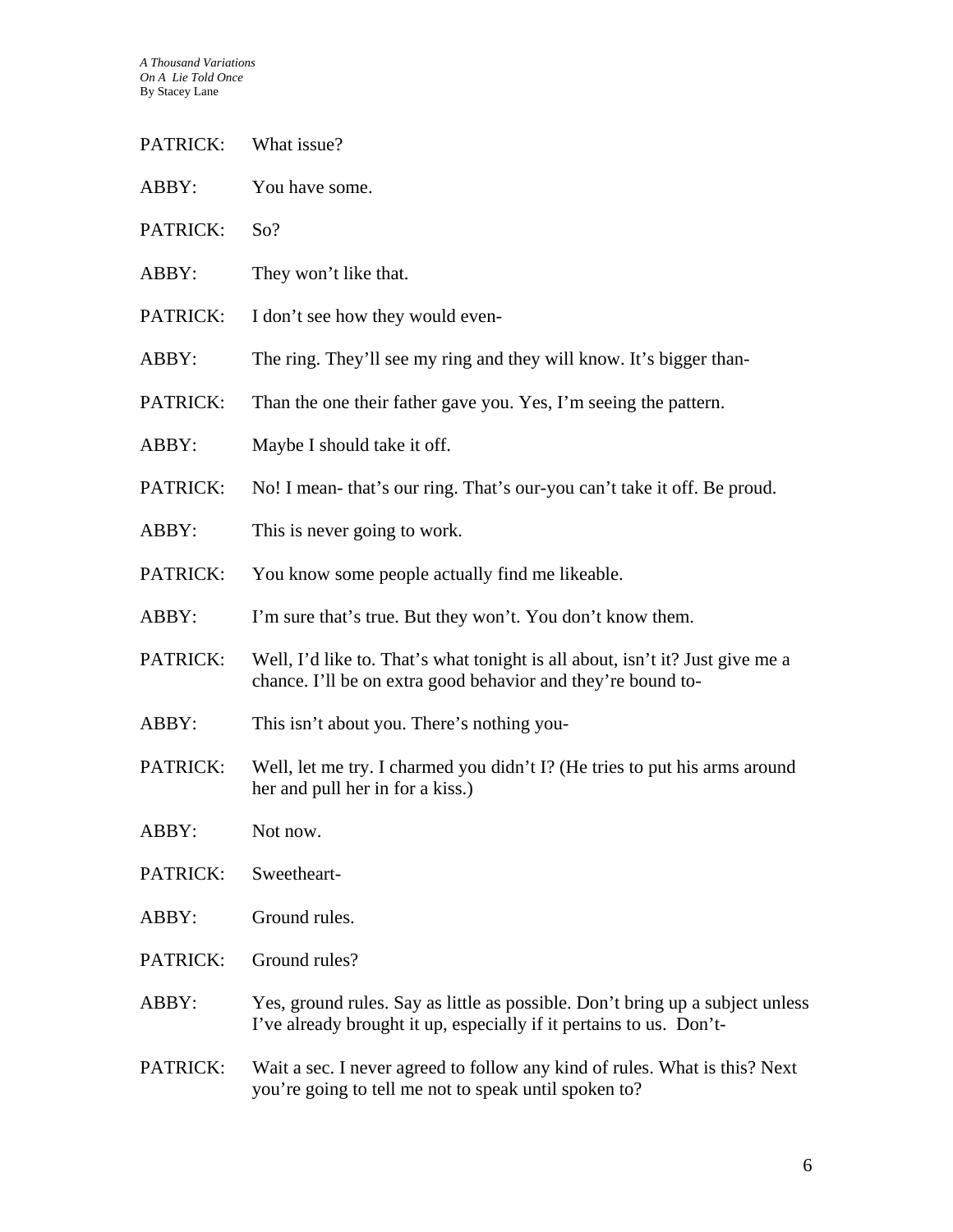| ABBY:    | I'm just setting up some-                                                                                  |
|----------|------------------------------------------------------------------------------------------------------------|
| PATRICK: | What is this? Catholic grammar school? Where's your ruler, Sister<br>Abigail?                              |
| ABBY:    | This is not the time for joking. Listen to me. We are about to enter a war<br>zone and we need a strategy. |
| PATRICK: | Lighten up. You always expect the worst.                                                                   |
| ABBY:    | They are the worst.                                                                                        |
| PATRICK: | They're your kids.                                                                                         |
| ABBY:    | I know them. You don't. And this is never going to work out. I never<br>should have -                      |
| PATRICK: | No. You need this. We need this.                                                                           |
| ABBY:    | Maybe I can still call and cancel.                                                                         |
| PATRICK: | No.                                                                                                        |
| ABBY:    | I'll just say I am not feeling well and-                                                                   |
| PATRICK: | No. That would be lying and you-                                                                           |
| ABBY:    | I am not feeling well.                                                                                     |
| PATRICK: | You'll be fine.                                                                                            |
| ABBY:    | Does the house look okay?                                                                                  |
| PATRICK: | Perfect.                                                                                                   |
| ABBY:    | Do I look okay?                                                                                            |
| PATRICK: | Perfect.                                                                                                   |
| ABBY:    | Stop it. Don't lie.                                                                                        |
| PATRICK: | I never do.                                                                                                |
| ABBY:    | Just wait. You'll see that-                                                                                |
|          |                                                                                                            |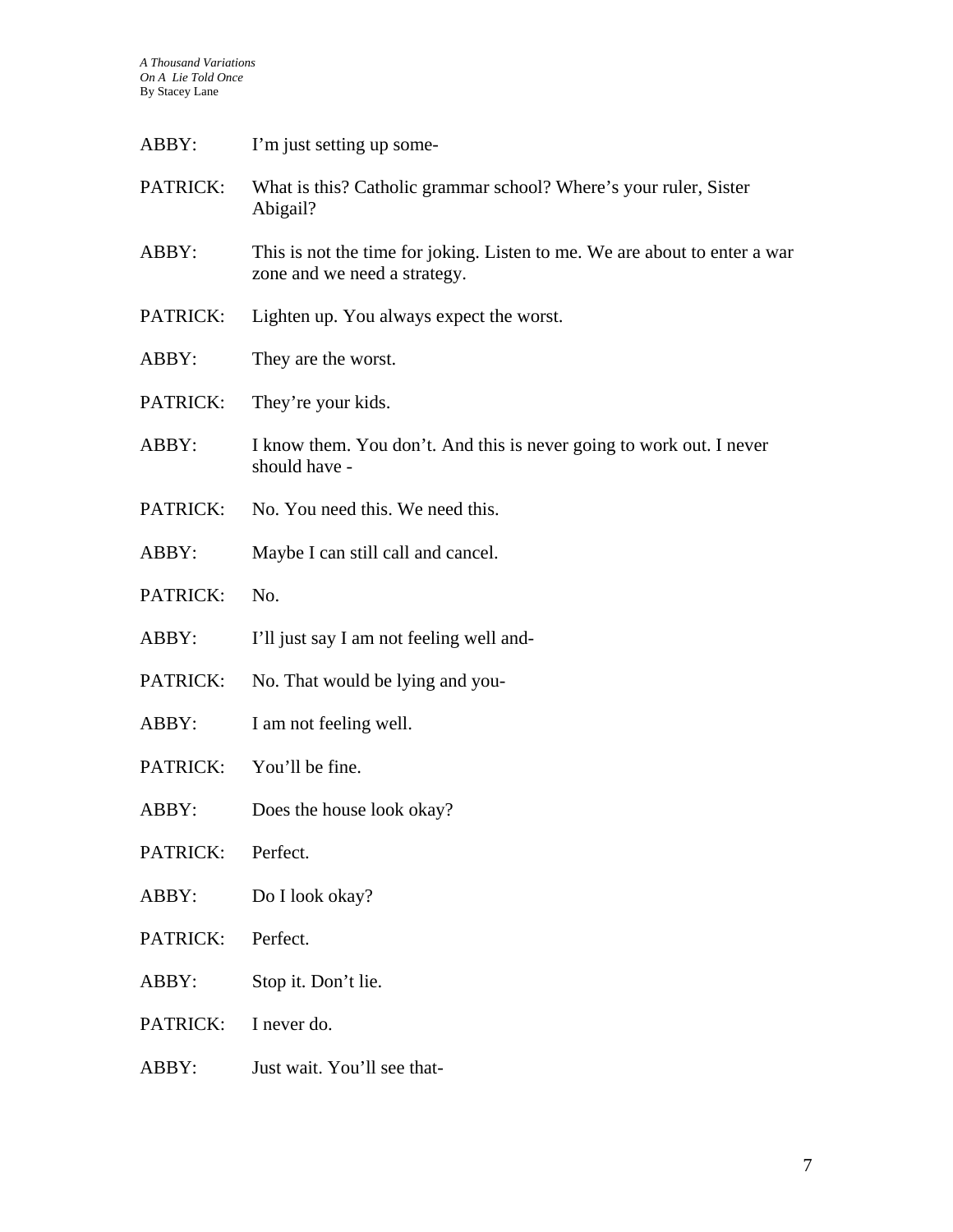| PATRICK: | Are they all arriving together?                                                     |
|----------|-------------------------------------------------------------------------------------|
| ABBY:    | I think so.                                                                         |
| PATRICK: | Great. We'll-                                                                       |
| ABBY:    | This isn't going to work.                                                           |
| PATRICK: | I'm sure they want you to be happy.                                                 |
| ABBY:    | Don't be so-                                                                        |
| PATRICK: | With me, you're happy.                                                              |
| ABBY:    | Yes.                                                                                |
| PATRICK: | They'll see that.                                                                   |
| ABBY:    | No, they won't.                                                                     |
| PATRICK: | Give them time. They will.                                                          |
| ABBY:    | It's been six years since all four of us have been together in this house.          |
| PATRICK: | Yes, you mentioned-                                                                 |
| ABBY:    | I saw my youngest at her graduation a few years back and once after that<br>at the- |
| PATRICK: | Everything will be fine.                                                            |
| ABBY:    | My middle one, she moved out to California and rarely comes to-                     |
| PATRICK: | I know.                                                                             |
| ABBY:    | What do you mean you know-                                                          |
| PATRICK: | You told me.                                                                        |
| ABBY:    | Shouldn't you check on dinner?                                                      |
| PATRICK: | I just-                                                                             |
| ABBY:    | Check again.                                                                        |
| PATRICK: | I don't-                                                                            |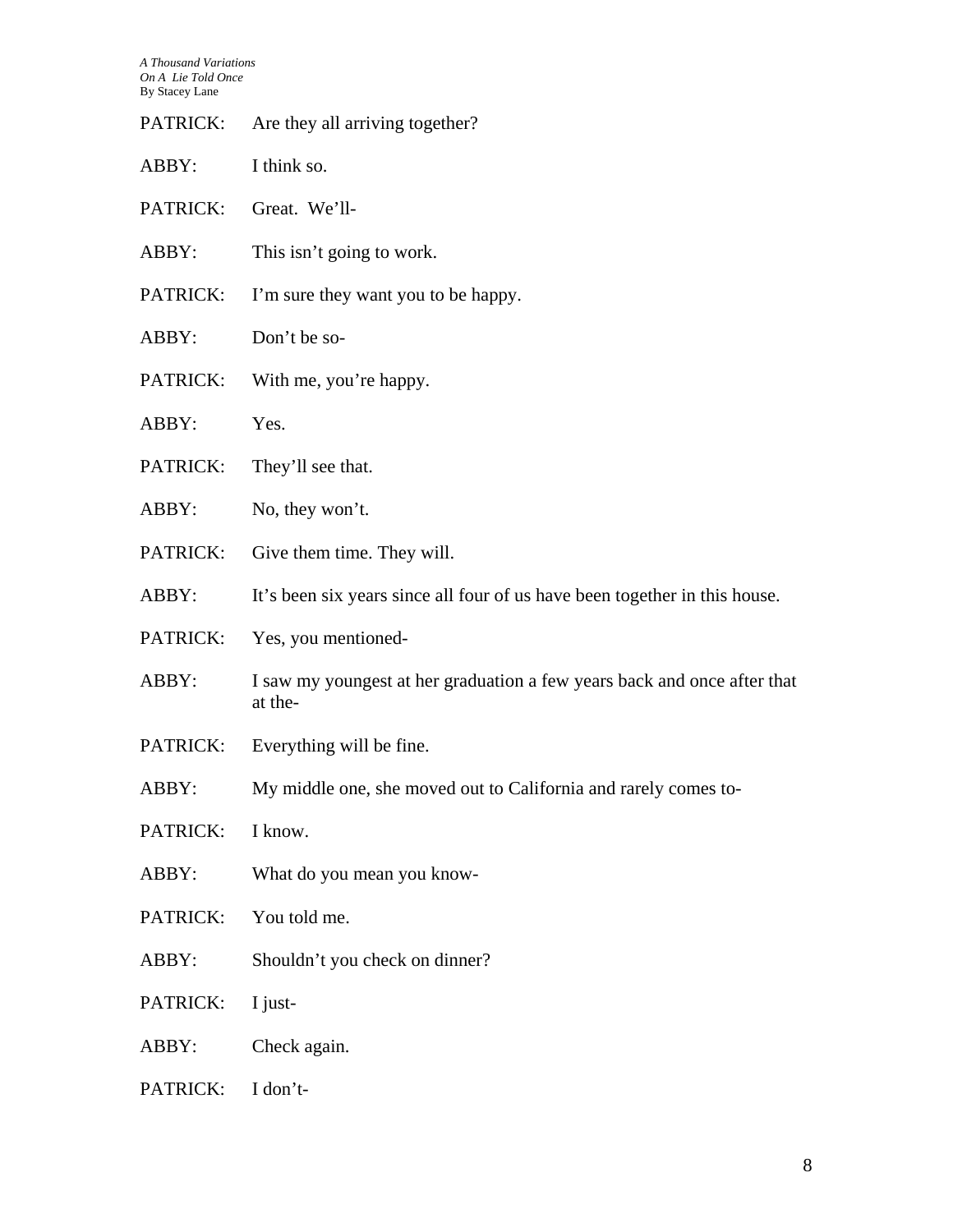- ABBY: I don't want anything to be ruined. I want it all to-
- PATRICK: I'm not going to ruin dinner. I have it all under control.
- ABBY: Please go check.

PATRICK: Fine.

(PATRICK crosses to the kitchen. ABBY follows him talking.)

ABBY: I wish I wouldn't have ruined the cookies.

PATRICK: It's-

ABBY: They love cookies. All of them do.

(The doorbell rings.)

ABBY: Oh, my-

(PATRICK takes ABBY by the waist and begins to cross to the door.)

PATRICK: Here we go. Everything will be-

ABBY: No. I think it'd be best if you stayed in the kitchen until I-

PATRICK: What? We are going to answer the door together-

ABBY: I don't think-

PATRICK: Like the happy couple that we are.

ABBY: Just go check on dinner and stay there until I get you. Please.

PATRICK: I don't think-

(The doorbell rings again.)

ABBY: Come on. They're waiting.

PATRICK: I want to-

ABBY: Please do this one thing for me.

PATRICK: Fine.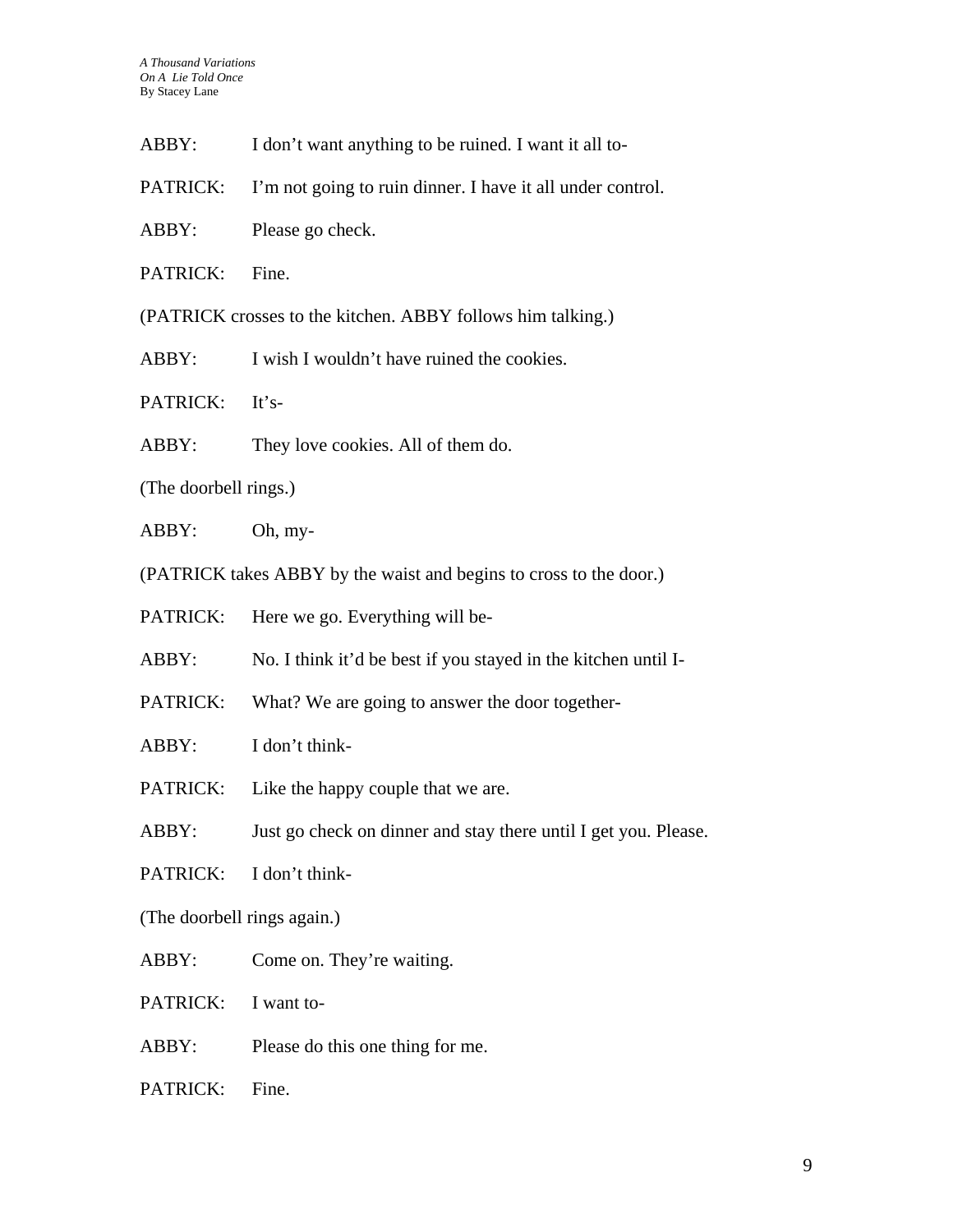| ABBY: | Thanks. |  |
|-------|---------|--|
|       |         |  |

PATRICK: Good luck. (PATRICK exits into the kitchen.)

ABBY: I need more than luck.

(ABBY takes a deep breath, composes herself and crosses to the front door. She opens it. WHITNEY, a slightly pudgy woman in her early thirties with dark features and troubled eyes, RENA, a spunky woman in her late twenties, with spiky bright red hair and stylish, yet imaginative clothing, and ANNA, a slender, delicate-looking girl in her early twenties, stand at the door. Each is dressed for winter and carries a wrapped Christmas present.)

| WHITNEY:     | Happy holidays!                                                                                                                     |
|--------------|-------------------------------------------------------------------------------------------------------------------------------------|
| ABBY:        | Hi! Come on in!                                                                                                                     |
| <b>RENA:</b> | Thanks!                                                                                                                             |
| ANNA:        | Merry Christmas Eve!                                                                                                                |
| ABBY:        | Same to you, sweetheart. (She gives ANNA a quick kiss on the cheek and<br>then turns to see RENA) Rena, what happened to your hair? |
| WHITNEY:     | What kind of greeting is that?                                                                                                      |
| ABBY:        | I'm sorry, but I wasn't expecting-                                                                                                  |
| <b>RENA:</b> | I always wanted to be a redhead. Now I am.                                                                                          |
| ABBY:        | The Lord gave you the most beautiful chestnut hair and now you-                                                                     |
| <b>RENA:</b> | It was brown. It was dull. Now it's-                                                                                                |
| ABBY:        | Is it permanent? Tell me it was just a temporary wash.                                                                              |
| <b>RENA:</b> | It's permanent.                                                                                                                     |
| ABBY:        | Rena, no one has hair that color!                                                                                                   |
| <b>RENA:</b> | I do.                                                                                                                               |
| ABBY:        | Don't you think you're getting a little too old to-                                                                                 |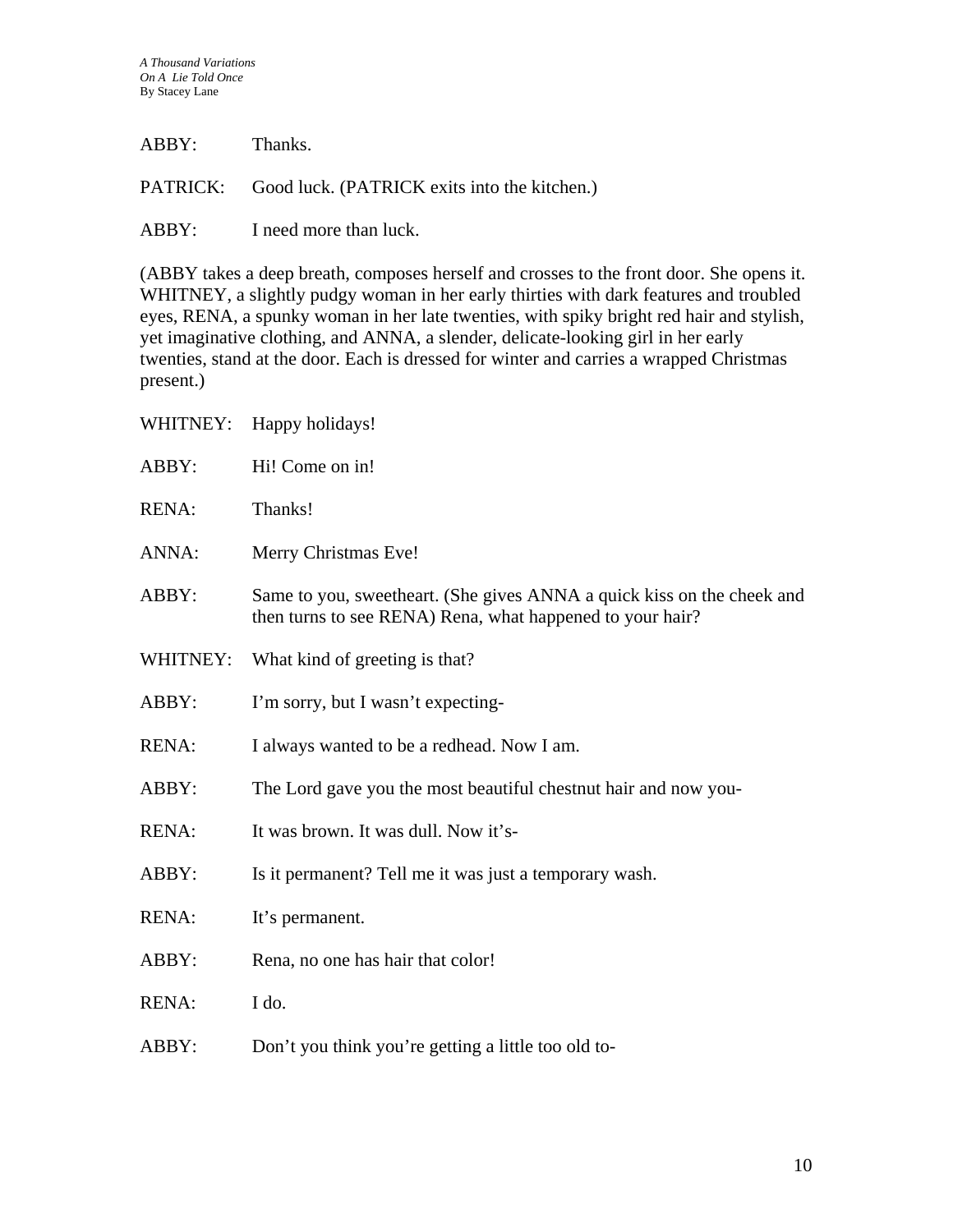| WHITNEY: Hey! Remember us? Your other kids. Can we talk about something other |
|-------------------------------------------------------------------------------|
| than Rena's hair?                                                             |

- ABBY: Yes, sorry. I just wasn't expecting-
- WHITNEY: Well, it's been a long time.
- ABBY: Yes it has. Too long. Its good to finally have all my girls home.
- ANNA: It's good to be home.
- ABBY: Oh, Anna, you look- (Anna is pronounced so it rhymes with "banana")
- RENA: It's Awna now. (Awna is pronounced so that it rhymes with "Donna".)
- ABBY: What?
- WHITNEY: She goes by Awna now. Where have you been?
- ABBY: Since when?
- WHITNEY: Since last year.
- ABBY: But I named you Anna.
- WHITNEY: Well, it's Awna, now.
- ABBY: But you were named after my baby sister who was stillborn. You remember me telling-
- WHITNEY: You shouldn't name people after dead people. It's morbid.
- ABBY: It was meant to honor-
- WHITNEY: It's morbid.
- ABBY: (To ANNA) Do you feel that way too?
- ANNA: Yes.
- ABBY: Have you always felt-
- ANNA: Yes.
- ABBY: Is that why you-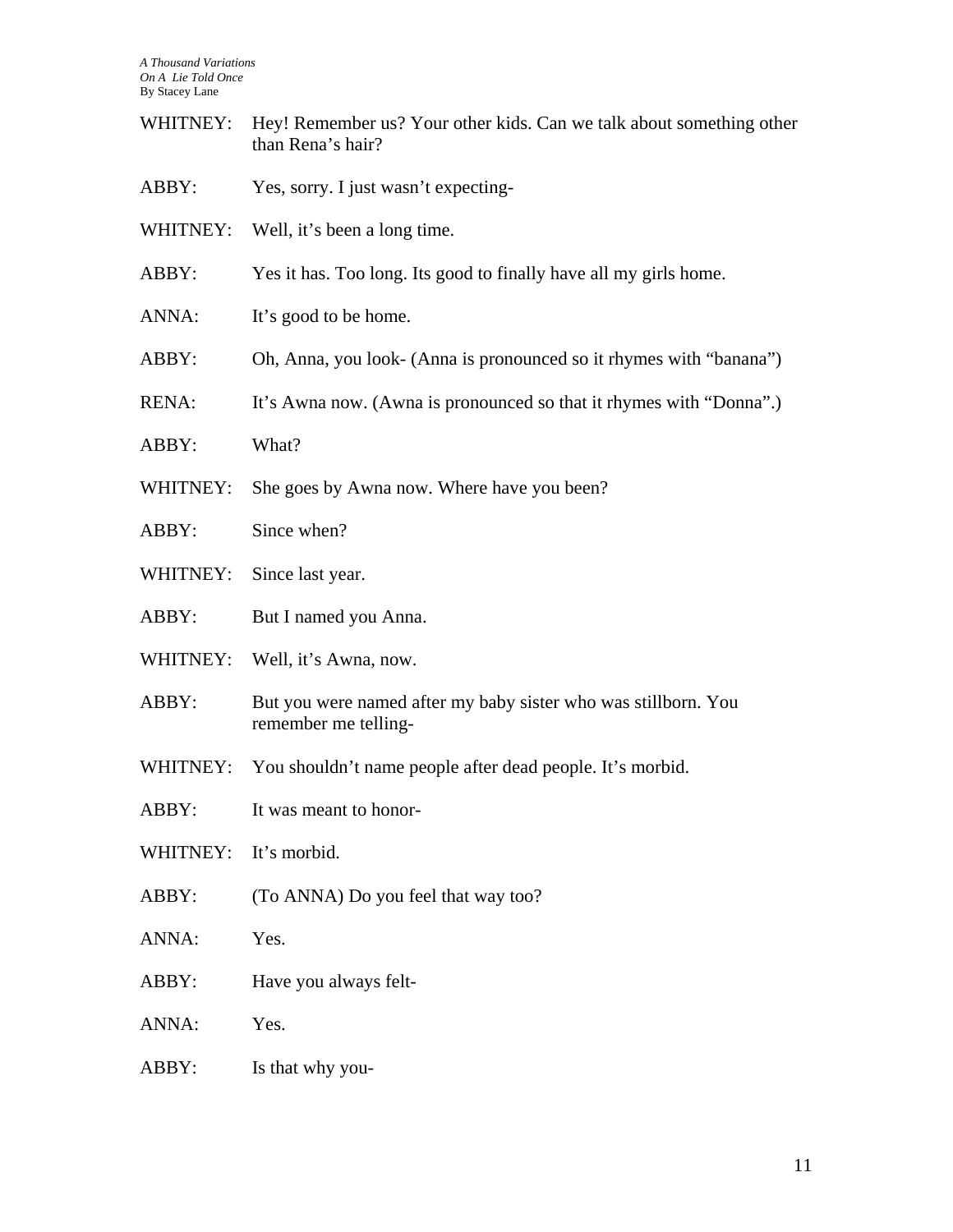| ANNA:                            | No.                                                           |  |
|----------------------------------|---------------------------------------------------------------|--|
| ABBY:                            | Then why-                                                     |  |
| WHITNEY:                         | She likes it better that way.                                 |  |
| ABBY:                            | Let her speak for herself. Anna?                              |  |
| <b>RENA:</b>                     | It's Awna.                                                    |  |
| ANNA:                            | I like it better that way.                                    |  |
| ABBY:                            | Why?                                                          |  |
|                                  | WHITNEY: It's more artistic.                                  |  |
| ABBY:                            | Anna?                                                         |  |
| RENA:                            | Awna.                                                         |  |
| ANNA:                            | It's more artistic.                                           |  |
| <b>RENA:</b>                     | She's trying to be an artist, you know. Did you know-         |  |
| ABBY:                            | Yes, of course.                                               |  |
| <b>RENA:</b>                     | Well, I figured-                                              |  |
| ABBY:                            | Who do you think paid for all those art lessons when she was- |  |
| <b>WHITNEY and RENA:</b><br>Dad. |                                                               |  |
| ABBY:                            | Girls, your father was d- had passed on before-               |  |
| WHITNEY:                         | It was Dad's life insurance money that-                       |  |
| RENA:                            | And his savings-                                              |  |
| ABBY:                            | I had to work to support-                                     |  |
| RENA:                            | Don't act like a martyr. You only worked part-time most-      |  |
| ABBY:                            | I was busy raising three-                                     |  |
| <b>RENA:</b>                     | And what a lovely job you did!                                |  |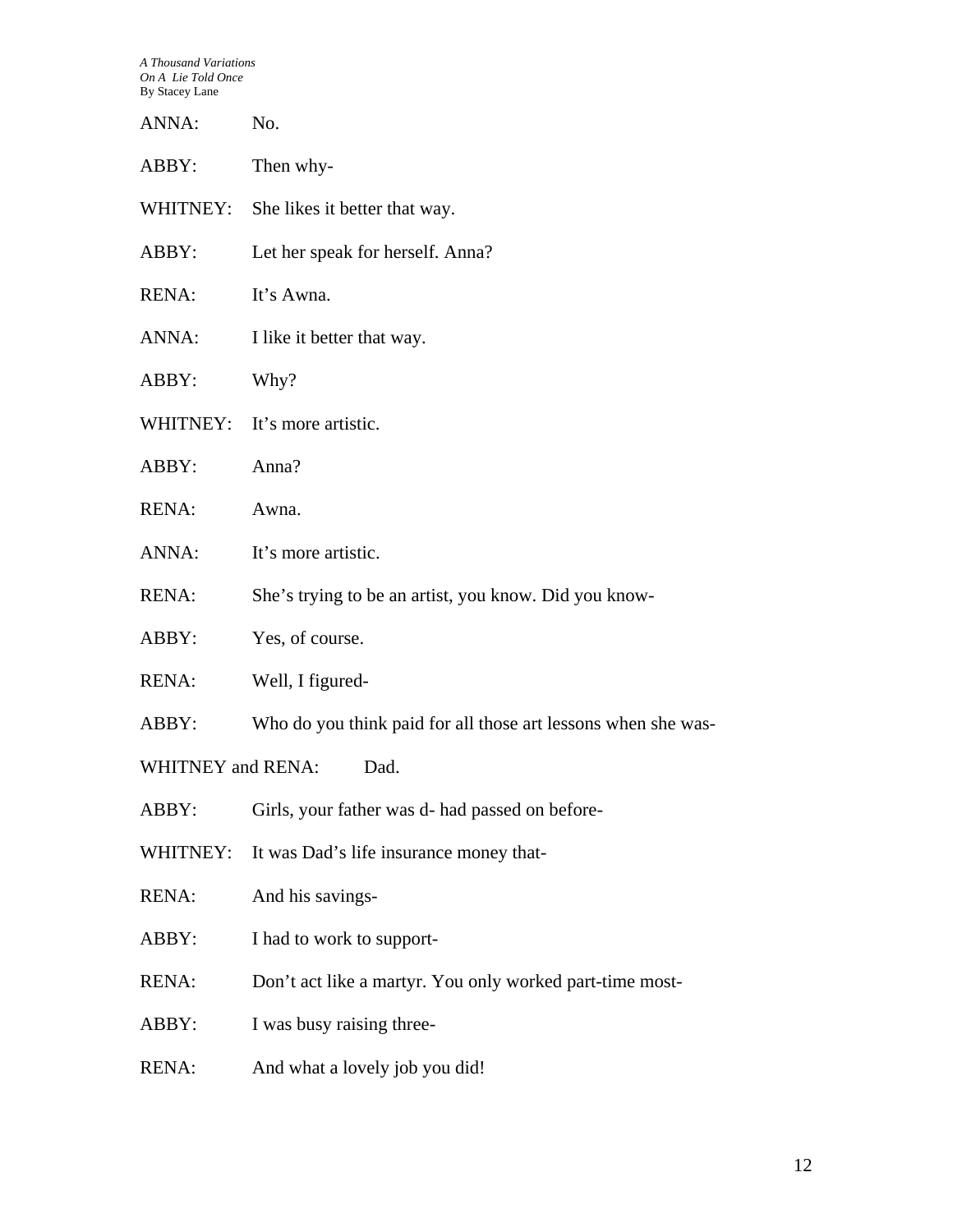- ANNA: So where's-
- ABBY: In the kitchen.
- RENA: Doing what?
- ABBY: Cooking.
- RENA: Oh.
- ABBY: Yes. He's cooking the meal tonight.
- WHITNEY: You used to always-
- ABBY: I know. I should have-
- ANNA: No, its fine.
- ABBY: Are you sure?
- ANNA: Yes.
- RENA: Is he a good cook?
- ABBY: Well, I think so.
- RENA: Well, great then.
- WHITNEY: It's good to see you, Mom.
- ABBY: You, too.
- WHITNEY: Can we sit down?
- ABBY: Oh, yes. Yes, of course. This is your home. Make yourself at home.
- WHITNEY: Thanks.
- ABBY: Let me take your coats. Where are my manners?
- RENA: Thanks.
- (ABBY gathers up the girls' coats and takes them to a hall closet.)
- WHITNEY: House looks good.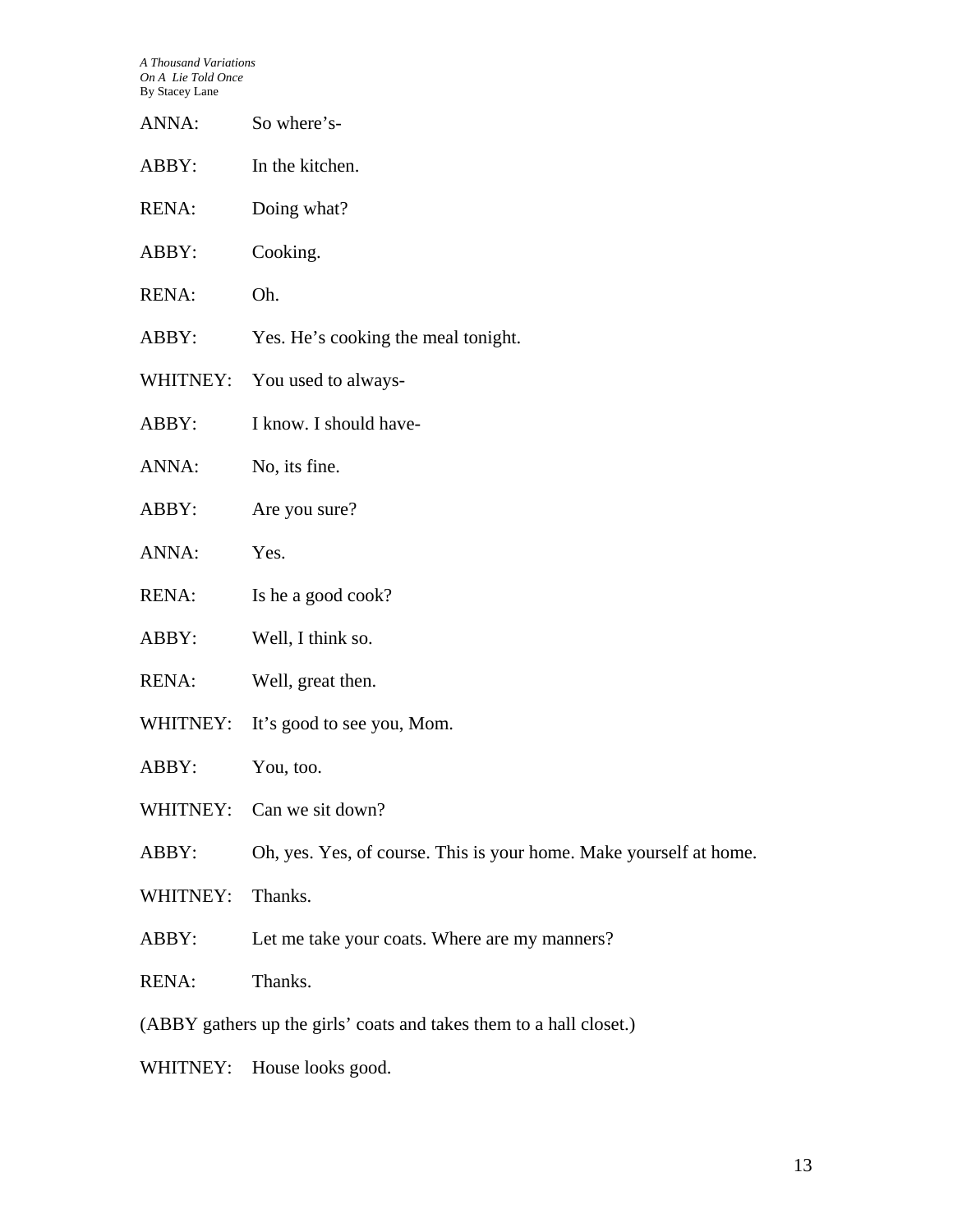- RENA: (Picking up a couple frog stuffed animals) These are new.
- ABBY: Yes, well people just keep giving them to me.
- ANNA: I'll put your presents under the tree, okay?

(ANNA crosses and puts the presents under the Christmas tree.)

- ABBY: Sure, but you really shouldn't have.
- WHITNEY: You knew we would.
- RENA: So when do we get to meet your new man?
- ABBY: Well, like I said, he's cooking.
- RENA: I know, but-
- ABBY: I told him to wait in there. I-
- WHITNEY: Why would you-
- ABBY: I thought maybe we should first, we-just the four of us-
- ANNA: Like old times.
- ABBY: Did I make the wrong decision? I could-
- ANNA: No, it's fine.
- ABBY: Should I go get-
- WHITNEY: No, it's okay.
- RENA: Where did you meet?
- ABBY: I'm sorry-
- RENA: Where did you meet what's-his-name?
- WHITNEY: Raymond, right?
- ABBY: Patrick.
- WHITNEY: That's right. Patrick. I was close.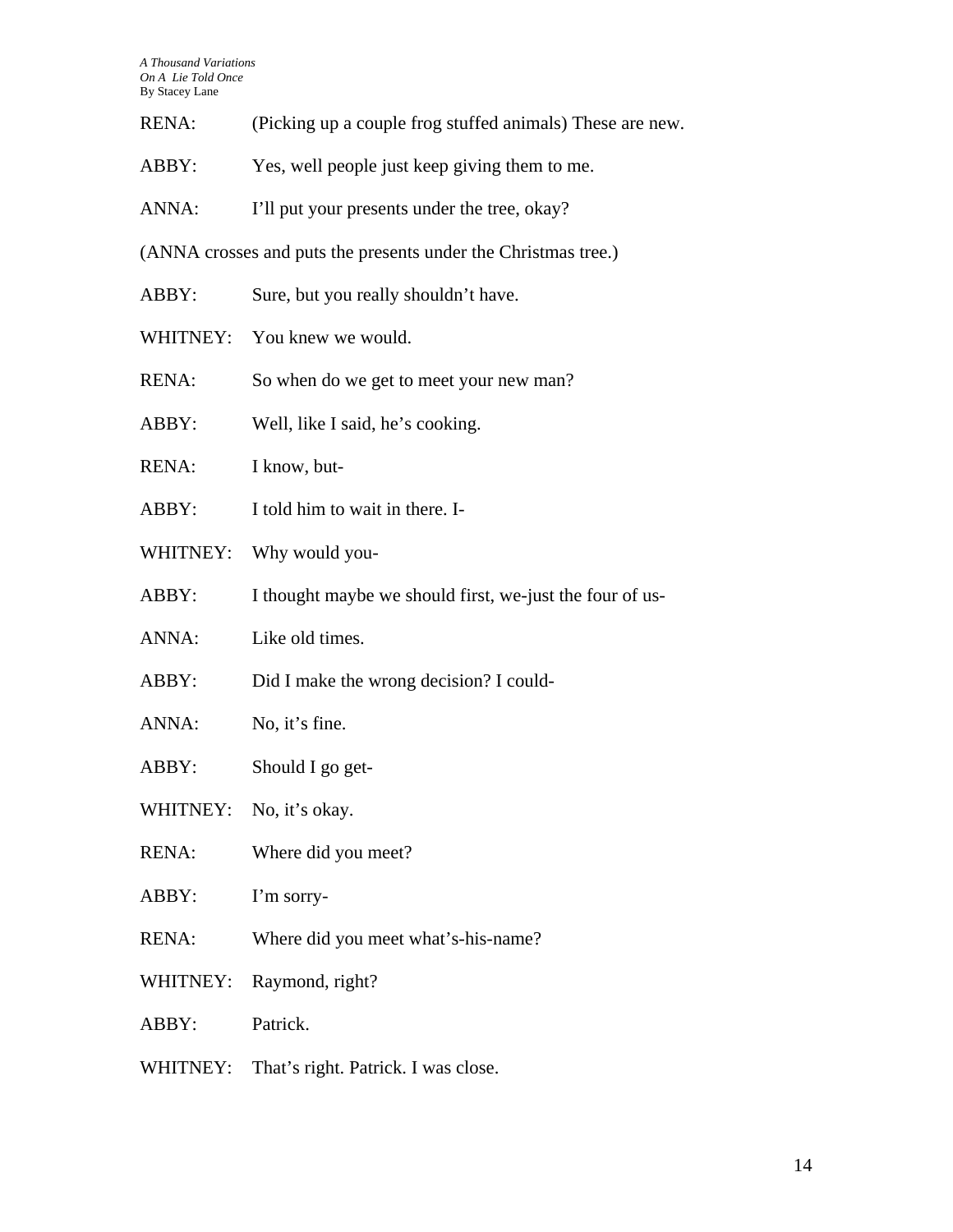| <b>RENA:</b> | So where did you and Patrick meet?                    |
|--------------|-------------------------------------------------------|
| ABBY:        | Oh, we-                                               |
| <b>RENA:</b> | You didn't mention that when you-                     |
| ABBY:        | Well, no. I didn't-                                   |
| <b>RENA:</b> | So, what's the story?                                 |
| ABBY:        | Well, it's really not that noteworthy. I don't think- |
| <b>RENA:</b> | Of course it is.                                      |
| ANNA:        | We'd love to hear it.                                 |
| ABBY:        | Well, if you really-                                  |
| RENA:        | Yes. We do.                                           |
| ABBY:        | Well, um, we met at the, um, grocery-                 |
| <b>RENA:</b> | Really?                                               |
| ABBY:        | Frozen food section.                                  |
| <b>RENA:</b> | Oh.                                                   |
| WHITNEY:     | How cliché.                                           |
| ANNA:        | You met-                                              |
| ABBY:        | It's a long story. How's your daughter?               |
| WHITNEY:     | Mine?                                                 |
| <b>RENA:</b> | Well, you're the only one with-                       |
| WHITNEY:     | Dorothy's fine.                                       |
| ABBY:        | She's now, what-                                      |
| WHITNEY:     | Two and three months.                                 |
| ANNA:        | She's precious.                                       |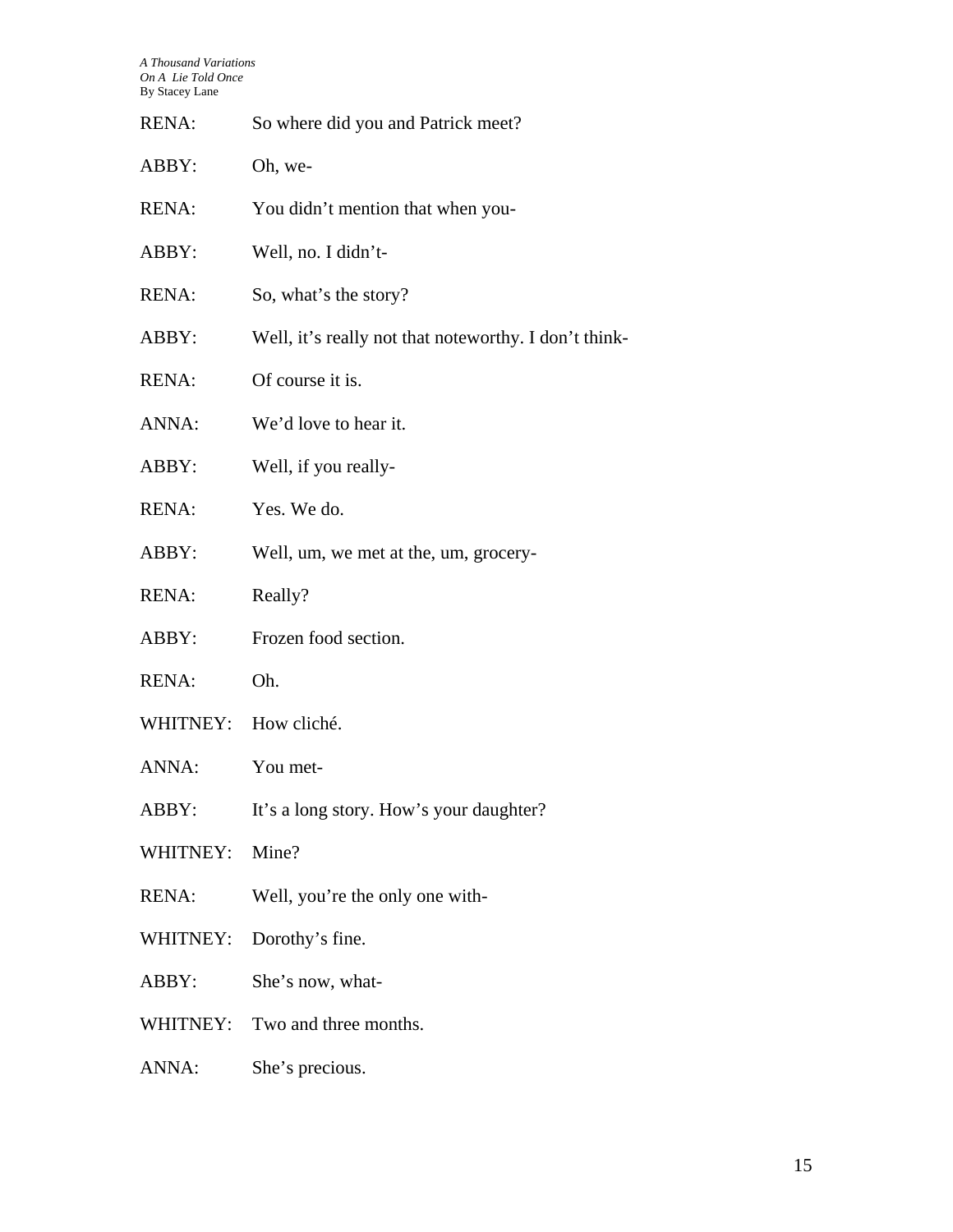WHITNEY: With Angie.

- ABBY: Who's Angie?
- RENA: Her best friend.
- ABBY: Dorothy's best-
- WHITNEY: No, mine.
- ABBY: I wish you would have-
- WHITNEY: I didn't think that was a good-
- ABBY: Why wouldn't it be-
- WHITNEY: Please, don't-
- ABBY: I'd like to finally meet my only granddaughter.
- WHITNEY: I was afraid this evening might get messy.
- ABBY: Messy?
- WHITNEY: If the topic of the letters happened to come up-
- RENA: I wouldn't mind discussing-
- WHITNEY: I just didn't want my daughter to see us fighting.
- ABBY: We aren't going to-

ANNA: So when is-

- ABBY: Well, did you at least bring a picture of-
- WHITNEY: No.
- ABBY: I'd really love to-
- WHITNEY: Well, I don't have one with-
- ABBY: What kind of mother doesn't keep a picture-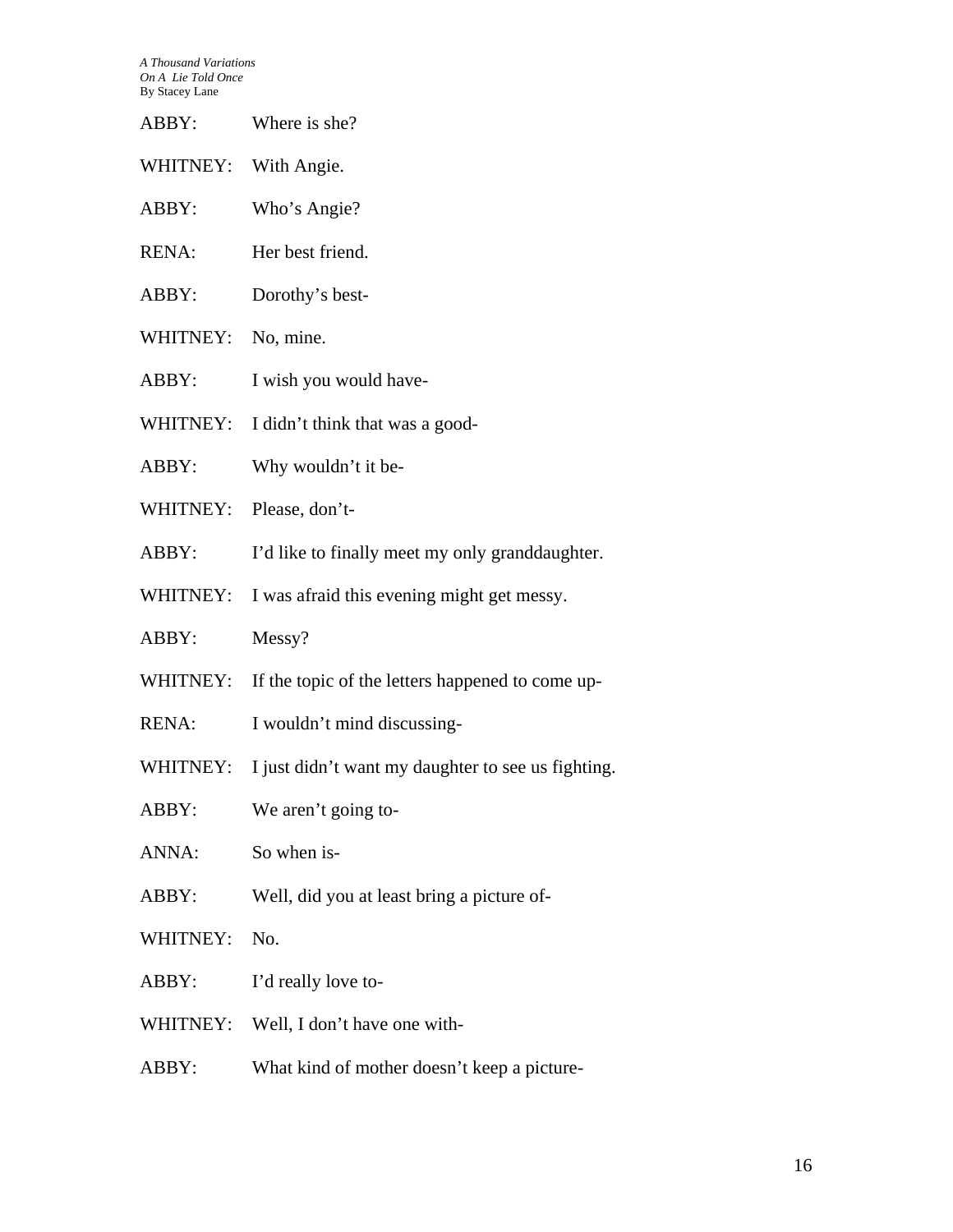| WHITNEY:      | Excuse me. What kind of-                                                                                     |  |
|---------------|--------------------------------------------------------------------------------------------------------------|--|
| RENA:         | Where are all your pictures of us, Mother? All I see is frogs.                                               |  |
| ANNA:         | So when do you think dinner might be-                                                                        |  |
| ABBY:         | Dinner! Yes. I'll just go get-                                                                               |  |
| ANNA:         | Great!                                                                                                       |  |
| <b>RENA:</b>  | And we can meet-                                                                                             |  |
| ABBY:         | Yes. I'll be right-                                                                                          |  |
| <b>RENA:</b>  | Sure.                                                                                                        |  |
| (ABBY exits.) |                                                                                                              |  |
|               | WHITNEY: Well, what do you think?                                                                            |  |
| <b>RENA:</b>  | Did you see the look on her face when you brought up the letters?                                            |  |
| WHITNEY:      | Yes.                                                                                                         |  |
| ANNA:         | I don't think we should-                                                                                     |  |
| <b>RENA:</b>  | I bet that's why we're here!                                                                                 |  |
| ANNA:         | Now, don't jump to-                                                                                          |  |
| RENA:         | Why else would she get us all together-                                                                      |  |
| ANNA:         | I just don't think we should assume-                                                                         |  |
| <b>RENA:</b>  | I'm going to ask her.                                                                                        |  |
| WHITNEY:      | Don't just ask her. She might just say they don't exist. But if she acts<br>guilty tonight, then we'll know- |  |
| ANNA:         | Please. Can't we just have a pleasant evening?                                                               |  |
| <b>RENA:</b>  | Don't you want your letter?                                                                                  |  |
| ANNA:         | Of course. But I just don't think we-                                                                        |  |
|               | WHITNEY: Let's wait for her to make the first move.                                                          |  |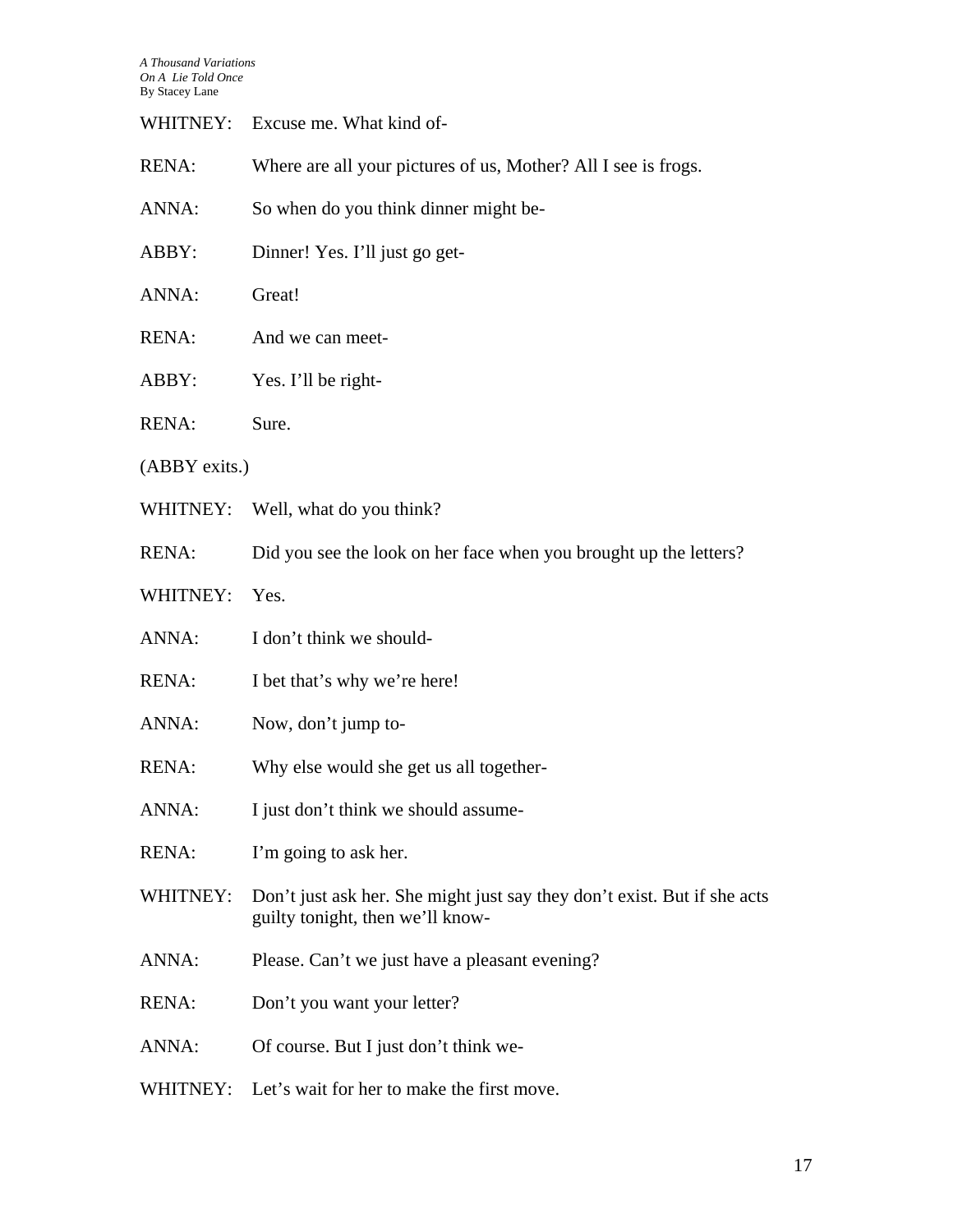- RENA: Maybe the letters are our Christmas presents.
- WHITNEY: Maybe.
- ANNA: I just don't think-
- (ABBY and PATRICK enter.)
- ABBY: Girls, this is Patrick.
- PATRICK: Hello!
- RENA: Hi!
- ABBY: Babies first. This is Anna.
- WHITNEY and RENA: Awna!
- ABBY: Sorry. Anyway, she's the baby of the family.
- ANNA: Hi.
- ABBY: And this is Rena.
- RENA: The infamous middle child.
- ABBY: Her hair didn't look like that last time I saw her.
- WHITNEY: Mom-
- PATRICK: Hello.
- RENA: Hey.
- ABBY: And this is Whitney.
- PATRICK: Hi.
- WHITNEY: Hello.
- ABBY: She's my oldest.
- PATRICK: Nice to meet you all.
- RENA: You too.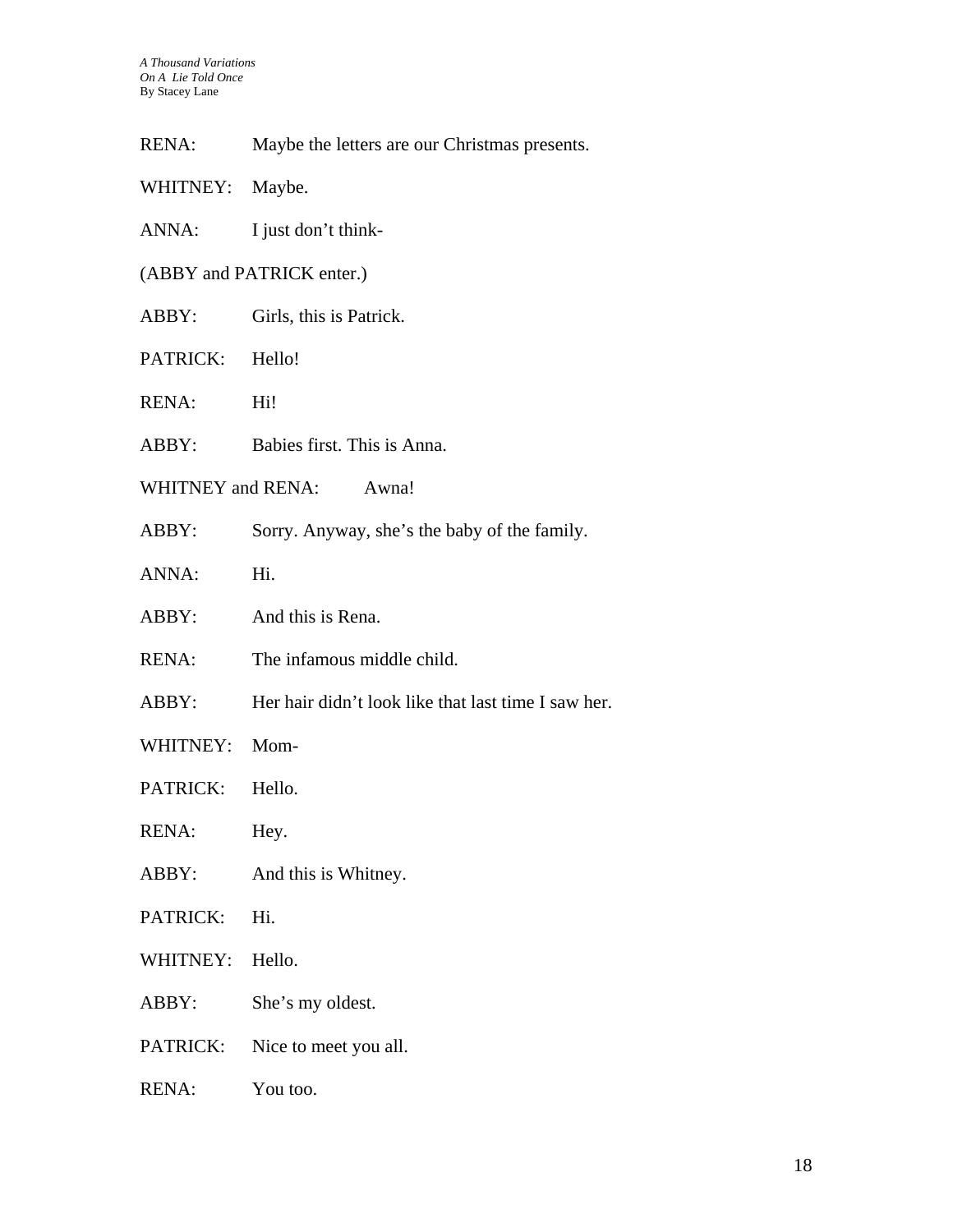| Your mother's said such nice things about- | PATRICK: |  |  |  |  |  |
|--------------------------------------------|----------|--|--|--|--|--|
|--------------------------------------------|----------|--|--|--|--|--|

| WHITNEY: | I'm sure she has. |
|----------|-------------------|
|----------|-------------------|

| <b>RENA:</b> | But she hasn't told us much about you. |
|--------------|----------------------------------------|
|--------------|----------------------------------------|

- PATRICK: Oh, well, I-
- ABBY: I haven't had a chance, but now we can all get to know-
- PATRICK: I imagine you girls have a lot to catch up on.
- ABBY: Oh, yes. We-
- ANNA: It's been a long time.
- ABBY: Yes.
- PATRICK: Well, I'm glad to finally meet-
- WHITNEY: So you're the fiance.
- ANNA: Don't be-
- PATRICK: Yes and you're the daughters.
- RENA: Yes, we are.
- ABBY: Well, great. Let's all just-
- RENA: So you look younger than her. Are you?
- ANNA: I don't know if-
- PATRICK: Yes.
- RENA: So how much younger are you than her?
- ANNA: That's a bit-
- ABBY: Than she.
- RENA: What?
- ABBY: Younger than she. Not her.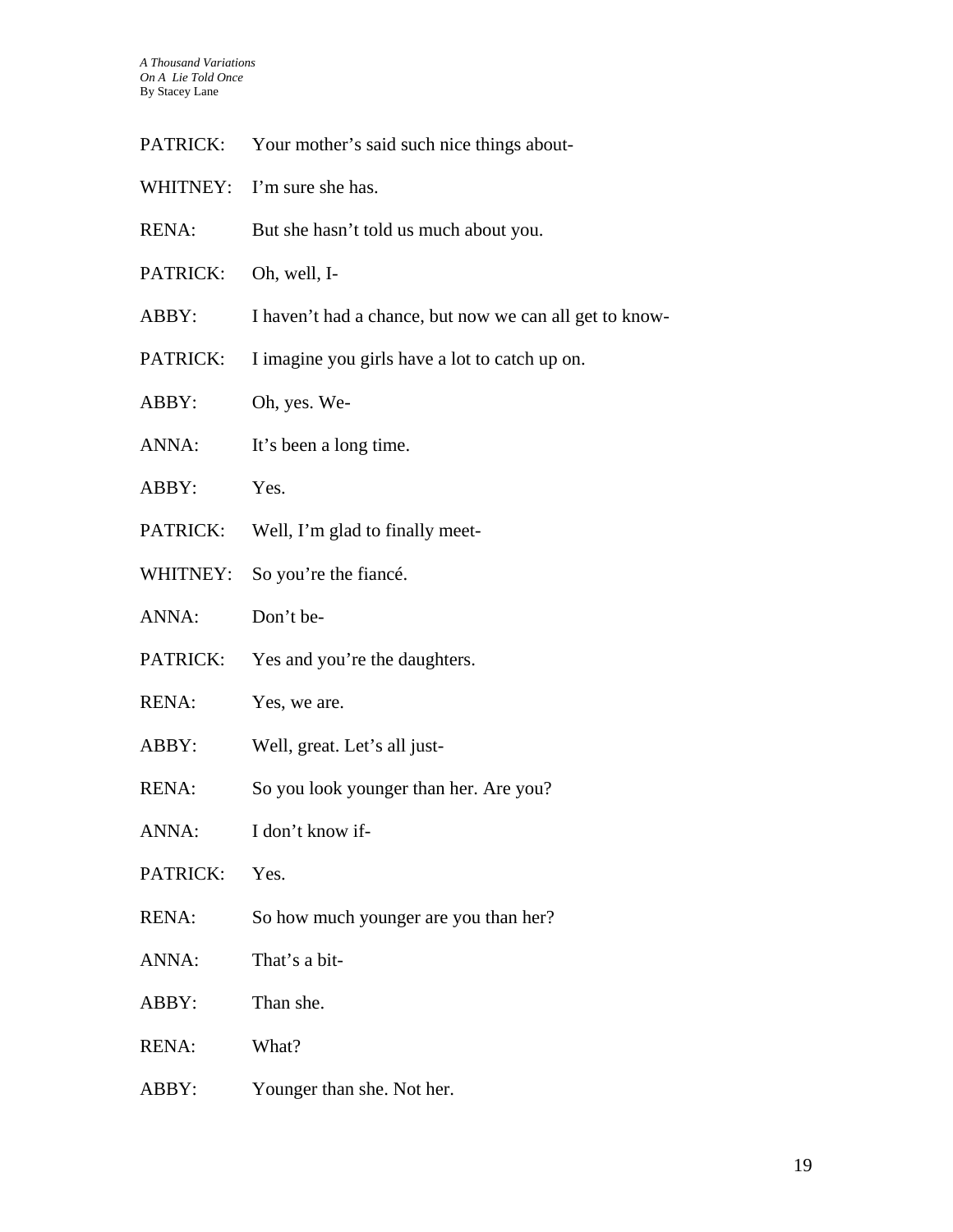- WHITNEY: I don't see what that has to do with-
- ABBY: My kids will use proper English!
- WHITNEY: We're not kids anymore and we can-
- ANNA: Please, don't-
- RENA: I was just trying to ask a question.
- WHITNEY: And then she-
- RENA: Which has yet to be answered.
- ABBY: What was the question?
- WHITNEY: You never listen to us!
- ABBY: Don't start with-
- ANNA: Please. Let's not-
- PATRICK: I am eight years younger than your mother.
- RENA: Oh.
- PATRICK: And we are very much in love.
- ABBY: Honey, I don't think that-
- WHITNEY: She though she loved my father too.
- PATRICK: I'm sure she did.
- WHITNEY: I wouldn't be so sure.
- ANNA: So how long have you been seeing each other?
- ABBY: Well, you know, we've-
- PATRICK: Three months.
- WHITNEY: You've only been-
- RENA: Wow!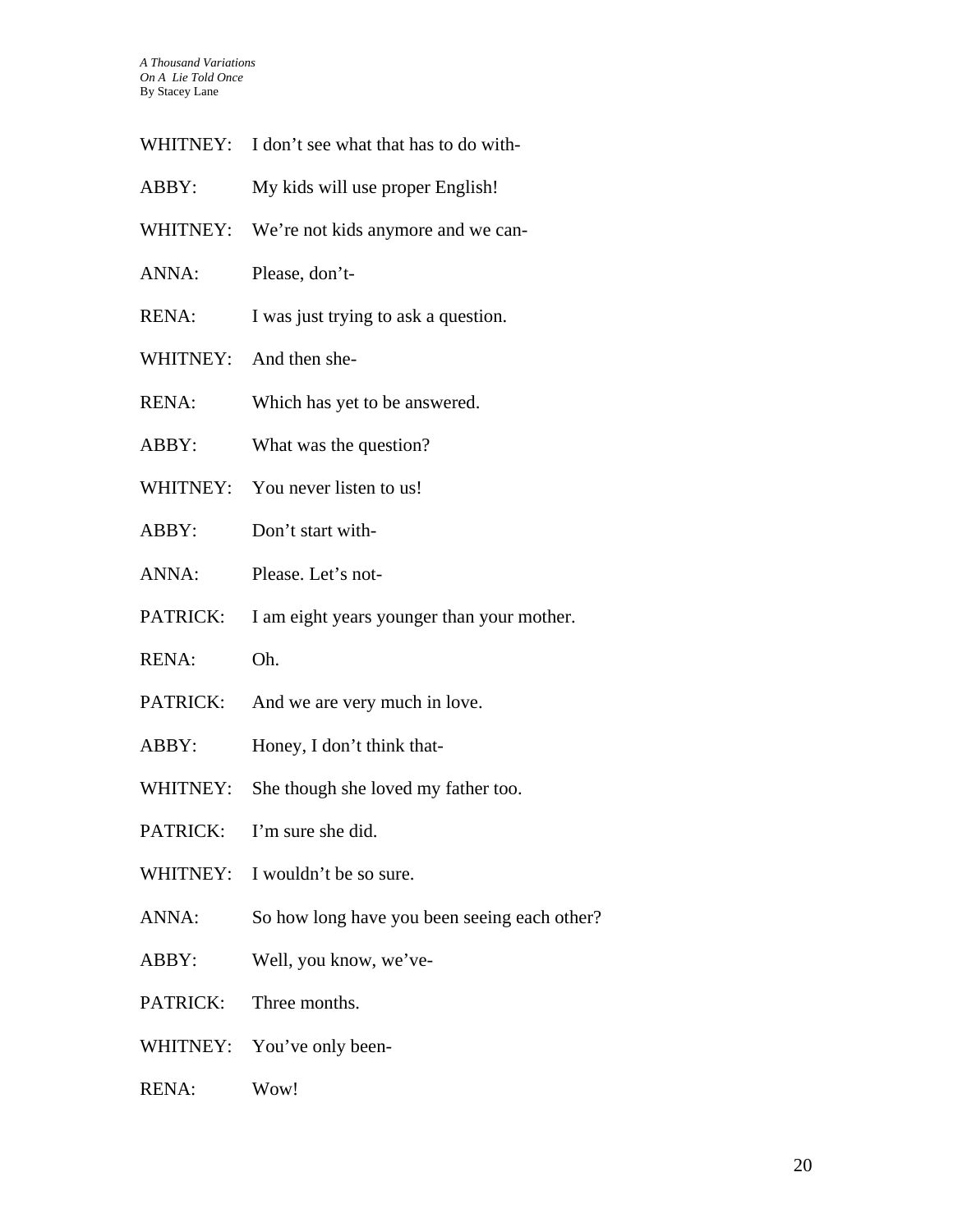| ABBY:        | I think it's been a little longer than-                                       |
|--------------|-------------------------------------------------------------------------------|
| PATRICK:     | Well, three months and four days                                              |
| ANNA:        | You know the exact date?                                                      |
| PATRICK:     | Yes.                                                                          |
| ANNA:        | How cute!                                                                     |
| <b>RENA:</b> | And you've been engaged how long?                                             |
| PATRICK:     | Two weeks and five days.                                                      |
| <b>RENA:</b> | Set a date yet?                                                               |
| ABBY:        | No, but-                                                                      |
| <b>RENA:</b> | So, how'd you pop the question?                                               |
| PATRICK:     | Well, I took her to a park and-                                               |
| ABBY:        | It was really romantic.                                                       |
| PATRICK:     | I told her to get something out of the trunk.                                 |
| <b>RENA:</b> | The trunk?                                                                    |
| PATRICK:     | Of the car.                                                                   |
| <b>RENA:</b> | Oh.                                                                           |
| PATRICK:     | And when she opened the trunk-                                                |
| ABBY:        | A bunch of helium balloons came flying out and-                               |
| ANNA:        | Oh!                                                                           |
| PATRICK:     | And when she turned around-She had the most surprised look on her face-       |
| ANNA:        | I bet!                                                                        |
| PATRICK:     | Well, when she turned around I was down on one knee with the ring and<br>all- |

21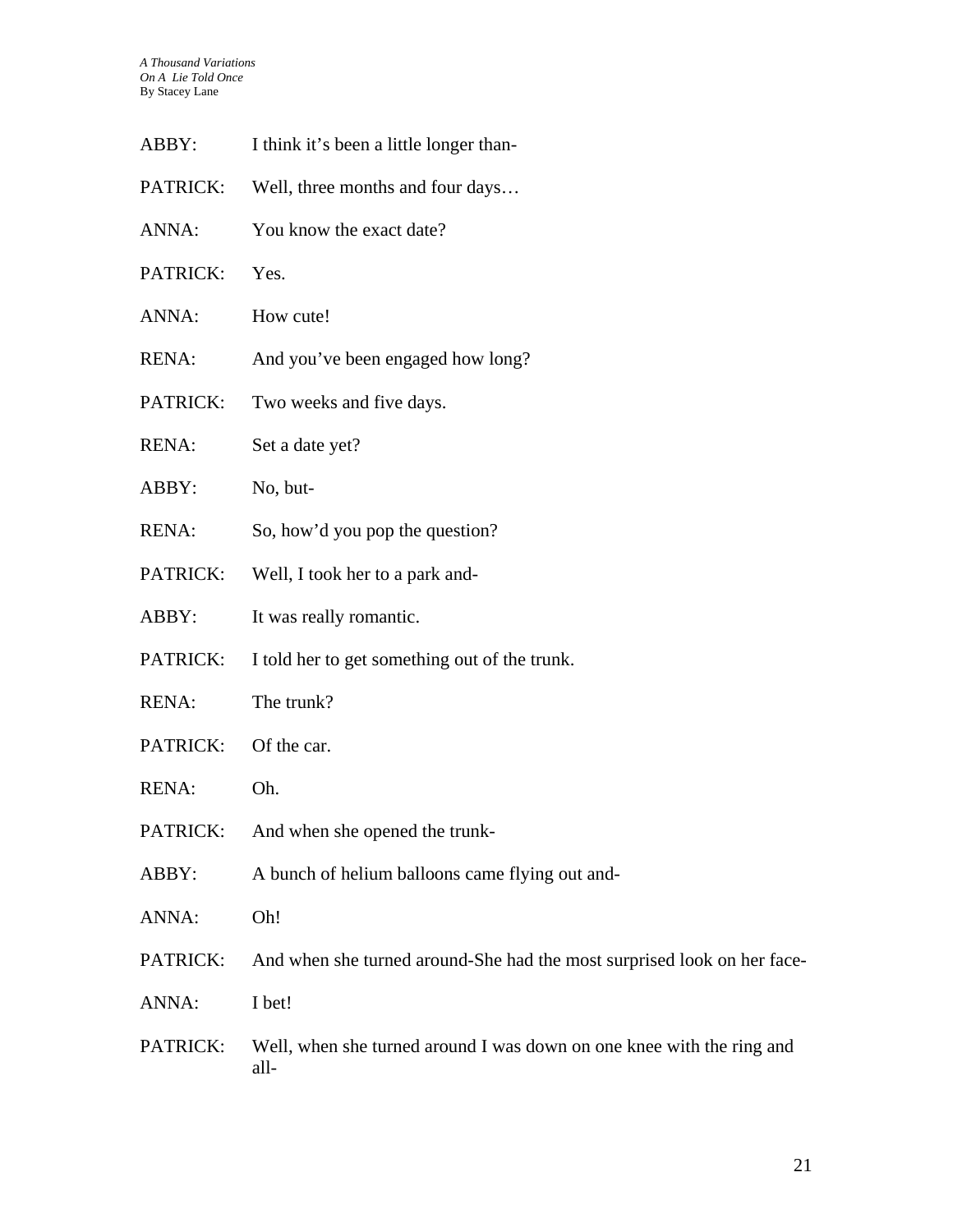| ANNA:        | That is the sweetest thing I've ever heard!                                                                            |
|--------------|------------------------------------------------------------------------------------------------------------------------|
| ABBY:        | It was really nice.                                                                                                    |
| <b>RENA:</b> | That's terrible for the environment, you know.                                                                         |
| PATRICK:     | Huh?                                                                                                                   |
| RENA:        | Releasing helium balloons into the atmosphere. It is very bad for-                                                     |
| ABBY:        | Oh, come on-                                                                                                           |
| PATRICK:     | It was for a very special occasion. I think that it warrants-                                                          |
| <b>RENA:</b> | A bunch of birds and cows and stuff dying violent and painful deaths so<br>that you can have a few moments of romance. |
| ANNA:        | I think it was a very romantic story.                                                                                  |
| <b>RENA:</b> | Yea, if you find birds with mutilated digestive tracts romantic.                                                       |
| PATRICK:     | I think you're missing the point of-                                                                                   |
| ABBY:        | Can we please move on to some other topic?                                                                             |
| WHITNEY:     | Yes. Please. This is too gross.                                                                                        |
| <b>RENA:</b> | Mutilated birds or our mother being romantically involved with this guy?                                               |
| WHITNEY:     | Both.                                                                                                                  |
| PATRICK:     | Okay. That was entirely unnecessary. I don't think-                                                                    |
| ABBY:        | Patrick, it's okay.                                                                                                    |
| <b>RENA:</b> | We were just joking around.                                                                                            |
| PATRICK:     | I don't think it was-                                                                                                  |
| ABBY:        | Can we please move on in the conversation?                                                                             |
| <b>RENA:</b> | Fine. How did you two lovebirds meet?                                                                                  |
| WHITNEY:     | Can you move past the bird references?                                                                                 |
| <b>RENA:</b> | I'm trying.                                                                                                            |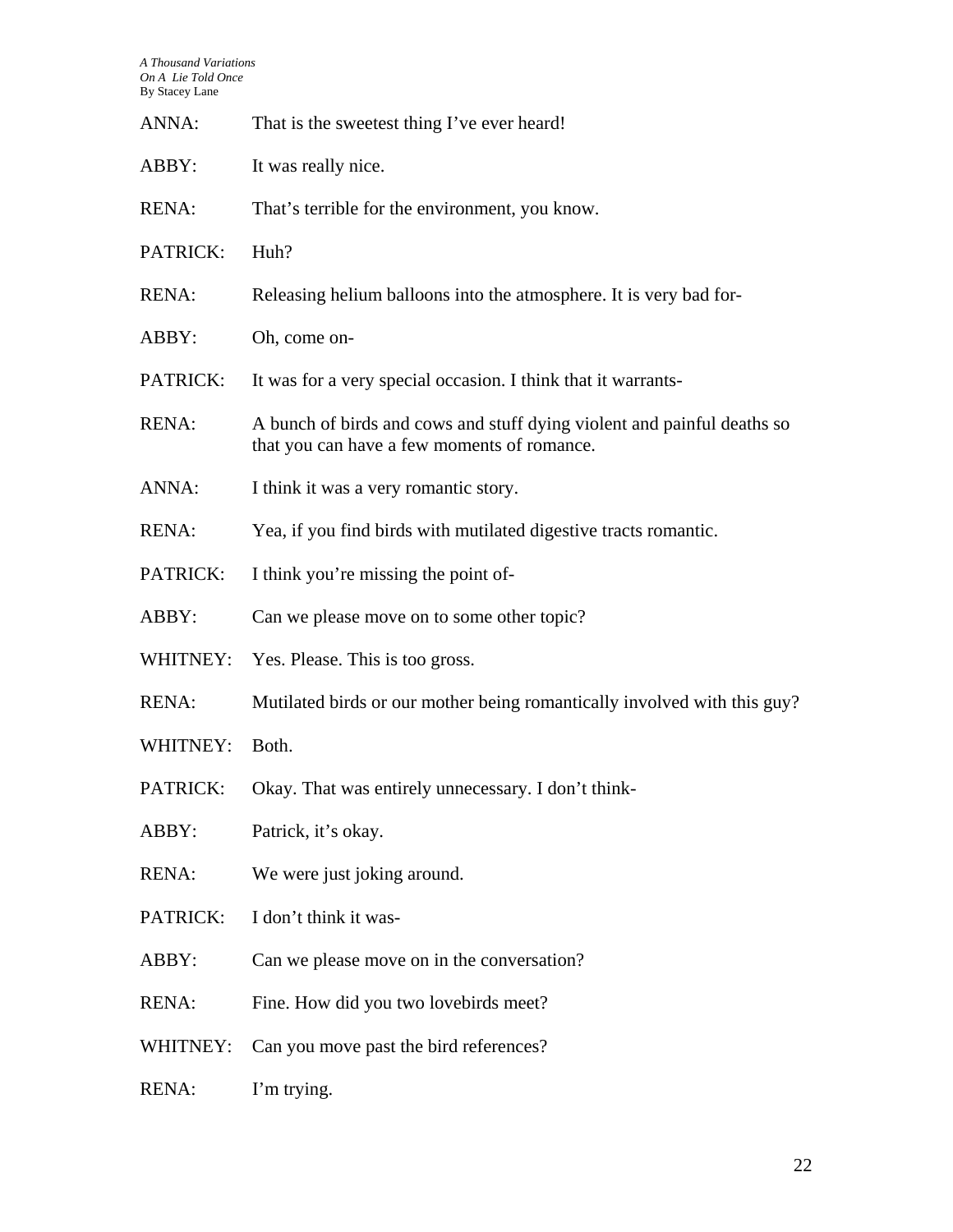| <b>PATRICK:</b> | Well, we met-                                                                                                                      |
|-----------------|------------------------------------------------------------------------------------------------------------------------------------|
| ABBY:           | Now girls, I've already told you that story.                                                                                       |
| RENA:           | I wanted to hear his telling of it.                                                                                                |
| ABBY:           | I don't see why. We have so much to catch up on. Why waste time telling<br>the same story-                                         |
| RENA:           | Yours wasn't very eventful.                                                                                                        |
| ABBY:           | There was nothing wrong with-                                                                                                      |
| RENA:           | I think it's interesting how stories and facts change depending on how<br>many times the story has been told and who's telling it. |
| WHITNEY:        | Yea, so how did you meet?                                                                                                          |
| ABBY:           | (Picking up the frog-shaped candy dish) Anyone want some candy?                                                                    |
| PATRICK:        | No, thank-you.                                                                                                                     |
| RENA:           | I'm good.                                                                                                                          |
| WHITNEY:        | I'll take some. Thanks.                                                                                                            |
| <b>RENA:</b>    | So, you were saying-                                                                                                               |
| PATRICK:        | I was saying-                                                                                                                      |
| RENA:           | How you two met.                                                                                                                   |
| <b>PATRICK:</b> | Yes, well, we-                                                                                                                     |

(ABBY shrugs in frustration and stands up and crosses out of sight of the girls on the couch. She begins to pantomime pushing a shopping cart.)

PATRICK: What are you-

(The three daughters turn to look at ABBY. She freezes.)

RENA: I asked, how did you meet?

PATRICK: AOL chat room.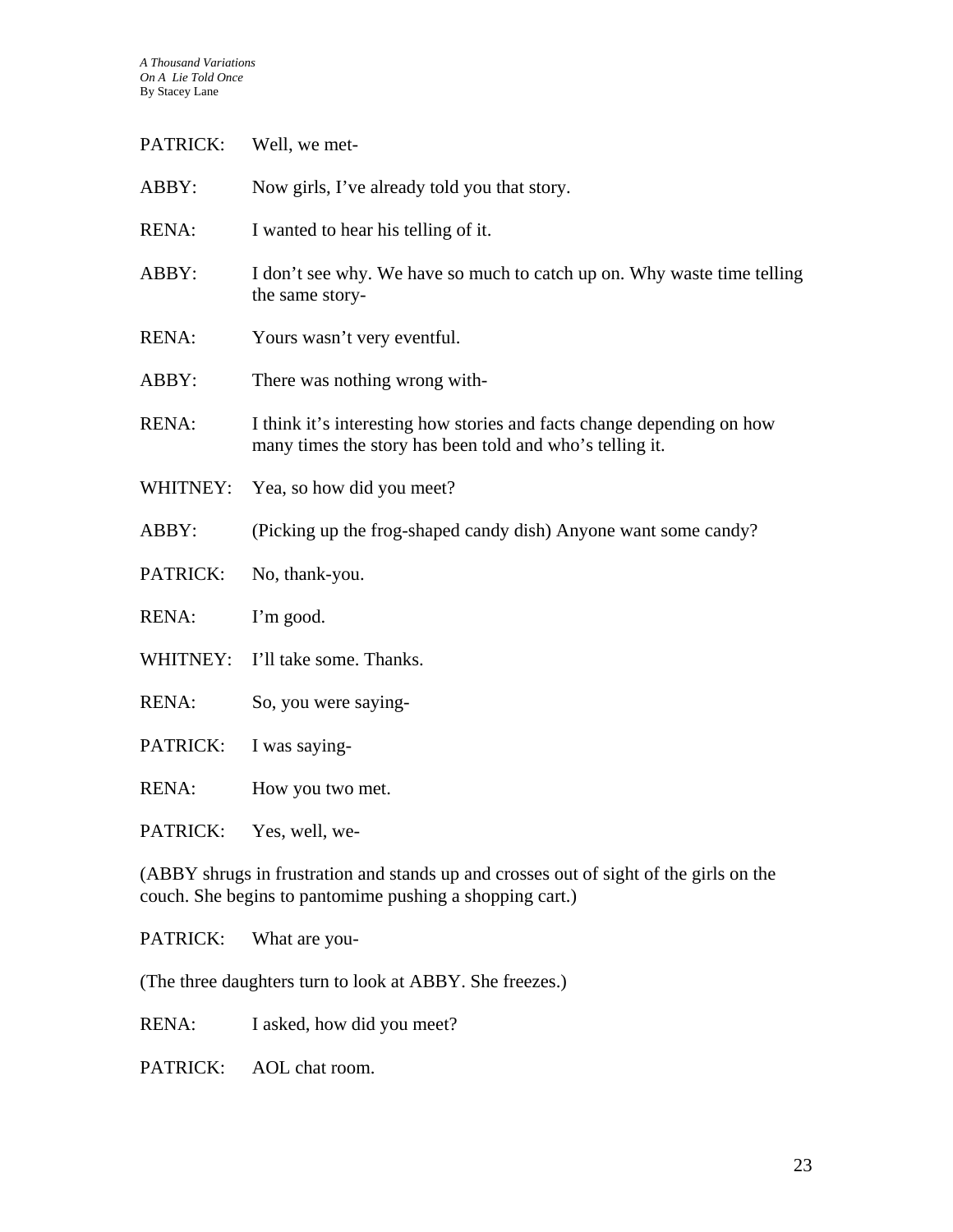| RENA:        | Really?                                                                                                      |
|--------------|--------------------------------------------------------------------------------------------------------------|
|              | WHITNEY: I can't believe-                                                                                    |
| ABBY:        | He's just kidding.                                                                                           |
| WHITNEY:     | You lied to us.                                                                                              |
| ABBY:        | I didn't-                                                                                                    |
| WHITNEY:     | We've been here less than ten minutes and already, you've begun to lie to<br>us.                             |
| PATRICK:     | I'm sure, she was just embarrassed to-                                                                       |
| WHITNEY:     | Like, you always lie to us.                                                                                  |
| ABBY:        | I do not.                                                                                                    |
| ANNA:        | Can we please, just-                                                                                         |
| PATRICK:     | I mean, I guess, its kind of embarrassing to meet on the Internet, but I'm<br>just glad to have met her and- |
| WHITNEY:     | How many other guys have you met online?                                                                     |
| ABBY:        | None. I wasn't planning on-                                                                                  |
| PATRICK:     | It was fate.                                                                                                 |
| <b>RENA:</b> | I don't believe in fate.                                                                                     |
| PATRICK:     | You don't-                                                                                                   |
| RENA:        | No.                                                                                                          |
| PATRICK:     | How-                                                                                                         |
| WHITNEY:     | Don't get her started.                                                                                       |
| RENA:        | I believe in-                                                                                                |
| WHITNEY:     | So what ever happened to what's his name?                                                                    |
| ABBY:        | Who?                                                                                                         |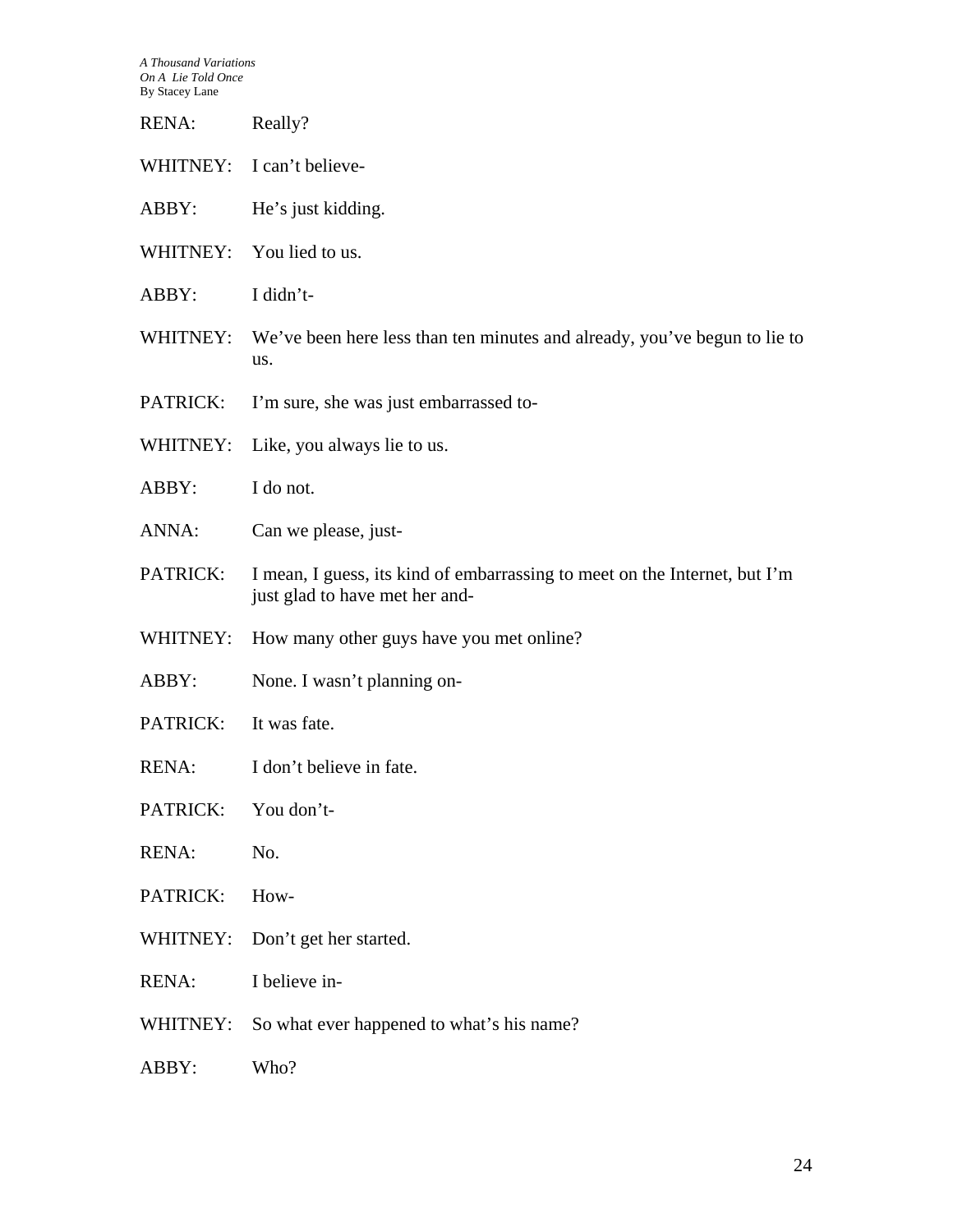WHITNEY: That guy that you were seeing before-

RENA: What was that last guy's name?

(ABBY begins to squirm. She needs to use the bathroom, but doesn't want to leave the conversation.)

| WHITNEY: Herman?      |                                 |
|-----------------------|---------------------------------|
| <b>RENA:</b>          | Something like-                 |
| WHITNEY:              | Herbert?                        |
| RENA:                 | No, more common than-           |
| ABBY:                 | Who are you talking-            |
| WHITNEY:              | It sounded like Herbert.        |
| ANNA:                 | I never met him.                |
| RENA:                 | None of us did.                 |
| WHITNEY:              | Started with an "H"-            |
| RENA:                 | Yea. It was-                    |
| ABBY:                 | I don't know-                   |
| WHITNEY:              | Henry. That was it. The doctor- |
| RENA:                 | Yea, Henry.                     |
| ABBY:                 | You mean Jonathan?              |
| RENA:                 | Yea, Jonathan. That's him.      |
| WHITNEY: I was close. |                                 |
| <b>RENA:</b>          | Yes. You were.                  |
|                       |                                 |

- PATRICK: How is Henry close to Jonathan?
- WHITNEY: He was a gynecologist.
- ABBY: No, a pediatrician.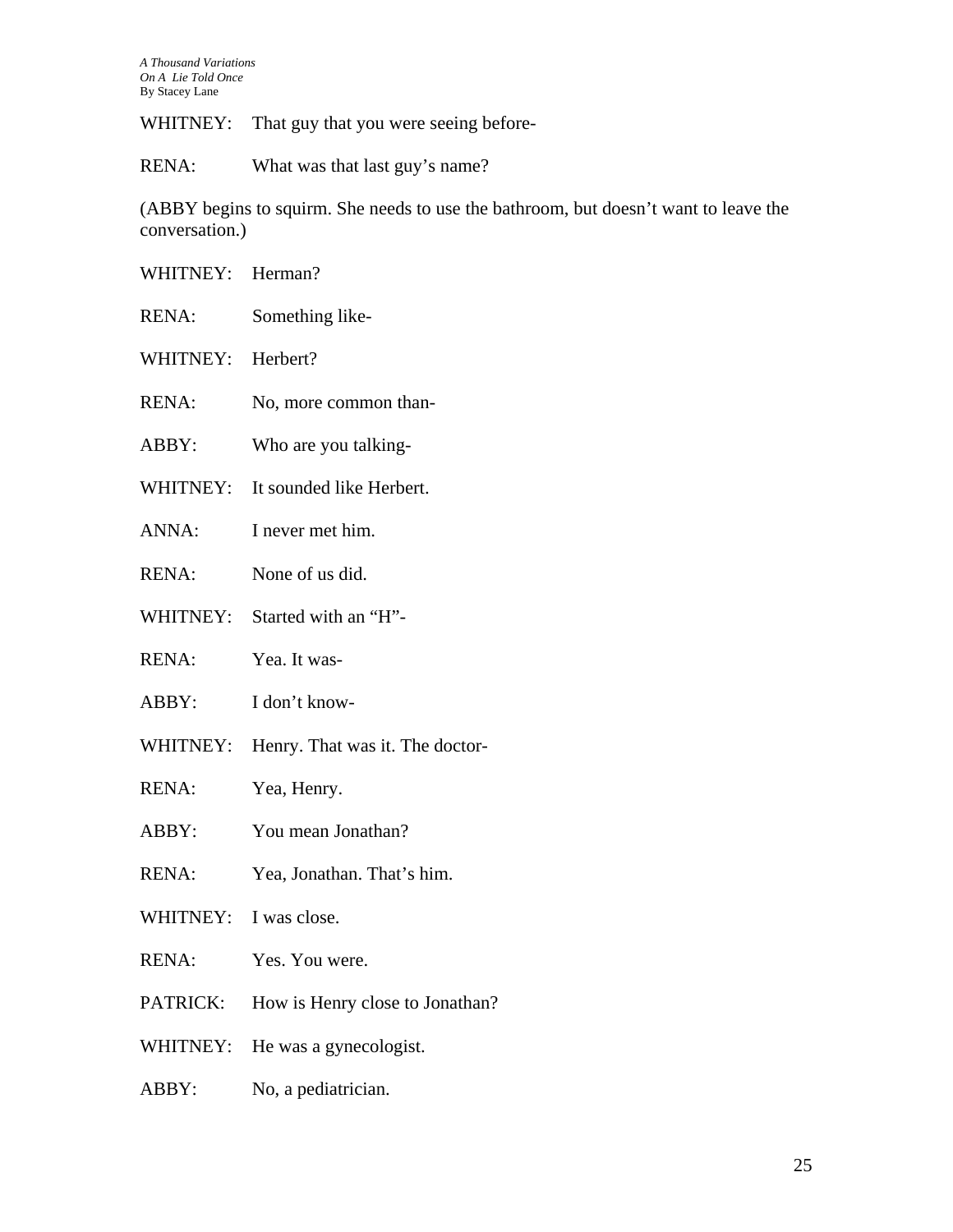- WHITNEY: That's right. That's what I thought.
- RENA: Anyway, he didn't last long.
- ABBY: I don't see why we need to talk about Jonathan.
- PATRICK: I'm not interested in-
- WHITNEY: Just making a point about the longevity of-
- PATRICK: I don't care about-
- WHITNEY: So have you been married before, Nathan?
- ABBY: It's Patrick.
- WHITNEY: Oh, that's right. Sorry.
- RENA: So have you been?
- PATRICK: Married before?
- RENA: Yes.
- PATRICK: Yes.
- RENA: Widowed?
- PATRICK: Divorced.
- RENA: Oh.
- ABBY: We really don't need to discuss-
- WHITNEY: Do you have any children?
- PATRICK: No.
- RENA: Why not?
- ABBY: Rena, that's-
- PATRICK: Well, we-
- RENA: Are you impotent?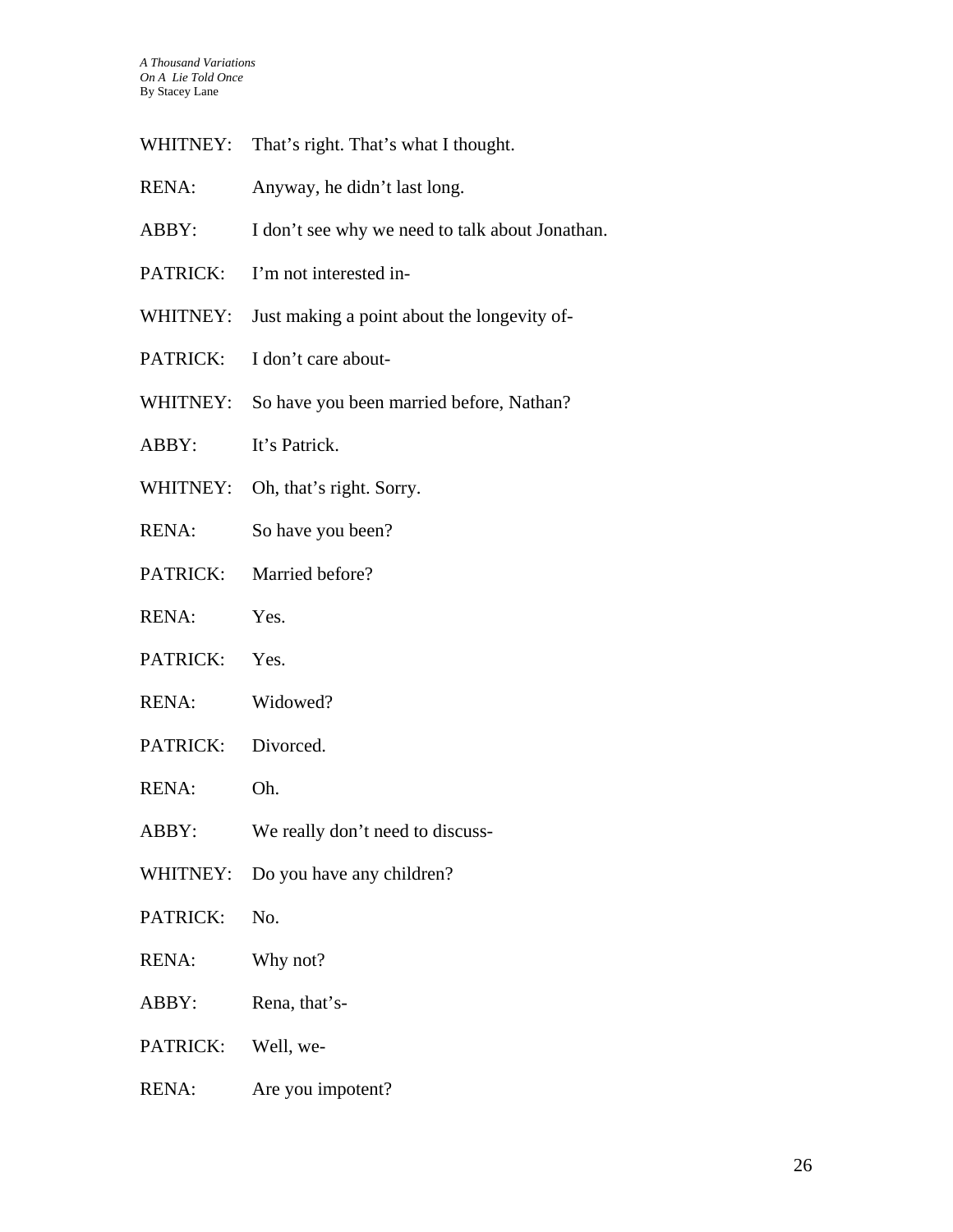- ABBY: Rena! How dare you-
- ANNA: Rena, please!
- WHITNEY: I can't believe you just-
- PATRICK: I-
- RENA: What? Enquiring minds what to know!
- WHITNEY: That was shocking, even for you.
- RENA: Well, are you?
- PATRICK: No, I'm-
- RENA: It's nothing to be ashamed of. My boss is.
- WHITNEY: How do you-
- RENA: Don't ask.
- PATRICK: No, I am not.
- RENA: Then why don't you have-
- ABBY: That's really not your-
- PATRICK: My wife-my ex-wife- and I were just very-career oriented people and we didn't-
- WHITNEY: What's your career?
- PATRICK: I'm a computer programmer.
- WHITNEY: Oh.
- RENA: What was her career?
- PATRICK: Who?
- RENA: Your ex-wife?
- ABBY: I don't see why we need to talk about-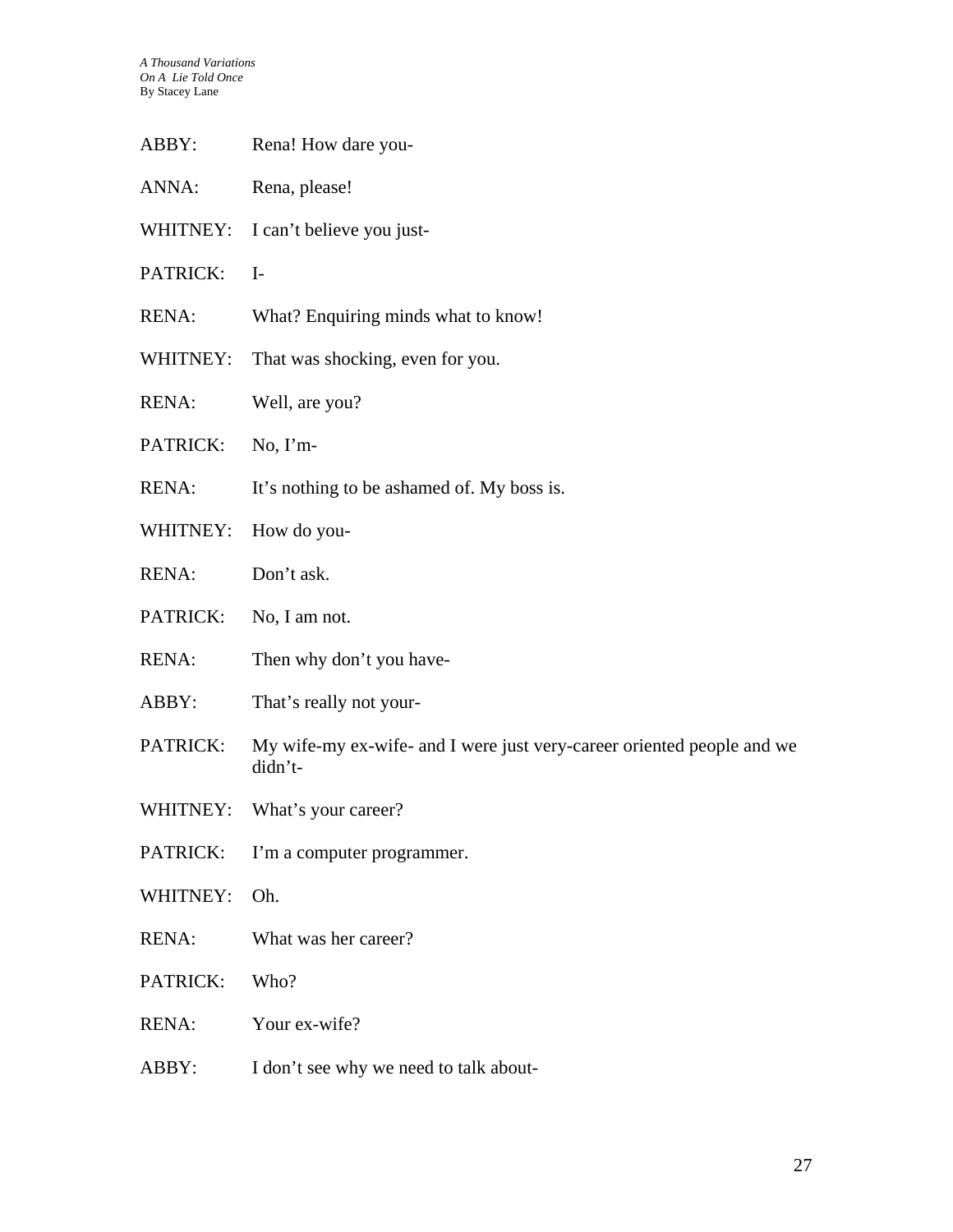| PATRICK:     | She's into real estate.                 |
|--------------|-----------------------------------------|
| WHITNEY:     | Oh.                                     |
| ABBY:        | Let's talk about-                       |
| RENA:        | Why'd you get a divorce?                |
| ABBY:        | That really isn't-                      |
| PATRICK:     | She wasn't truthful about some things.  |
| <b>RENA:</b> | Like what?                              |
| ABBY:        | That's private. Will you-               |
| ANNA:        | So what are we having for dinner?       |
| ABBY:        | Well, Patrick fixed all sorts of-       |
| PATRICK:     | Ham, sweet                              |
| <b>RENA:</b> | Great! Dead pig!                        |
| WHITNEY:     | Just ignore her.                        |
| PATRICK:     | Sweet potato soufflé-                   |
| WHITNEY:     | I hate sweet potatoes.                  |
| PATRICK:     | Homemade bread, baked beans-            |
| ANNA:        | Sounds great!                           |
| PATRICK:     | What else am I forgetting?              |
| ABBY:        | That casserole thing in the oven.       |
| PATRICK:     | Yes, broccoli and cheese casserole.     |
| ABBY:        | It's really good.                       |
| PATRICK:     | And noodles. My great grandma's recipe. |
|              |                                         |

ANNA: That's nice.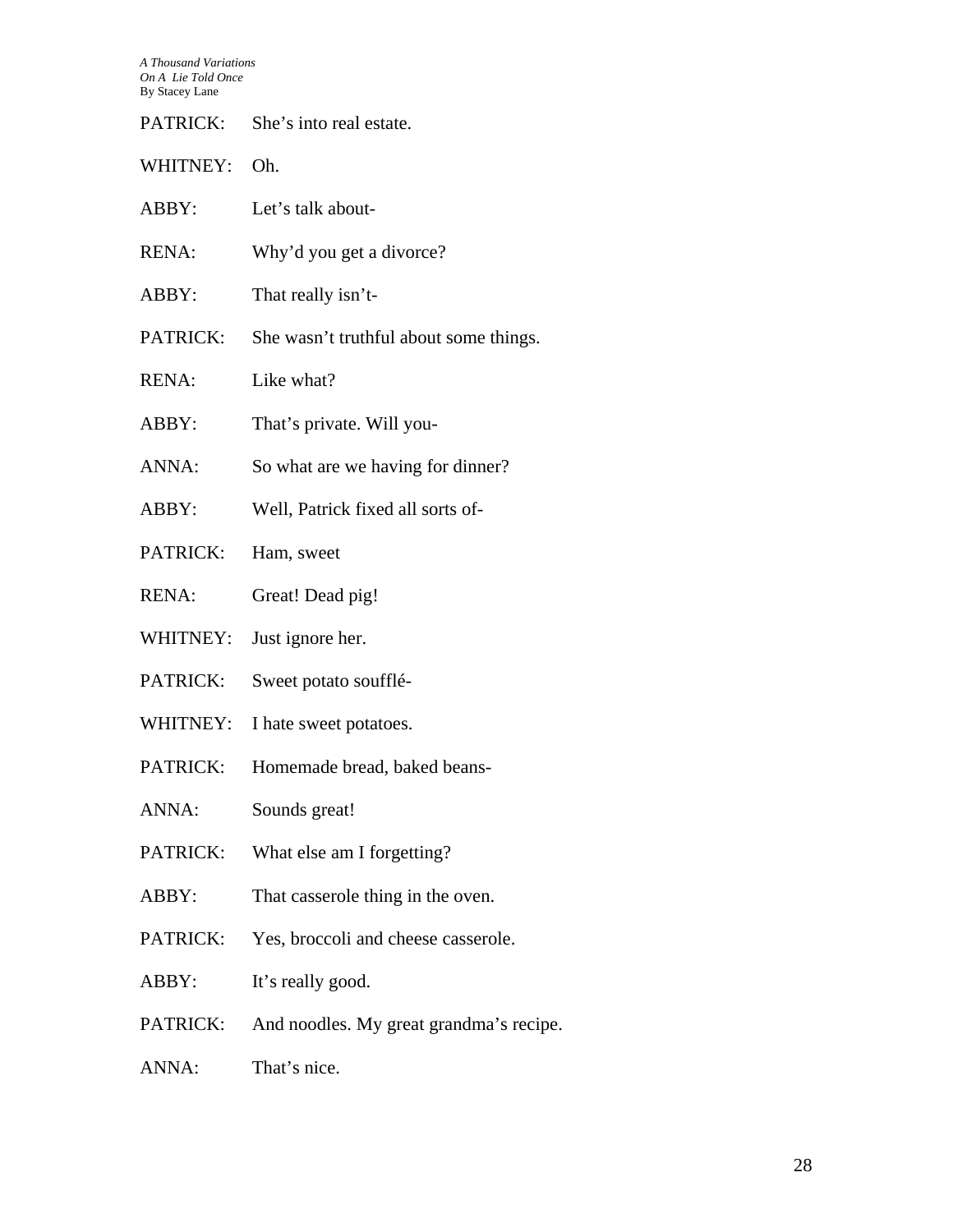PATRICK: And for dessert, lemon meringue pie made from scratch. An old family secret. Guaranteed to be the best pie you'll ever-

| <b>RENA:</b> | Well I- |
|--------------|---------|
|              |         |

- ANNA: I love pie.
- ABBY: There were cookies, but I-
- PATRICK: Now honey that's-
- RENA: Shouldn't you be in the kitchen or something?
- ANNA: Rena-
- PATRICK: No. I've got it all under control.
- ABBY: Just make sure nothing burns.
- PATRICK: I know, dear.
- WHITNEY: That's a lot of food.
- PATRICK: Well, I-
- RENA: We're girls. We don't eat that much!
- WHITNEY: Speak for yourself.
- ABBY: Patrick, shouldn't you check on-
- PATRICK: I told you. It's under control.
- ABBY: (Giving him a look) I really think you should check it again, dear.
- PATRICK: Dear, I told you it's-
- ABBY: (The look narrowing) Patrick.
- PATRICK: I'm sorry ladies, but I guess I need to go check on dinner-
- ABBY: Thank-you.
- PATRICK: If you'll excuse me. (PATRICK exits to the kitchen.)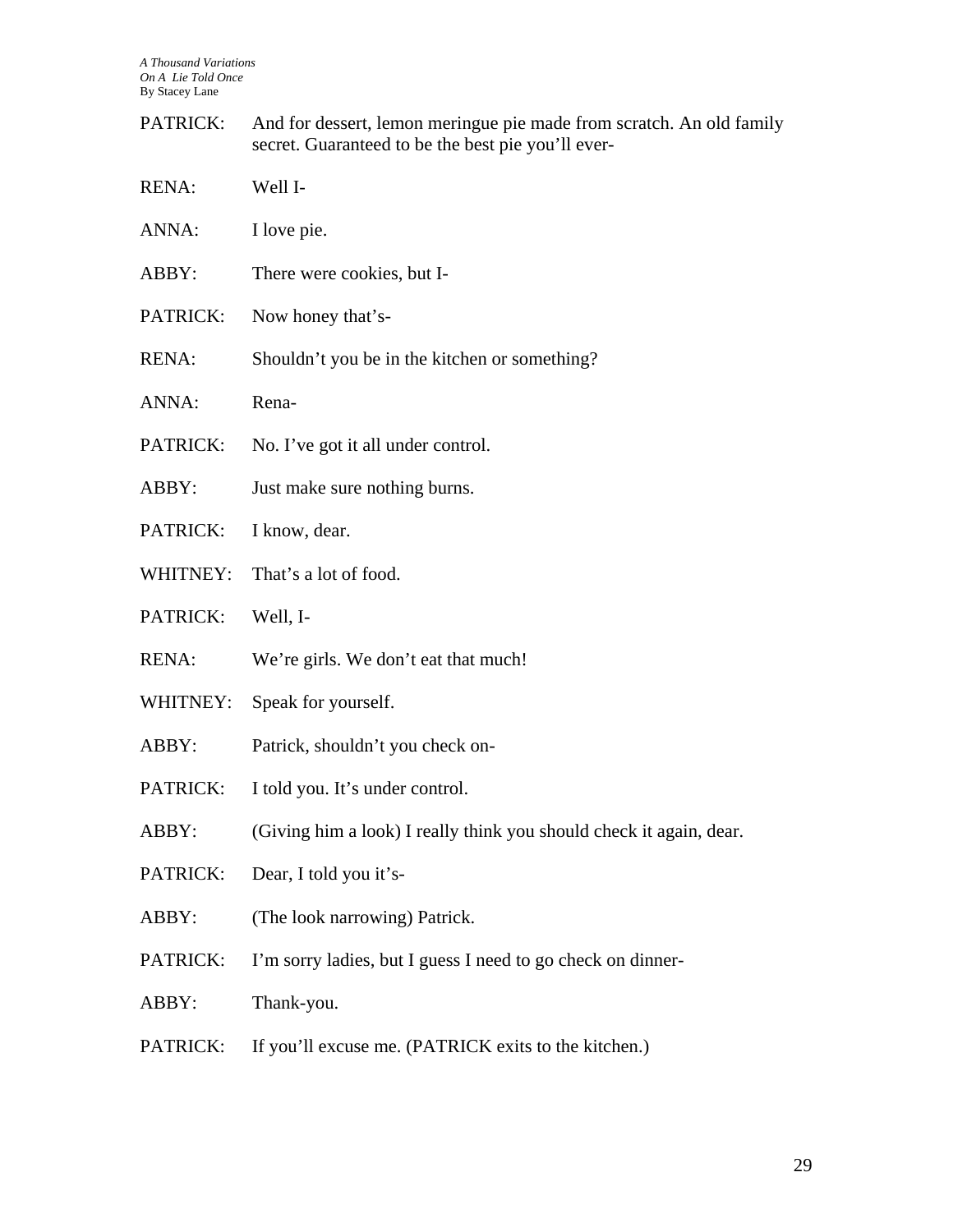- ABBY: (Starting to head in the direction of the hallway leading to the bathroom) Well, I'm just -
- WHITNEY: Just a question.
- ABBY: Yes.
- WHITNEY: Did you purposely set out to find a guy that we would completely despise?
- ABBY: I don't think you should-
- WHITNEY: Because you sure succeeded.
- (ABBY's squirming intensifies even more.)
- RENA: Yep!
- ABBY: I don't see how you can-
- WHITNEY: He's such a cliché.
- RENA: You really want to marry this guy?
- ABBY: Yes, of course.
- RENA: Why?
- ABBY: You haven't even had a chance to-
- ANNA: I think he seems nice.
- ABBY: Thank-you Anna. I'm glad some-
- RENA: It's Awna.
- ABBY: Sorry, I'm not used to-
- ANNA: It's fine.
- WHITNEY: No, it's not fine. She wants to be called Awna.
- ABBY: I'm trying to-
- (PATRICK reenters.)
- PATRICK: Well, everything seems to be in order.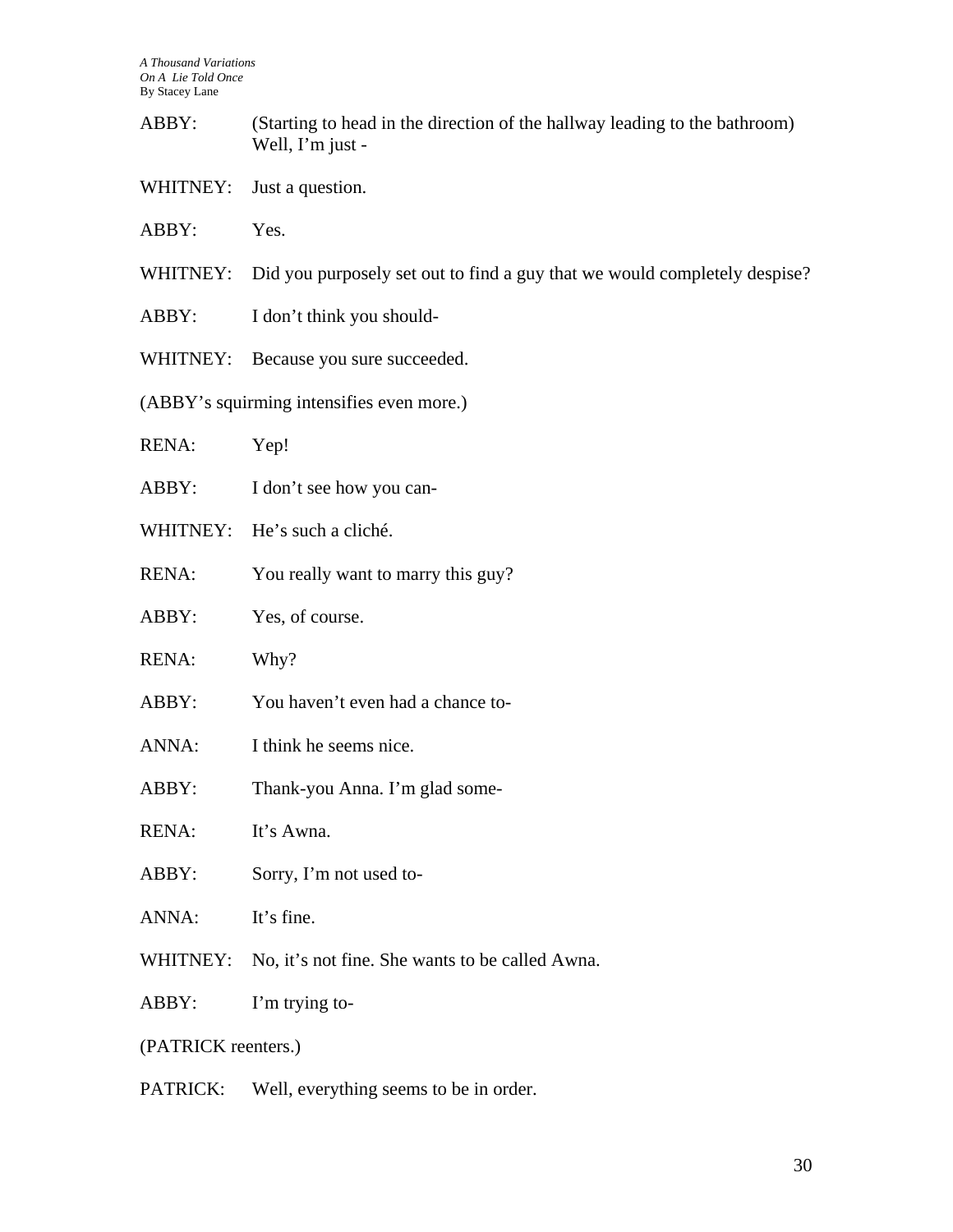| ABBY:        | Great.                                                                                                                        |
|--------------|-------------------------------------------------------------------------------------------------------------------------------|
| WHITNEY:     | Can't wait.                                                                                                                   |
| PATRICK:     | So, what'd I miss?                                                                                                            |
| <b>RENA:</b> | We were just telling our mother that we didn't think she should marry you.                                                    |
| ANNA:        | Rena!                                                                                                                         |
| ABBY:        | That really isn't-                                                                                                            |
| PATRICK:     | Well, you get straight to the point, don't you?                                                                               |
| <b>RENA:</b> | You wanted to know what you missed.                                                                                           |
| PATRICK:     | Well, I admire your brutal honesty. It's a good trait to have. Wish more<br>people would-                                     |
| WHITNEY:     | Don't patronize her.                                                                                                          |
| ABBY:        | He wasn't.                                                                                                                    |
| PATRICK:     | Tell, you what? How about you take a little time to get to know me and<br>then you can more fairly make such a judgment call. |
| <b>RENA:</b> | I believe in first impressions.                                                                                               |
| PATRICK:     | You believe in first impressions, but not fate. Interesting.                                                                  |
| WHITNEY:     | Don't analyze her.                                                                                                            |
| ABBY:        | He's not.                                                                                                                     |
| PATRICK:     | Just an observation.                                                                                                          |
| WHITNEY:     | She doesn't need your-                                                                                                        |
| PATRICK:     | I think you'll find that I'm a nice guy.                                                                                      |
| RENA:        | I doubt it.                                                                                                                   |
| PATRICK:     | We'll see.                                                                                                                    |
| WHITNEY:     | Well, I-                                                                                                                      |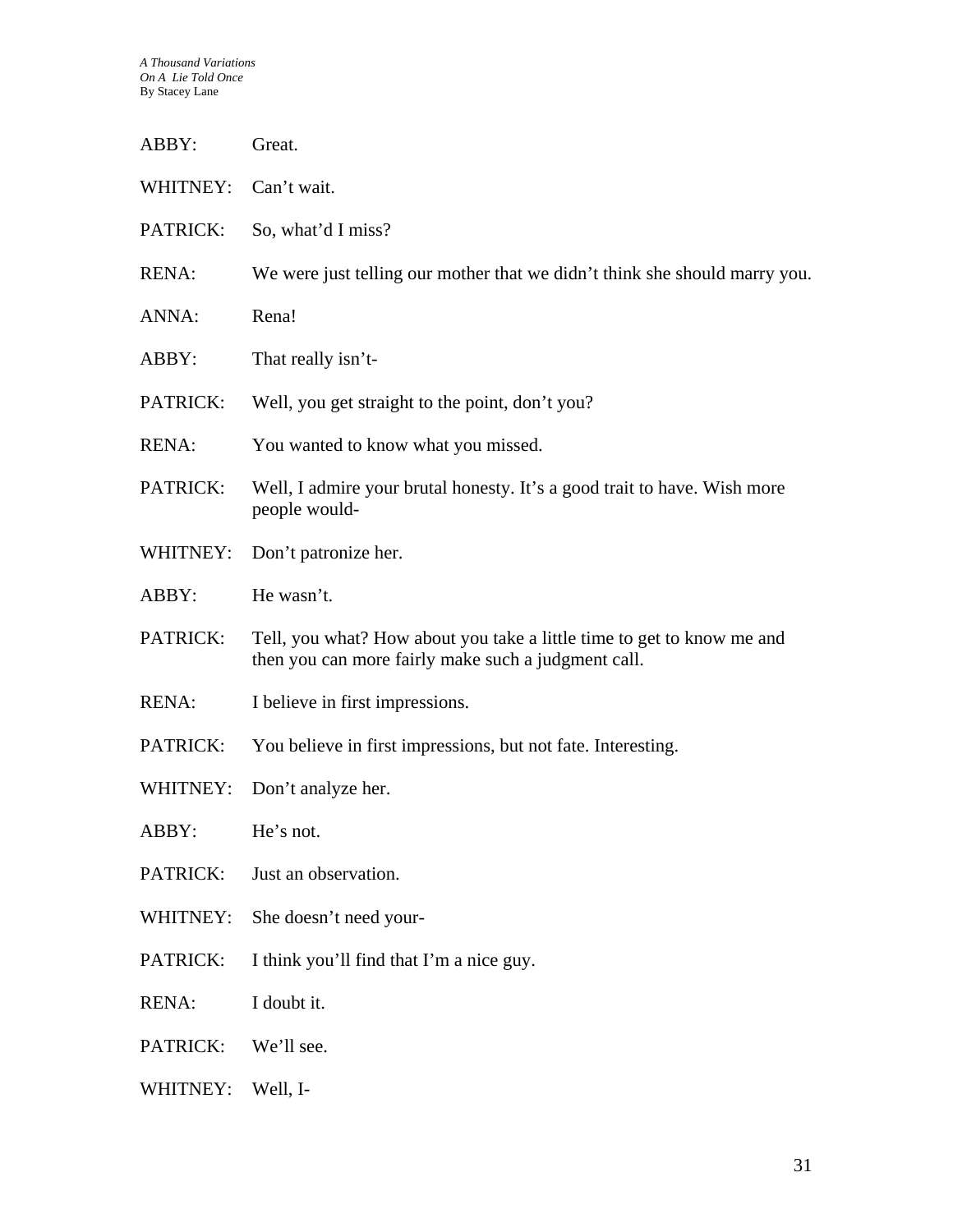| PATRICK:           | And if you find that you still don't want your mother and I to get married-                                                                                                                                                                   |
|--------------------|-----------------------------------------------------------------------------------------------------------------------------------------------------------------------------------------------------------------------------------------------|
| <b>RENA:</b>       | We don't-                                                                                                                                                                                                                                     |
| PATRICK:           | Then I guess you'll have to deal with it because I'm marrying her, not you,<br>and so it really isn't-                                                                                                                                        |
| WHITNEY:           | It's surprising that you haven't considered marrying one of us.                                                                                                                                                                               |
| ABBY:              | What are you-                                                                                                                                                                                                                                 |
| WHITNEY:           | We're closer to your age.                                                                                                                                                                                                                     |
| PATRICK:           | No, I'm not. Your mother and I are only eight-                                                                                                                                                                                                |
| <b>RENA:</b>       | We can do the math. She was just kidding.                                                                                                                                                                                                     |
| WHITNEY:           | And it was really funny.                                                                                                                                                                                                                      |
| PATRICK:           | I don't see how-                                                                                                                                                                                                                              |
| <b>RENA:</b>       | Yep. It was.                                                                                                                                                                                                                                  |
| ABBY:              | They have an unusual sense of humor. Always have.                                                                                                                                                                                             |
| PATRICK:           | That's one way to put it.                                                                                                                                                                                                                     |
| $\sqrt{1 + 2 + 3}$ | $\sim$ . The set of the set of the set of the set of the set of the set of the set of the set of the set of the set of the set of the set of the set of the set of the set of the set of the set of the set of the set of the s<br>$\sqrt{2}$ |

(ANNA notices ABBY's extreme squirming and the sickening expression on her face as her discomfort begins to turn to pain.)

you?

| ANNA:        | What's wrong?          |
|--------------|------------------------|
| ABBY:        | Nothing. I just-       |
| PATRICK:     | Honey, are you-        |
| ABBY:        | I'm fine.              |
| <b>RENA:</b> | You don't look fine.   |
| ABBY:        | $\Gamma$ m-            |
| WHITNEY:     | You need to pee, don't |
| ABBY:        | I just-                |
|              |                        |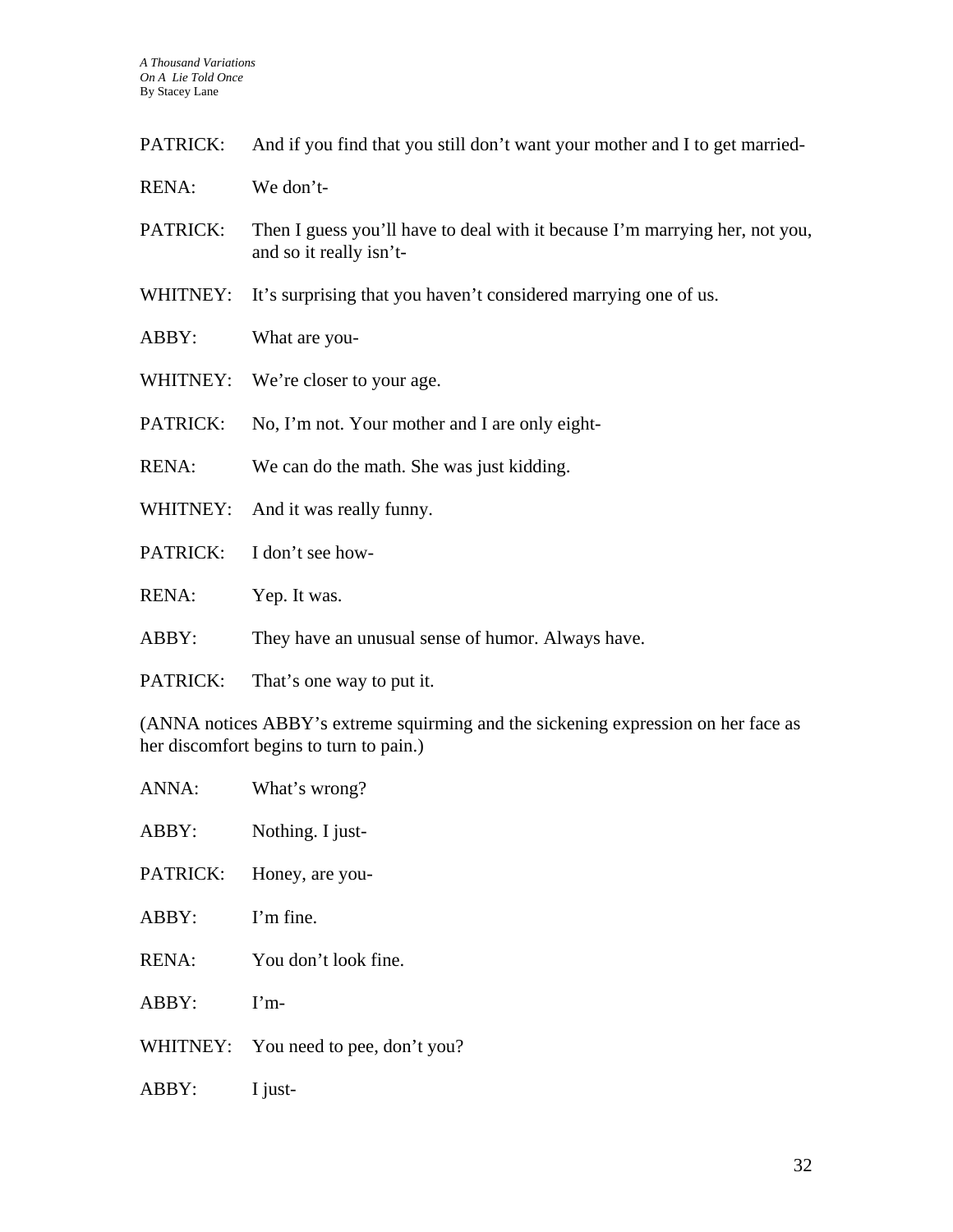WHITNEY: She needs to use the bathroom.

- PATRICK: Honey, do you need to-
- ABBY: Yes.
- PATRICK: Then why don't you-
- WHITNEY: Because she's scared to leave you alone with us.
- ABBY: It's not that. It's just-
- RENA: We'll be fine.
- ABBY: I just didn't want to be an ungracious hostess and-
- PATRICK: Honey, go to the bathroom. This is silly.
- ANNA: Please, just-
- RENA: Come on. He can handle us.
- PATRICK: Yes, I can-
- WHITNEY: We'll be good.
- RENA: We will?
- PATRICK: Honey, just go.

ABBY: Okay. (ABBY stands and rushes down the hall to the bathroom door.)

(There is a brief awkward silence after ABBY exits. Patrick eyes the girls. He begins to twiddle his thumbs.)

RENA: What are you doing?

PATRICK: I'm sorry?

- RENA: You're twiddling your thumbs!
- PATRICK: Well, I guess-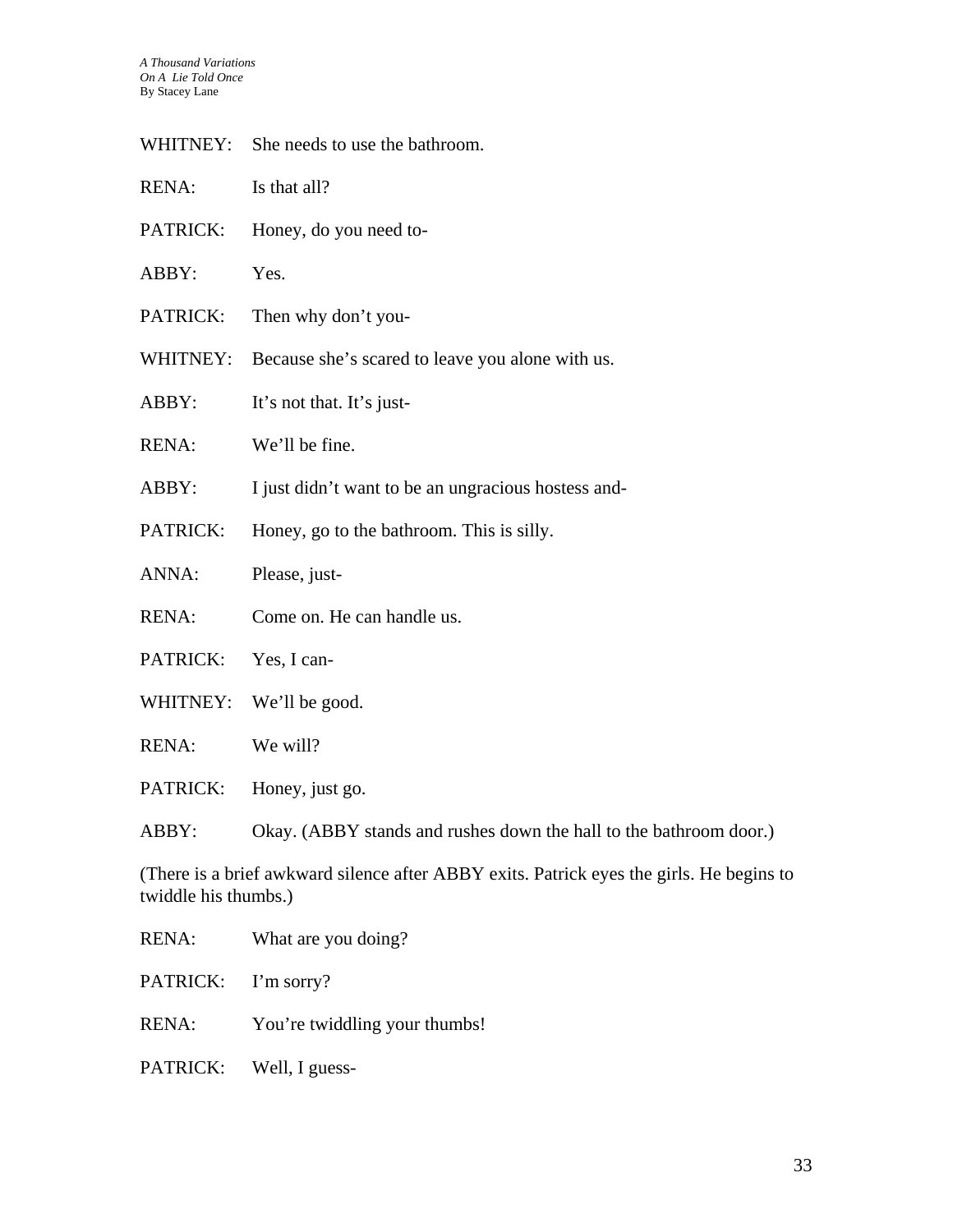RENA: Wow! I have never met anyone who actually twiddles their thumbs!

PATRICK: I don't see why-

WHITNEY: How cliché.

RENA: I never realized people actually do that.

PATRICK: Well, I do.

RENA: I always thought that was just an expression.

PATRICK: Well, I guess it isn't because I do.

(A silence falls over the group. WHITNEY and RENA make a silent pact to not initiate the conversation. They smile at each other, as PATRICK searches for a topic of conversation.)

| PATRICK:     | So, what do you girls do?                                            |
|--------------|----------------------------------------------------------------------|
| <b>RENA:</b> | What do we do?                                                       |
| PATRICK:     | For a living.                                                        |
| <b>RENA:</b> | What a generic conversation starter!                                 |
| WHITNEY:     | Cliché.                                                              |
| PATRICK:     | I was just trying to-                                                |
| <b>RENA:</b> | Why do people always have to base their perceptions of people based- |
| WHITNEY:     | Come on Rena, drop it. Let's just tell him what we do.               |
| <b>RENA:</b> | Fine. Babies first.                                                  |
|              | WHITNEY: Yes. Well, Awna is a struggling artist.                     |
| <b>RENA:</b> | Which means she works in the nightgown department-                   |
| ANNA:        | Sleepwear.                                                           |
| <b>RENA:</b> | At J.C. Penny's.                                                     |
| WHITNEY:     | And works part time as a guide at the art museum.                    |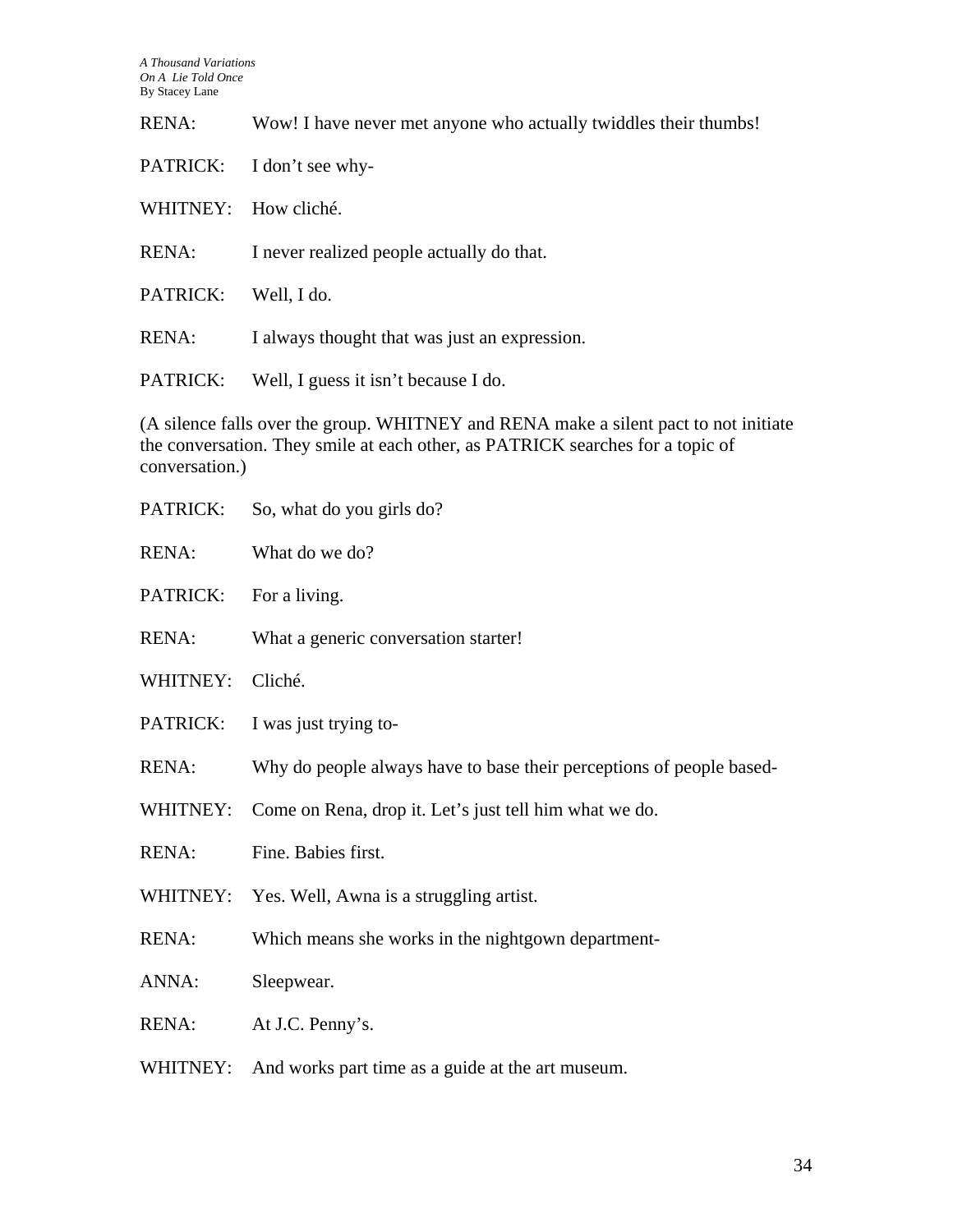| <b>RENA:</b> | And has a tiny apartment full of beautiful paintings-                                                                                                      |
|--------------|------------------------------------------------------------------------------------------------------------------------------------------------------------|
| WHITNEY:     | Originals, all of which are for sale, if you're interested.                                                                                                |
| PATRICK:     | Well, I might have to-                                                                                                                                     |
| <b>RENA:</b> | My turn?                                                                                                                                                   |
| PATRICK:     | Sure.                                                                                                                                                      |
| <b>RENA:</b> | I'm a drug dealer in LA.                                                                                                                                   |
| PATRICK:     | I beg your pardon?                                                                                                                                         |
| <b>RENA:</b> | I pretty much deal whatever's hot at the time. Do a lot of deals in cocaine.<br>Try to keep a good stock of marijuana for the kiddies, that kind of thing. |
| PATRICK:     | That's revolting!                                                                                                                                          |
| <b>RENA:</b> | Yea, and it'd be even more revolting if I was serious.                                                                                                     |
| PATRICK:     | So, you don't actually sell drugs?                                                                                                                         |
| <b>RENA:</b> | You catch on quick.                                                                                                                                        |
| PATRICK:     | You said you- how was I to-                                                                                                                                |
| <b>RENA:</b> | It's a joke we've had going for years.                                                                                                                     |
| WHITNEY:     | People would ask her what she wanted to be when she grew up and she'd<br>say a drug dealer.                                                                |
| RENA:        | It was riot at family reunions.                                                                                                                            |
| WHITNEY:     | Nearly gave our grandpa a heart attack.                                                                                                                    |
| PATRICK:     | I don't think it's very funny.                                                                                                                             |
| <b>RENA:</b> | Well, maybe you should-                                                                                                                                    |
| ANNA:        | Rena, why don't you tell him what you really do?                                                                                                           |
| <b>RENA:</b> | Fine. I'm a journalist.                                                                                                                                    |
| PATRICK:     | Well, that accounts for the obsession with lying.                                                                                                          |
|              |                                                                                                                                                            |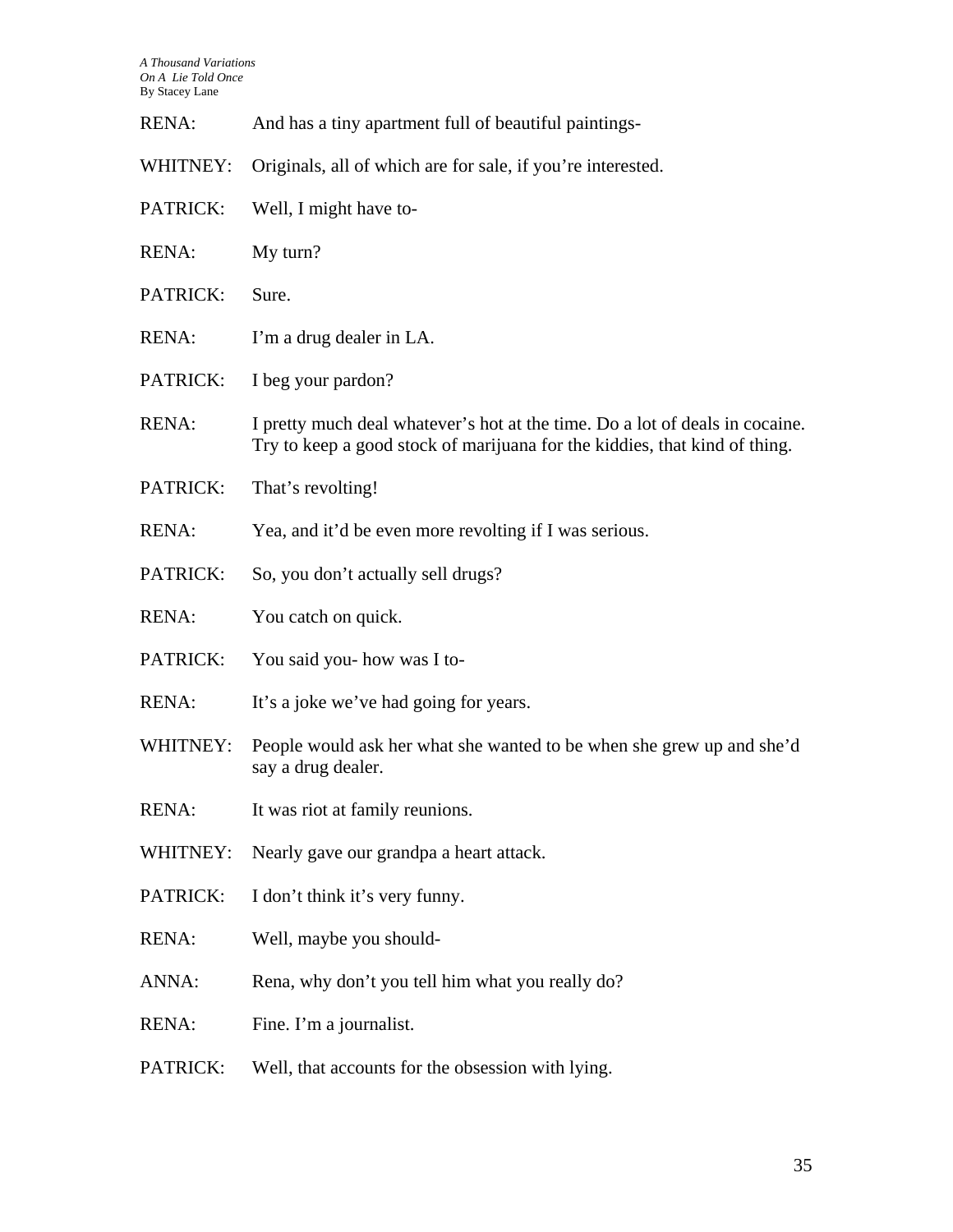| <b>RENA:</b> | What is that suppose to-                                                                              |
|--------------|-------------------------------------------------------------------------------------------------------|
| PATRICK:     | Never mind. I meant to say that-                                                                      |
| <b>RENA:</b> | Do you have a problem with journalists?                                                               |
| PATRICK:     | No. No. I think it must be exciting to be a journalist.                                               |
| WHITNEY:     | No, its not.                                                                                          |
| <b>RENA:</b> | Hey!                                                                                                  |
| ANNA:        | Be nice.                                                                                              |
| WHITNEY:     | Well, I'm sorry, but-                                                                                 |
| <b>RENA:</b> | Fine. I write for the foods section. Far from glamorous-                                              |
| PATRICK:     | Well, that sounds-                                                                                    |
| <b>RENA:</b> | Not exactly what I had in mind when I went into journalism.                                           |
| PATRICK:     | Going to restaurants, eating for free, and then giving your critique. I<br>wouldn't mind having that- |
| <b>RENA:</b> | No, that's somebody else's job.                                                                       |
| PATRICK:     | Oh. Then what do you-                                                                                 |
| <b>RENA:</b> | I write "interest articles".                                                                          |
| PATRICK:     | Oh, well that's-                                                                                      |
| <b>RENA:</b> | Like, why the cranberry is the fruit to watch out for this winter. That kind<br>of-                   |
| PATRICK:     | Well, that sounds interesting.                                                                        |
| <b>RENA:</b> | No, it isn't. Whitney, its your turn.                                                                 |
| WHITNEY:     | Well, I'm a sales rep for Proctor and Gamble.                                                         |
| PATRICK:     | That's nice.                                                                                          |
| WHITNEY:     | I like it.                                                                                            |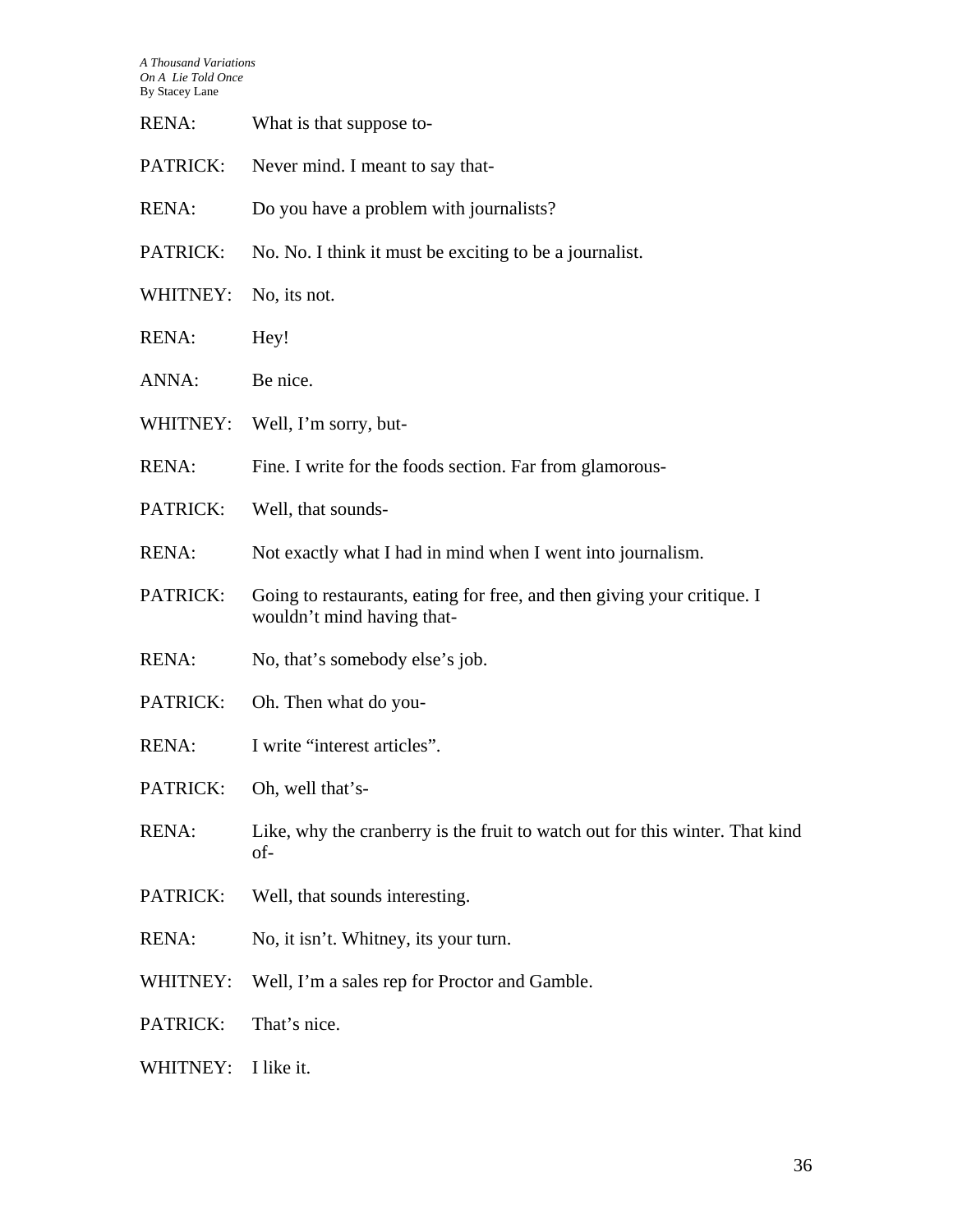PATRICK: Well, that's-

- WHITNEY: Just wish I had more time off to spend with my daughter. I travel a lot.
- PATRICK: Yea. That can be rough. And what does your husband do?
- WHITNEY: I'm not married.
- PATRICK: Oh, I'm sorry.
- WHITNEY: I'm not.
- PATRICK: I didn't-
- RENA: She really hasn't told you much about us has she?
- PATRICK: Well, she talks about you girls a lot, but-
- WHITNEY: I'm sure she does-
- PATRICK: But she's usually pretty vague.
- RENA: Has she told you about the letters?
- PATRICK: The letters?
- WHITNEY: Come on. You know-
- RENA: The letters.
- WHITENY: From our dad.
- PATRICK: No, I can't say she has-
- RENA: Don't lie to us!
- PATRICK: I don't lie.
- WHITENY: Everybody lies at some point.
- RENA: Yea, what makes you so special?
- PATRICK: I cannot tell a lie. I just-
- WHITNEY: Yea, you and Abraham Lincoln.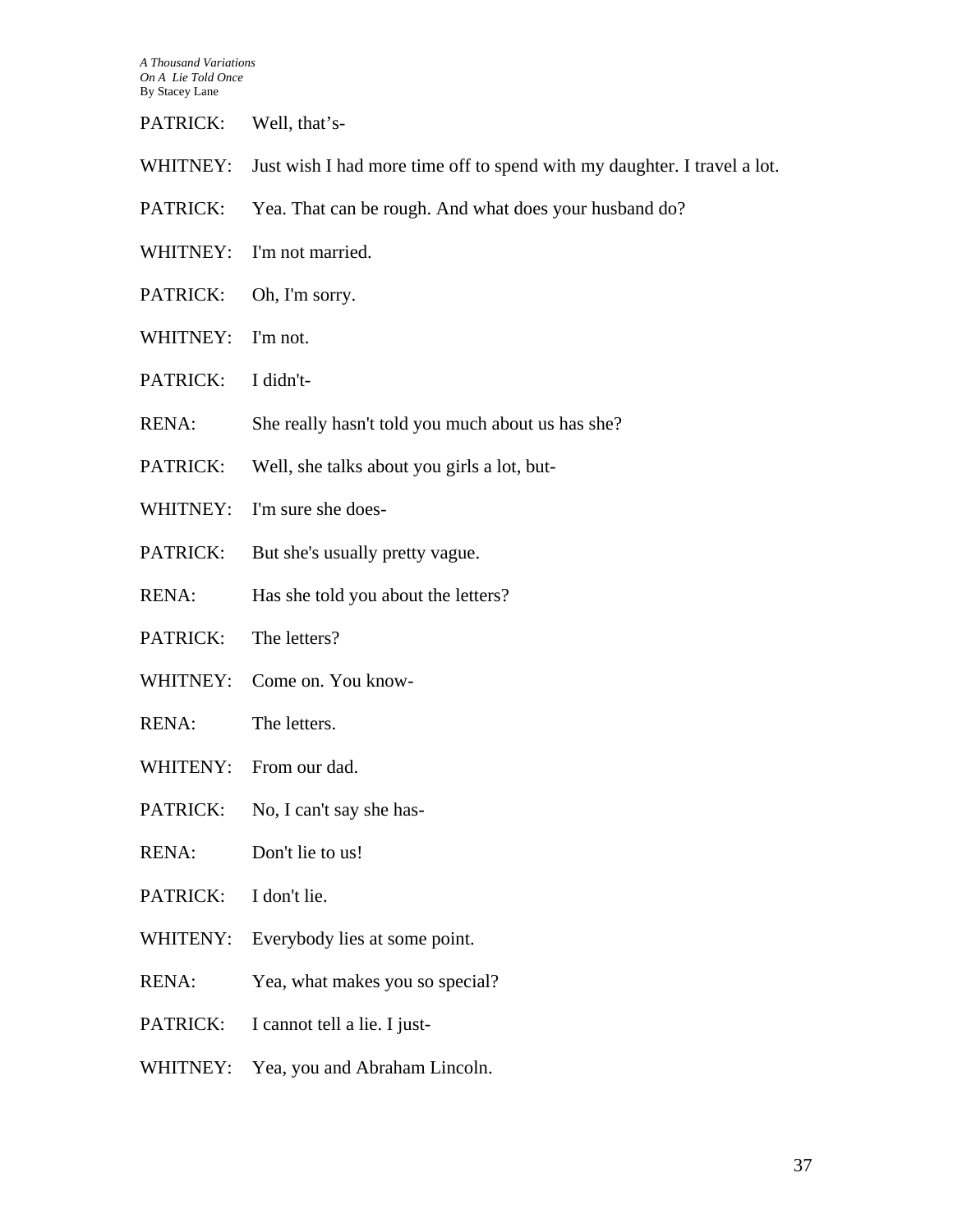- PATRICK: I think you mean George Wash-
- WHITNEY: I mean Abraham Lincoln.
- PATRICK: But it was George-
- WHITNEY: I know what I meant.
- PATRICK: I was just-
- RENA: He was called Honest Abe.
- PATRICK: Yes, but-
- WHITNEY: See, I told you I-
- ANNA: So when are we-
- RENA: So, you're telling us that you never-
- PATRICK: I just don't lie. I believe-
- RENA: Well, you know what they say. Opposites attract!
- PATRICK: What do you mean by-
- RENA: Well, your fiancé doesn't exactly have the best track record when it comes to honesty.
- PATRICK: Abby has never lied to me.
- WHITNEY: Just wait.
- ANNA: So, do we look how you imagined we would?
- PATRICK: What?
- ANNA: Do we look like you thought we would? In your mind, you-
- PATRICK: Yes, pretty much.
- WHITNEY: Now, I know you're-
- PATRICK: Except the red hair.
- RENA: Hey!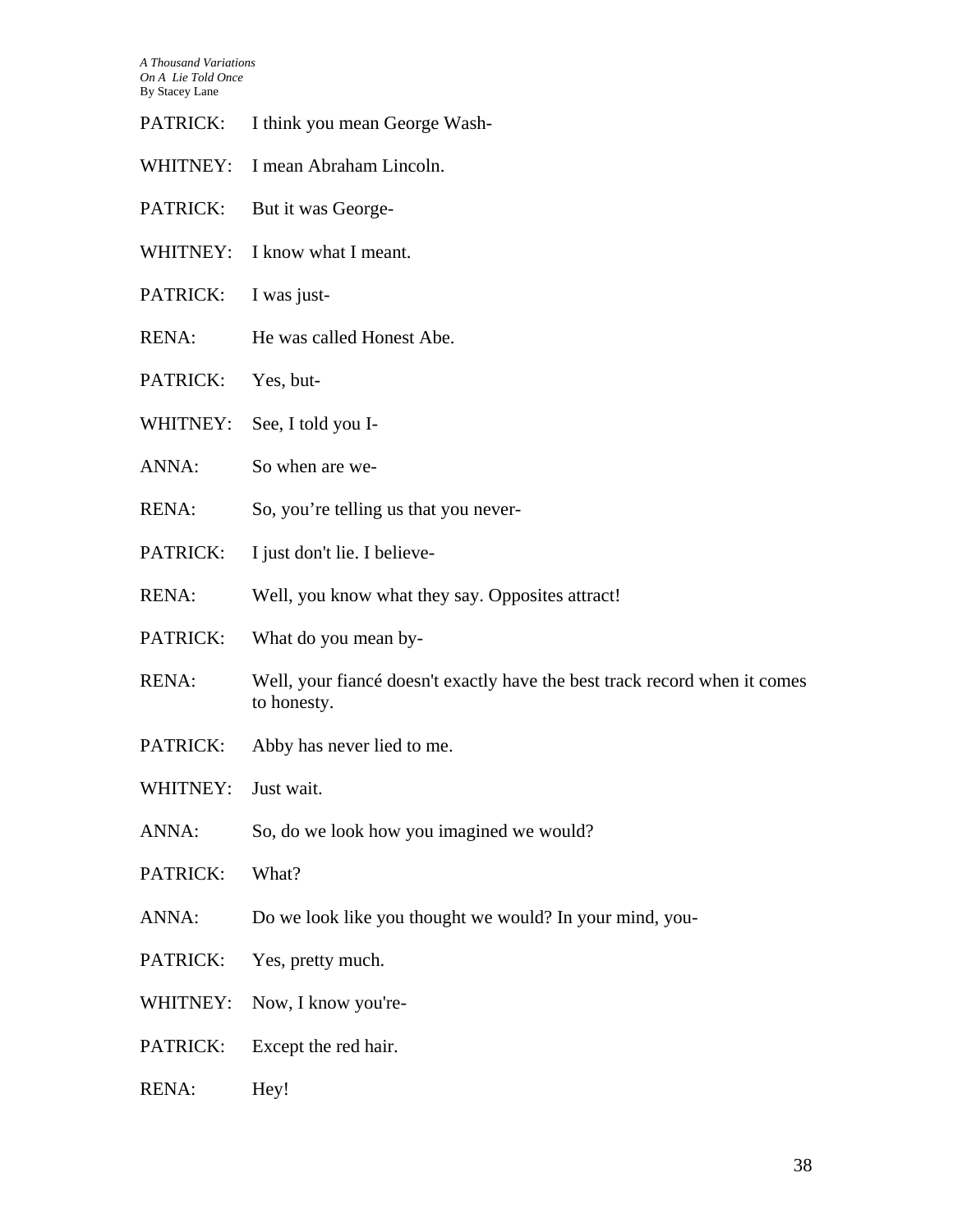- PATRICK: What?! I like it!
- ANNA: We look like you thought we would? Really? That's-
- PATRICK: Well, she showed me a picture.
- ANNA: Oh.
- RENA: Just one picture?
- PATRICK: Yea.
- WHITNEY: She probably only has one.
- RENA: Probably.
- WHITNEY: Which one was it?
- PATRICK: Well, I guess it was Halloween because you were all dressed like witches.
- WHITENY: How appropriate!
- RENA: No, we dress like that all the time.
- ANNA: She's just kidding.
- PATRICK: I figured as much.
- RENA: I don't know. You bought the crack story pretty easily.
- PATRICK: Now, I-
- WHITNEY: Yea, you did.
- PATRICK: I'm sorry, but I expect people to be honest. I don't-
- WHITNEY: Awful self-righteous, aren't you?
- RENA: It was a joke. Don't you know what a-
- ANNA: So, she still has the witch picture?
- PATRICK: Yes.
- ANNA: That was a great Halloween party, wasn't it?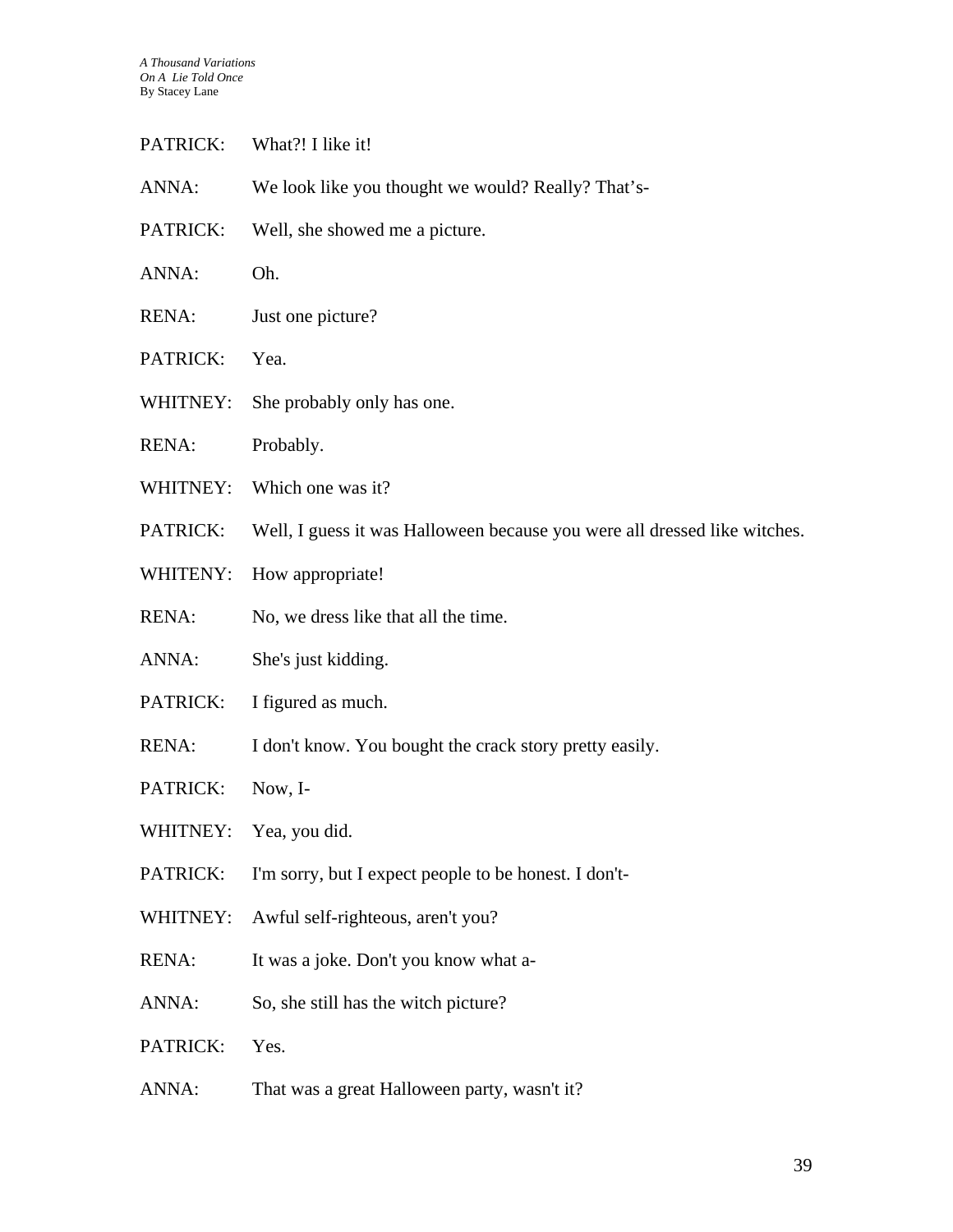- WHITNEY: Yea, it was. I was the sexy witch. (To ANNA) And you were the whimsical, cutesy witch and-
- RENA: And I was the ugly hag witch.
- WHITNEY: Well, that's what you wanted to be.
- RENA: I know. I'm not complaining.
- WHITNEY: What a night!
- RENA: Whose party was that, anyway?
- WHITNEY: Rebecca something.
- RENA: Doesn't ring a bell.
- WHITNEY: Rebecca Green, maybe, or Rebecca Brown. I think it was a color.
- ANNA: Betsy Krimble's.
- WHITNEY: Yes, that's right. I was close.
- RENA: Betsy. She was the one with the three-legged dog.
- ANNA: Clover. That was his name.
- RENA: Yep.
- PATRICK: I wonder what is taking her so long.
- RENA: She's probably throwing up.
- ANNA: Rena!
- RENA: Well, she probably is.
- WHITNEY: That's what she does when she gets nervous. Always has.
- RENA: And she sure has been nervous tonight.
- PATRICK: Well, she just wanted everything to be perfect for you girls and-
- RENA: We know why she's so nervous.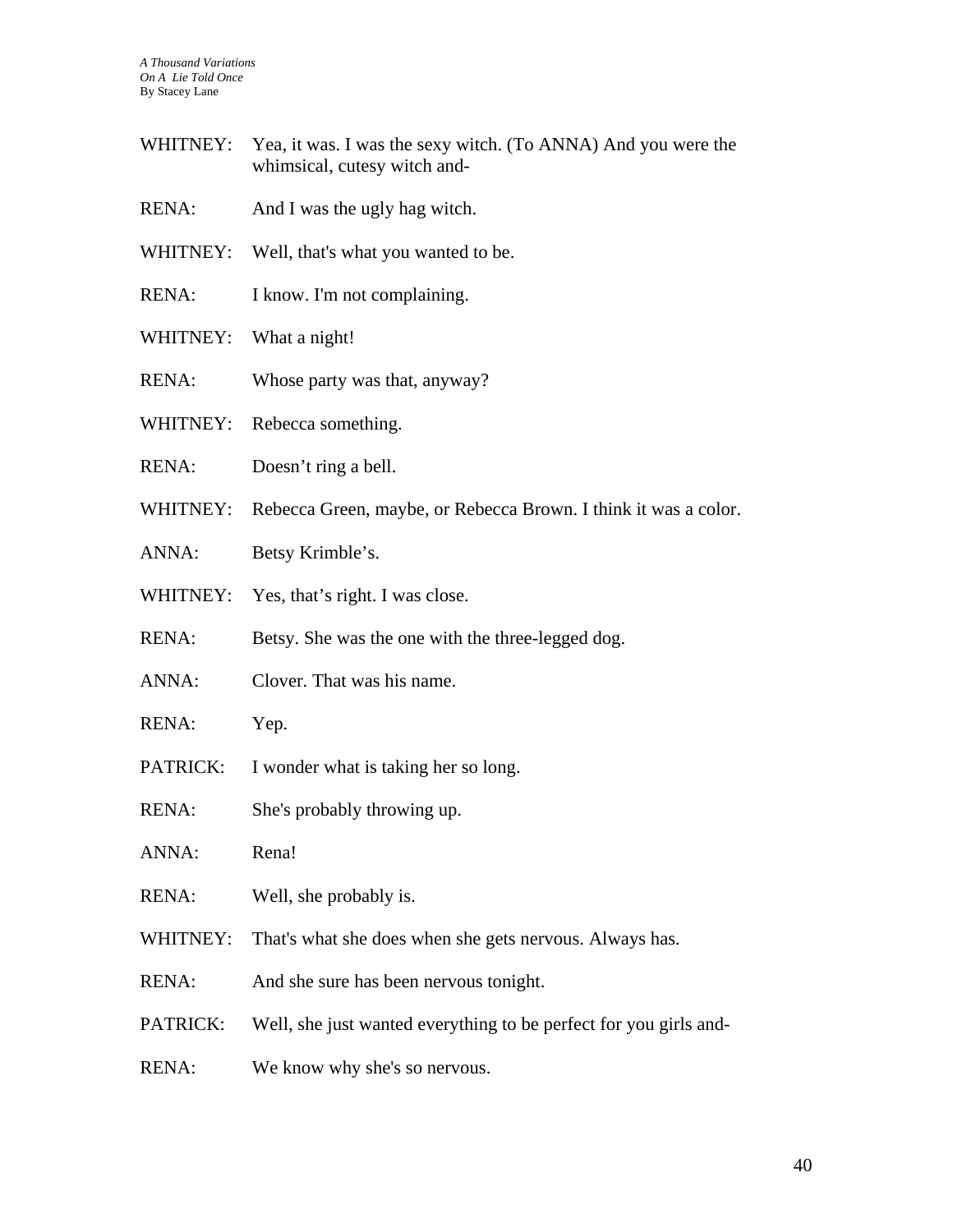| PATRICK:     | She was really-                                                                                                       |
|--------------|-----------------------------------------------------------------------------------------------------------------------|
| <b>RENA:</b> | The letters. She's going to give us the letters and-                                                                  |
| ANNA:        | You don't know that.                                                                                                  |
| PATRICK:     | I really don't know about any letters. But I do know that she-                                                        |
| <b>RENA:</b> | She might have not told him.                                                                                          |
| ANNA:        | I just don't think we should assume-                                                                                  |
| PATRICK:     | She just really wanted to make tonight special you. She really misses you.<br>She wishes you would get together more- |
| WHITNEY:     | Look, don't act like you even begin to understand our family situation<br>because-                                    |
| PATRICK:     | I'm just saying that-                                                                                                 |
| WHITNEY:     | You're just her latest fling. That doesn't-                                                                           |
| PATRICK:     | Your mother and I are in love.                                                                                        |
| WHITNEY:     | That doesn't make you part of this family.                                                                            |
| PATRICK:     | I think I need to check on dinner.                                                                                    |
| ANNA:        | Do you need any help?                                                                                                 |
| PATRICK:     | No. I'm fine. (PATRICK exits into the kitchen.)                                                                       |
| ANNA:        | Whitney, that really wasn't-                                                                                          |
| WHITNEY:     | Oh, come on. I'm just having fun with the guy.                                                                        |
| ANNA:        | He didn't look like he was having fun.                                                                                |
| <b>RENA:</b> | They met on the Internet! Can you imagine her trying to pickup guys in a<br>chat room?                                |
| WHITNEY:     | I'd rather not.                                                                                                       |
| <b>RENA:</b> | I bet she lied about her age.                                                                                         |
| WHITNEY:     | Of course. She always does.                                                                                           |
|              |                                                                                                                       |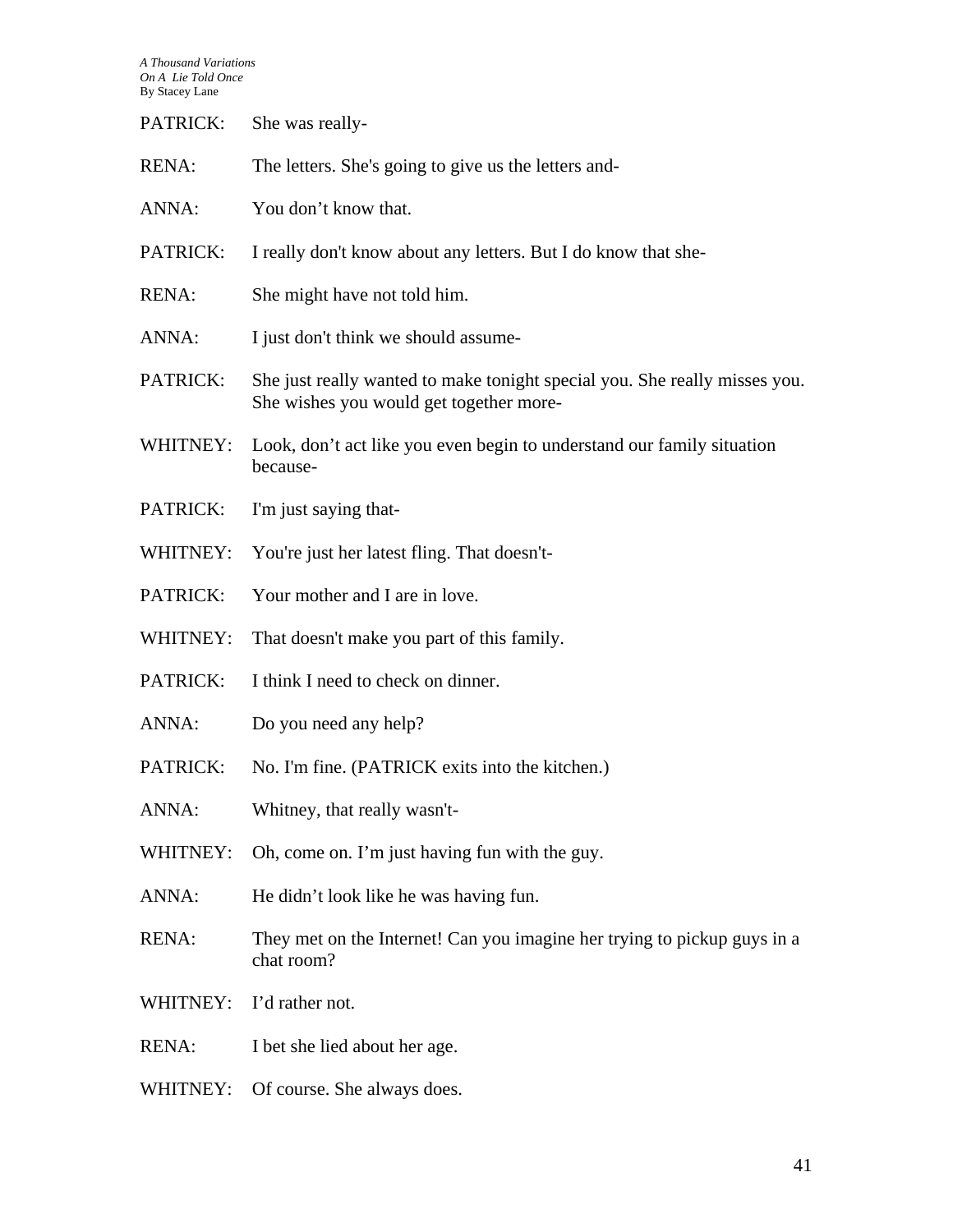- ANNA: Most women lie about-
- RENA: I don't.
- WHITNEY: I don't think that counts.
- RENA: Why not?
- WHITNEY: You're twenty-eight. Wait til you hit thirty and then you'll-
- RENA: I doubt I will.
- WHITNEY: You doubt you'll hit thirty?
- RENA: No, I doubt I'll lie about my age when I do.
- WHITNEY: We'll see.
- RENA: What are we talking about anyway?
- WHITNEY: I'm not sure.
- RENA: We should be figuring out a strategy to get her to give us the letters.
- ANNA: We don't need a strategy. This isn't-
- RENA: This is war. This is a battle. We need to-
- ANNA: Don't be silly.
- RENA: Oh, come on. You know that's why we're here.
- ANNA: No. I came here to see her.
- RENA: Well, you always were the favorite.
- ANNA: I am not.
- WHITNEY: Actually, yes you are.
- ANNA: I'm-
- WHITNEY: But it's okay. You're our favorite too.
- RENA: Yep.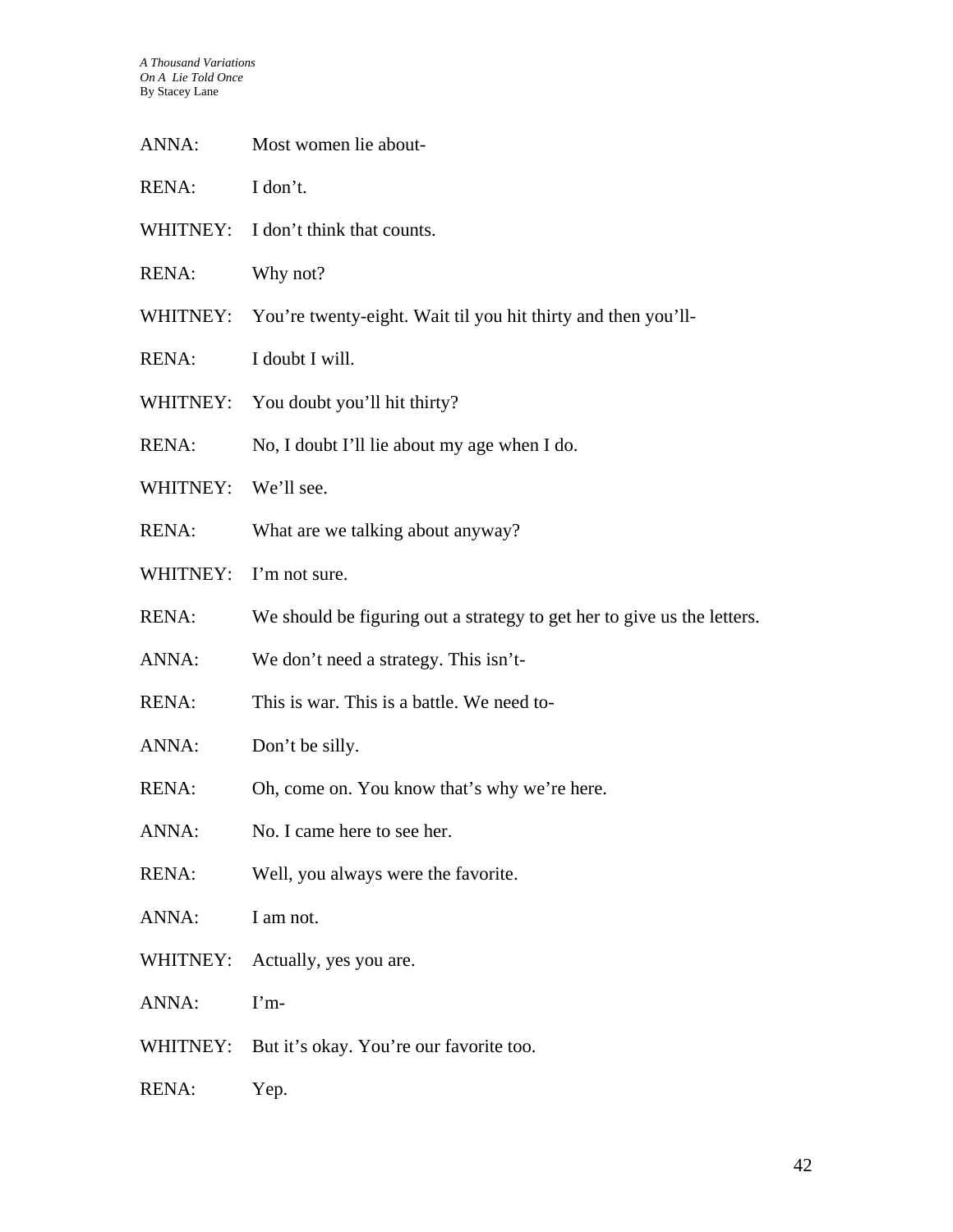- ANNA: Well, thanks, but I-
- RENA: We're digressing again.
- WHITNEY: I'm not sure if what we really need is a plan. If it's meant to happen, it will happen.
- RENA: Of course, it's meant to happen, Whitney. What is that supposed to-
- WHITNEY: I just mean, if Dad wrote us-
- RENA: What do you mean *if*-
- WHITNEY: I meant if Dad wants us to have-
- RENA: Why wouldn't Dad want us to-
- WHITNEY: Hey, don't attack me. I'm on your side.
- RENA: Sorry, I just-
- WHITNEY: It's okay.
- RENA: Do you think she really didn't tell him?
- WHITNEY: Probably not. They haven't known each other very long.
- RENA: I know.
- ANNA: Let's be nice to him, please.
- RENA: Why would-
- ANNA: He seems like a nice guy.
- WHITNEY: He seems like a self-righteous, arrogant, pompous, pious ass.
- RENA: Tell us how you really feel.
- ANNA: Please. She really likes him.
- WHITNEY: No. She doesn't. He's just some rich good-looking younger guy.
- RENA: I wonder why he's with her.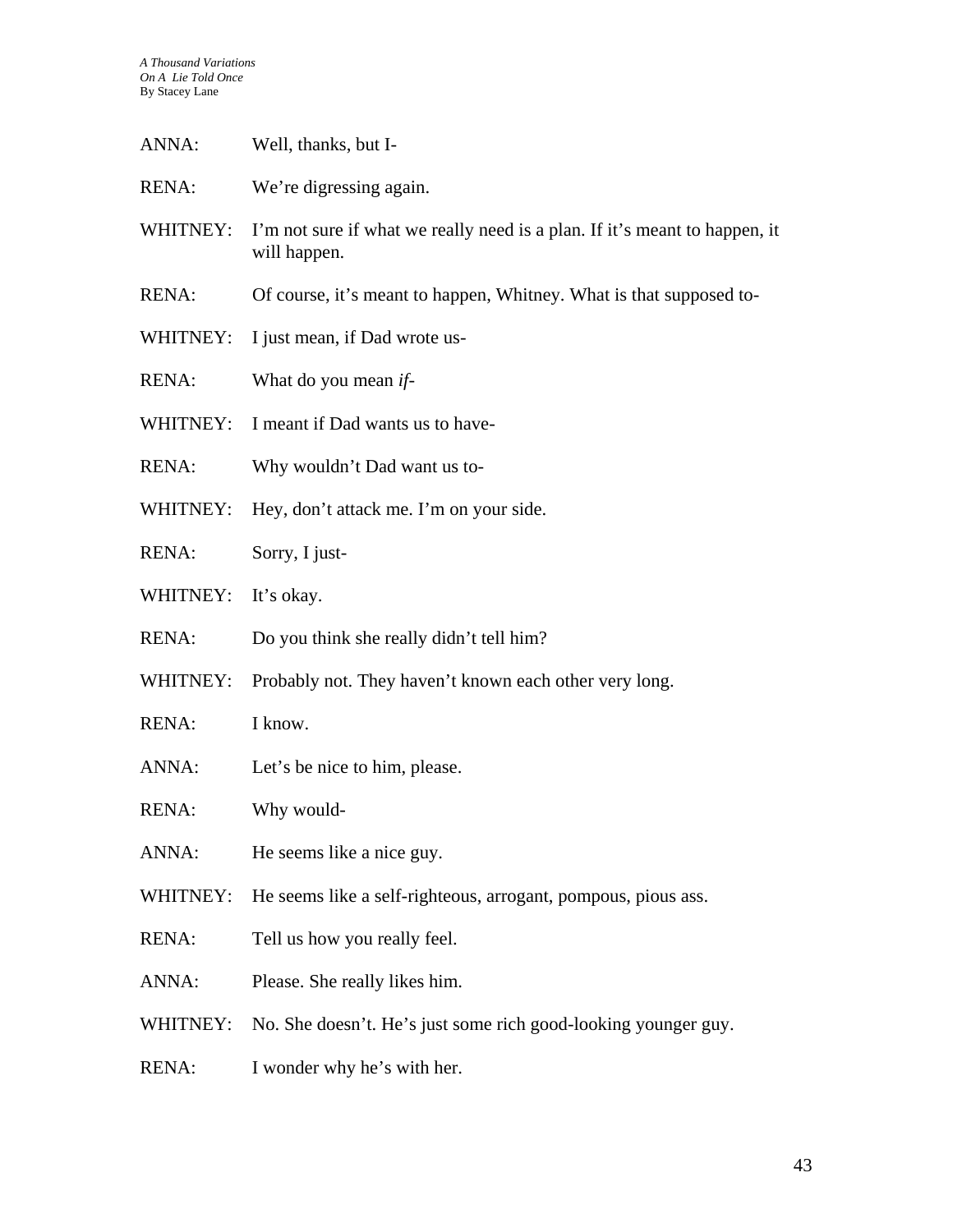- WHITNEY: Maybe she's good in bed.
- RENA: (Screaming with laughter and squeals.) Eeeewwww! Didn't need that mental picture! Thank-you!
- WHITNEY: Wow! We finally found something that grosses out Rena.
- RENA: Yes, you did.
- WHITNEY: It's about time.
- ANNA: Just try to be nice tonight, okay?
- WHITNEY: Okay, anything for you sweetie.
- RENA: But it won't be easy.
- WHITNEY: But we'll try.
- ANNA: If you're nice to them, maybe there is more of a chance that she'll give you your letter.
- RENA: Oh, so you're finally admitting that she has them?
- WHITNEY: No. She's just trying to convince you to behave.
- RENA: Is this true Awna?
- ANNA: My sister knows me well.
- (PATRICK reenters.)
- PATRICK: Well, everything is still in order for dinner.
- ANNA: Great!
- PATRICK: She's still in the bathroom?
- RENA: Yep.
- WHITNEY: She may never come out.
- PATRICK: Maybe I should go check on her.
- RENA: Let the woman puke in peace.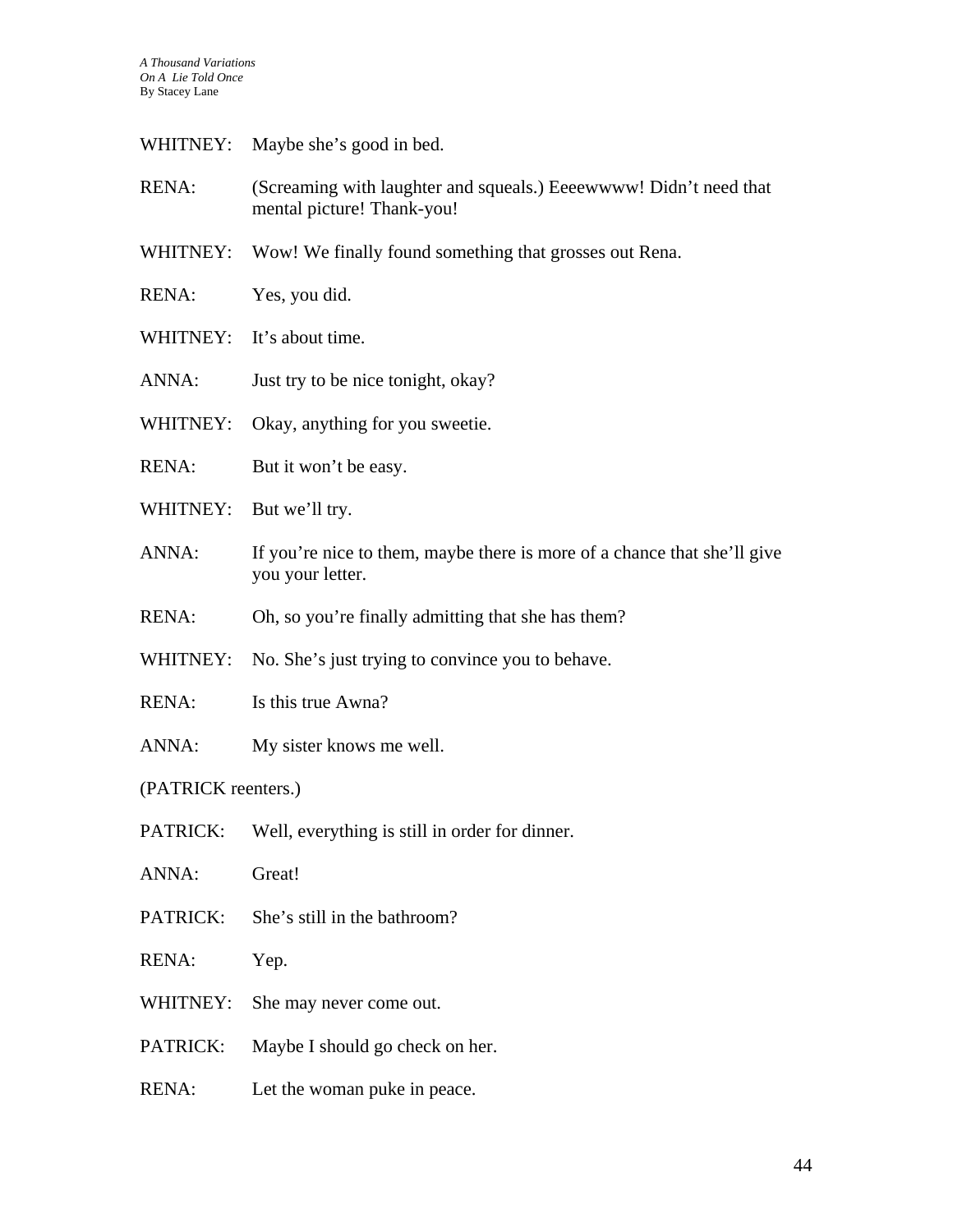WHITNEY: Look at this way. She's making more room for your lovely dinner.

- ANNA: Whitney-
- PATRICK: Maybe, I should-
- RENA: So why is dinner taking so long?
- PATRICK: Your mother wanted us to have plenty of time to catch up before we-
- WHITNEY: Because we're so much fun in conversation.
- PATRICK: So, I made everything before you got here and I've been slowly simmering it until-
- RENA: Oh, okay. Just wondering.
- PATRICK: Are you hungry? I can make a cheese plate or something.
- ANNA: No, we're fine. Thanks.
- PATRICK: I'm sorry. I haven't even offered you something to drink. Would you like-
- ANNA: No, we're fine.
- WHITNEY: You don't want to see us drunk.
- RENA: We get mean when we're drunk.

(ANNA clears her throat.)

- WHITNEY: Look, we're sorry if we came off a little harsh earlier. It's just a tense time for all of us.
- PATRICK: Oh, well thanks. I-
- RENA: But, I still don't think she should marry you.
- ANNA: Rena-
- RENA: Sorry. Just being honest. He likes that quality in me.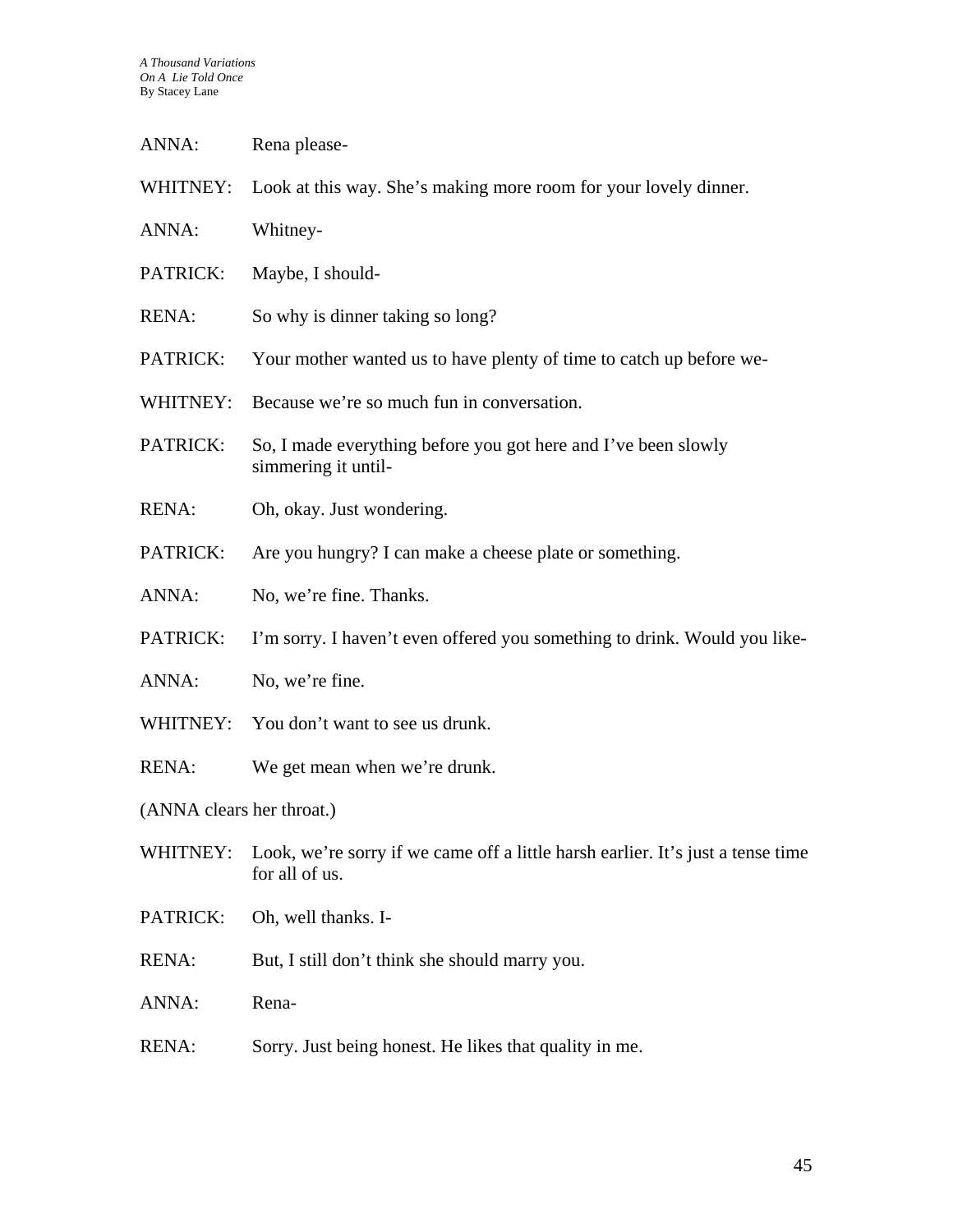| Well, I'm sorry that we got off on the wrong foot. Why don't we try to get<br>to know each other a little bit-                                                                                                                          |
|-----------------------------------------------------------------------------------------------------------------------------------------------------------------------------------------------------------------------------------------|
| What kind of peanut butter do you use?                                                                                                                                                                                                  |
| I beg your pardon.                                                                                                                                                                                                                      |
| What kind of peanut butter do you use?                                                                                                                                                                                                  |
| I heard you the first time, but I don't see-                                                                                                                                                                                            |
| Just answer.                                                                                                                                                                                                                            |
| Why?                                                                                                                                                                                                                                    |
| Come on. Just play along.                                                                                                                                                                                                               |
| Okay. Jiff.                                                                                                                                                                                                                             |
| No, kind, not brand. Reduced fat, creamy, right?                                                                                                                                                                                        |
| Actually, yes. How did you-                                                                                                                                                                                                             |
| I'm good.                                                                                                                                                                                                                               |
| Rena has this theory about people's personalities and their peanut butter<br>preferences. It's silly.                                                                                                                                   |
| Not, its not. It proves effective time and time again. Didn't I nail him?                                                                                                                                                               |
| What's your theory?                                                                                                                                                                                                                     |
| Well, you're reduced fat creamy. The sensible choice. Classic, but with a<br>twist of modernism. And it's a little too good to be true. Doesn't quite<br>taste like real peanut butter, a little too sugary sweet. But still enjoyable. |
| I told you this was silly.                                                                                                                                                                                                              |
| What are you?                                                                                                                                                                                                                           |
| Goobers.                                                                                                                                                                                                                                |
| Huh?                                                                                                                                                                                                                                    |
| The stuff that comes with the peanut butter and the jelly all in one jar.                                                                                                                                                               |
|                                                                                                                                                                                                                                         |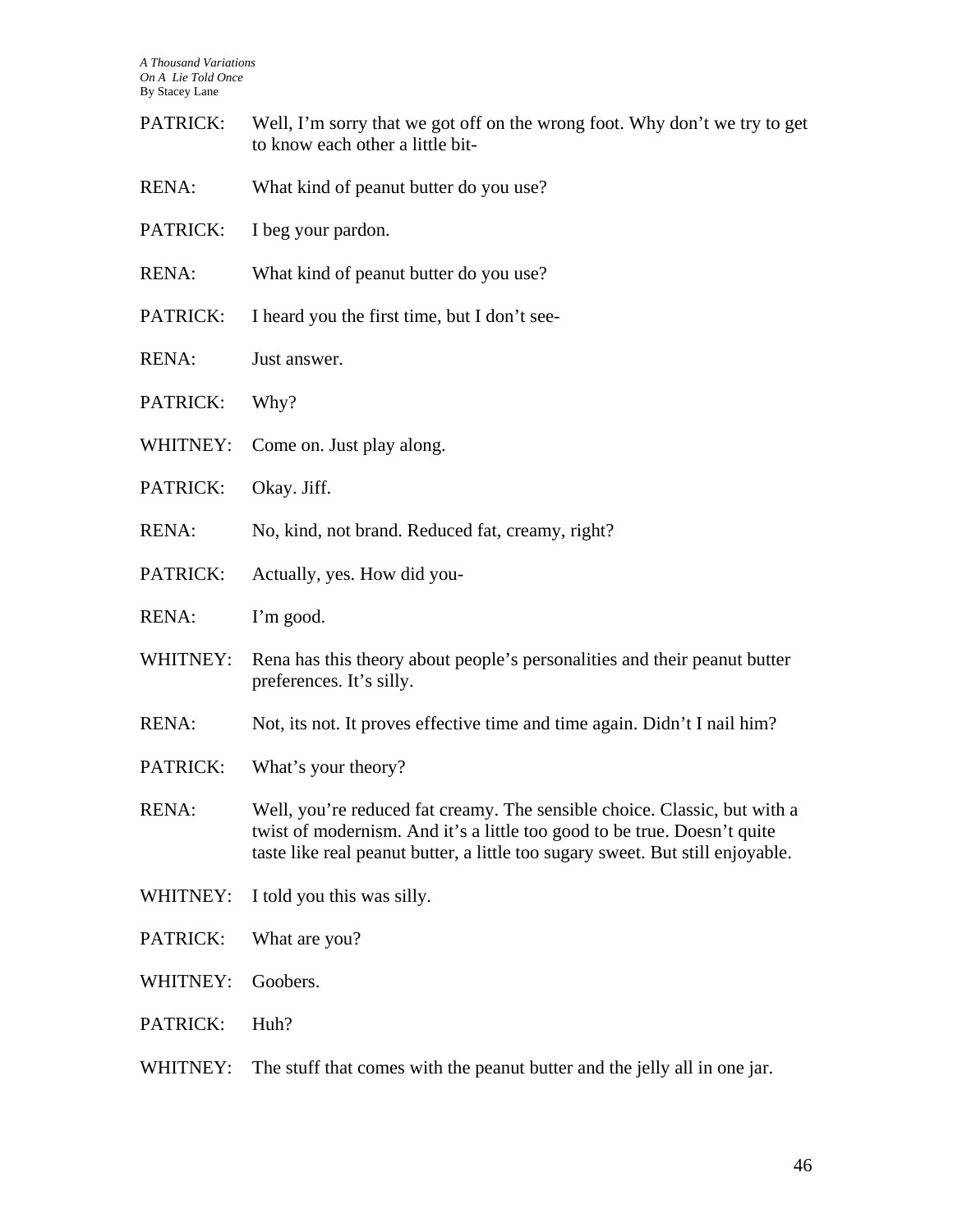PATRICK: Oh.

- RENA: The most economical choice. Conserves time and space and cuts straight to the point. There's order in those neatly processed rows of peanut butter and jelly. Yet this order can be disturbed with the slightest swipe of the spoon. This choice is limiting, yet creative.
- WHITNEY: Do you know how many times I've had to hear this?
- RENA: I don't-
- WHITNEY: It's ridiculous.
- PATRICK: What about you, Awna?
- ANNA: Just regular creamy.
- RENA: The simplest and most basic, but really the best. Perfect. Smooth and uncomplicated. Genuine. True. The way peanut butter was meant to be.
- WHITNEY: She's like a horoscope writer. Those things are so vague, they can apply to anybody.
- RENA: I'm telling you. My theory always works. Always. That should promote it to fact.
- WHITNEY: It doesn't always work-
- PATRICK: (To RENA) And what kind of peanut butter are you?
- RENA: Extra crunchy!
- WHITNEY: She likes to be different, to catch people off guard, give them something unexpected. Take the bumpy road in life.
- RENA: She's heard me tell this before.
- WHITNEY: Too many times. Oh yea, and a lot of people hate crunchy peanut butter. Won't touch it.
- RENA: It is true.
- PATRICK: What kind of peanut butter is your mother?
- RENA: You don't know?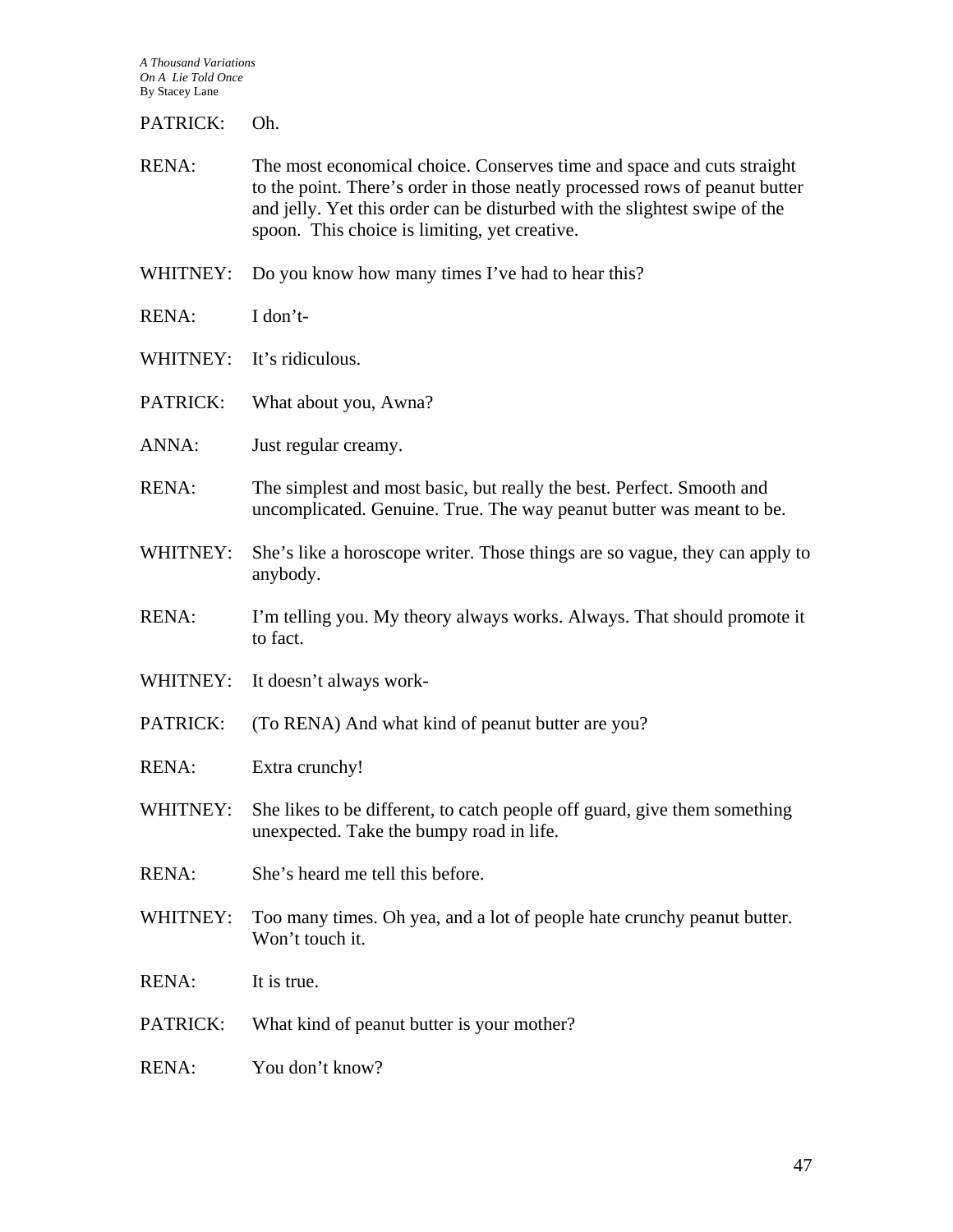PATRICK: I can't recall.

- RENA: You should find out. I think you would find the results startling.
- PATRICK: What do you-
- WHITNEY: She is such a drama queen!
- RENA: I really should publish my findings.
- WHITNEY: What findings?
- RENA: I think I'll call it, "The Peanut Butter Personality Profile".
- WHITNEY: How about "Observations from the Peanut Gallery"?
- RENA: Maybe. That's not bad.
- WHITNEY: Oh, come on. I was making fun of you, Rena.
- RENA: You were?
- WHITNEY: Yes.
- RENA: Oh. Well, in that case, I guess, I'll stay with my first title.
- WHITNEY: What's with you tonight? You're loosing your edge.
- RENA: I'm sorry. I'm just so preoccupied with this letter thing. I really think it's finally going to happen tonight.
- ANNA: Don't assume that-
- RENA: (To PATRICK) Are you sure she hasn't mentioned the letters to you?
- PATRICK: No. Honestly. I have no idea what you are taking about.
- RENA: Well, when our father was in the hospital and he knew that it-
- WHITNEY: Should you be telling him this?
- RENA: Yes.
- PATRICK: I really don't need to-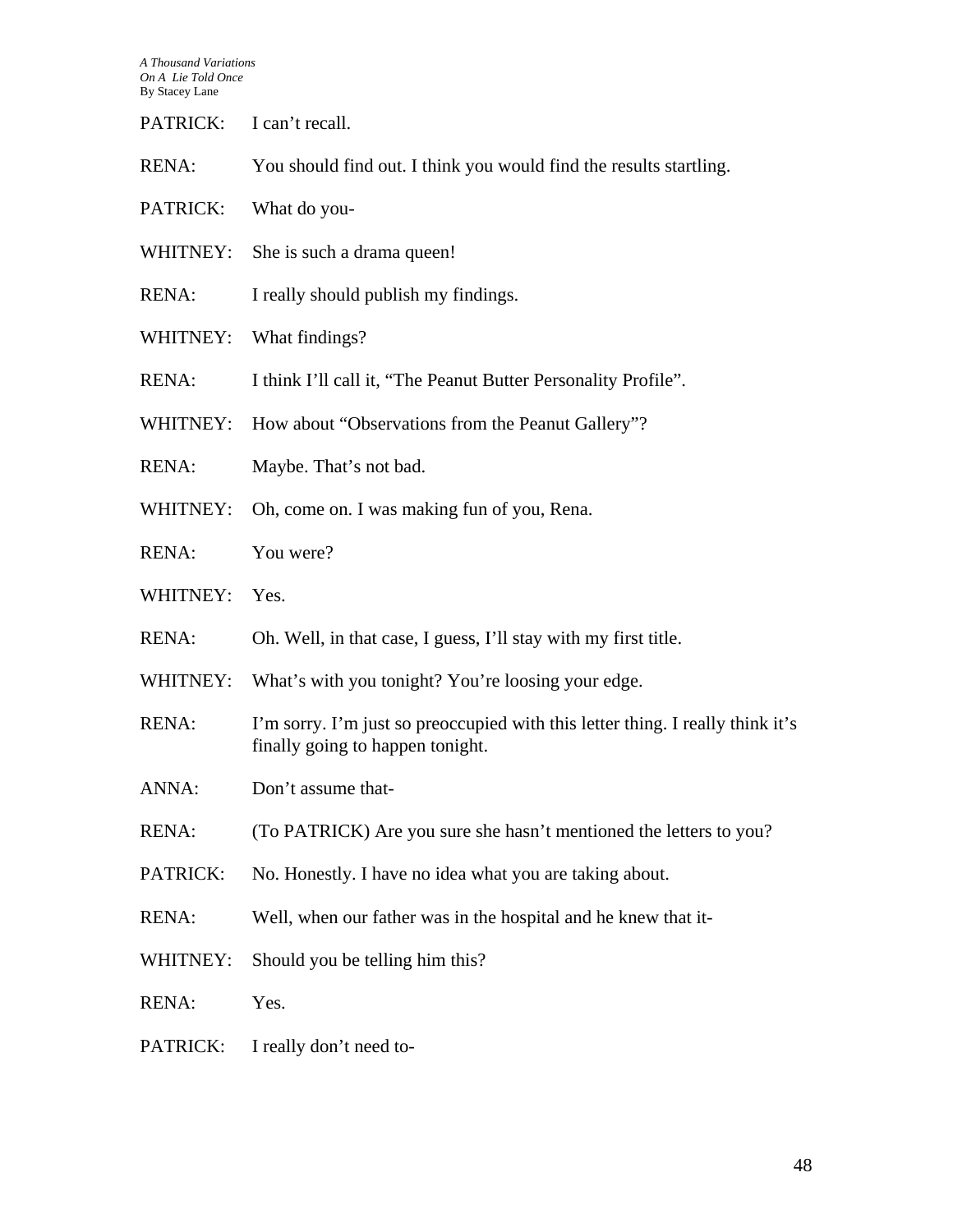RENA: When our father was in the hospital and he knew that he was nearing the end, he promised to write us each a letter that our mother would give us when he-

(ABBY enters.)

| ABBY:    | Well, now. How's everybody doing?                                       |
|----------|-------------------------------------------------------------------------|
| PATRICK: | Welcome back.                                                           |
| ABBY:    | Sorry I took so long.                                                   |
| ANNA:    | It's okay.                                                              |
| WHITNEY: | How many times?                                                         |
| ABBY:    | How many times, what?                                                   |
| WHITNEY: | How many times did you throw up?                                        |
| ABBY:    | Well, I, uh-                                                            |
| ANNA:    | Whitney, please!                                                        |
| PATRICK: | I really don't think that's an appropriate question!                    |
| WHITNEY: | What! I'm just concerned is all.                                        |
| ABBY:    | Can we please talk about something else?                                |
| ANNA:    | Yes.                                                                    |
| RENA:    | When's dinner?                                                          |
| PATRICK: | Soon. Pretty soon.                                                      |
| RENA:    | Good. I'm starved.                                                      |
| ABBY:    | Okay, great.                                                            |
|          | (A silence falls over them as they search for a topic of conversation.) |
| ABBY:    | So what did you talk about while I was-                                 |
|          |                                                                         |

RENA: Well, actually I was just explaining to your fiancé about the letters that Dad left-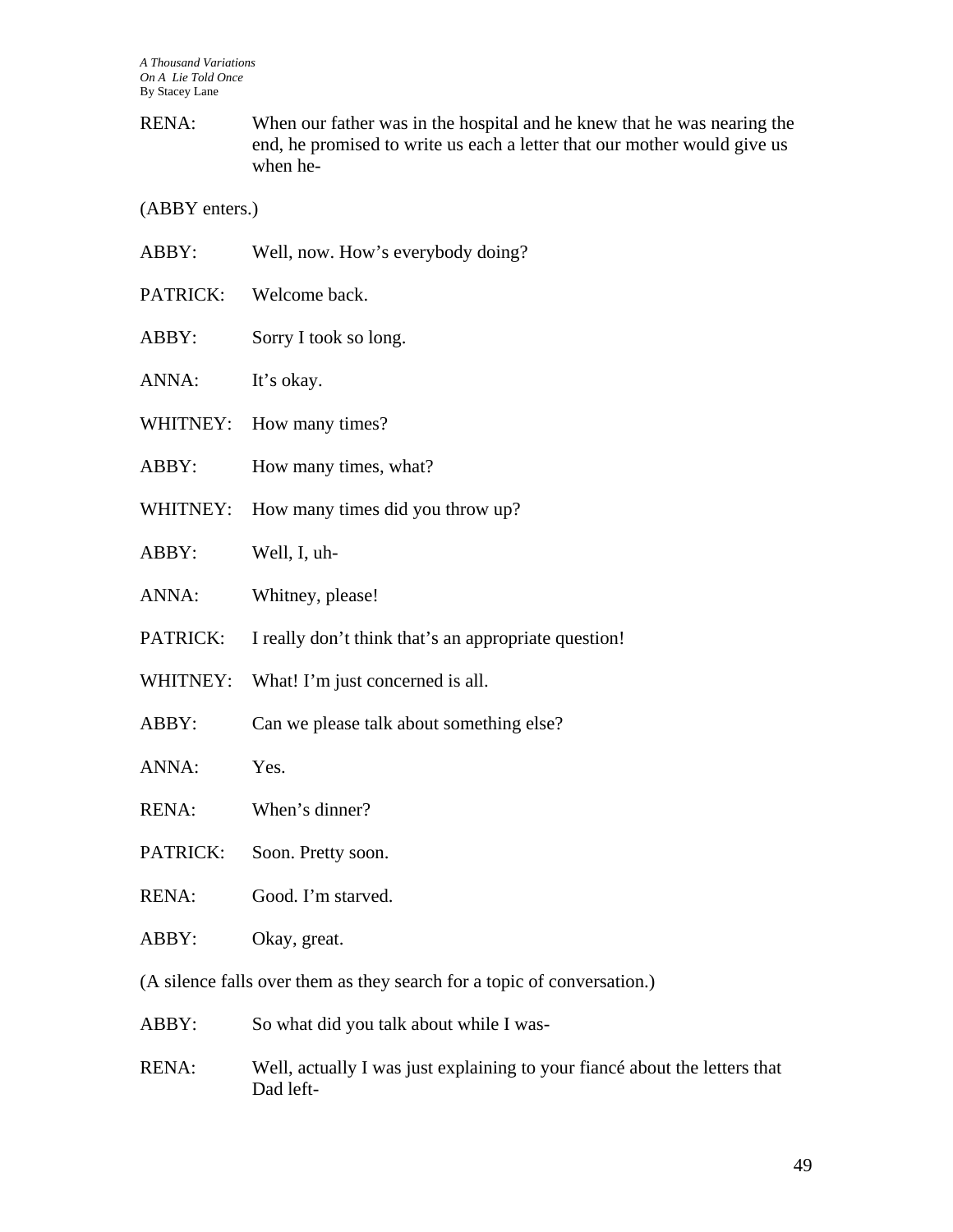| ABBY:    | You shouldn't be telling him about that!                                                                                                                                           |
|----------|------------------------------------------------------------------------------------------------------------------------------------------------------------------------------------|
| RENA:    | Why not? Are you ashamed?                                                                                                                                                          |
| ABBY:    | Of course not.                                                                                                                                                                     |
| RENA:    | Well, you should be.                                                                                                                                                               |
| ABBY:    | I have nothing to be ashamed about.                                                                                                                                                |
| RENA:    | That's not true.                                                                                                                                                                   |
| PATRICK: | Look, girls. We don't need to talk about-                                                                                                                                          |
| RENA:    | So, you haven't told him anything about Dad's letters?                                                                                                                             |
| ABBY:    | Well, no.                                                                                                                                                                          |
| RENA:    | Why not?                                                                                                                                                                           |
| ABBY:    | Well, it just hadn't come up. I didn't see why-                                                                                                                                    |
| RENA:    | Well, I'd think you'd tell the person that you plan on spending the rest of<br>your life with about the thing that you're going to feel guilty about for the<br>rest of your life. |
| ABBY:    | I don't feel guilty.                                                                                                                                                               |
| RENA:    | Well, you should.                                                                                                                                                                  |
| ABBY:    | Rena, there are no letters.                                                                                                                                                        |
| RENA:    | Yes, there are.                                                                                                                                                                    |
| ABBY:    | No, there aren't and you know that.                                                                                                                                                |
| PATRICK: | Would someone mind filling me in here?                                                                                                                                             |
| WHITNEY: | This is none of your-                                                                                                                                                              |
| ABBY:    | This doesn't involve you, dear.                                                                                                                                                    |
| PATRICK: | I'd like to know-                                                                                                                                                                  |
| RENA:    | Why don't we tell him?                                                                                                                                                             |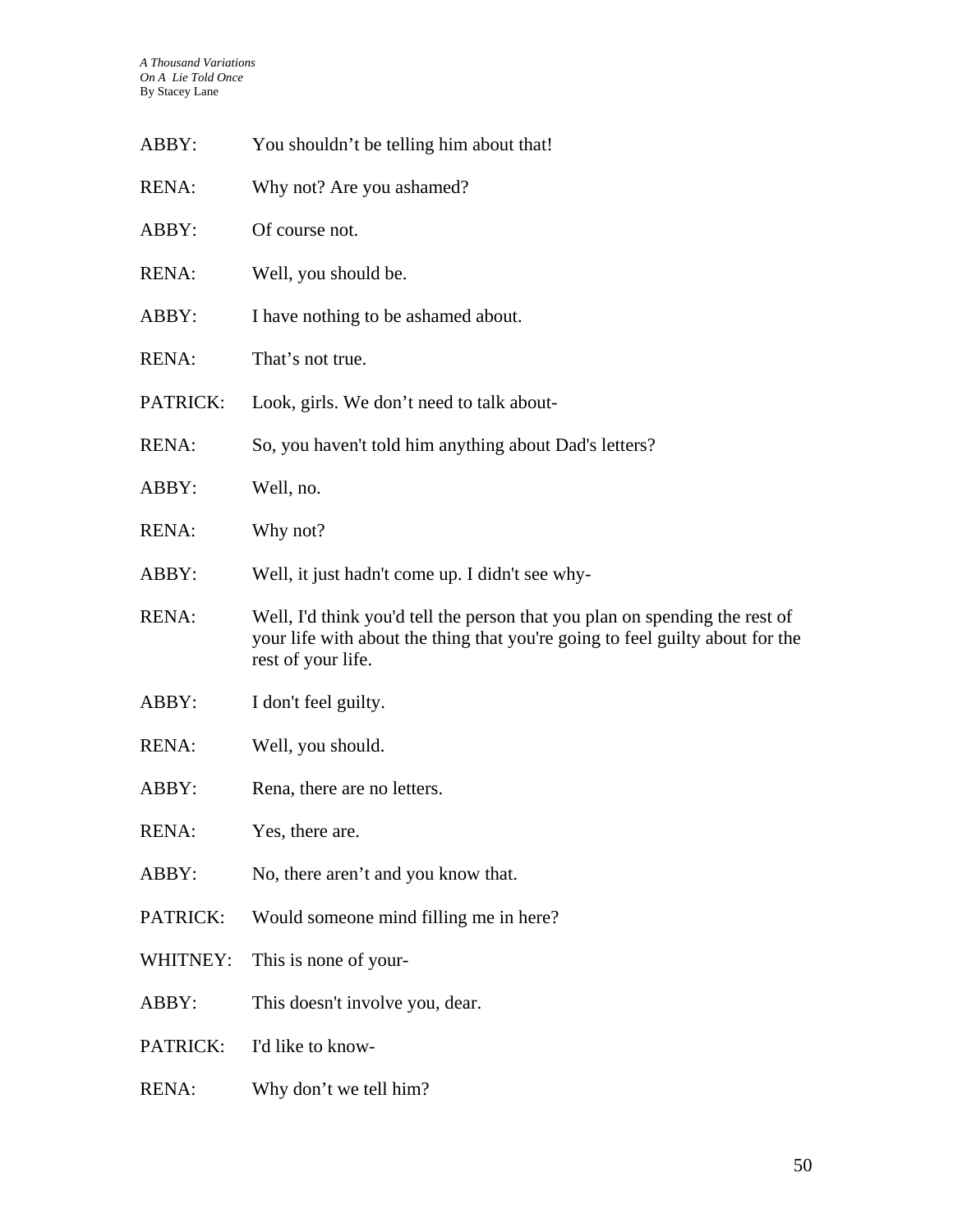WHITNEY: I don't see-

| <b>RENA:</b> | The ever-so honest man has the right to know what a liar he's about to<br>marry.                                                       |
|--------------|----------------------------------------------------------------------------------------------------------------------------------------|
| ANNA:        | Rena, that isn't-                                                                                                                      |
| <b>RENA:</b> | I think he should hear the whole story. Tell him, Mother.                                                                              |
| ABBY:        | Well, I-                                                                                                                               |
| PATRICK:     | Sweetheart, you don't have to tell me anything that you-                                                                               |
| ABBY:        | No, I'll tell you.                                                                                                                     |
| <b>RENA:</b> | Go ahead.                                                                                                                              |
| ANNA:        | I really don't think this is-                                                                                                          |
| WHITNEY:     | You can leave the room if you need to.                                                                                                 |
| ANNA:        | I don't think, I-                                                                                                                      |
| RENA:        | (To ABBY) Tell him.                                                                                                                    |
| ABBY:        | Well, my husband was very ill and in the hospital for a long time and on a<br>lot of painkillers. Sometimes he didn't always remember- |
| WHITNEY:     | Don't tell it like that.                                                                                                               |
| <b>RENA:</b> | Yea, like Dad was some kind of druggie. Like he was-                                                                                   |
| ABBY:        | I'm not trying to tell it like anything. Do you want to finish it for me? Be<br>my guest.                                              |
| <b>RENA:</b> | No, go on.                                                                                                                             |
| ABBY:        | Well, anyway, after he died, Whitney and Rena told me that-                                                                            |
| <b>RENA:</b> | You left out-                                                                                                                          |
| ABBY:        | Just tell it yourself then.                                                                                                            |
| <b>RENA:</b> | I don't want to-                                                                                                                       |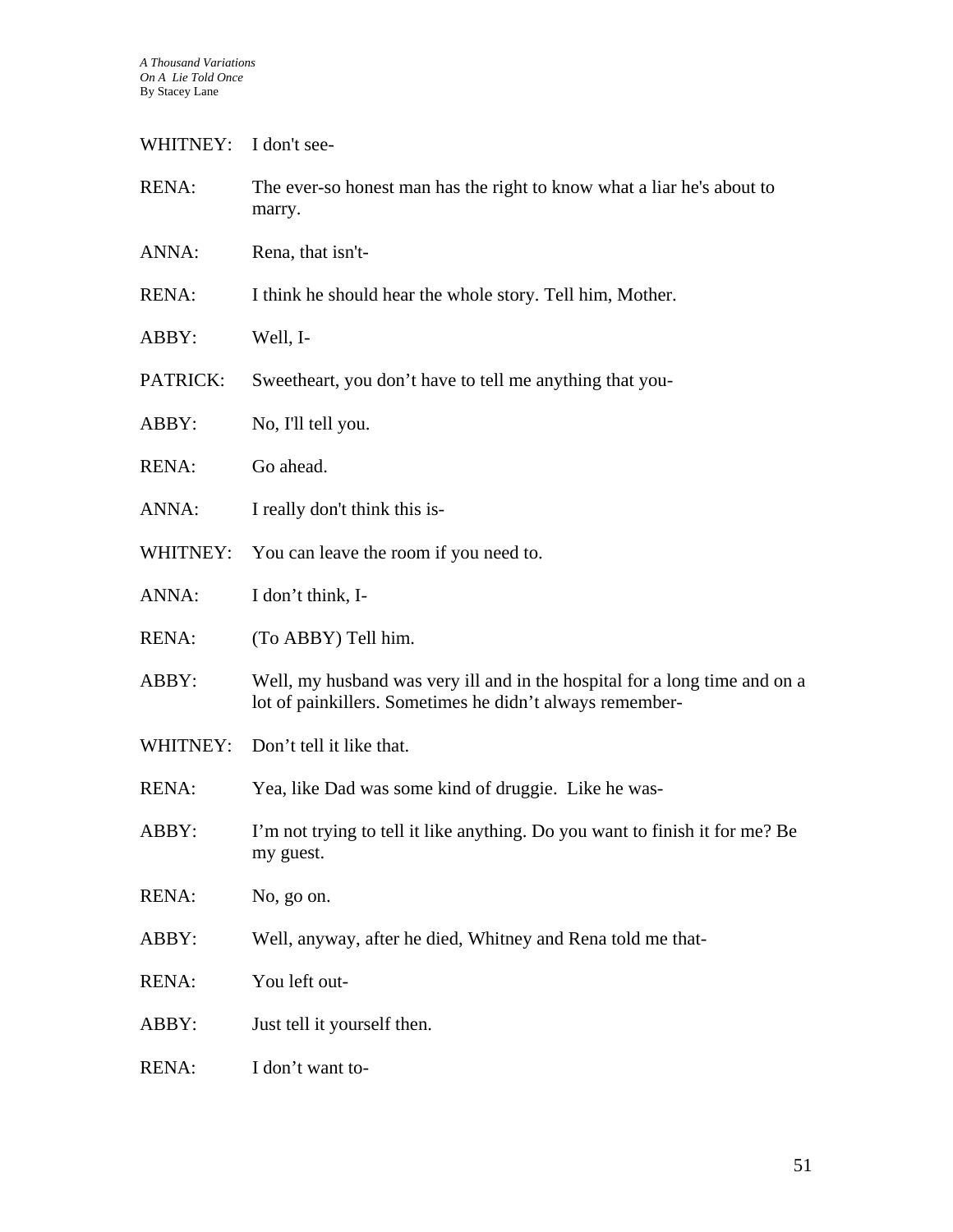| ABBY:        | I'm doing the best I can.                                                                                                            |
|--------------|--------------------------------------------------------------------------------------------------------------------------------------|
| PATRICK:     | I'm sure this is hard on all of you. If you could just-                                                                              |
| WHITNEY:     | Shut up and let her finish.                                                                                                          |
| PATRICK:     | I was just-                                                                                                                          |
| <b>RENA:</b> | Let her talk.                                                                                                                        |
| PATRICK:     | Fine.                                                                                                                                |
| ABBY:        | Apparently, he told the girls that he would write them each a letter that I<br>was suppose to give to them when he passed away, but- |
| <b>RENA:</b> | But what? Tell him what happened to our letters.                                                                                     |
| ABBY:        | Nothing happened to your letters. He never gave me-                                                                                  |
| RENA:        | That is not true! You still have them and won't let us-                                                                              |
| WHITNEY:     | Or you lost them and you are too-                                                                                                    |
| ABBY:        | He never gave me any letters. I'm sorry. But that's the truth.                                                                       |
| <b>RENA:</b> | Why would he tell us he was going to-                                                                                                |
| ABBY:        | Because he was very sick, sweetie. I am sure he meant to write them but<br>he never got around to-                                   |
| <b>RENA:</b> | He promised us.                                                                                                                      |
| ABBY:        | Yes, but he didn't leave any letters. He didn't-                                                                                     |
| <b>RENA:</b> | What? You're saying Dad was a liar?                                                                                                  |
| ABBY:        | No, I'm not calling him a liar. I'm just saying he forgot.                                                                           |
| ANNA:        | Dad wouldn't forget us.                                                                                                              |
| ABBY:        | No, honey, that's not what I meant-                                                                                                  |
| WHITNEY:     | You just said-                                                                                                                       |
| ABBY:        | He was really sick. He didn't always remember when-                                                                                  |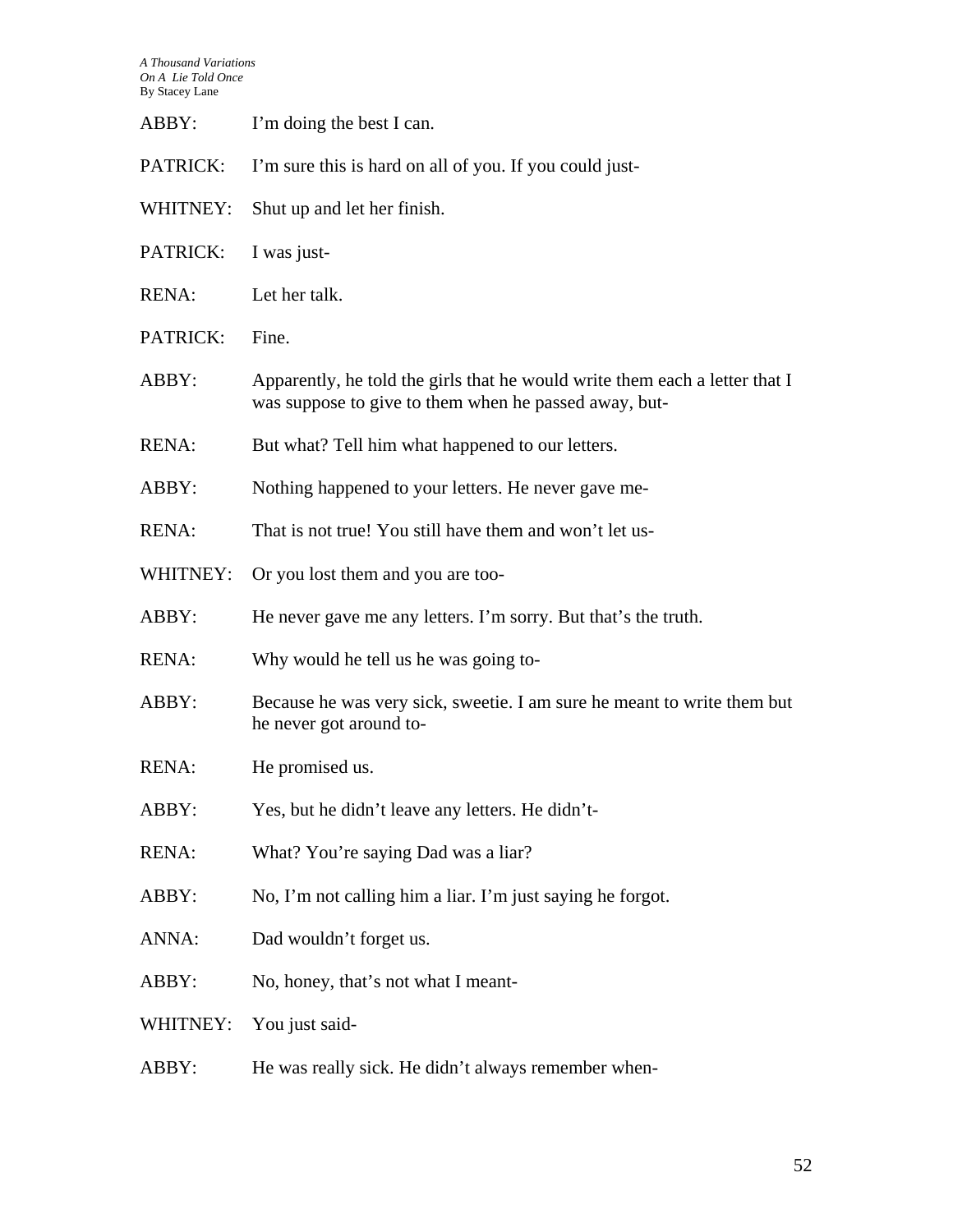| <b>RENA:</b> | No, what's sick is this situation.                                                                                               |
|--------------|----------------------------------------------------------------------------------------------------------------------------------|
| ABBY:        | I don't see what-                                                                                                                |
| <b>RENA:</b> | You are deliberately keeping him from us because you know that we like<br>him better than you.                                   |
| ABBY:        | If he hadn't died, I'm sure you would've grown to hate him too.                                                                  |
| ANNA:        | Mother!                                                                                                                          |
| WHITNEY:     | I can't believe you just-                                                                                                        |
| <b>RENA:</b> | What was that suppose to-                                                                                                        |
| ABBY:        | Well, I'm sorry, but it's true. When someone's gone, it's a lot easier to<br>remember all the good stuff and gloss over the bad. |
| WHITNEY:     | What are you-                                                                                                                    |
| ABBY:        | Your father wasn't perfect. He has a lot of problems.                                                                            |
| <b>RENA:</b> | Dad did not-                                                                                                                     |
| ABBY:        | Just like all of us do.                                                                                                          |
| WHITNEY:     | I always knew you didn't love him-                                                                                               |
| ABBY:        | I did-                                                                                                                           |
| WHITNEY:     | But I never thought I'd hear you say it.                                                                                         |
| ABBY:        | I never said anything of the sort.                                                                                               |
| <b>RENA:</b> | Yes, you did. You just said that-                                                                                                |
| PATRICK:     | She didn't say that-                                                                                                             |
| WHITNEY:     | Stay out of this, Andrew.                                                                                                        |
| PATRICK:     | It's Patrick and I think-                                                                                                        |
| ABBY:        | I loved your father.                                                                                                             |
| ANNA:        | Then why would you-                                                                                                              |
|              |                                                                                                                                  |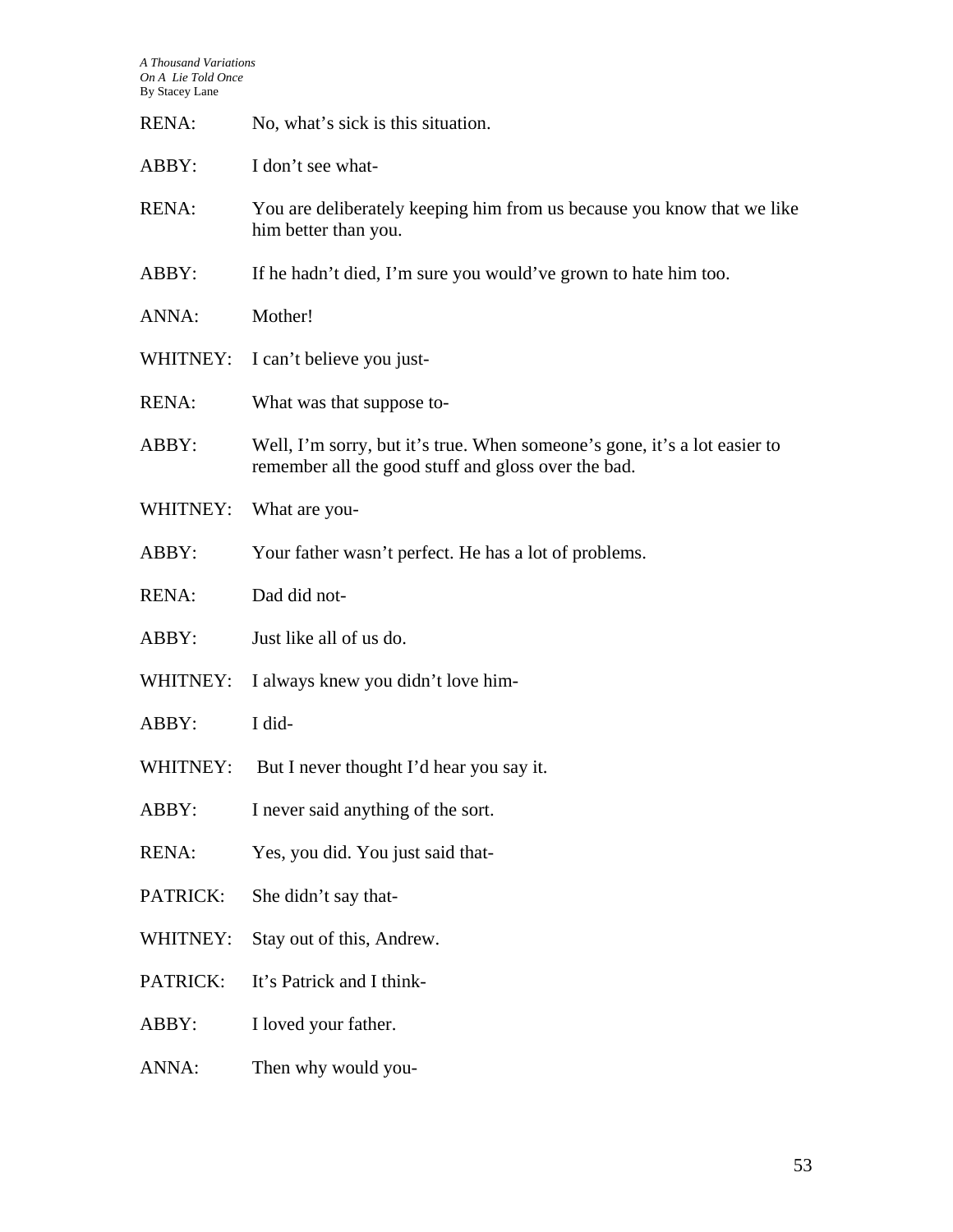| ABBY:        | I didn't mean it like-                                        |
|--------------|---------------------------------------------------------------|
| ANNA:        | I think I need to go to the bathroom.                         |
| WHITNEY:     | Great! Now you made her need to throw up, too.                |
| ANNA:        | I'm not going to-                                             |
| ABBY:        | I didn't-                                                     |
| ANNA:        | I just need to freshen up. I-                                 |
| <b>RENA:</b> | I'll go with you.                                             |
| ABBY:        | To the bathroom?                                              |
| WHITNEY:     | Me too.                                                       |
| ABBY:        | You can use the one upstairs.                                 |
| WHITNEY:     | No, I think we'd rather be together.                          |
| PATRICK:     | You're all going to-                                          |
| RENA:        | Girls are notorious for going to the bathroom in groups.      |
| WHITNEY:     | Come on. Let's go.                                            |
| ABBY:        | Wash your hands. It's almost time for dinner.                 |
| <b>RENA:</b> | Yea, I've been hearing that all night.                        |
| ABBY:        | When you get back, we'll eat, okay?                           |
| WHITNEY:     | Fine.                                                         |
| RENA:        | Whatever.                                                     |
| ANNA:        | I think I've lost my appetite.                                |
| ABBY:        | Look, Anna, I didn't-                                         |
| RENA:        | It's Awna. Get it right.                                      |
| ABBY:        | We'll sit down for a nice dinner and everything will be fine. |
|              |                                                               |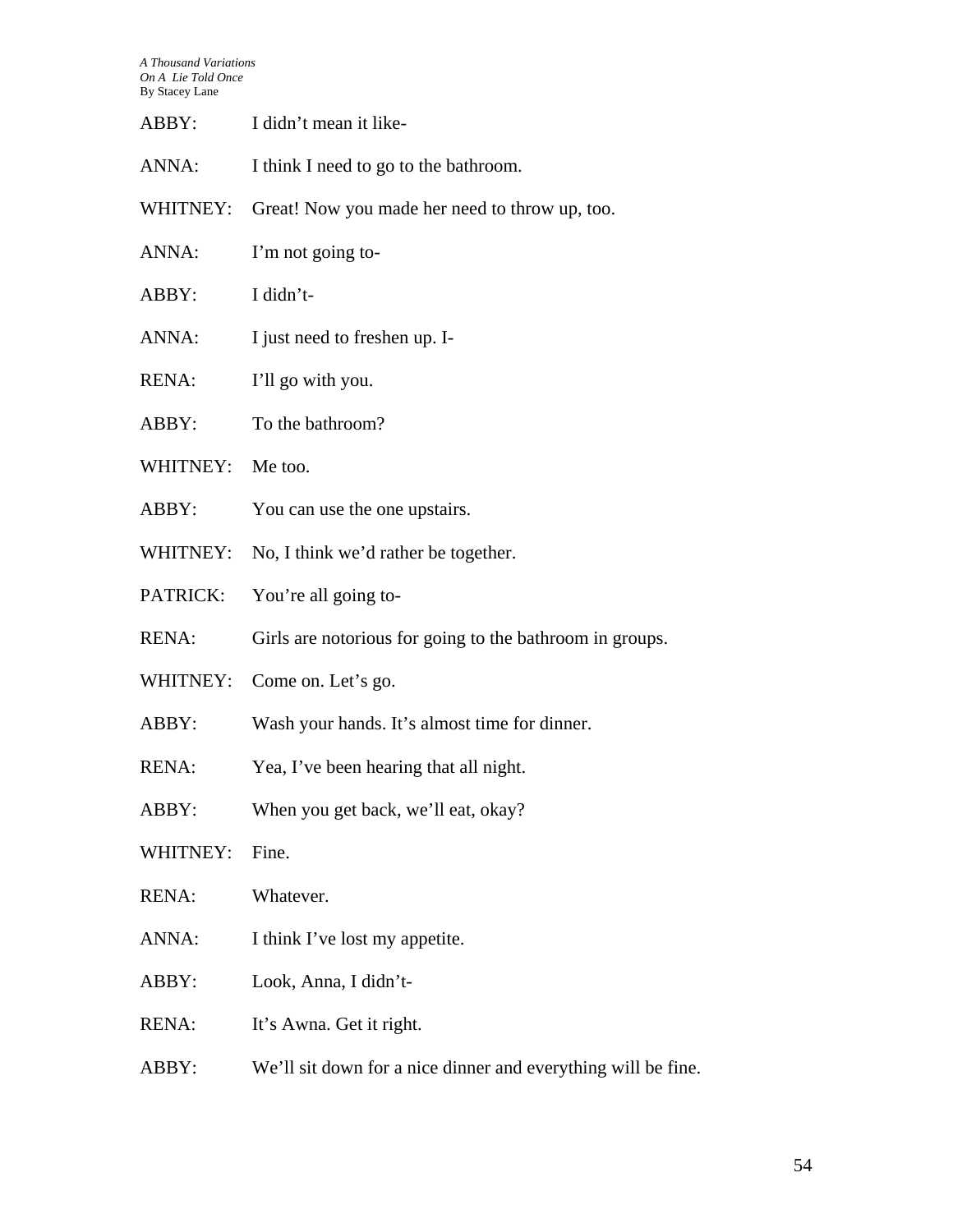(WHITNEY exits down the hallway. RENA and ANNA follow her.)

| ABBY:    | Patrick, I'm sorry you had to-                                                                                |
|----------|---------------------------------------------------------------------------------------------------------------|
| PATRICK: | So let me get this straight. He told you that he would have letters for the<br>kids and then-                 |
| ABBY:    | No. If he had, I would have reminded him or even written them myself.                                         |
| PATRICK: | You shouldn't say-                                                                                            |
| ABBY:    | No. He told Whitney and Rena. Maybe he told Anna too, but she was too<br>young to remember it.                |
| PATRICK: | And then-                                                                                                     |
| ABBY:    | And then after he died, they all came to me asking for their letters and it<br>was the first I'd heard of it. |
| PATRICK: | I believe you.                                                                                                |
| ABBY:    | I looked all through his stuff. Looked everywhere for weeks. There simply<br>were no letters.                 |
| PATRICK: | This must have been very hard-                                                                                |
| ABBY:    | I've tried and tried to explain that to them, but they just won't believe me.                                 |
| PATRICK: | Sweetheart, why didn't you tell me about-                                                                     |
| ABBY:    | It hadn't come up. I-It doesn't involve you.                                                                  |
| PATRICK: | Yes, it-                                                                                                      |
| ABBY:    | No, it involves my family.                                                                                    |
| PATRICK: | Soon I'm going to be part of your family, Abby. You need to-                                                  |
| ABBY:    | No. Not in some aspects. In some aspects you never will be $-$                                                |
| PATRICK: | I will-                                                                                                       |
| ABBY:    | Consider yourself blessed.                                                                                    |
| PATRICK: | Abby, you need to start treating me like-We shouldn't keep secrets from-                                      |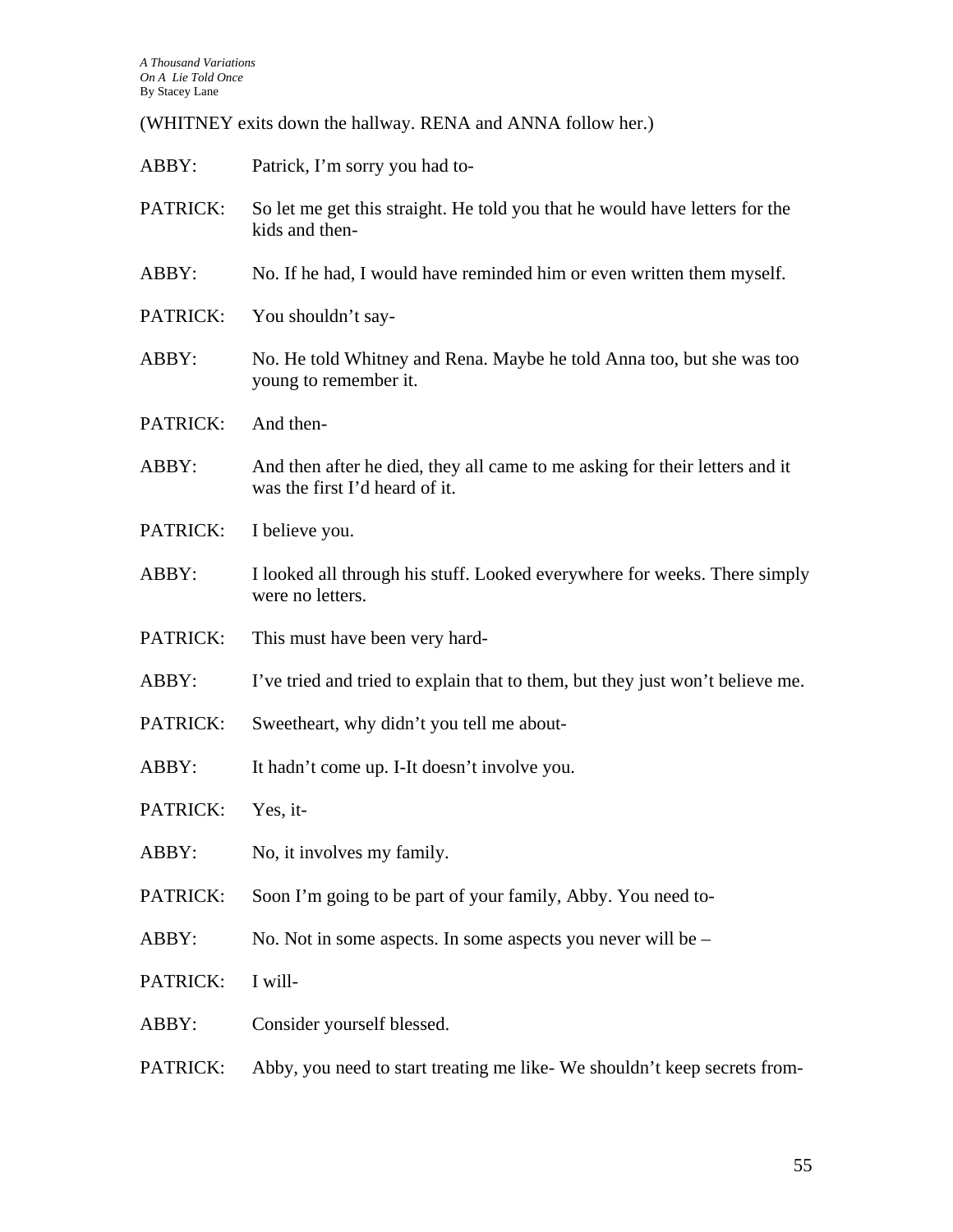| ABBY:        | Patrick, this isn't about you. I don't have the time to-                                                                                                                                       |
|--------------|------------------------------------------------------------------------------------------------------------------------------------------------------------------------------------------------|
| PATRICK:     | Well, make time.                                                                                                                                                                               |
| ABBY:        | I'm going to go set the table.                                                                                                                                                                 |
|              | (ABBY exits rapidly into the kitchen, just as RENA enters from the hallway.)                                                                                                                   |
| PATRICK:     | Hello.                                                                                                                                                                                         |
| <b>RENA:</b> | Grabbing my purse. Smoke break.                                                                                                                                                                |
| PATRICK:     | Well-                                                                                                                                                                                          |
| RENA:        | She really hadn't told you about the letters, had she? You were telling the<br>truth.                                                                                                          |
| PATRICK:     | No, she never-                                                                                                                                                                                 |
| <b>RENA:</b> | Well, now you know our deep dark secret. Welcome to the family, Patrick.                                                                                                                       |
| PATRICK:     | Rena, may I say something?                                                                                                                                                                     |
| <b>RENA:</b> | It's a free country. Sorta.                                                                                                                                                                    |
| PATRICK:     | Well, I just don't understand what the big deal is.                                                                                                                                            |
| <b>RENA:</b> | Excuse me?                                                                                                                                                                                     |
| PATRICK:     | Well, it's just letters.                                                                                                                                                                       |
| <b>RENA:</b> | How dare you-                                                                                                                                                                                  |
| PATRICK:     | All I'm saying is-                                                                                                                                                                             |
| <b>RENA:</b> | I don't care what you-                                                                                                                                                                         |
| PATRICK:     | I just don't think your father would want you to hold a grudge against your<br>mother for twenty some years about some words that were or were not<br>written on a piece of paper. That's all. |
| RENA:        | You didn't know my father.                                                                                                                                                                     |
| PATRICK:     | Its sounds like you didn't either.                                                                                                                                                             |
| <b>RENA:</b> | What's that suppose to-                                                                                                                                                                        |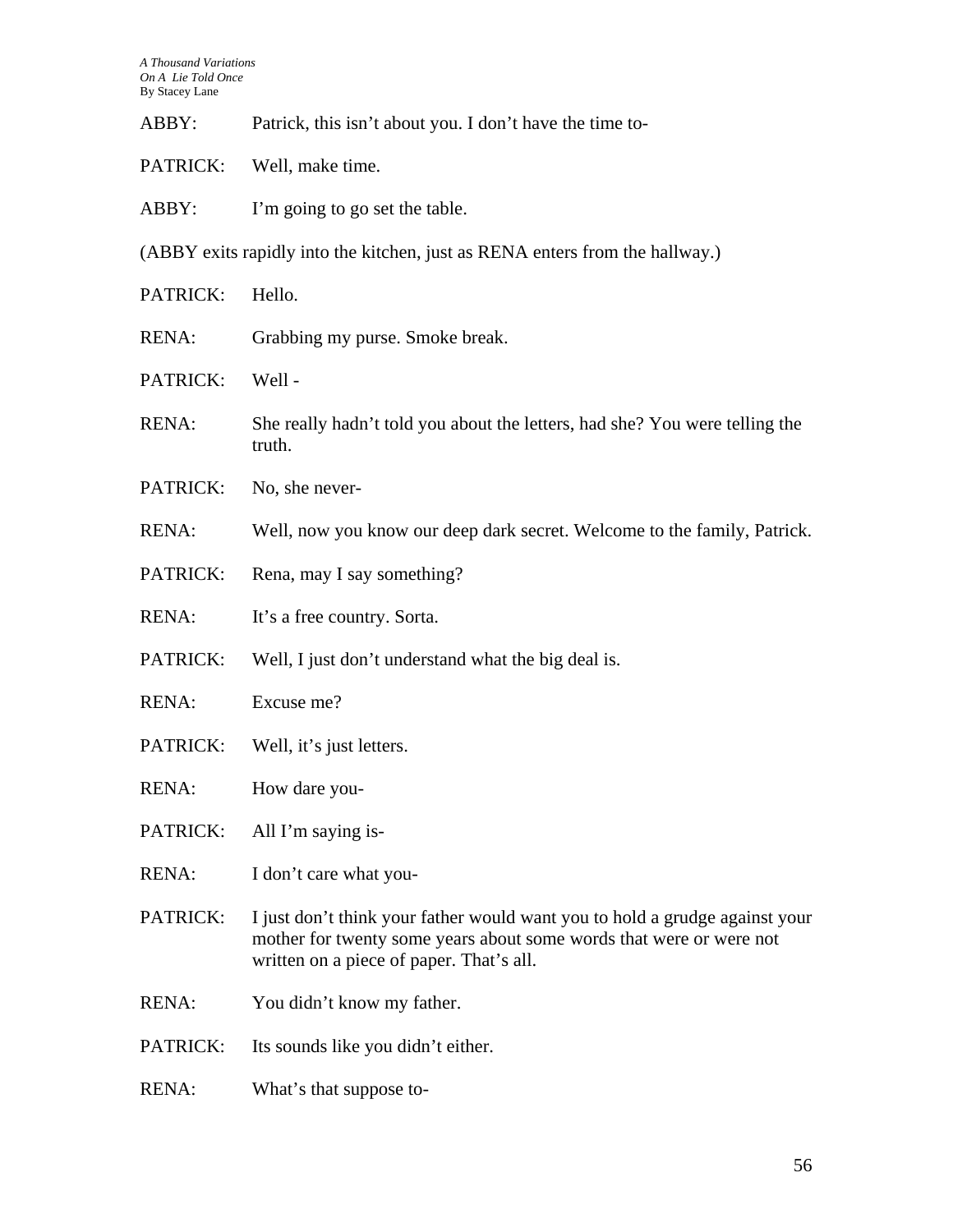- PATRICK: If you honestly believe that a father would want his kids to be angry with his wife, the mother of his children, because of something as meager as a letter, then you-
- RENA: My letter is not meager! It is-
- PATRICK: It may be very sweet and nice to have, but in the end, its just words on paper of someone who died along time ago, when someone living is right in the next room and you're just turning your back on her.
- RENA: I don't hate my mother.
- PATRICK: Don't tell me. Tell her.
- RENA: I just don't understand why she would keep our letters from us when-
- PATRICK: Maybe because she doesn't have them.
- RENA: She does. She has to-
- PATRICK: For whatever reason, for whatever happened with your father, she just plain doesn't have them. If she did, she'd give them to you. You know that.
- RENA: Maybe she got mad and she threw them away.
- PATRICK: She wouldn't do that.
- RENA: Don't act like you're the expert on what she would or wouldn't do-
- PATRICK: I happen to be her fiancé.
- RENA: And I happen to be her daughter.
- PATRICK: Then start acting like it.
- RENA: I've got to get my letter.
- PATRICK: You want your letter so you can learn more about the father you never really knew, right?

RENA: Obviously-

PATRICK: Alright. Then your letter is in the kitchen.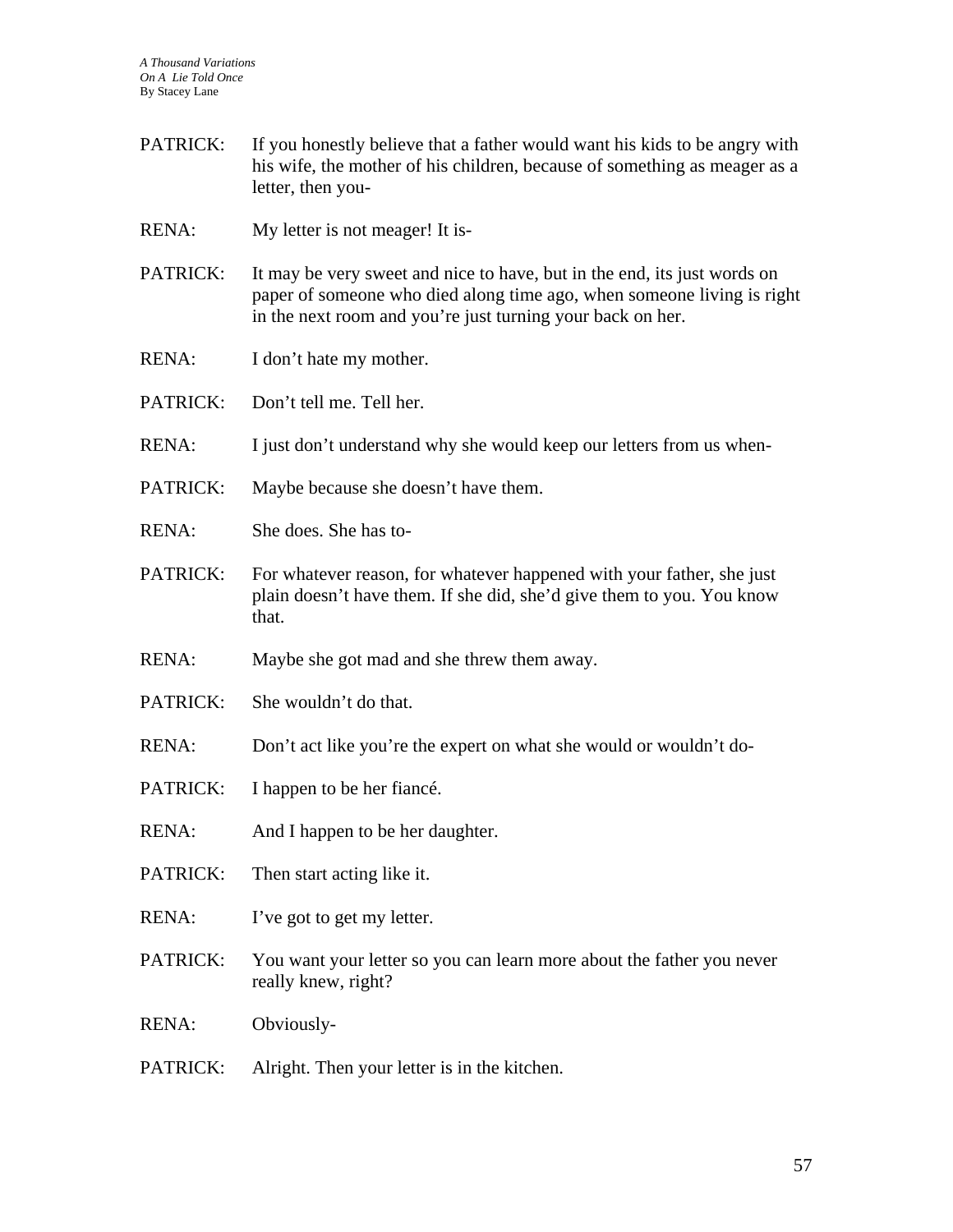| <b>RENA:</b> | What? You mean-                                                                                                                                              |  |
|--------------|--------------------------------------------------------------------------------------------------------------------------------------------------------------|--|
| PATRICK:     | A living letter.                                                                                                                                             |  |
| RENA:        | What are you talk-                                                                                                                                           |  |
| PATRICK:     | Your mother.                                                                                                                                                 |  |
| RENA:        | What?                                                                                                                                                        |  |
| PATRICK:     | If you want to get to know your father, why don't you stop searching for<br>an elusive letter and start talking to your mom. She was there. She knew<br>him. |  |
| ABBY:        | (Calling from offstage) Patrick, come help me get dinner set up!                                                                                             |  |
| RENA:        | Well, here's my purse, so-                                                                                                                                   |  |
| PATRICK:     | (Calling offstage to ABBY) In a minute! I'm talking to Rena.                                                                                                 |  |
| RENA:        | No, go right ahead. I think we're done here.                                                                                                                 |  |
| ABBY:        | (Entering quickly from the kitchen) Rena, are you and your sisters okay? I<br>didn't mean to-                                                                |  |
| RENA:        | What do you think, Mom?                                                                                                                                      |  |
| ABBY:        | I know that tonight hasn't-                                                                                                                                  |  |
| <b>RENA:</b> | You want to know what we're talking about in the bathroom?                                                                                                   |  |
| ABBY:        | Only if you-                                                                                                                                                 |  |
| RENA:        | Patrick admires my brutal honesty, so I'll be brutal.                                                                                                        |  |
| PATRICK:     | I didn't mean-                                                                                                                                               |  |
| RENA:        | Stay out of this!                                                                                                                                            |  |
| ABBY:        | This doesn't involve you.                                                                                                                                    |  |
| PATRICK:     | Yes, I think you've made that abundantly clear.                                                                                                              |  |
| RENA:        | So you want to know what's on the agenda of our meeting of the Secret<br>Sisters' Society?                                                                   |  |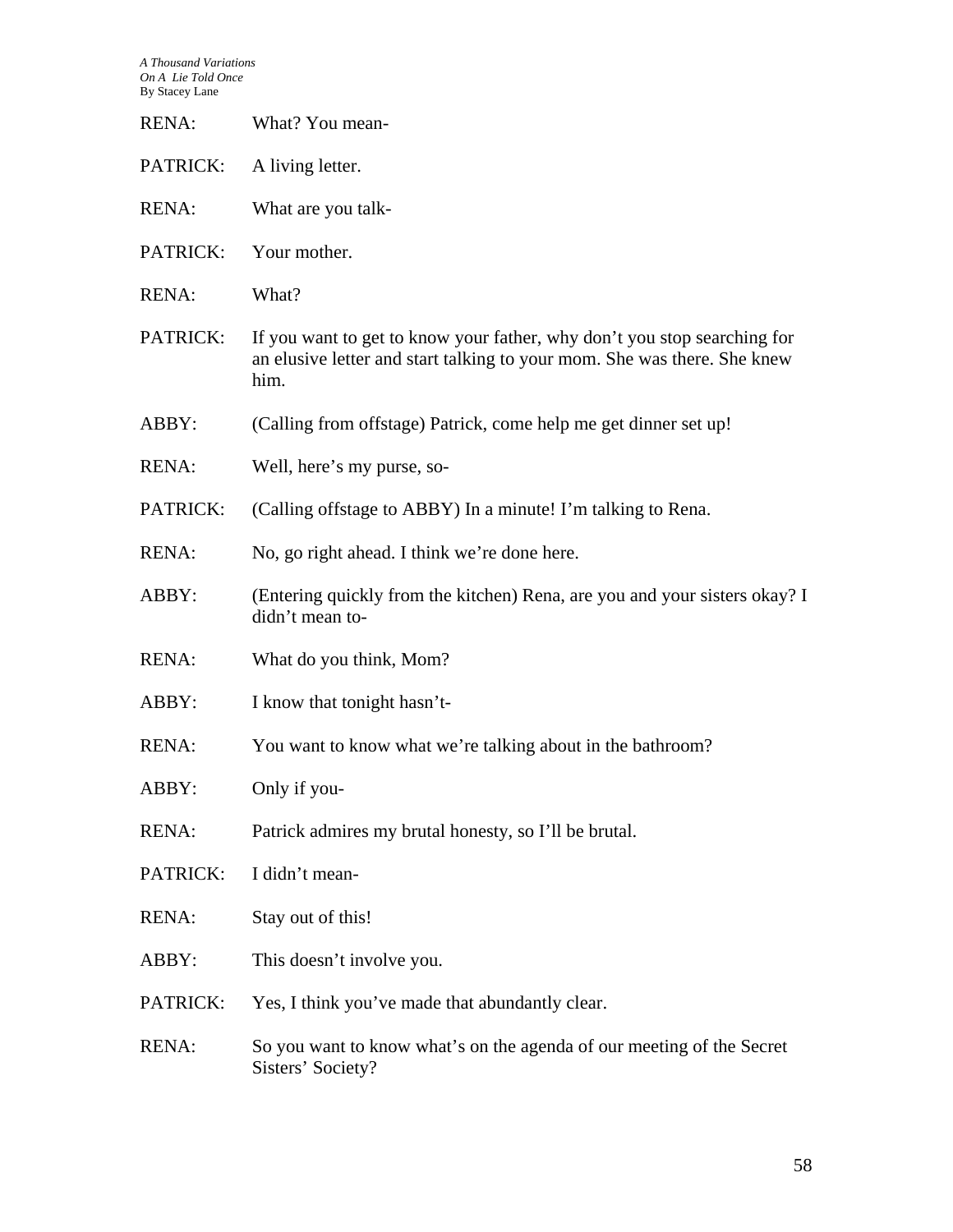| ABBY:                                                            | If you want-                                                                                          |  |
|------------------------------------------------------------------|-------------------------------------------------------------------------------------------------------|--|
| <b>RENA:</b>                                                     | We're talking about cutting off all contact with you, period.                                         |  |
| ABBY:                                                            | You can't-                                                                                            |  |
| <b>RENA:</b>                                                     | Even Awna agrees with us this time. You've gone too far.                                              |  |
| ABBY:                                                            | She wouldn't-you can't-                                                                               |  |
| <b>RENA:</b>                                                     | We are sick of being lied to.                                                                         |  |
| ABBY:                                                            | Rena, I'm not lying. There are no letters.                                                            |  |
| <b>RENA:</b>                                                     | Don't tell me that.                                                                                   |  |
| ABBY:                                                            | I wish there were. I wish I could make them magically appear. If I could, I<br>would. I really would. |  |
| <b>RENA:</b>                                                     | I don't want your excuses. I want my letter.                                                          |  |
| ABBY:                                                            | I can't give you that.                                                                                |  |
| <b>RENA:</b>                                                     | Yes, you can.                                                                                         |  |
| (RENA exits quickly in down the hallway with her purse in hand.) |                                                                                                       |  |
| PATRICK:                                                         | Look, Abby, I'm-                                                                                      |  |
| ABBY:                                                            | She's right.                                                                                          |  |
| PATRICK:                                                         | No. She's just upset. She-                                                                            |  |
| ABBY:                                                            | I can make them magically appear.                                                                     |  |
| PATRICK:                                                         | What?                                                                                                 |  |
| ABBY:                                                            | The letters.                                                                                          |  |
| PATRICK:                                                         | You mean there really are letters?                                                                    |  |
| ABBY:                                                            | No, but there will be.                                                                                |  |
| PATRICK:                                                         | You don't mean-                                                                                       |  |
| ABBY:                                                            | Yes. Patrick, you are going to write the letters.                                                     |  |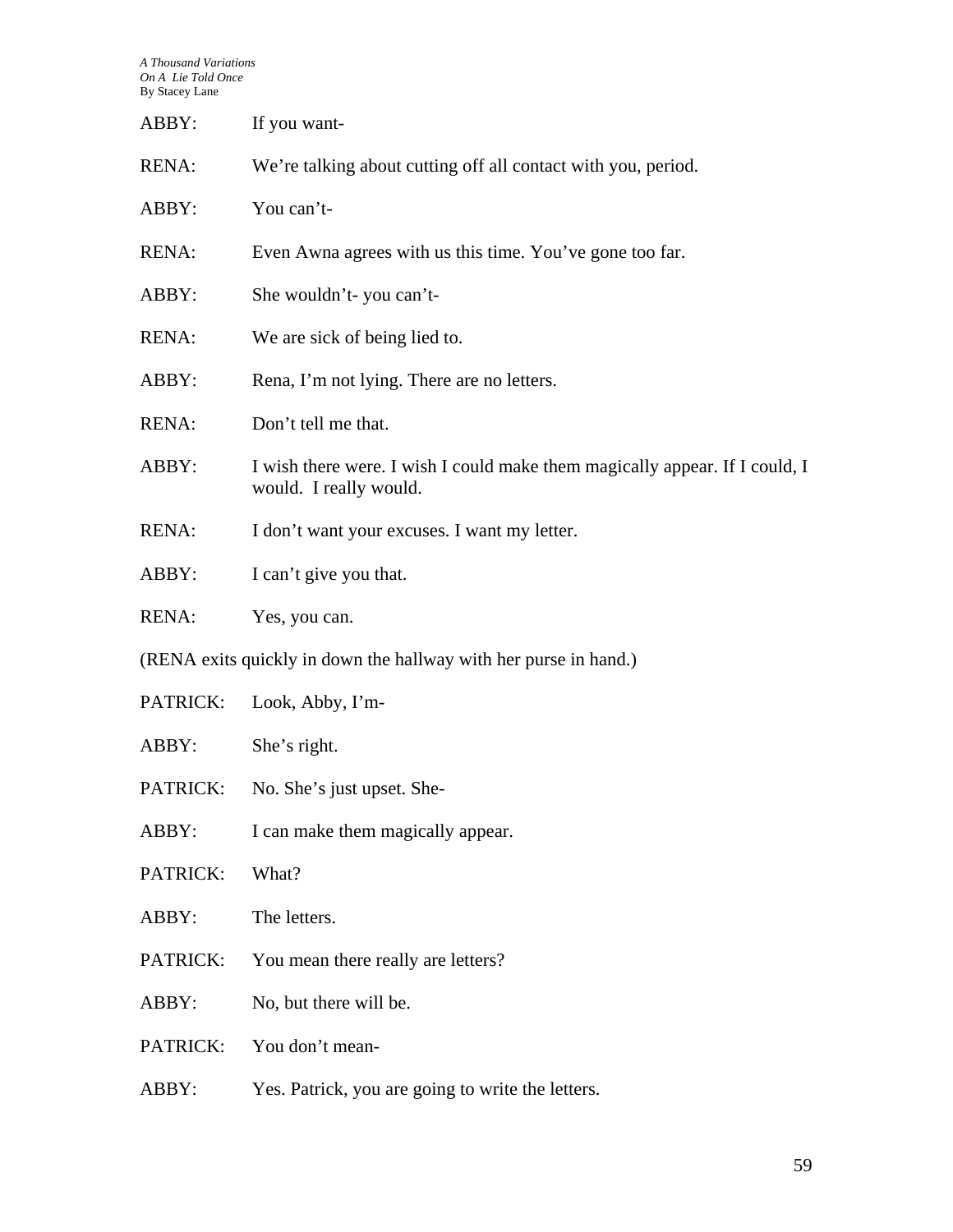PATRICK: I am not-

| ABBY:           | I can't do it. They'd recognize my handwriting, but you, you could do it.                                                |
|-----------------|--------------------------------------------------------------------------------------------------------------------------|
| <b>PATRICK:</b> | No, I couldn't. This is absurd.                                                                                          |
| ABBY:           | It's the only way. The only way to keep my family together.                                                              |
| PATRICK:        | This isn't the way to-                                                                                                   |
| ABBY:           | It will work. I know it will.                                                                                            |
| <b>PATRICK:</b> | Abby, I can't-I-                                                                                                         |
| ABBY:           | Please.                                                                                                                  |
| <b>PATRICK:</b> | I don't lie.                                                                                                             |
| ABBY:           | No one is going to ask you if you wrote the letters, so you won't have to<br>lie and say you didn't. You won't be lying. |
| PATRICK:        | Yes, I will. The act itself is a lie. It's deceitful.                                                                    |
| ABBY:           | To you this is just one night, just one night that went bad, but to me, this is<br>one episode of a thousand.            |
| <b>PATRICK:</b> | I don't-                                                                                                                 |
| ABBY:           | Do you know how many times to night has happened?                                                                        |
| <b>PATRICK:</b> | $I-$                                                                                                                     |
| ABBY:           | Every time we all get together. Every time.                                                                              |
| PATRICK:        | Then maybe it's a good thing you don't get together very much.                                                           |
| ABBY:           | I'm getting old Patrick.                                                                                                 |
| PATRICK:        | You aren't-                                                                                                              |
| ABBY:           | I don't want to die with my kids hating me.                                                                              |
| PATRICK:        | You aren't going to die.                                                                                                 |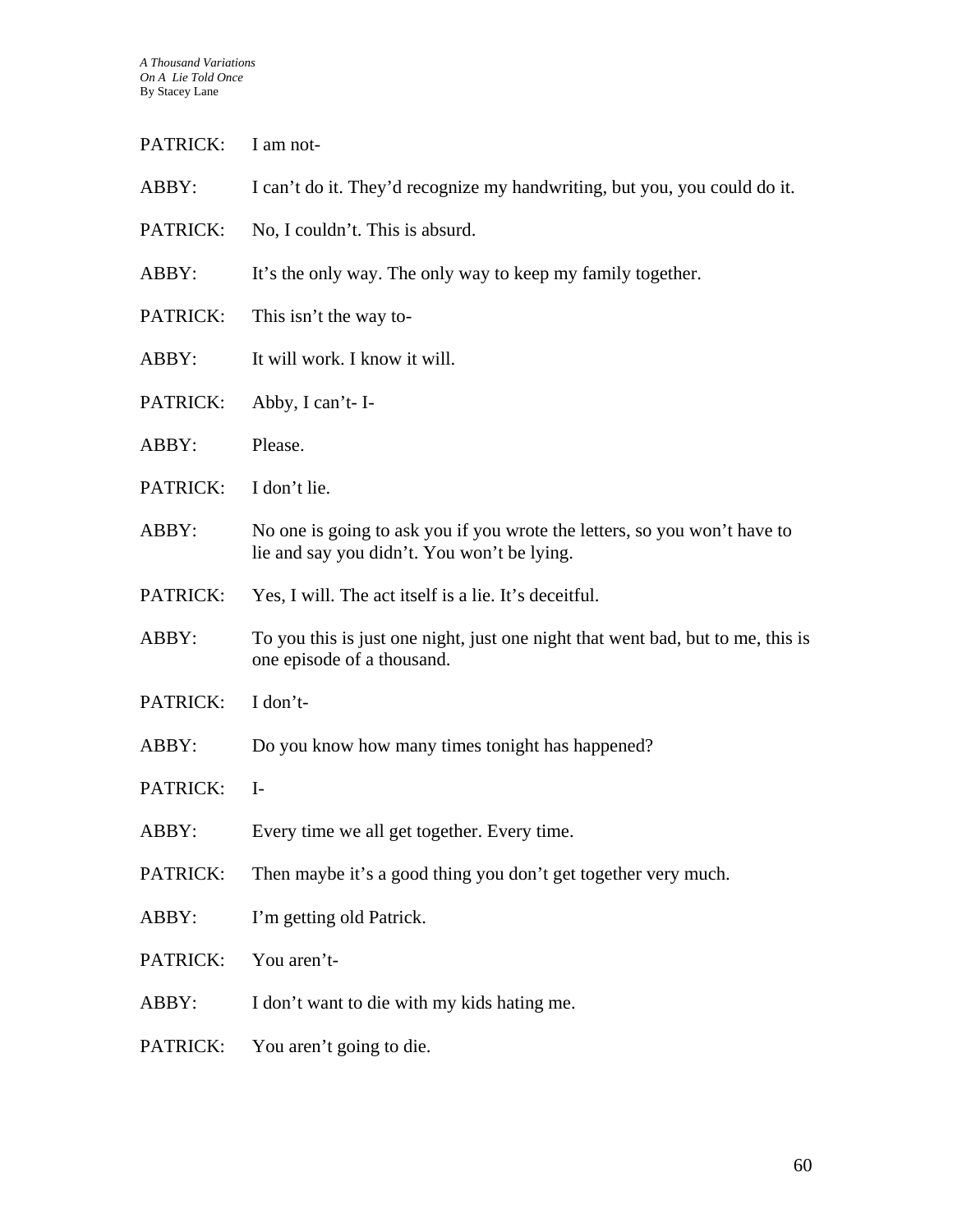| ABBY:    | I have a granddaughter, Patrick. I've never met her. I've never even seen<br>her picture.                              |  |
|----------|------------------------------------------------------------------------------------------------------------------------|--|
| PATRICK: | That's really sad, but-                                                                                                |  |
| ABBY:    | After tonight, I don't know if they'll ever come back and I can't-                                                     |  |
| PATRICK: | They'll come back. They'll-                                                                                            |  |
| ABBY:    | Please. I need this release. We all do.                                                                                |  |
| PATRICK: | I won't know what to say.                                                                                              |  |
| ABBY:    | It's not what you say, but just that you say something. That's all that<br>matters.                                    |  |
| PATRICK: | Words that they'll hold onto and cherish and show their kids. I can't come<br>up with-                                 |  |
| ABBY:    | Yes, you can. Just say that you love them and you miss them and-                                                       |  |
| PATRICK: | I don't even know them.                                                                                                |  |
| ABBY:    | And say something good about me.                                                                                       |  |
| PATRICK: | This isn't-                                                                                                            |  |
| ABBY:    | Say that they should take care of me for him and that I was with him til the<br>very end and that this isn't my fault. |  |
| PATRICK: | I don't know if I should say-                                                                                          |  |
| ABBY:    | Why? It's the truth!                                                                                                   |  |
| PATRICK: | And the paper. It won't look twenty some years old!                                                                    |  |
| ABBY:    | They won't notice that.                                                                                                |  |
| PATRICK: | How can you-                                                                                                           |  |
| ABBY:    | People believe what they want to believe and they want to believe this.<br>Very badly.                                 |  |
| PATRICK: | This isn't right.                                                                                                      |  |
| ABBY:    | Then what is?                                                                                                          |  |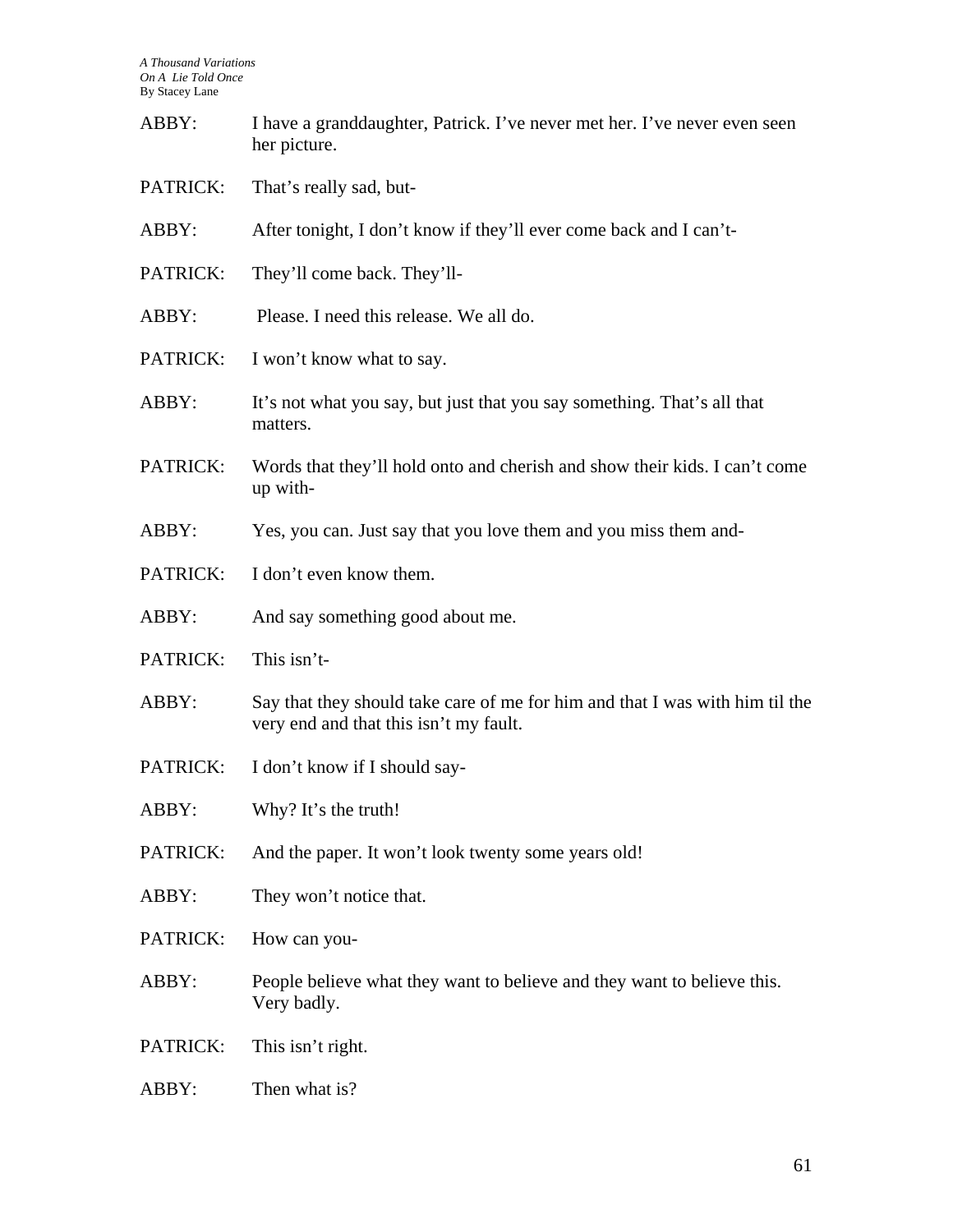| PATRICK: | I don't-                                                                                                                                                                                                                      |  |
|----------|-------------------------------------------------------------------------------------------------------------------------------------------------------------------------------------------------------------------------------|--|
| ABBY:    | Is what went on this evening right?                                                                                                                                                                                           |  |
| PATRICK: | I just don't think that-                                                                                                                                                                                                      |  |
| ABBY:    | You can put a stop to this, Patrick. You're the only one that can.                                                                                                                                                            |  |
| PATRICK: | Will you dictate the letters to me?                                                                                                                                                                                           |  |
| ABBY:    | No. I wish I could, but-                                                                                                                                                                                                      |  |
| PATRICK: | I'd feel much better if you-                                                                                                                                                                                                  |  |
| ABBY:    | They'll be back in here any minute and I have to keep them occupied<br>while you go to the other room and get this thing over with, quickly. When<br>you're finished, just come back out and leave them in my dresser drawer. |  |
| PATRICK: | Your top dresser drawer?                                                                                                                                                                                                      |  |
| ABBY:    | Yes. A few minutes later, I'll excuse myself and go and get them.                                                                                                                                                             |  |
| PATRICK: | What will you tell-                                                                                                                                                                                                           |  |
| ABBY:    | Exactly what they want to hear. That the letters are their Christmas<br>presents.                                                                                                                                             |  |
| PATRICK: | But won't they wonder why you just told them that there aren't-                                                                                                                                                               |  |
| ABBY:    | Don't worry. I'll take care of that. You just write the letters.                                                                                                                                                              |  |
| PATRICK: | I don't have enough time to write three epic life-altering letters. I don't see<br>how-                                                                                                                                       |  |
| ABBY:    | They don't have to be epic-                                                                                                                                                                                                   |  |
| PATRICK: | I won't know where to begin. I have no idea what he was like. His<br>personality. His style of-                                                                                                                               |  |
| ABBY:    | Well, they don't either. They were so young.                                                                                                                                                                                  |  |
| PATRICK: | So, they're going to base their entire perception of their father's<br>personality on what I write?                                                                                                                           |  |
| ABBY:    | I guess so.                                                                                                                                                                                                                   |  |
|          |                                                                                                                                                                                                                               |  |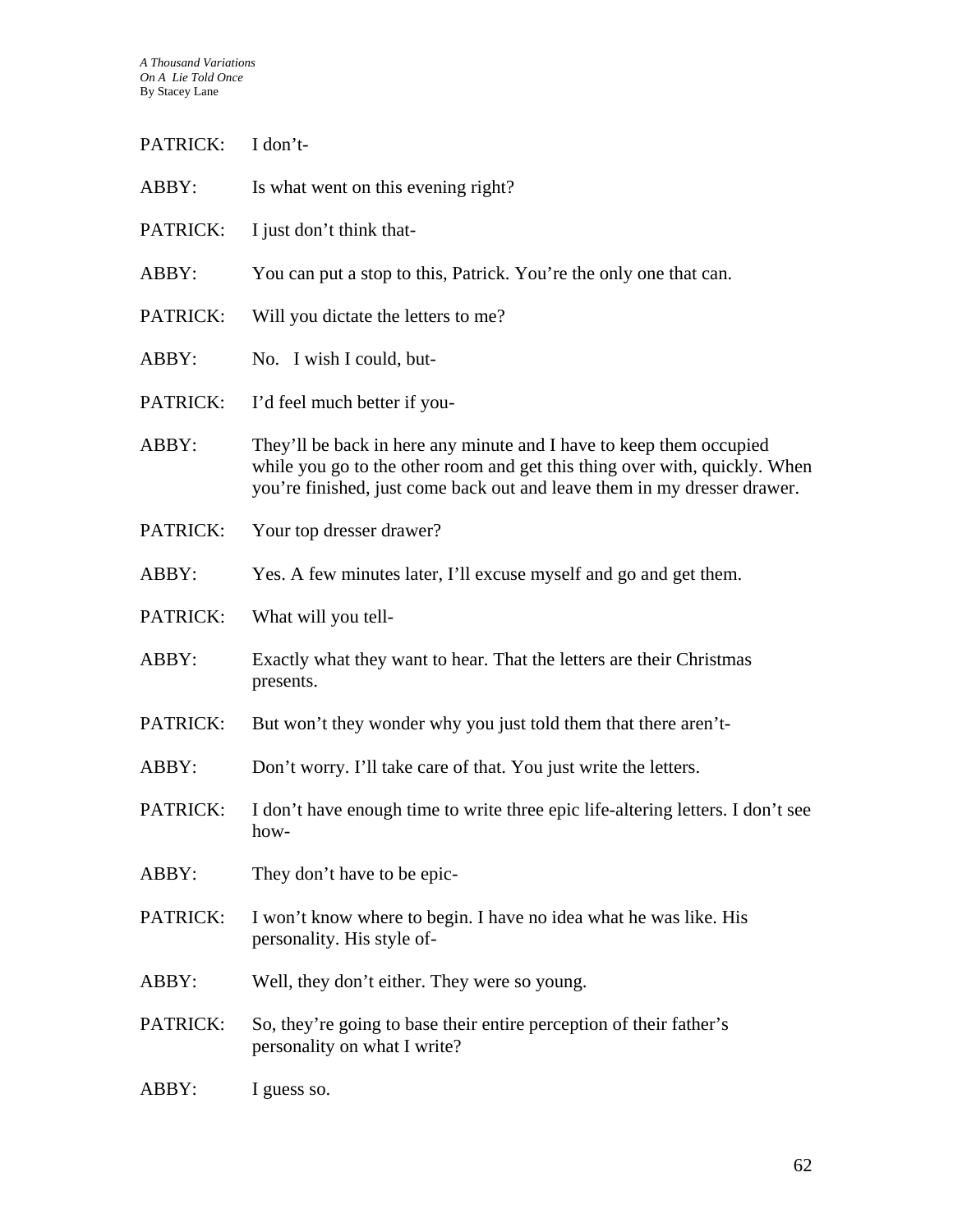| PATRICK:                           | That's horrible. I-                                                                           |
|------------------------------------|-----------------------------------------------------------------------------------------------|
| ABBY:                              | They just need something to cling on to. Anything. It's doesn't matter.                       |
| PATRICK:                           | I can't just write anything. This is-                                                         |
| ABBY:                              | You only have to-                                                                             |
| PATRICK:                           | I'm not going to have time. Can we at least work on it and invite them<br>back another night- |
| ABBY:                              | If they walk out that door, they won't come back. I know it. It has to be<br>tonight.         |
| PATRICK:                           | Abigail, I can't do this.                                                                     |
| ABBY:                              | If you love me, you'll do it.                                                                 |
| PATRICK:                           | No. No. Do not do that to me. Don't play that game.                                           |
| ABBY:                              | It's not a-                                                                                   |
| PATRICK:                           | Don't say something like that. Ever.                                                          |
| ABBY:                              | Don't get mad at me.                                                                          |
| PATRICK:                           | I don't lie.                                                                                  |
| ABBY:                              | Just this once.                                                                               |
| PATRICK:                           | $I-$                                                                                          |
| ABBY:                              | And I'll never ask you to again. I promise.                                                   |
| PATRICK:                           | Abby, I can't-                                                                                |
| (ANNA, RENA, and WHITNEY reenter.) |                                                                                               |
| ABBY:                              | Girls, Patrick feels like he's getting the start of a migraine and-                           |
| ANNA:                              | Oh, I'm sorry to hear that.                                                                   |
| PATRICK:                           | Thanks.                                                                                       |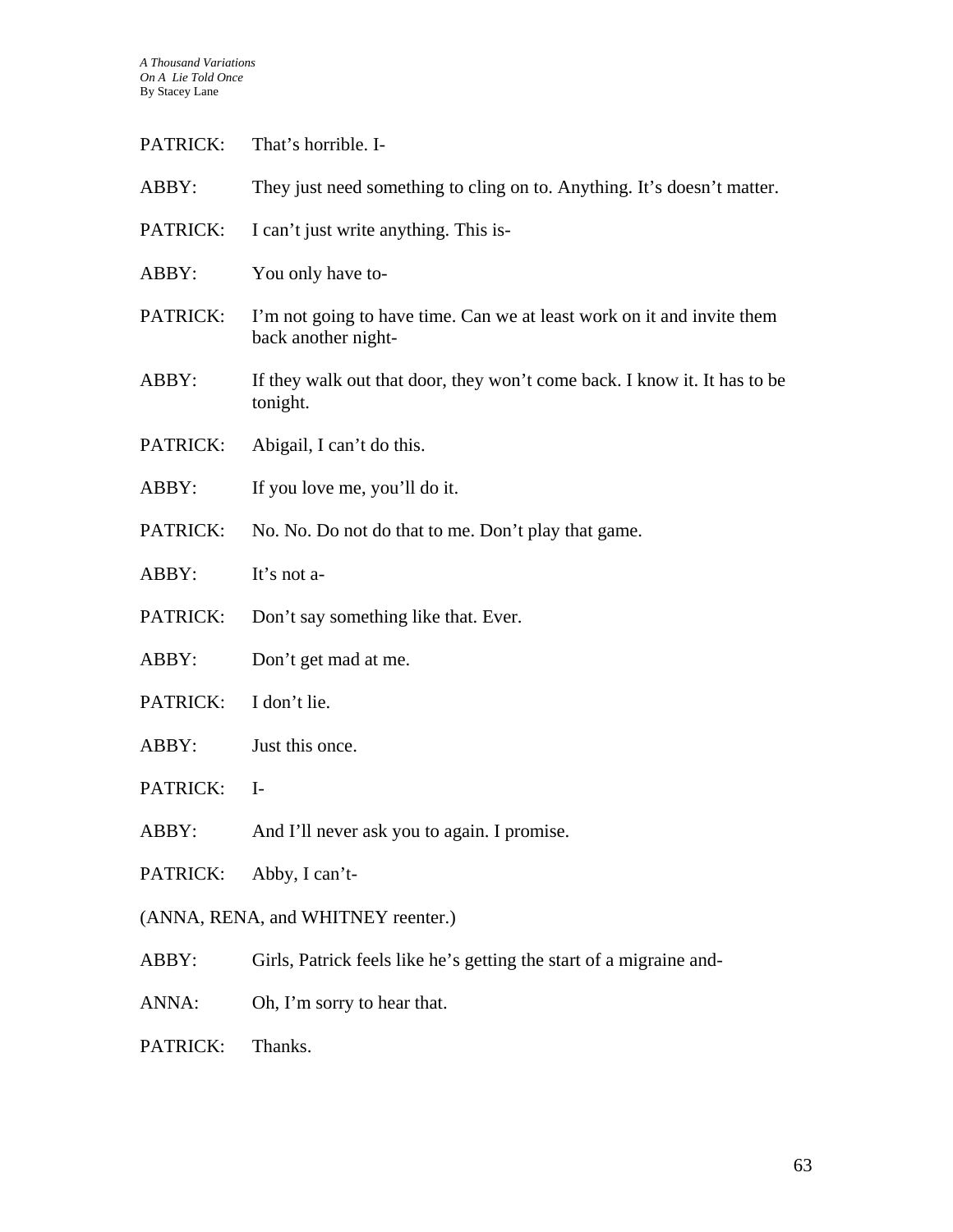| ABBY:        | So, you wouldn't think him rude if he retired to the bedroom for a little bit<br>to lie down and try to get over this thing before it gets any worse. |  |
|--------------|-------------------------------------------------------------------------------------------------------------------------------------------------------|--|
| WHITNEY:     | No, of course not.                                                                                                                                    |  |
| ANNA:        | Go right ahead.                                                                                                                                       |  |
| ABBY:        | Okay, well, it's settled then.                                                                                                                        |  |
| PATRICK:     | I don't think I need to lie-                                                                                                                          |  |
| ABBY:        | Go ahead and go lie down sweetie.                                                                                                                     |  |
| PATRICK:     | $I-$                                                                                                                                                  |  |
| ABBY:        | You can come back out when you're feeling better.                                                                                                     |  |
| WHITNEY:     | You really don't look very good.                                                                                                                      |  |
| ABBY:        | Well, I'm sure after he lies down for a few minutes, everything will be all<br>better.                                                                |  |
| ANNA:        | I hope.                                                                                                                                               |  |
| ABBY:        | Dinner should be ready. Is it okay if we-                                                                                                             |  |
| PATRICK:     | I've lost my appetite.                                                                                                                                |  |
| ABBY:        | It must be your headache.                                                                                                                             |  |
| PATRICK:     | That must be it.                                                                                                                                      |  |
| ABBY:        | Well girls, let's go to the-                                                                                                                          |  |
| PATRICK:     | Do you want me to put the food on the table?                                                                                                          |  |
| ABBY:        | No, I can do it.                                                                                                                                      |  |
| ANNA:        | I'll help.                                                                                                                                            |  |
| ABBY:        | Okay, after you.                                                                                                                                      |  |
| ANNA:        | I hope you feel better, Patrick.                                                                                                                      |  |
| <b>RENA:</b> | Yea. Rest up.                                                                                                                                         |  |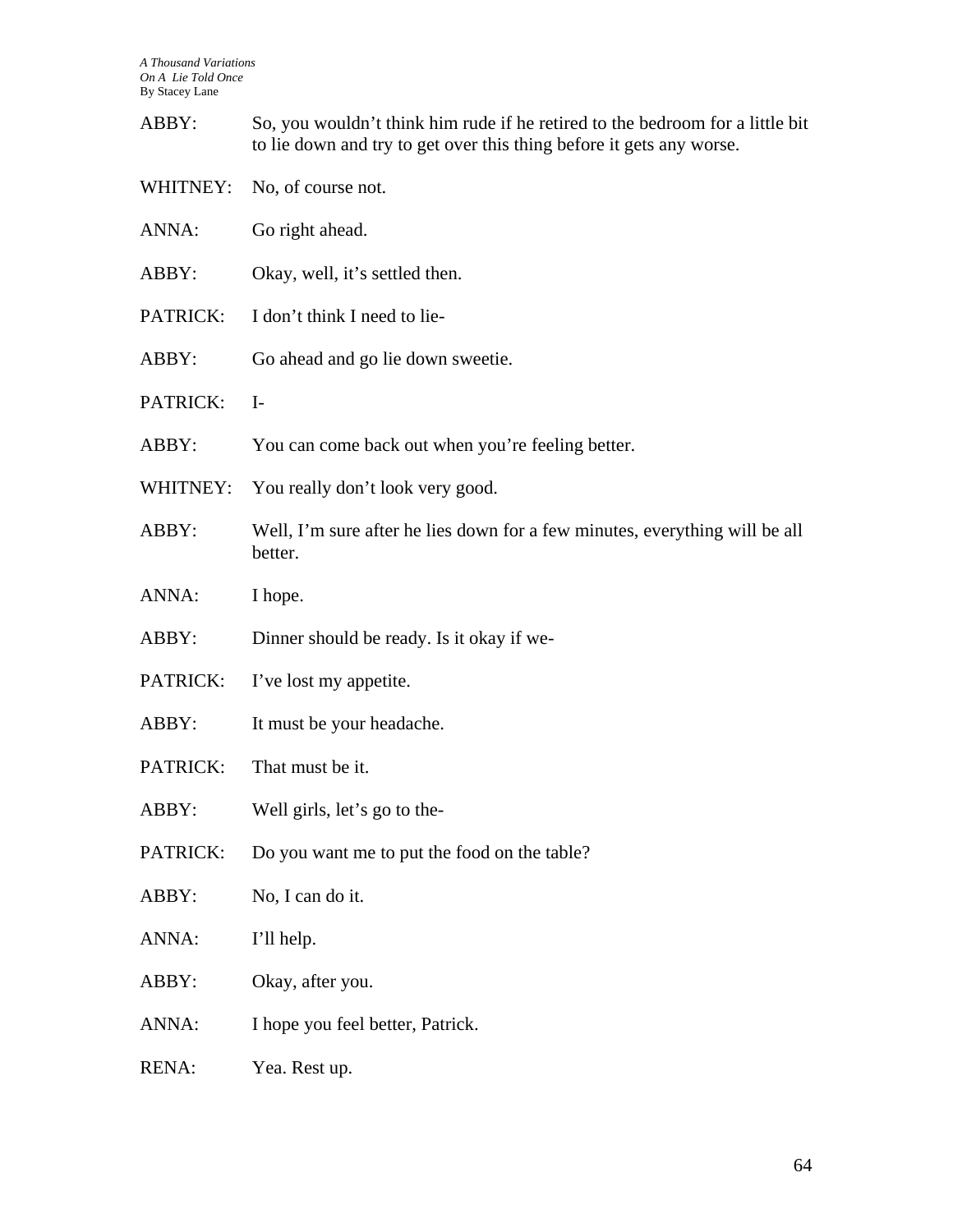(The girls exit. PATRICK turns to go to the bedroom. ABBY grabs his arm.)

ABBY: Thank-you. I love you.

(PATRICK breaks free of her grasp and walks out of the room. ABBY silently watches him leave as the lights slowly fade to black.)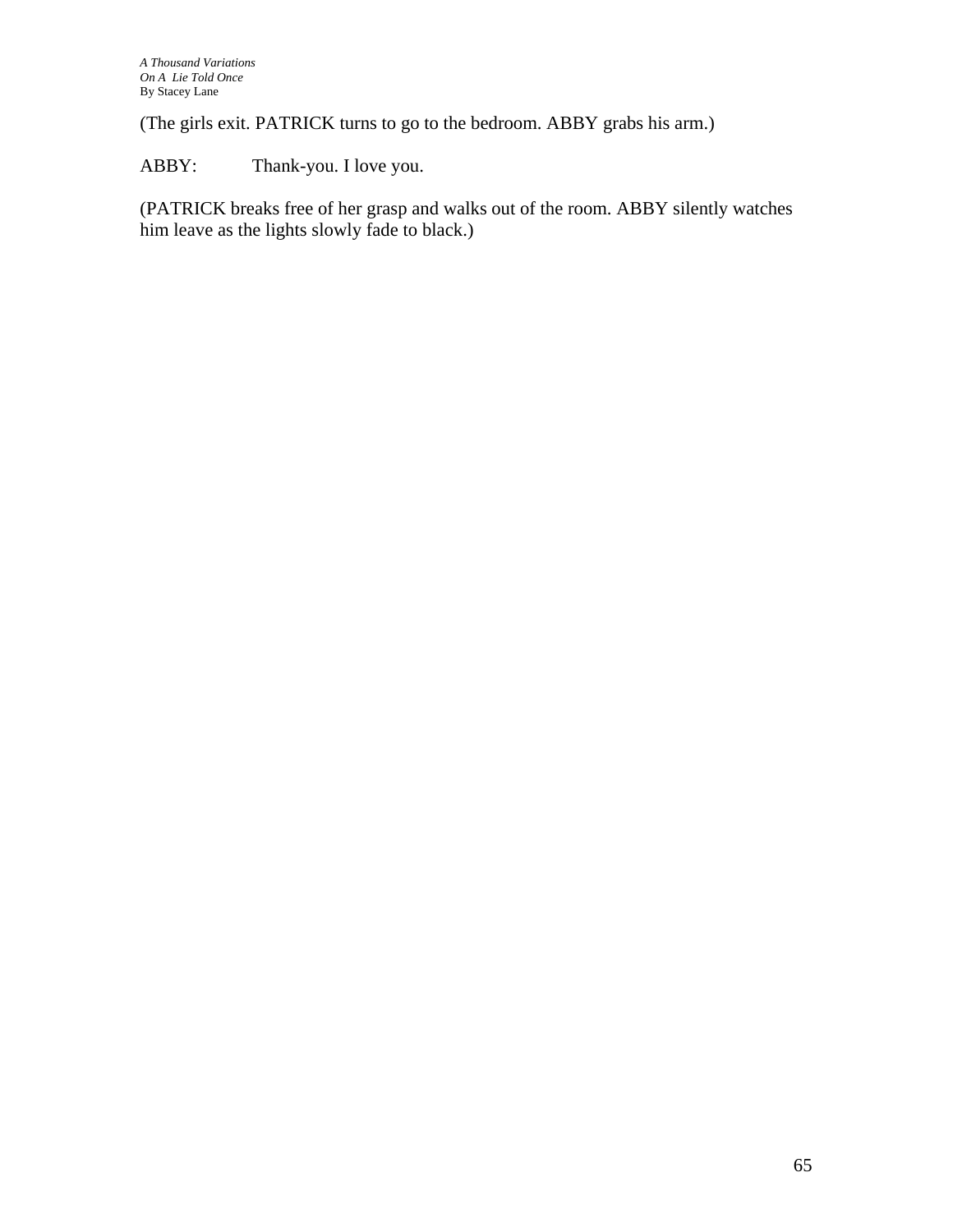## **ACT TWO**

(The lights come up slowly with RENA, WHITNEY, ANNA, and ABBY sitting in the living room. Each has a plate of pie and is enjoying it immensely.)

| <b>RENA:</b> | This is decadent!                                                     |
|--------------|-----------------------------------------------------------------------|
| WHITNEY:     | Amazing!                                                              |
| <b>RENA:</b> | Scrumptious!                                                          |
| WHITNEY:     | Superb!                                                               |
| <b>RENA:</b> | Magneficito!                                                          |
| ABBY:        | I'm glad you like it.                                                 |
| WHITNEY:     | I haven't had pie this good since-Well, I've never had pie this good. |
| ABBY:        | Well, he's a talented guy.                                            |
| ANNA:        | I'd say so.                                                           |
| WHITNEY:     | I've never met a guy who could bake a pie before.                     |
| <b>RENA:</b> | At least not a guy that was straight.                                 |
| WHITNEY:     | True.                                                                 |
| ANNA:        | Dinner was wonderful.                                                 |
| ABBY:        | Well, thank-you Anna.                                                 |
| WHITNEY:     | It's Awna.                                                            |
| ABBY:        | Sorry, I-                                                             |
| RENA:        | How many times are we going to have to remind you?                    |
| ABBY:        | I've called her Anna her whole life. It's hard to-                    |
| <b>RENA:</b> | Well, get used to it.                                                 |
|              |                                                                       |

WHITNEY: Things change.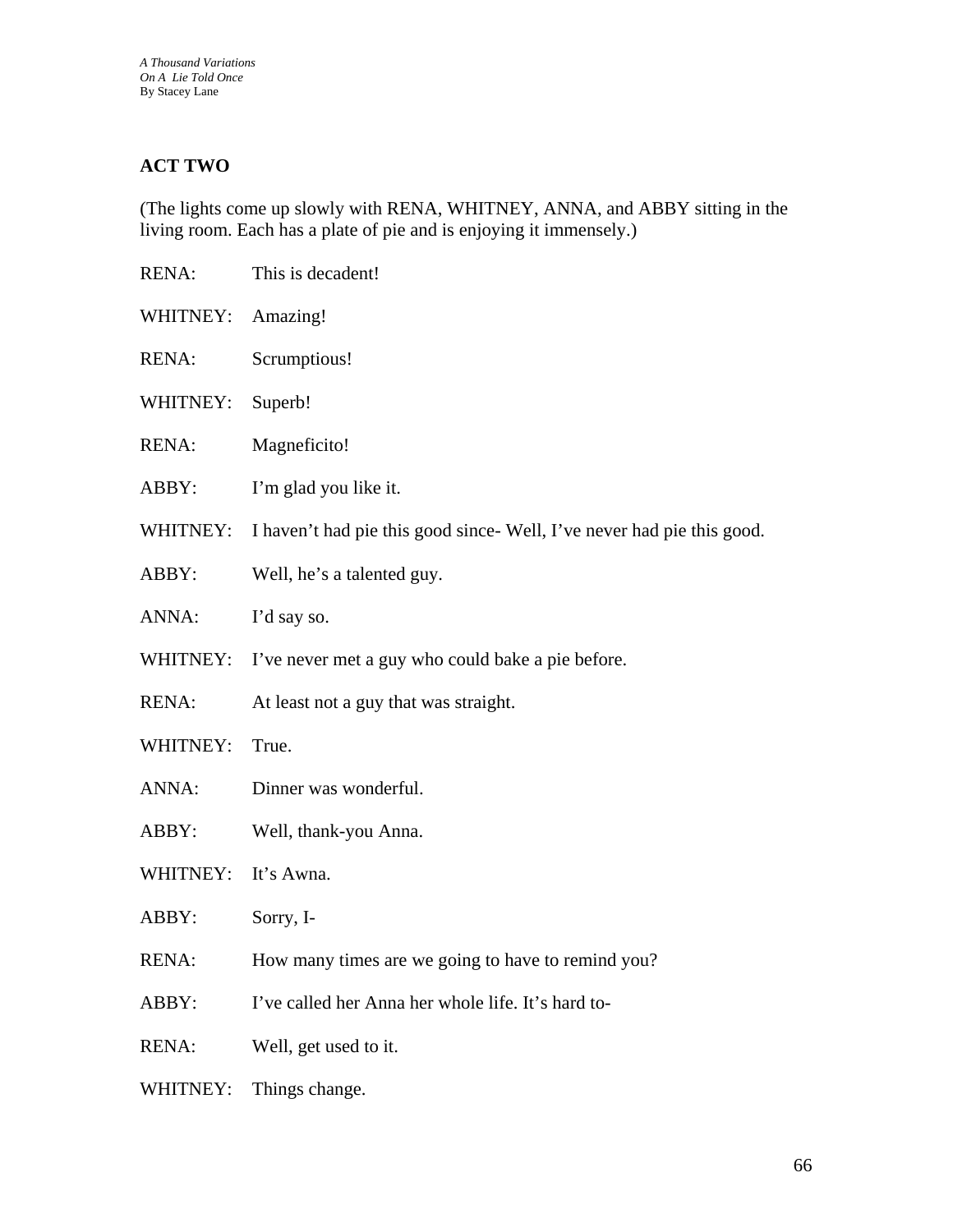| RENA:                                                                      | But some people never do.                                       |  |
|----------------------------------------------------------------------------|-----------------------------------------------------------------|--|
| ABBY:                                                                      | What is that suppose to-                                        |  |
| ANNA:                                                                      | It's okay. You can call me-                                     |  |
| WHITNEY:                                                                   | Besides, what are you saying thank-you for? You didn't cook it. |  |
| ABBY:                                                                      | I was just-                                                     |  |
| ANNA:                                                                      | Can we please-                                                  |  |
| ABBY:                                                                      | We had a nice dinner. Can't we just-                            |  |
| <b>RENA:</b>                                                               | Sure.                                                           |  |
| WHITNEY:                                                                   | Okay.                                                           |  |
| (There is a short pause, as they search for a safe topic of conversation.) |                                                                 |  |
| RENA:                                                                      | This pie is good.                                               |  |
|                                                                            | WHITNEY: Really good.                                           |  |
| ABBY:                                                                      | Yes. It is.                                                     |  |

- WHITNEY: Dinner was good.
- ABBY: Yes. It was.
- RENA: So what should we talk about now?
- ABBY: I don't know. What would you like to-
- RENA: It doesn't matter.
- ABBY: Of course it does.
- RENA: I just meant-
- ABBY: I haven't seen you all in so long. What-
- WHITNEY: We have a lot going on. We-
- ABBY: Well, I'd like to hear about it.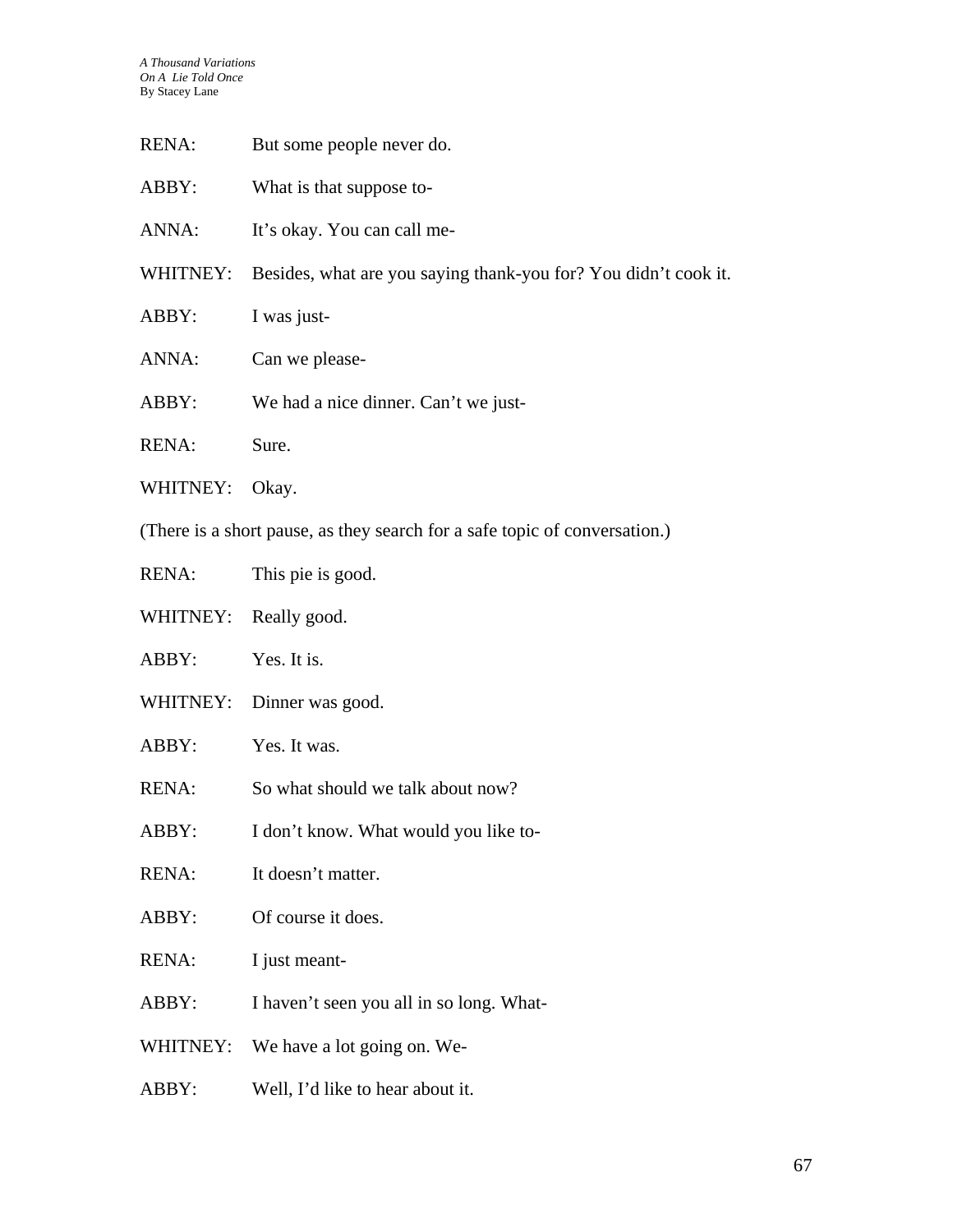| WHITNEY: What do you want to know? |  |
|------------------------------------|--|
|                                    |  |

| ABBY: | Well, I- |
|-------|----------|
|-------|----------|

- RENA: Ask away. We aren't hiding anything.
- ABBY: I didn't imply that you were-
- WHITNEY: Well you-
- ABBY: I'd like to hear more about my granddaughter. I wish-
- (PATRICK enters from the hallway.)
- PATRICK: Hey!
- ABBY: Hello sweetheart! I missed you.
- ANNA: Are you feeling better?
- ABBY: I'm sure he is, now that he's rested.
- RENA: So your migraine's gone?
- PATRICK: Yea, but now I got a sick feeling in my stomach.
- ANNA: I'm sorry to hear that.
- ABBY: I guess you don't want dinner then? We saved you-
- PATRICK: No.
- WHITNEY: Dinner was great!
- PATRICK: Thanks.
- RENA: Compliments to the chef!
- PATRICK: I'm glad you liked it.
- ANNA: We really did.
- WHITNEY: And this pie is amazing. How did you-
- PATRICK: Old secret family recipe. I'll have to give it to you.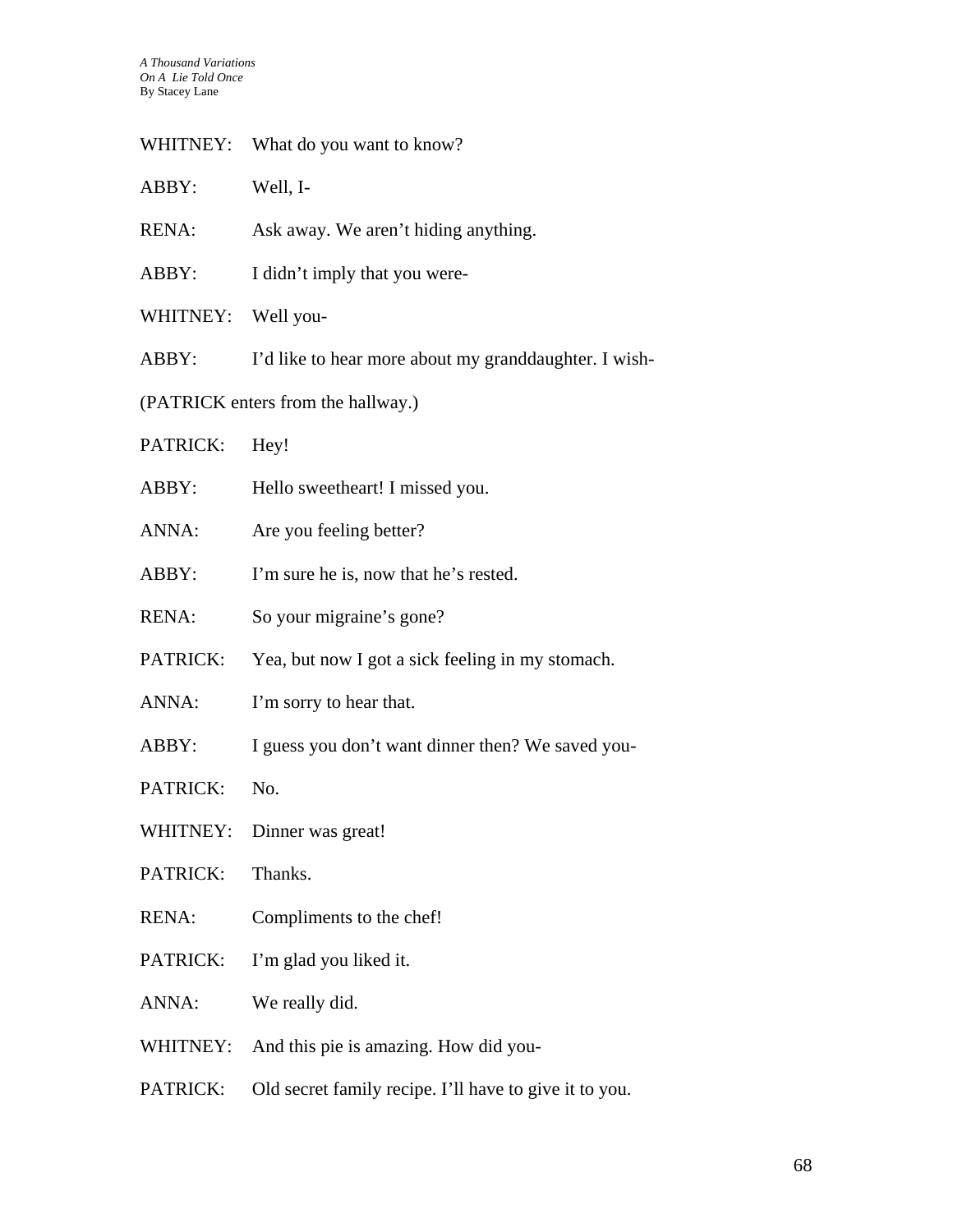| WHITNEY:                                                   | I really don't cook-                                                                    |  |
|------------------------------------------------------------|-----------------------------------------------------------------------------------------|--|
| PATRICK:                                                   | It's easy.                                                                              |  |
| <b>RENA:</b>                                               | So what did you substitute for the eggs?                                                |  |
| PATRICK:                                                   | Excuse me?                                                                              |  |
| <b>RENA:</b>                                               | Well, meringue pie usually has eggs in the-                                             |  |
| PATRICK:                                                   | I used eggs.                                                                            |  |
| (RENA violently spits out her bite of pie into her plate.) |                                                                                         |  |
| PATRICK:                                                   | What's the-                                                                             |  |
| ANNA:                                                      | Are you okay?                                                                           |  |
| <b>RENA:</b>                                               | You mean I've been eating liquid chicken?                                               |  |
| ABBY:                                                      | What?                                                                                   |  |
| <b>RENA:</b>                                               | Liquid chicken. Eggs.                                                                   |  |
| WHITNEY:                                                   | Gross thought.                                                                          |  |
| PATRICK:                                                   | And not altogether-                                                                     |  |
| <b>RENA:</b>                                               | Well, that's what it is.                                                                |  |
| ABBY:                                                      | No, it's not.                                                                           |  |
| RENA:                                                      | (To ABBY) You lied to me!                                                               |  |
| ABBY:                                                      | No I didn't-                                                                            |  |
| <b>RENA:</b>                                               | You told me that there was nothing in there that I couldn't eat! That you<br>made sure! |  |
| ABBY:                                                      | It's pie. It doesn't have meat in it!                                                   |  |
| RENA:                                                      | Eggs! Animal products! Hello!                                                           |  |
| ABBY:                                                      | Vegetarians eat-                                                                        |  |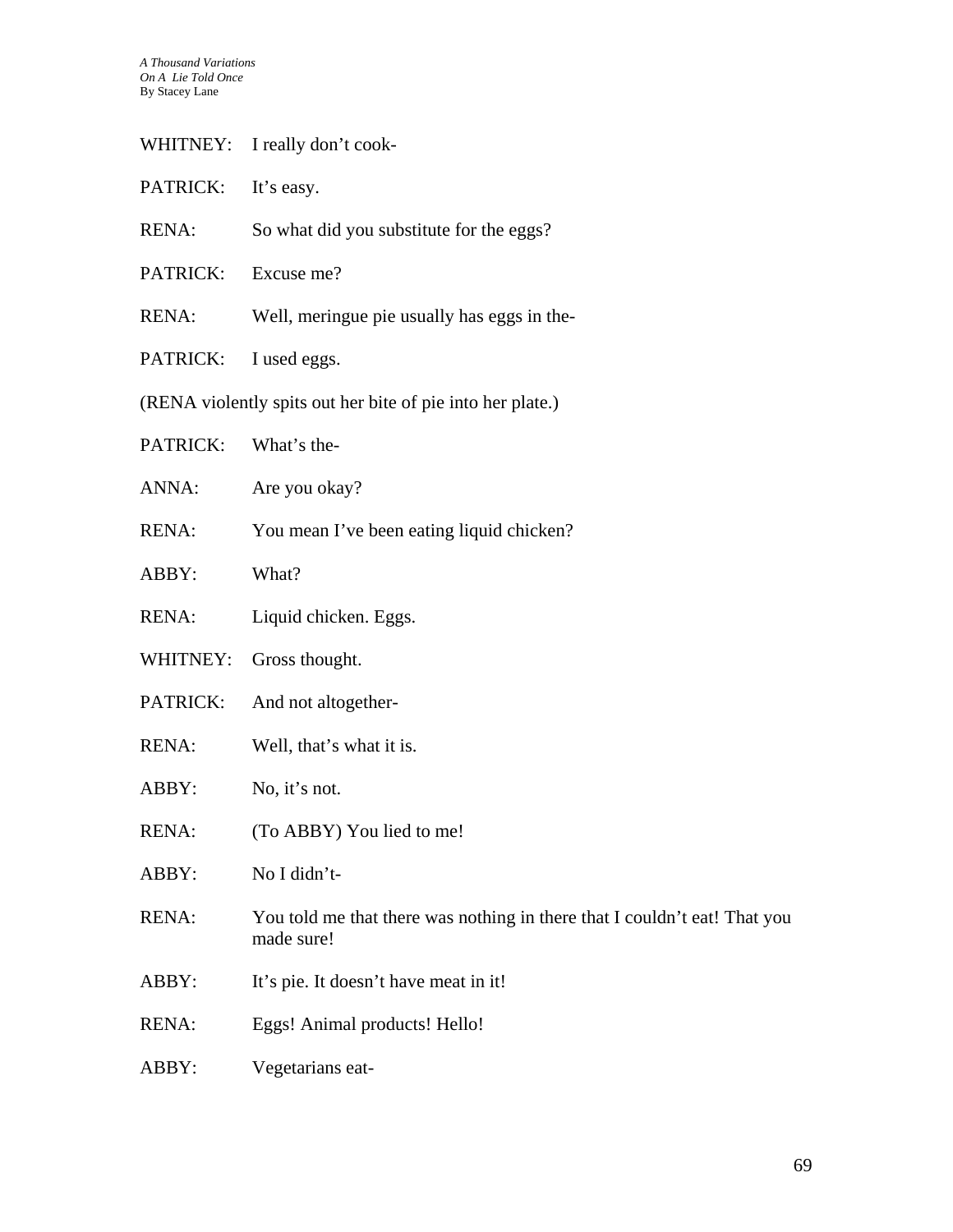| <b>RENA:</b> | I'm not a vegetarian. I'm a vegan. |  |
|--------------|------------------------------------|--|
|--------------|------------------------------------|--|

- WHITNEY: She's transcended.
- ABBY: Since when?
- RENA: Since like four or five years ago!
- WHITNEY: Why don't you know anything about your kids?
- ABBY: Because you don't tell me anything!
- RENA: You lied to me!
- ABBY: I did not!
- RENA: You knew about the eggs and you-
- ABBY: I didn't think about it. I didn't-
- RENA: Well, you should have!
- PATRICK: Ladies, if we could just-
- RENA: I'm never going to trust you again!
- ANNA: Rena, please-
- ABBY: Like you trusted me before!
- WHITNEY: Whose fault is that?
- ABBY: I have done nothing but-
- RENA: I got to go get rid of this stuff before it-
- ABBY: What are you-
- RENA: I got to go gag myself.
- ABBY: No, you don't.
- PATRICK: That's not healthy.
- RENA: I don't want that stuff in my body.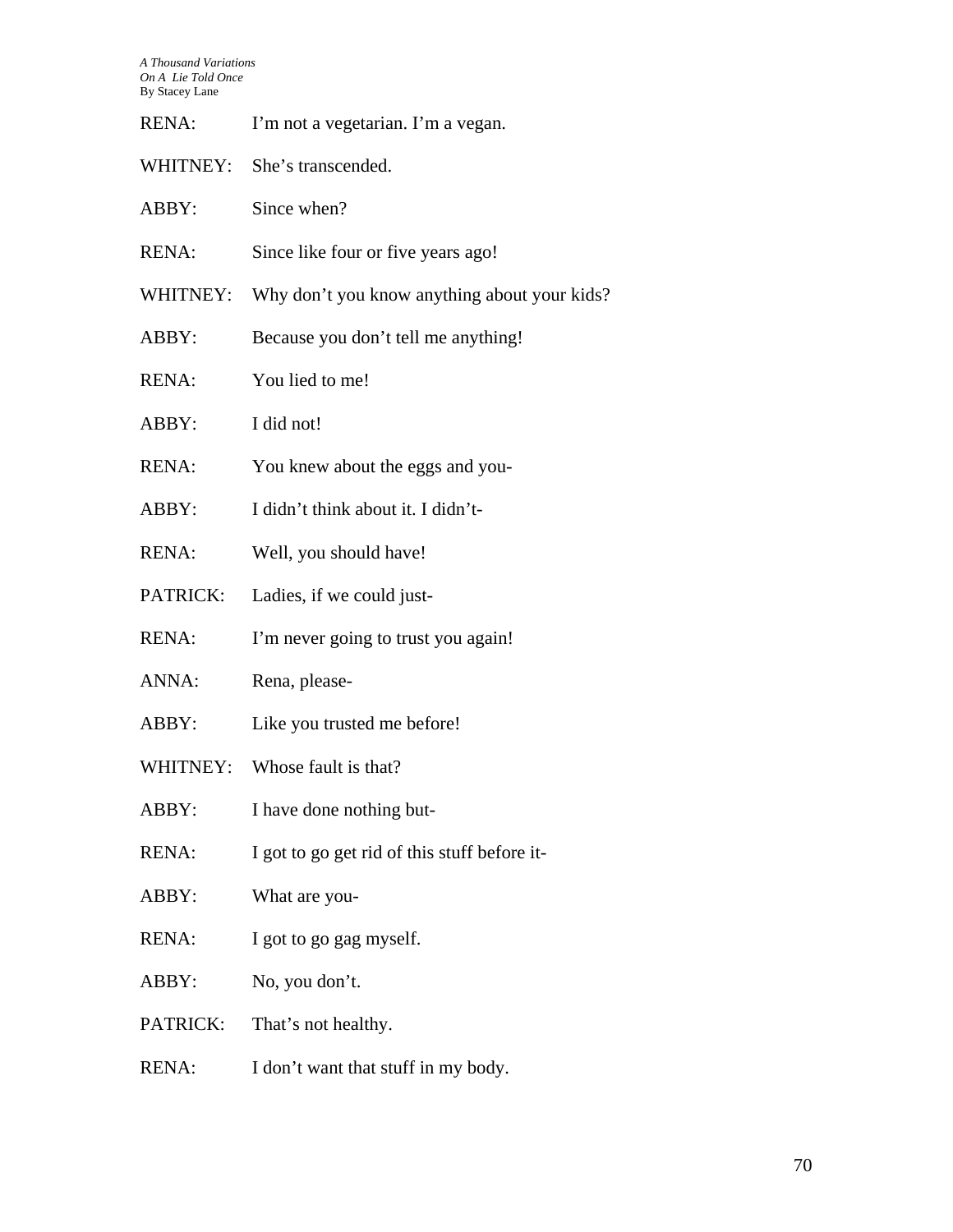| PATRICK:<br>You shouldn't- |  |
|----------------------------|--|
|----------------------------|--|

- WHITNEY: Man! How many people are going to throw up in that bathroom today?
- ANNA: I wish you wouldn't-
- PATRICK: Look, if we could all just calm down and-

(RENA runs out of the room in the direction of the bathroom.)

- WHITNEY: Well, isn't this-
- PATRICK: It's the second door to the-
- WHITNEY: She knows that. She lived in this house for eighteen years.
- PATRICK: Sorry, I forgot.
- WHITNEY: You're the newcomer. Not us.
- ANNA: Whitney, can you please-
- WHITNEY: Awna, can you please stop it with the "Can you pleases". I'm going to say whatever the hell I want, okay?
- ANNA: Sorry.
- WHITNEY: Like I was saying, we lived-
- PATRICK: From what your mother tells me, you haven't been around for the last six years, so I don't think that you're quite in a position to-
- WHITNEY: Did she tell you how many times in the last six years she's invited me over? Did she mention that little fact?
- PATRICK: I don't see-
- WHITNEY: Once. And here I am.
- PATRICK: Well, after the way you've behaved tonight, I'm not surprised to hear that you aren't invited over very often.
- WHITNEY: Hey! In case you haven't noticed, she's not exactly blameless.
- PATRICK: You need to show your mother more respect. She's-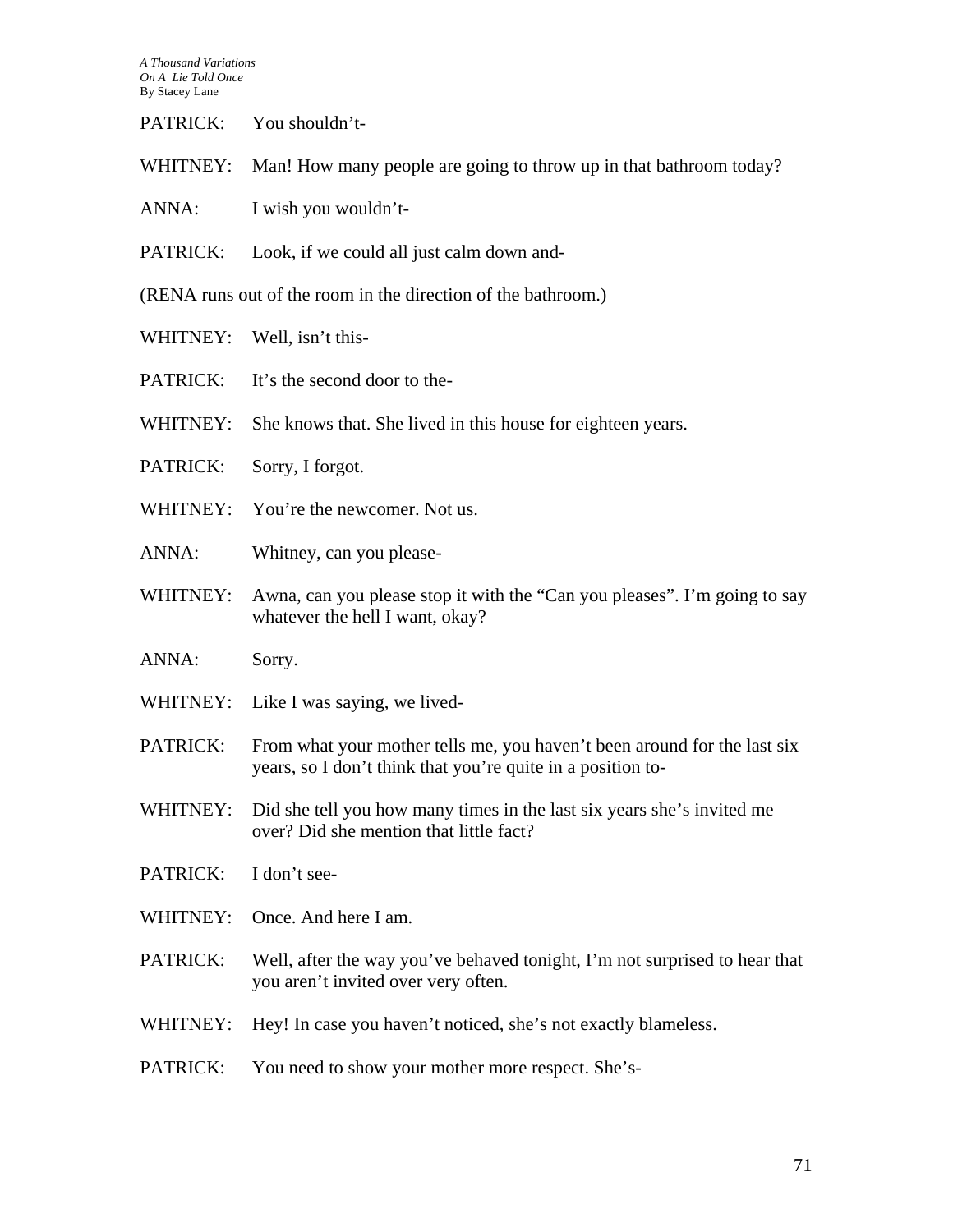- WHITNEY: Don't talk to me like you're my father.
- PATRICK: I wasn't-
- WHITNEY: You're not and you never will be.
- PATRICK: She has sacrificed so much for you. She has-
- ABBY: Stop talking about me like I'm not here, both of you.
- PATRICK: I'm just getting really sick of all this bickering and fighting-
- WHITNEY: Do you think I like to fight with-
- PATRICK: Yes.
- WHITNEY: Well, I don't.
- ABBY: Still. He's got a point that-
- WHITNEY: I don't care what-
- PATRICK: Do you have any idea what started this latest eruption between you and your mother?
- WHITNEY: I can't quite recall.
- PATRICK: See, my point exactly.
- WHITNEY: But I do recall that I didn't start a fight with her. I started one with you.
- PATRICK: I-
- WHITNEY: Forgot that, didn't ya?
- PATRICK: That's not my point. My point is that-
- (RENA renters, happier than when she left.)
- RENA: Took care of that little issue.
- ABBY: You-
- RENA: Well, so much for my big dinner. Now some non-vegan rats will be delightfully feasting on it in some sewer somewhere.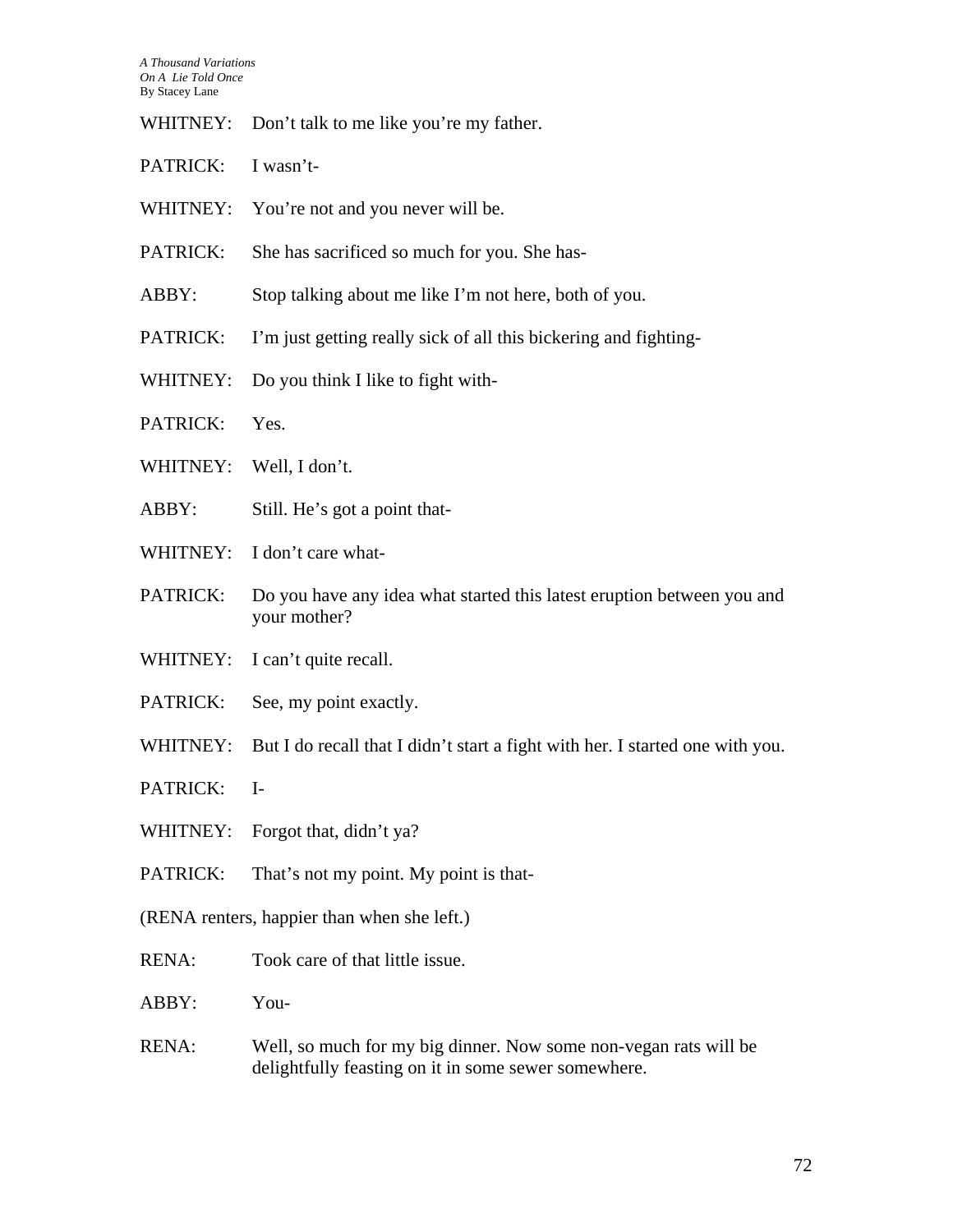| WHITNEY:     | What a pleasant thought!                                                        |
|--------------|---------------------------------------------------------------------------------|
| RENA:        | So what'd I miss?                                                               |
| ANNA:        | A fight about the location of the bathroom.                                     |
| <b>RENA:</b> | What?                                                                           |
| PATRICK:     | Never mind.                                                                     |
| ABBY:        | Why don't we play a board game? We used to-                                     |
| ANNA:        | Okay.                                                                           |
| <b>RENA:</b> | Great idea. What-                                                               |
| ABBY:        | Monopoly?                                                                       |
| <b>RENA:</b> | Takes too long. We need to get home before Christmas.                           |
| ABBY:        | Clue. You girls used to love-                                                   |
| RENA:        | Miss Scarlet! What a slut!                                                      |
| ANNA:        | Clue's a great game! Let's-                                                     |
| <b>RENA:</b> | I want to be Miss Scarlet.                                                      |
| ABBY:        | You've got the hair for it.                                                     |
| PATRICK:     | Miss Scarlet doesn't actually have scarlet hair.                                |
| ABBY:        | I know, but Rena sure does.                                                     |
| <b>RENA:</b> | So, then Clue, it is. I'm Miss Scarlet and Whitney will be Miss Peacock<br>and- |
| WHITNEY:     | I don't want to be-                                                             |
| <b>RENA:</b> | But you used to always be-                                                      |
| PATRICK:     | Actually, I think its Mrs. Peacock.                                             |
| WHITNEY:     | Does it really matter?                                                          |
| ABBY:        | I'll be Mrs. White and-                                                         |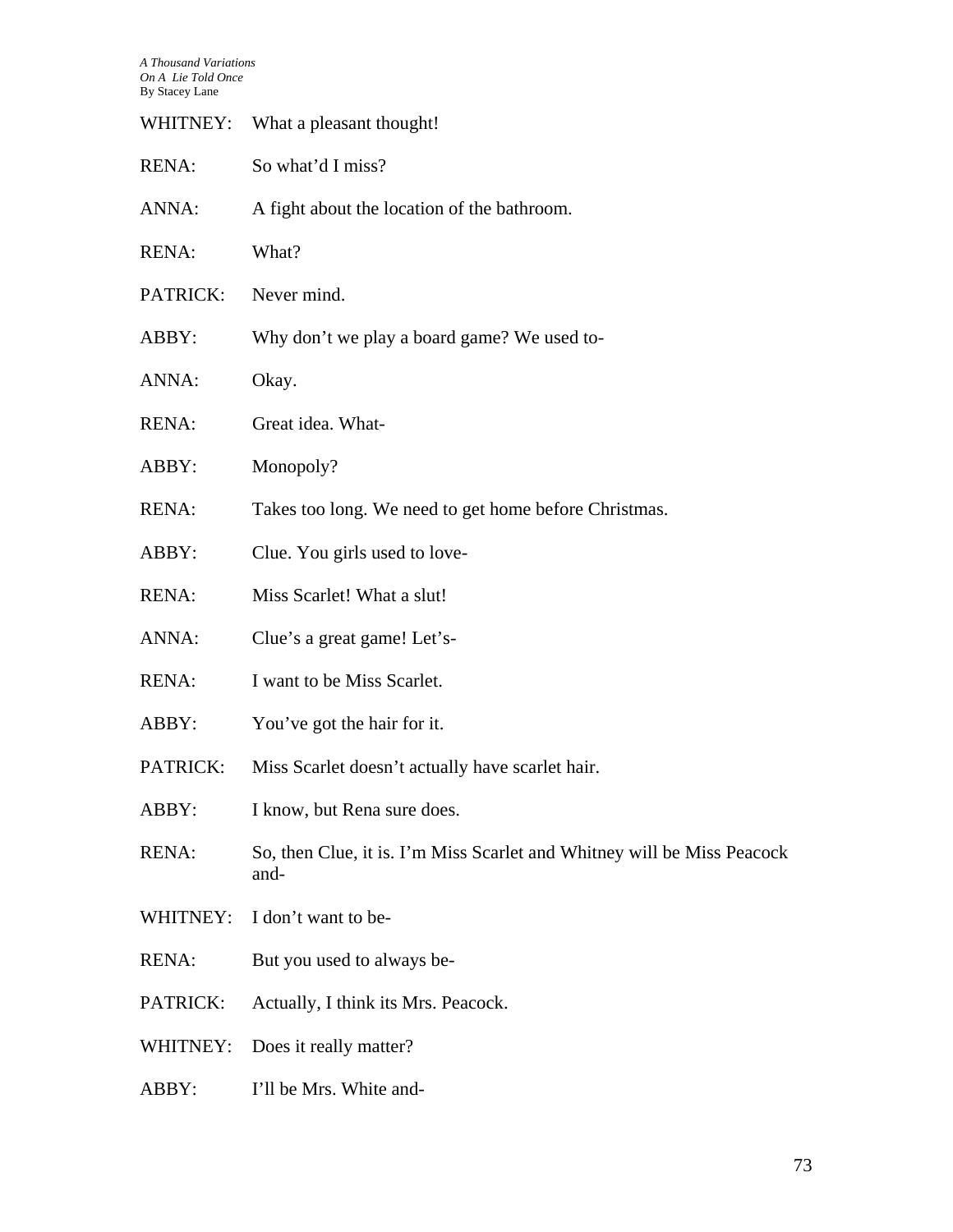- RENA: Is the game still in the-
- WHITNEY: I don't want to play. I hate that game!
- ABBY: That was one of your fav-
- WHITNEY: No, it wasn't.
- ABBY: You used to play it all the-
- WHITNEY: Only cause it's one of the few my little sisters could understand-
- ABBY: I thought you-
- RENA: You mean you never liked-
- WHITNEY: No.
- ANNA: How about Scrabble?
- RENA: Way too much thought required. Too wordy.
- ABBY: Patrick, what other games, do we have?
- PATRICK: Well-
- WHITNEY: How would he know? He doesn't live here.
- PATRICK: Neither do you.
- WHITNEY: I used to.
- ABBY: Well, he's going to.
- WHITNEY: You didn't tell us that-
- ANNA: Can we all please just-
- ABBY: Patrick honey, what would you like to play?
- PATRICK: I'm not sure if I feel well enough to play a game.
- ABBY: (Meaningfully to PATRICK) I'd like to play Sorry with you, Patrick.
- RENA: No, that's a dumb game.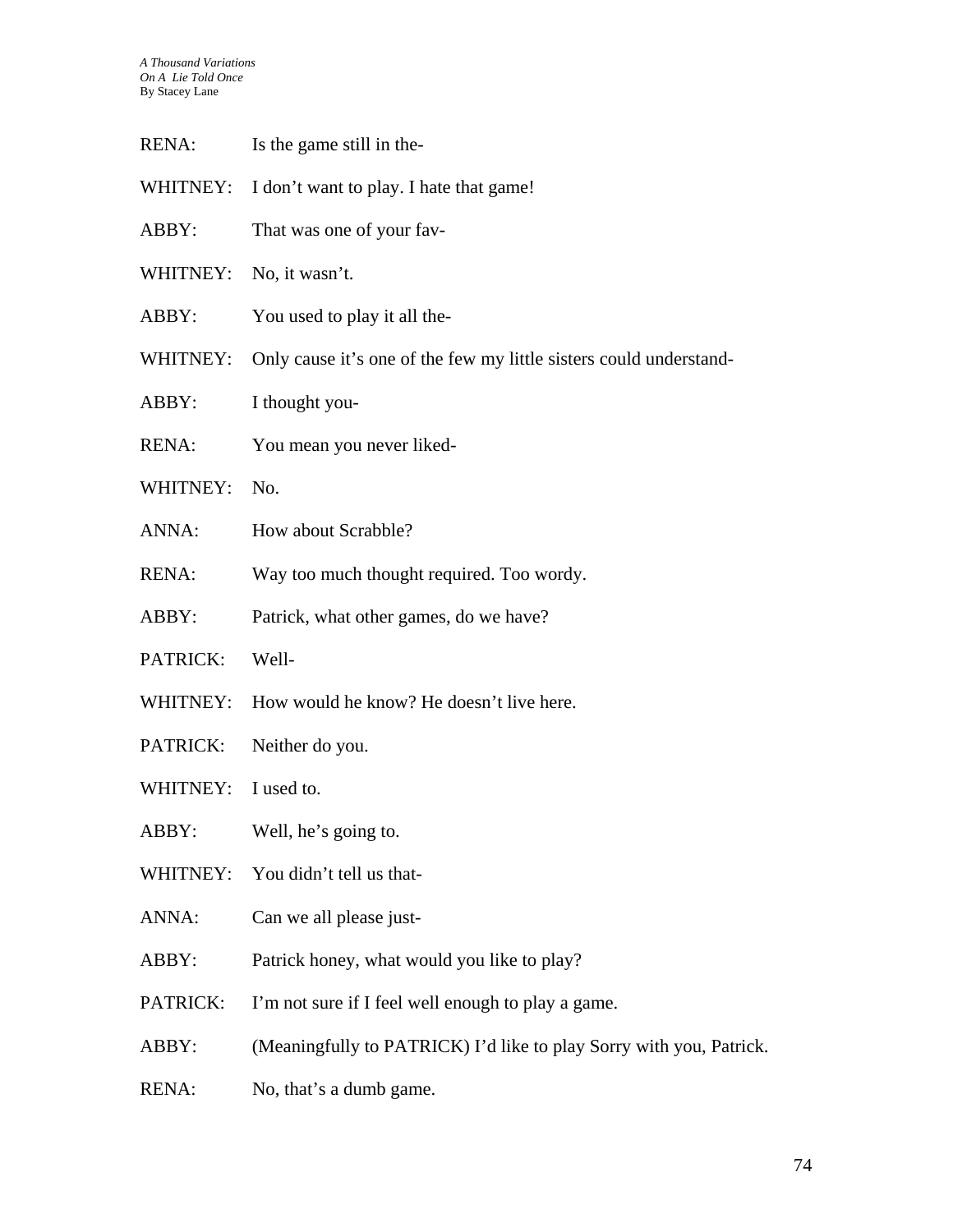| ANNA:        | I like Sorry.                                              |
|--------------|------------------------------------------------------------|
| PATRICK:     | (Back at ABBY) Well, that's too bad. Abby doesn't have it. |
| ABBY:        | Yes, I do.                                                 |
| PATRICK:     | No, you don't. Not anymore.                                |
| RENA:        | I thought we had-                                          |
| ABBY:        | What happened to it?                                       |
| PATRICK:     | You lost it.                                               |
| ABBY:        | I did?                                                     |
| RENA:        | She did?                                                   |
| PATRICK:     | Yes.                                                       |
| ANNA:        | That's too bad.                                            |
| <b>RENA:</b> | It was a stupid game anyway.                               |
| WHITNEY:     | Except for the pop-a-matic bubble. That was cool.          |
| RENA:        | Yea, it-                                                   |
| PATRICK:     | That's Trouble.                                            |
| WHITNEY:     | What?                                                      |
| PATRICK:     | The pop-a-matic bubble is from Trouble, not Sorry.         |
| WHITNEY:     | Oh, right. That's what I thought.                          |
| PATRICK:     | Abby has Trouble. She definitely has Trouble.              |
| <b>RENA:</b> | Who cares? They're both dumb.                              |
| ABBY:        | Do you need to go lie down again, Patrick?                 |
| PATRICK:     | No, I'm done lying down.                                   |
| ABBY:        | Well, that's good to hear.                                 |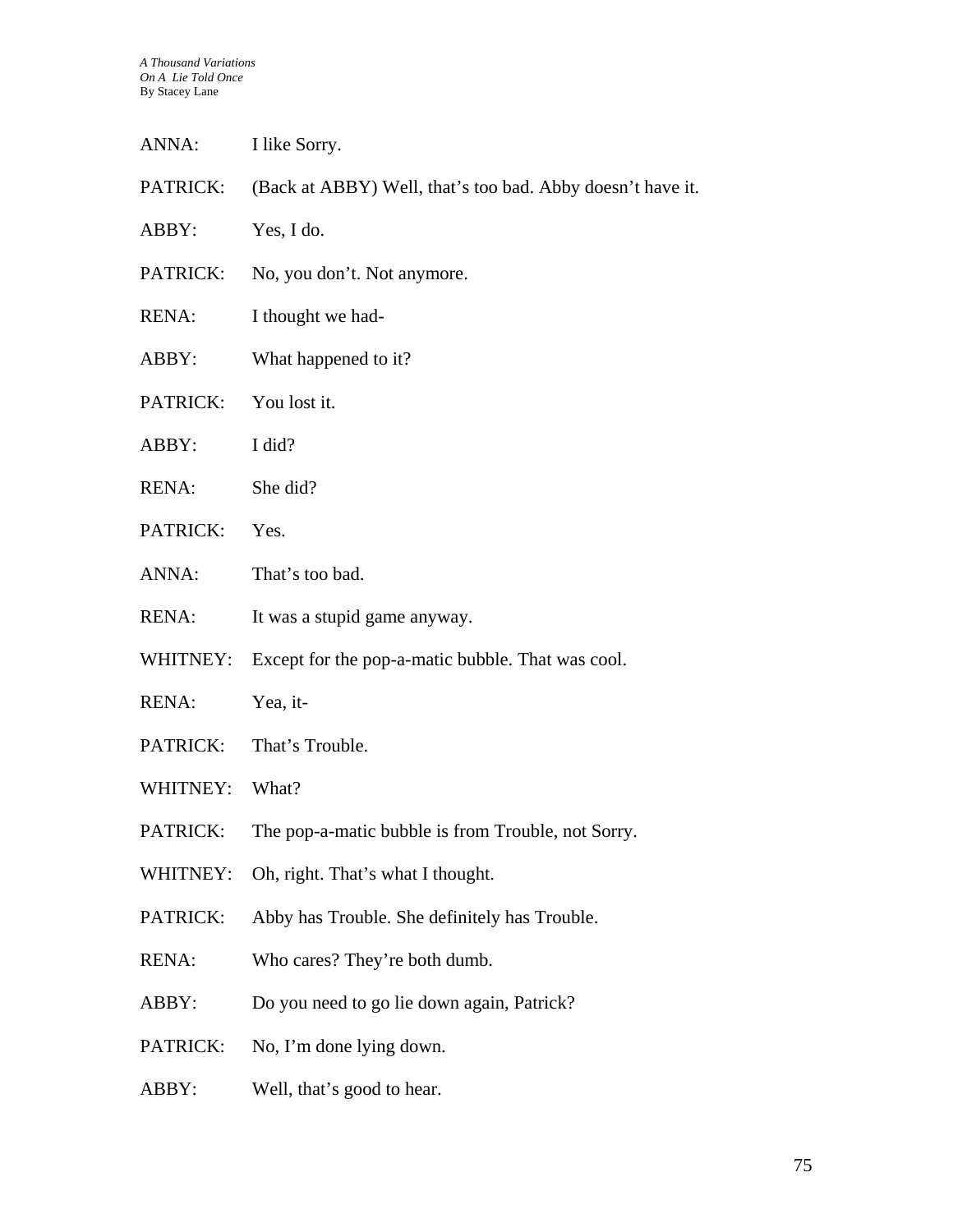- PATRICK: I don't think it helped. The lying down.
- ABBY: I think it helped a great deal.
- PATRICK: Not in the long run.
- ABBY: I think that it-
- PATRICK: I'm not going to be lying down anymore this evening, Abby.
- WHITNEY: Isn't the proper grammar laying down, not lying?
- ABBY: I don't see-
- PATRICK: No. It's lying. In this case, it's definitely lying.
- ABBY: I don't think it's lying.
- PATRICK: Yes, it definitely is.
- WHITNEY: Oh, well the grammar queen would know. It's laying.
- PATRICK: No, it's lying.
- RENA: I want to play a game!
- ANNA: How about Trivial Pursuit?
- RENA: Too trivial.
- ANNA: How about Parcheesi?
- RENA: Too cheesy!
- ANNA: We could put together a puzzle.
- RENA: That'd be too puzzling.
- WHITNEY: Would you stop that?
- RENA: Sorry. Want to play Sorry?
- WHITNEY: That was already mentioned.
- RENA: Oh, sorry.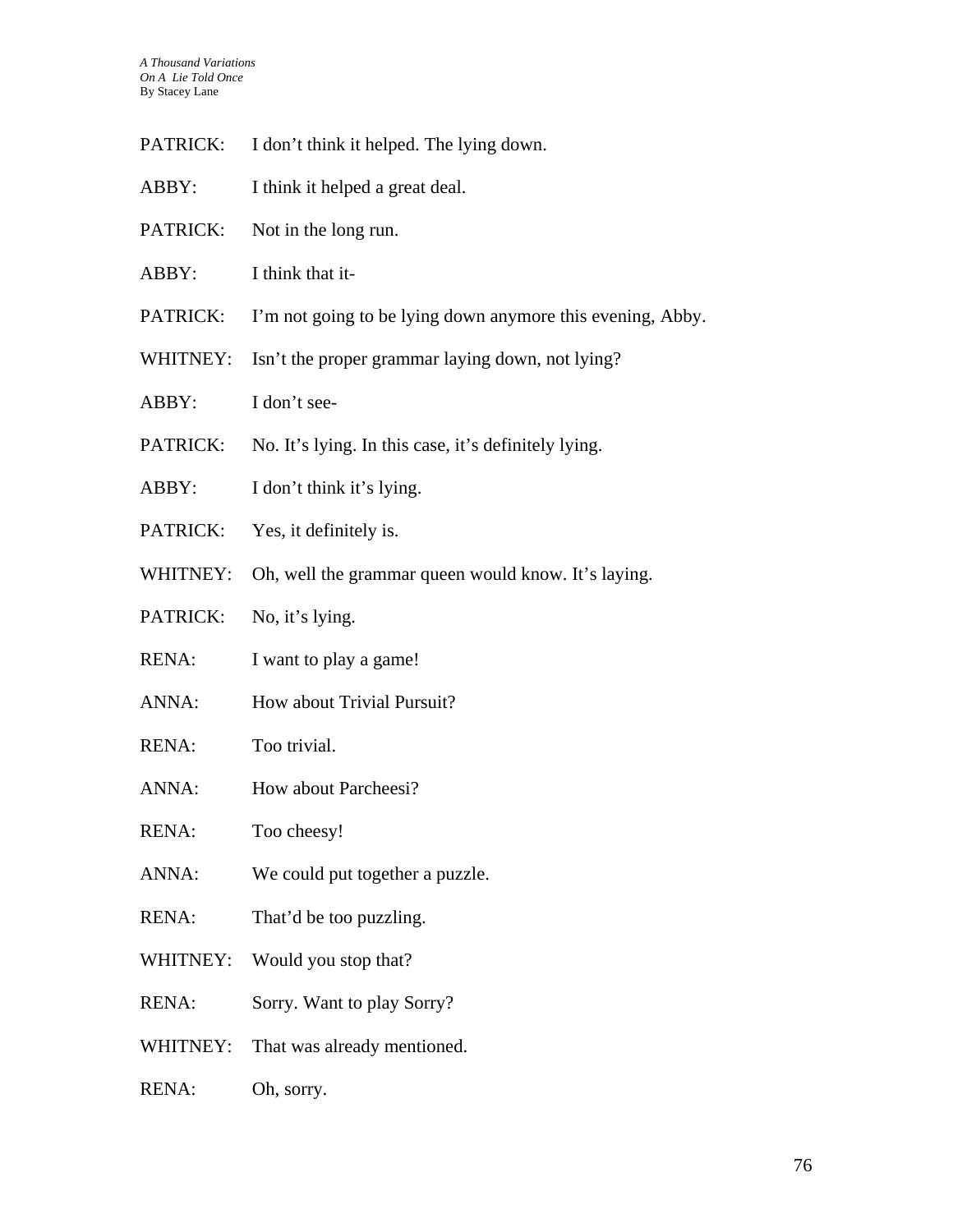- WHITNEY: You're not funny.
- RENA: Yes. I am.
- WHITNEY: Okay, maybe a little.
- RENA: You love me.
- WHITNEY: Yes, I do.
- RENA: We could play Uno.
- ANNA: Sure.
- ABBY: Yea, I like-
- WHITNEY: No. I hate all board games.
- PATRICK: Uno's not a board game.
- RENA: You don't hate board games.
- WHITNEY: Yes. I do. They annoy me.
- RENA: You used to always play-
- WHITNEY: Only cause you and Awna bugged me to-
- ANNA: I thought you-
- WHITNEY: It's not a big deal. I just don't like-
- RENA: Why?
- WHITNEY: Because you try so hard to win when there isn't actually anything to win and-
- PATRICK: You're right. Maybe a competitive game isn't the best idea for-
- RENA: I never knew that you hated-
- WHITNEY: Well, now you know.
- RENA: You learn something every day.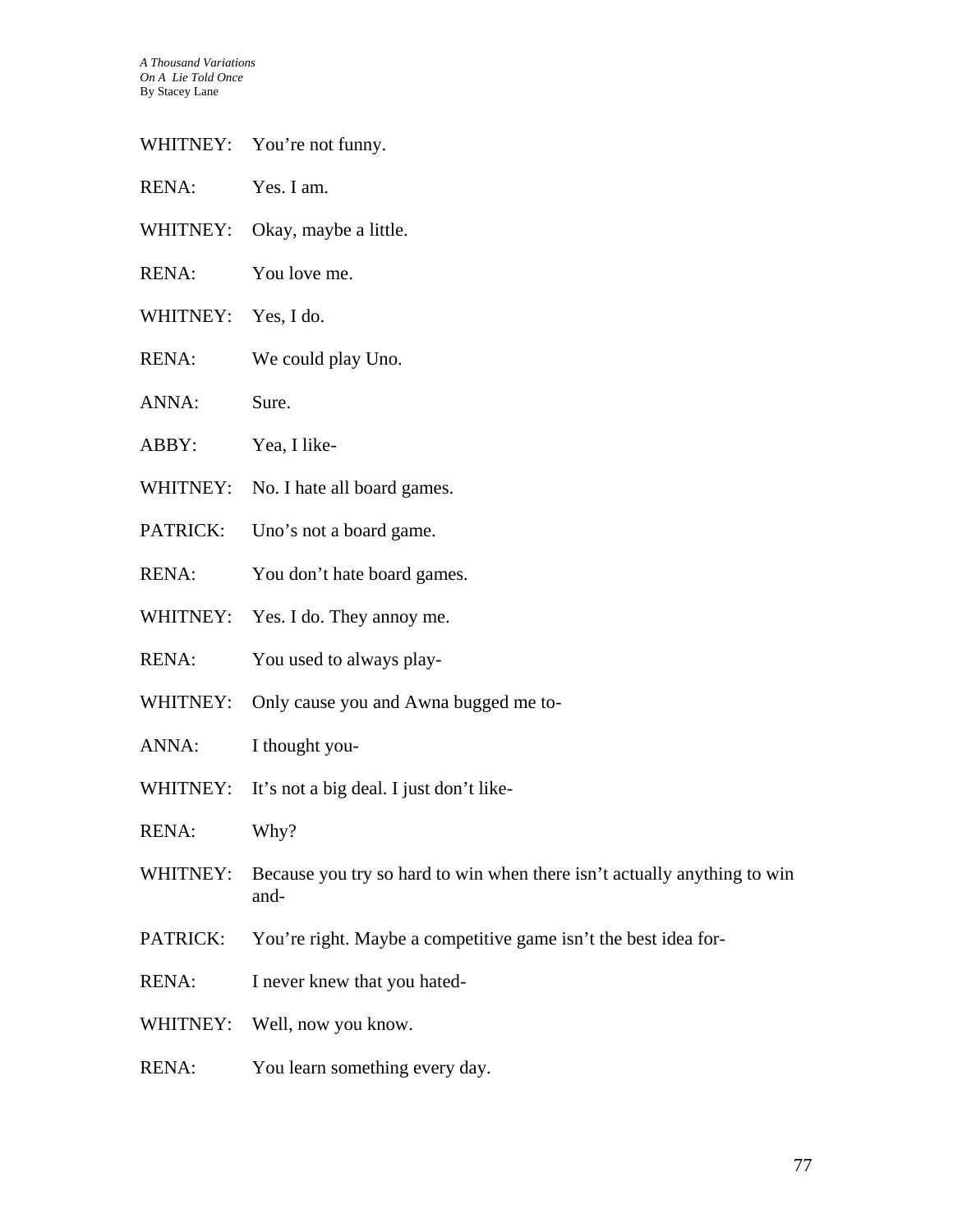WHITNEY: Yea.

RENA: You know what I hate?

ANNA: What?

- RENA: I hate it when I ask somebody what time it is and they just show me their watch. Or when somebody asks me what time it is and points to their wrist, like I don't know where my watch is. I mean I don't say, "Where is the restroom? and point to my crotch. And speaking of restrooms-
- WHITNEY: We weren't.
- RENA: I hate complete strangers in public restrooms who ask you to hand them toilet paper under the stall because they don't have any. It's like check before you go in. Oh and people who talk on their cell phones in public restrooms.
- WHITNEY: What a random-
- RENA: We were talking about things we hated.
- WHITNEY: No, we were-
- ANNA: What about the game?
- RENA: Oh and I hate people who say "ATM machine".
- WHITNEY: What?
- RENA: The "M" in ATM stands for "machine".

WHITNEY: Oh.

- RENA: And people at a bus stop who ask if the bus has come yet. If the bus had come, I would have gotten on and not be standing here talking to you, moron!
- PATRICK: Well, I hate telemarketers.
- WHITNEY: We all do.
- RENA: Moving on!
- PATRICK: Well, I hate-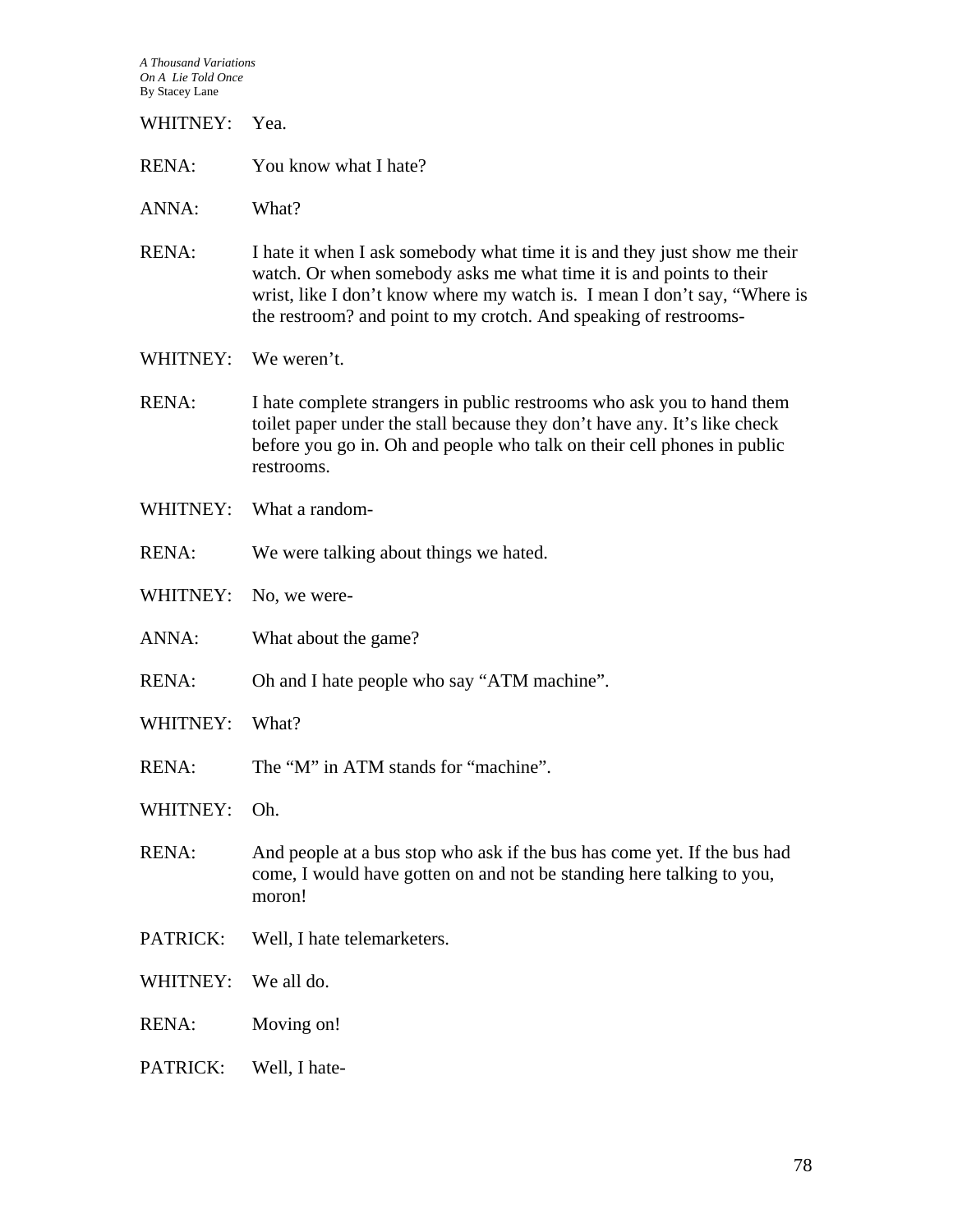*A Thousand Variations On A Lie Told Once*   $\overline{B}$ 

| By Stacey Lane |                                          |
|----------------|------------------------------------------|
|                | WHITNEY: You had your turn.              |
| PATRICK:       | But Rena named off-                      |
| ANNA:          | What abut the game?                      |
| WHITNEY:       | This is the game.                        |
| ANNA:          | This isn't a very-                       |
| <b>RENA:</b>   | Awna hates this game.                    |
| ANNA:          | I didn't say I-                          |
| WHITNEY:       | That counts as her turn. Mom, you're up. |
| ABBY:          | What am-                                 |
| WHITNEY:       | What do you hate?                        |
| ABBY:          | This is silly.                           |
| <b>RENA:</b>   | No, it's a game. So what do-             |
| ABBY:          | Oh, I don't know.                        |
| RENA:          | It can be anything                       |
| ABBY:          | I really can't think of-                 |
| WHITNEY:       | A pet peeve                              |
| ABBY:          | I don't really have-                     |
| <b>RENA:</b>   | Everybody has-                           |

- ABBY: I can't think of-
- WHITNEY: Come on.
- RENA: What do you-
- ABBY: Skip me. I don't hate anything. I-
- WHITNEY: Everybody hates-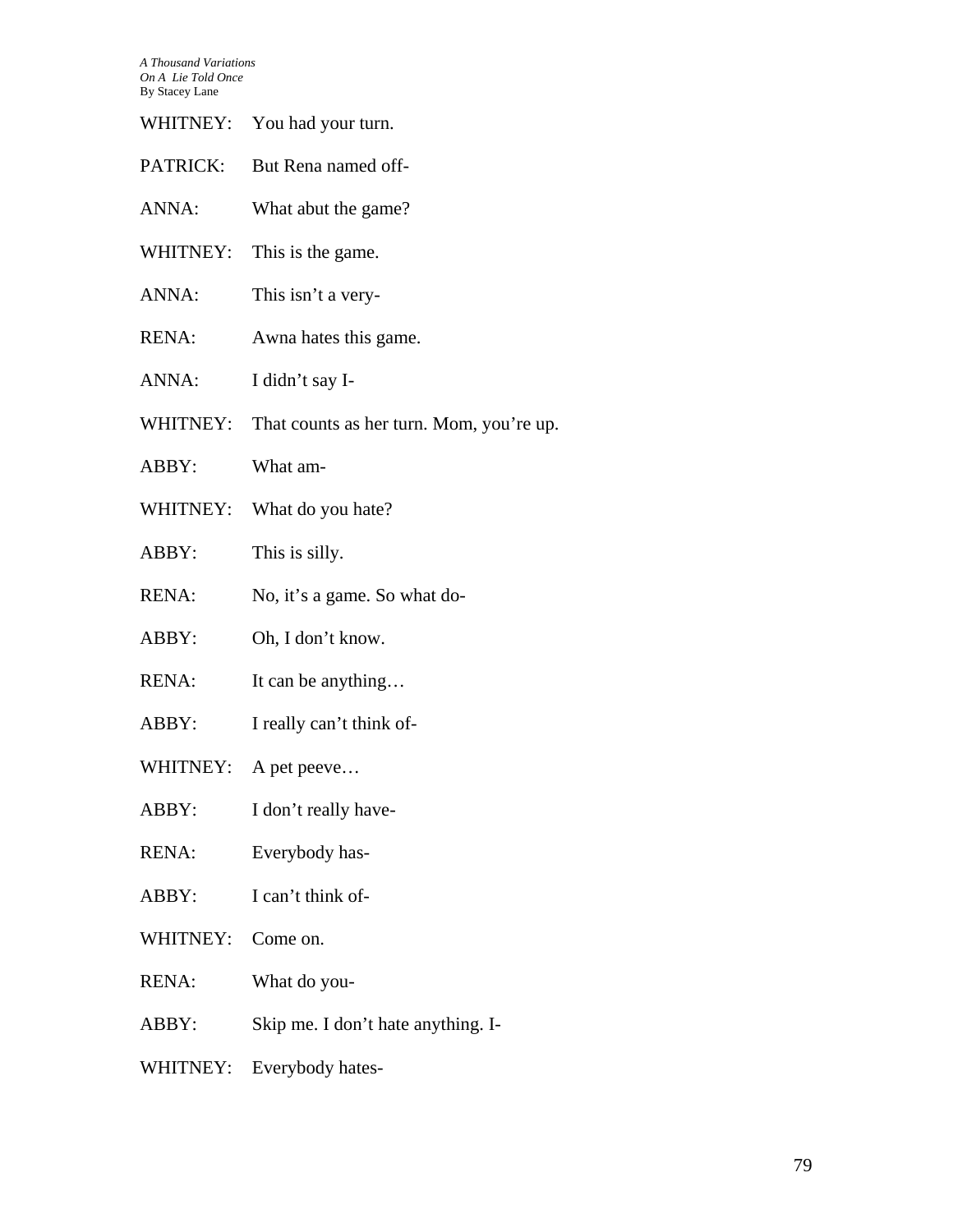- ABBY: It's almost Christmas and I have my girls. I don't want to talk about what I hate.
- RENA: You have to. Everybody else-
- PATRICK: If she doesn't want to-
- WHITNEY: Look, Paul, nobody asked-
- PATRICK: If she doesn't want to play-
- WHITNEY: I hate people who interrupt, but its not my turn, it's Mom's.
- RENA: You're the last one. So what do you-
- ABBY: I can't think-
- WHITNEY: Surely you can think of-
- ABBY: I don't-
- RENA: Yes, you do!
- ABBY: (Panicking) Well, um... I hate... I hate frogs.
- PATRICK: What?
- ANNA: You do?
- RENA: How can that-
- WHITNEY: Why?
- ABBY: Yes. I think they're slimy, smelly, disgusting creatures.
- RENA: You're kidding, right?
- ABBY: No.
- WHITNEY: Then how come you-
- PATRICK: You never told me this.
- ABBY: You never asked.
- PATRICK: Well, just look at your house. It's without discussion.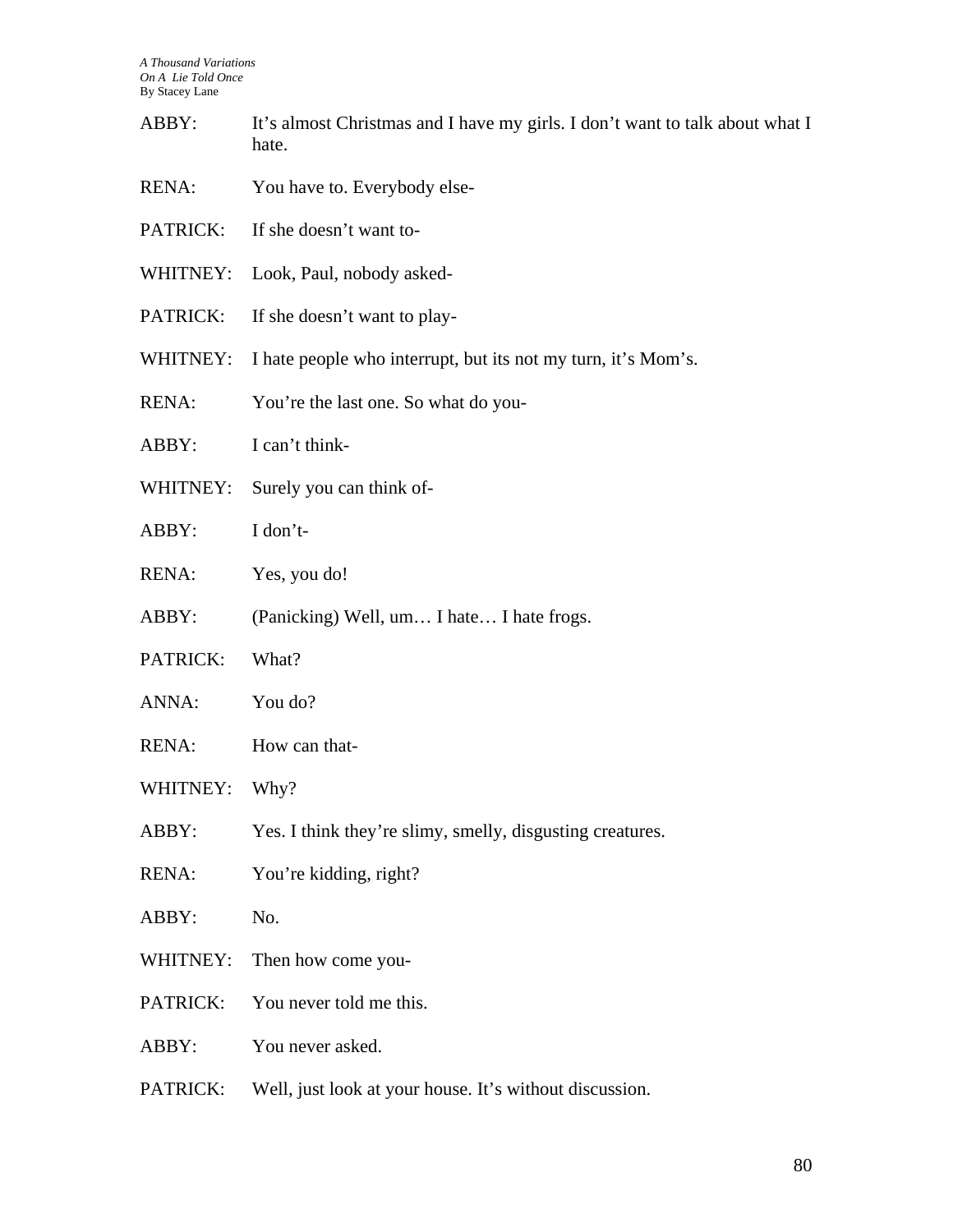| ABBY:        | No. I hate frogs. I always have.                                          |
|--------------|---------------------------------------------------------------------------|
| WHITNEY:     | How can that be-                                                          |
| ANNA:        | When we were little, you always-                                          |
| ABBY:        | Have you ever seen me buy a frog anything?                                |
| WHITNEY:     | Well, no.                                                                 |
| PATRICK:     | Come to think of it. I-                                                   |
| ABBY:        | Well, there you go!                                                       |
| <b>RENA:</b> | That's because everybody buys them for you!                               |
| ABBY:        | Exactly.                                                                  |
| PATRICK:     | What are you-                                                             |
| <b>RENA:</b> | But everybody buys them for you because you like them.                    |
| ABBY:        | No, I hate them.                                                          |
| WHITNEY:     | But you collect them.                                                     |
| ABBY:        | Only because people keep giving them to me.                               |
| <b>RENA:</b> | Well, obviously people started giving them to you for a reason.           |
| WHITNEY:     | Yea, you must have liked them at some point.                              |
|              | PATRICK: And now, you've just gotten sick of them. That's understandable. |
| ABBY:        | Nope. Always hated them.                                                  |
| PATRICK:     | Then why-                                                                 |
| ABBY:        | That's what I'm trying to-                                                |
| PATRICK:     | Well, go ahead.                                                           |
| WHITNEY:     | Don't interrupt her. She's trying to talk.                                |
|              |                                                                           |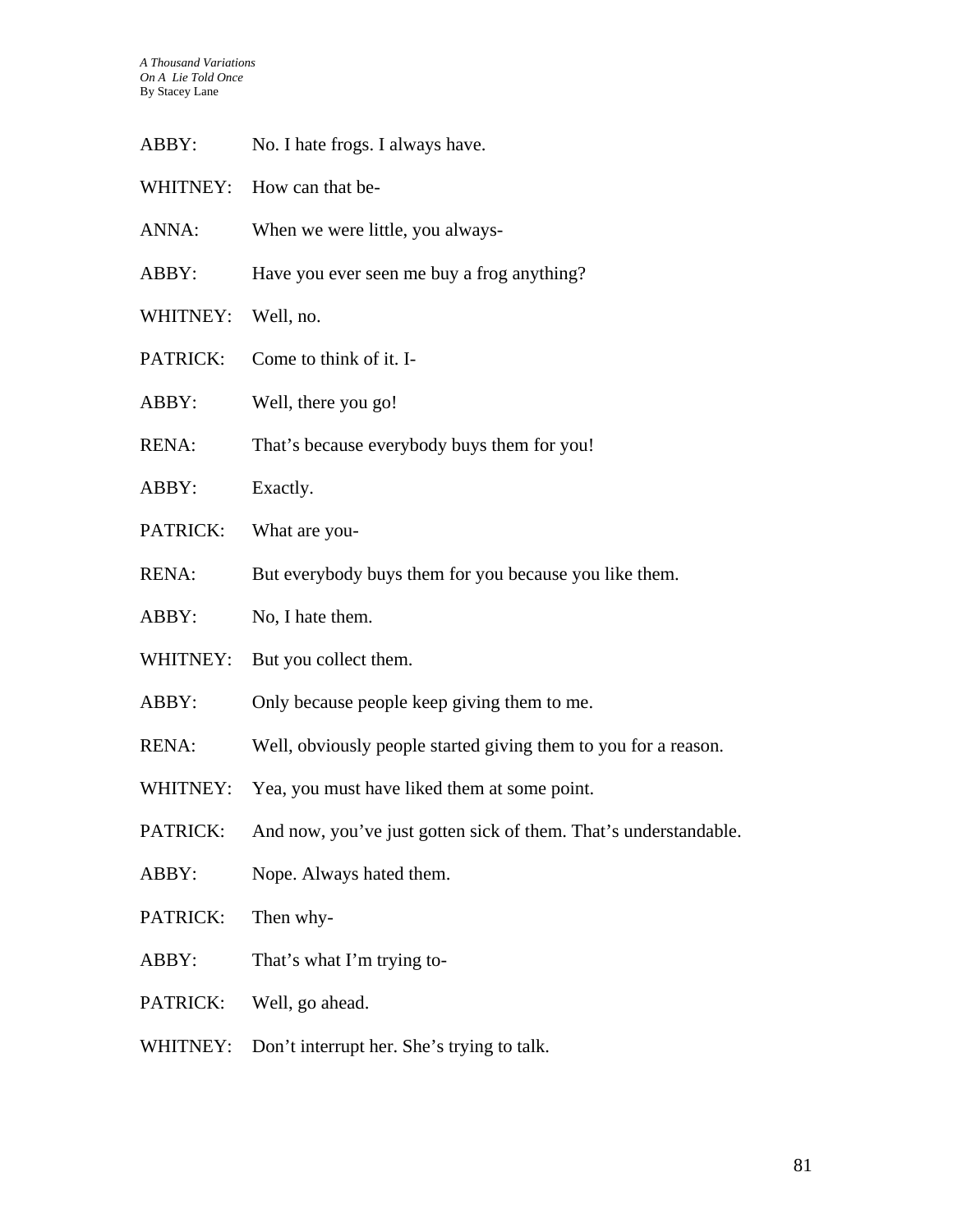| ABBY:        | (Picking up a very ugly large ceramic frog figurine) It all started with this<br>one.                                                                                      |
|--------------|----------------------------------------------------------------------------------------------------------------------------------------------------------------------------|
| <b>RENA:</b> | So you bought that one and then decided you-                                                                                                                               |
| ABBY:        | No, I told you. I've never bought a frog.                                                                                                                                  |
| <b>RENA:</b> | Then how did you-                                                                                                                                                          |
| ABBY:        | Cynthia Brookshire.                                                                                                                                                        |
| RENA:        | Huh?                                                                                                                                                                       |
| ABBY:        | My best friend in college.                                                                                                                                                 |
| WHITNEY:     | Oh.                                                                                                                                                                        |
| ABBY:        | Her and I met in anatomy class where we had to dissect a-                                                                                                                  |
| PATRICK:     | A frog!                                                                                                                                                                    |
| ABBY:        | Yes. We were lab partners. We thought it was gross and cruel and icky-                                                                                                     |
| RENA:        | Being lab partners?                                                                                                                                                        |
| ABBY:        | No, dissecting frogs.                                                                                                                                                      |
| <b>RENA:</b> | Oh.                                                                                                                                                                        |
| ABBY:        | Anyway, so we-                                                                                                                                                             |
| WHITNEY:     | So she bought you this frog?                                                                                                                                               |
| ABBY:        | Yes, as a joke.                                                                                                                                                            |
| RENA:        | So you-                                                                                                                                                                    |
| ABBY:        | To celebrate that fact that we passed the class-barely-and that we'd never<br>have to look at another frog ever again. (She looks around the room and<br>gestures weakly.) |
| RENA:        | (There is a small pause and then RENA bursts into laughter) Sorry. Surely,<br>you see the humor in this situation.                                                         |
| ABBY:        | I suppose.                                                                                                                                                                 |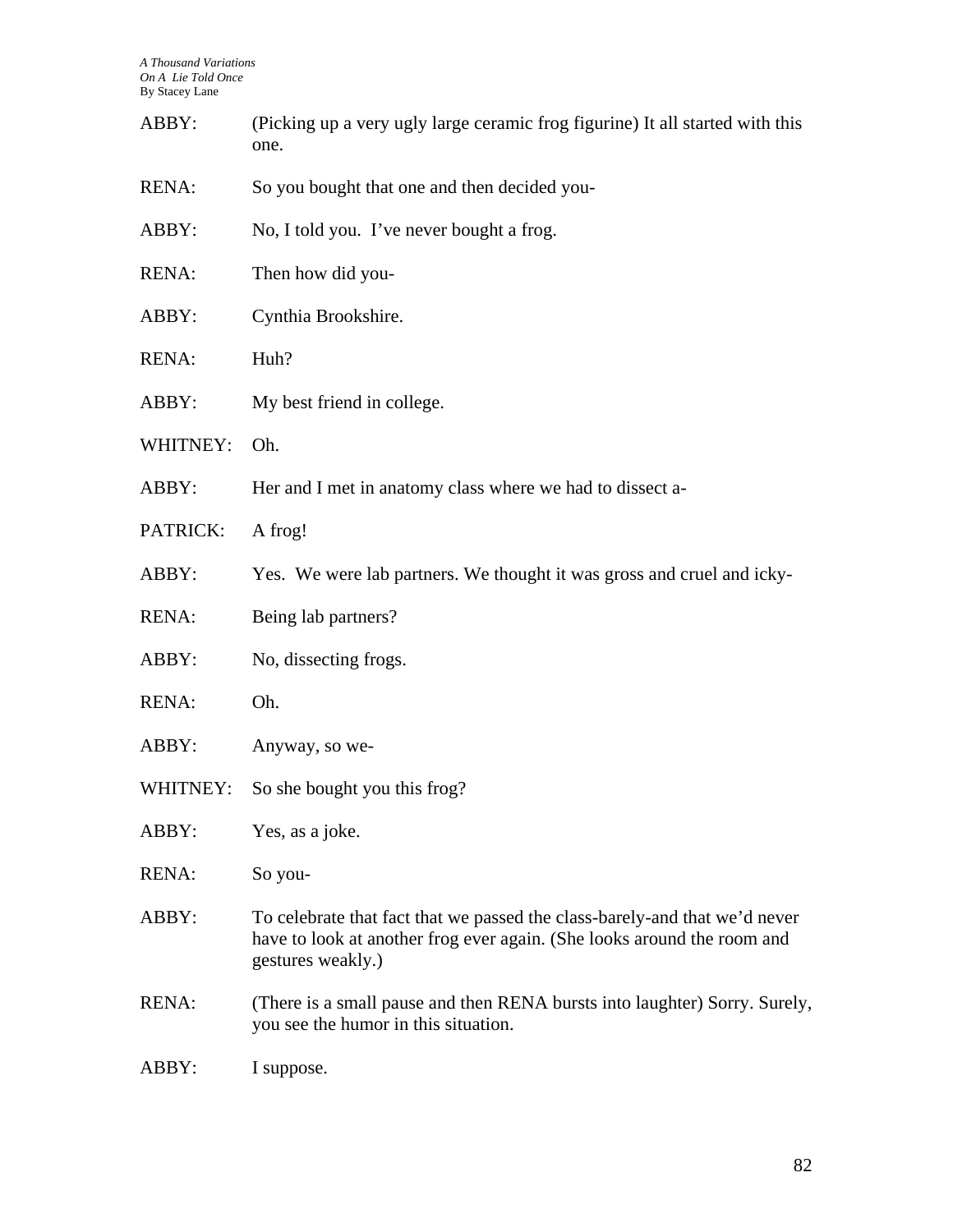| PATRICK:     | I still don't see how having one frog would make people think you-                                                             |
|--------------|--------------------------------------------------------------------------------------------------------------------------------|
| ABBY:        | So one day, my aunt came to visit me in my dorm and she saw the frog-                                                          |
| WHITNEY:     | So she assumed you-                                                                                                            |
| ABBY:        | She complimented it and said she had one by the same maker. So-                                                                |
| <b>RENA:</b> | You didn't tell her-                                                                                                           |
| ABBY:        | She asked me if I liked frogs.                                                                                                 |
| <b>RENA:</b> | And you said yes.                                                                                                              |
| ABBY:        | The only time in my life I have ever said I liked frogs.                                                                       |
| PATRICK:     | Why didn't you just say "no"?                                                                                                  |
| ABBY:        | After she just finished telling me how much she liked them. I couldn't do<br>that.                                             |
| <b>RENA:</b> | You could have politely said that you-                                                                                         |
| ABBY:        | I just nodded and agreed with her. Just like I always sit back and agree<br>with everybody and let everybody walk all over me. |
| WHITNEY:     | It's just frogs. It's not that deep.                                                                                           |
| PATRICK:     | Go on, honey.                                                                                                                  |
| ABBY:        | Anyway, for my next birthday she enrolled me in a frog-of-the-month<br>club.                                                   |
| PATRICK:     | A what?                                                                                                                        |
| ABBY:        | I don't know what it's called. One of those places where they send you a<br>new little ceramic frog each month. Anyway, they-  |
| PATRICK:     | They have those?                                                                                                               |
| WHITNEY:     | Apparently.                                                                                                                    |
| ABBY:        | Anyway, I got more frogs. They got more compliments and-                                                                       |
| <b>RENA:</b> | And people kept buying you frogs.                                                                                              |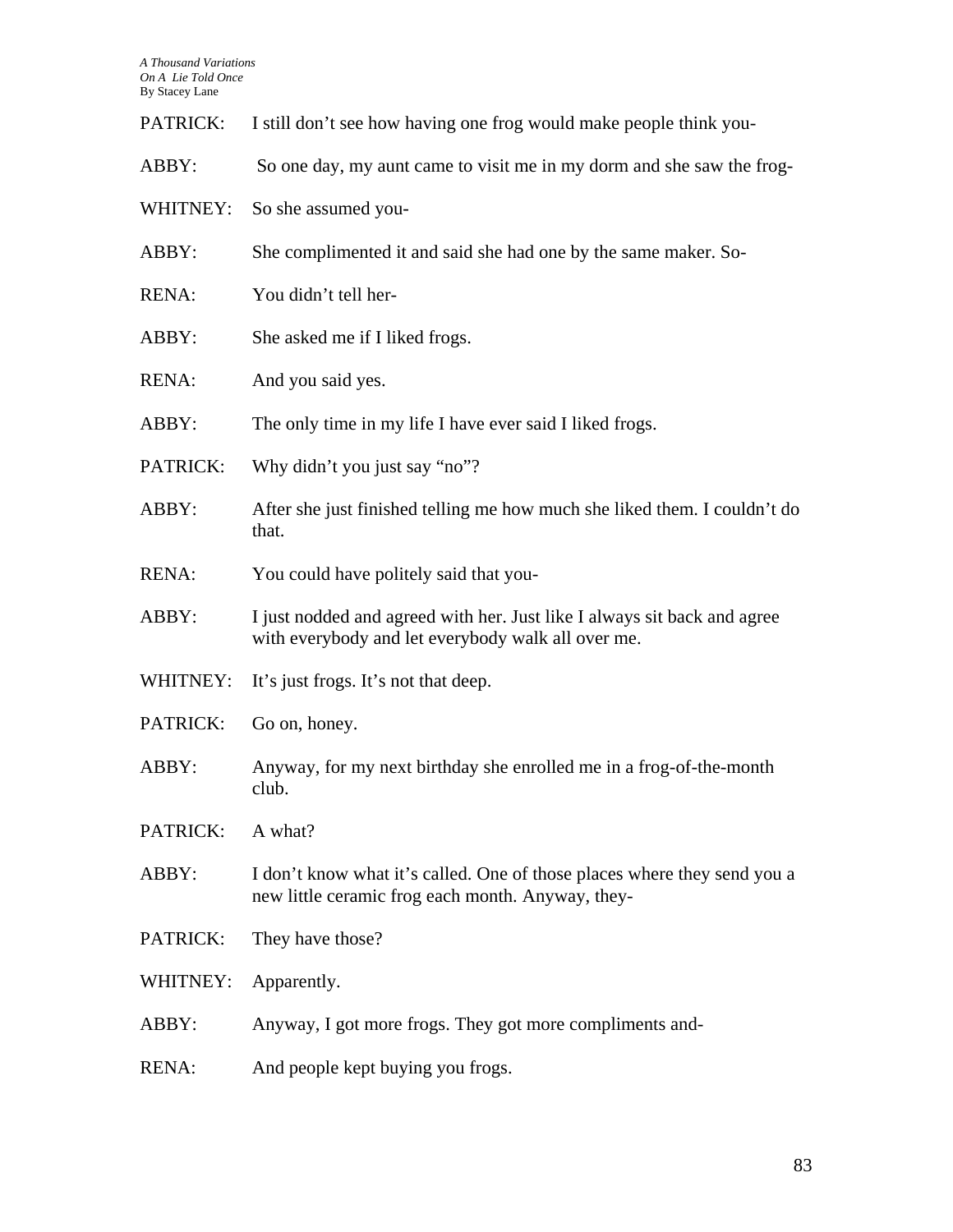| ABBY:        | Yep. The collection began. And thirty odd years later, well (She<br>gestures to the frog-filled room)   |
|--------------|---------------------------------------------------------------------------------------------------------|
| PATRICK:     | Well, it makes it easier to shop for someone if there's something that you<br>know they like.           |
| <b>RENA:</b> | Or at least you think they like, as the case may be.                                                    |
| ABBY:        | And once you categorize someone, it's easy to keep them in that category.                               |
| WHITNEY:     | Him or her in his or her.                                                                               |
| ABBY:        | What are you-                                                                                           |
| WHITNEY:     | If you categorize someone, it's easier to keep him or her in his or her<br>category, not them or their. |
| ABBY:        | What does that have to-                                                                                 |
| WHITNEY:     | I just want my mother to use proper grammar.                                                            |
| ABBY:        | I don't need you to mock-                                                                               |
| PATRICK:     | So, would you girls like to exchange Christmas presents now?                                            |
|              | (RENA, WHITNEY, and ABBY exchange knowing glances and hesitate.)                                        |
| <b>RENA:</b> | No, I don't think-                                                                                      |
| WHITNEY:     | Now's not possibly the best time to-                                                                    |
| ANNA:        | I'm not really in the mood to-                                                                          |
| ABBY:        | Now, don't be silly! Let's do gifts! We need something to cheer us all up!                              |
| ANNA:        | I really don't think we should-                                                                         |
| ABBY:        | You girls used to beg me to let you open-                                                               |
| <b>RENA:</b> | Maybe we should wait til Christmas to open the presents.                                                |
| ABBY:        | You're staying for Christmas?                                                                           |
| <b>RENA:</b> | No, no. I meant you could open them on Christmas day when we're gone.                                   |
| WHITNEY:     | They look so pretty sitting under your tree. You should-                                                |
|              |                                                                                                         |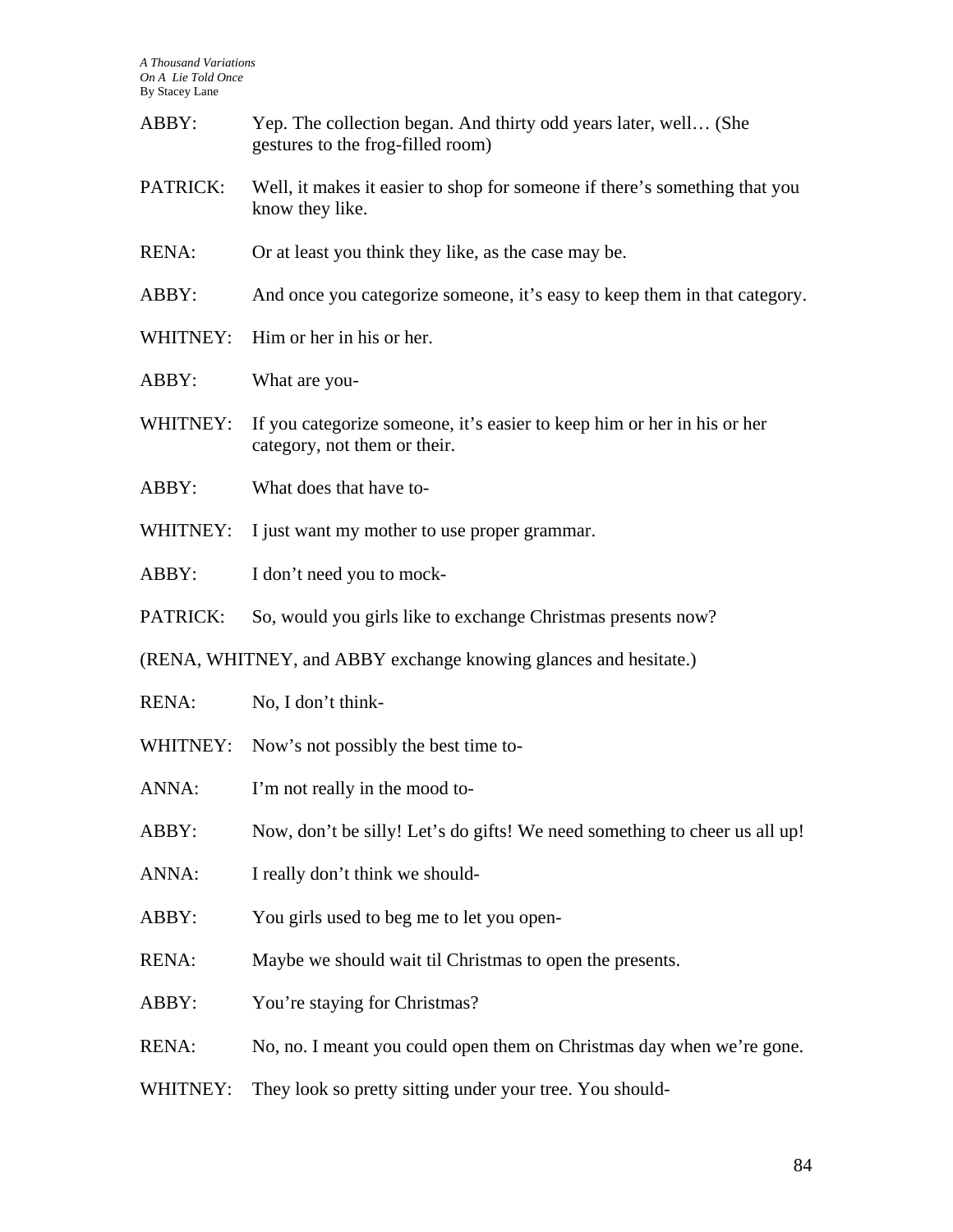| ABBY:           | Can't you stay for Christmas?                                                                                  |
|-----------------|----------------------------------------------------------------------------------------------------------------|
| <b>RENA:</b>    | We really have to-                                                                                             |
| ABBY:           | You could sleep in your old bedrooms. It'd be like old times!                                                  |
| WHITNEY:        | We really can't-                                                                                               |
| ANNA:           | I'm sorry. I have to work early the next morning. We've got a big After<br>Christmas Sale and lots of returns- |
| <b>RENA:</b>    | I've got a plane to catch.                                                                                     |
| WHITNEY:        | And I have to get back to my family.                                                                           |
| ABBY:           | I'm your family.                                                                                               |
| WHITNEY:        | My daughter is my family.                                                                                      |
| ABBY:           | And my daughters are mine. Please stay.                                                                        |
| <b>RENA:</b>    | We really can't.                                                                                               |
| ANNA:           | I'm sorry.                                                                                                     |
| <b>PATRICK:</b> | So about those Christmas presents.                                                                             |
| ABBY:           | Yes. Yes. Let's exchange gifts.                                                                                |
| WHITNEY:        | I still don't think-                                                                                           |
| ABBY:           | <b>Babies first!</b>                                                                                           |
| PATRICK:        | Do you want me to get their presents-                                                                          |
| ABBY:           | No, I want my presents from you girls first. Is that okay?                                                     |
| WHITNEY:        | But you said babies first.                                                                                     |
| ABBY:           | I meant the baby gives me her gift first.                                                                      |
| ANNA:           | That's fine. (ANNA crosses to the tree and collects her gift.)                                                 |
| ABBY:           | This is so much fun. I love Christmas.                                                                         |
|                 |                                                                                                                |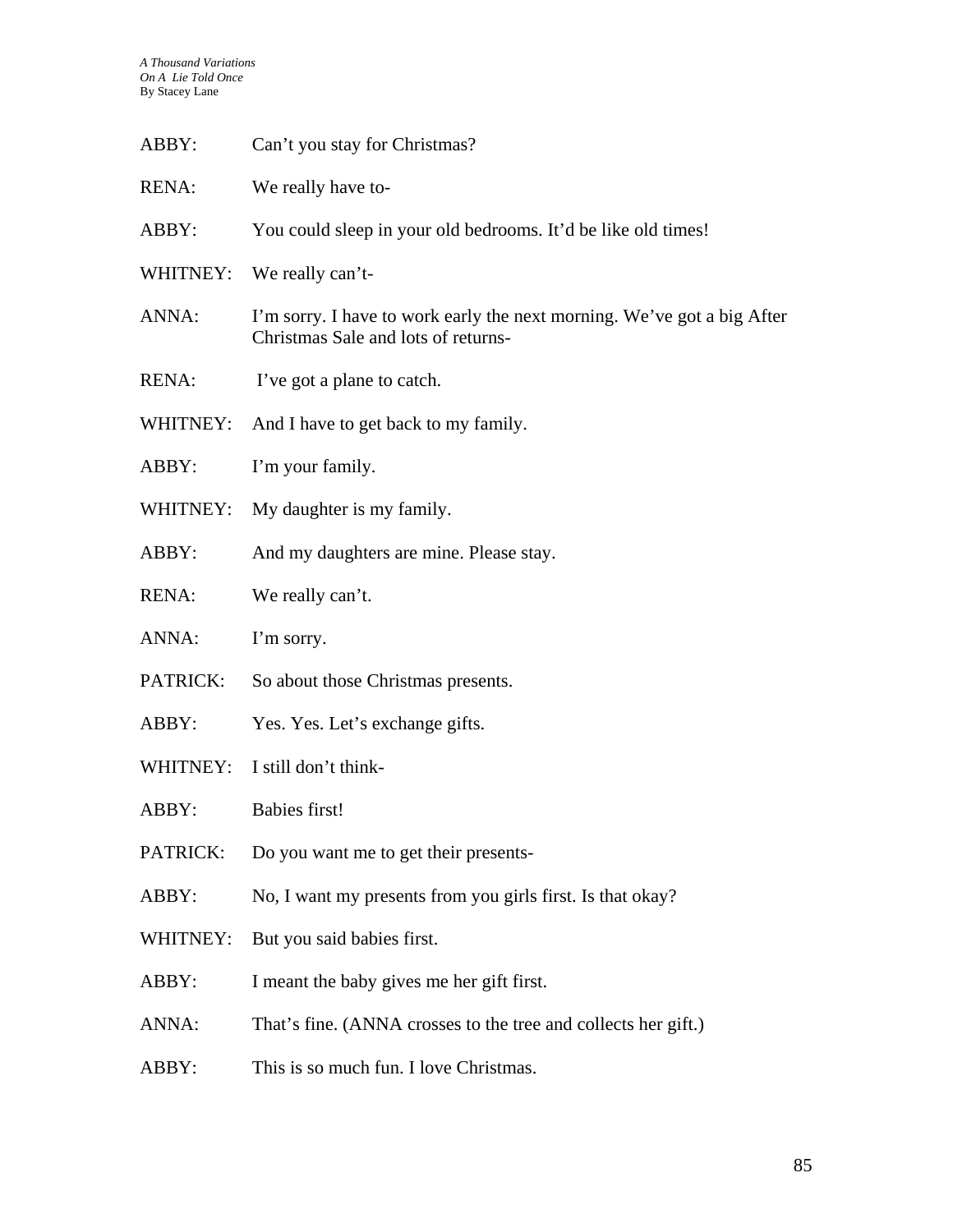| <b>RENA:</b> | Oh, just you wait.                                                                                                                                                              |
|--------------|---------------------------------------------------------------------------------------------------------------------------------------------------------------------------------|
| ANNA:        | Here you go. This is for you and Patrick, from me.                                                                                                                              |
| ABBY:        | Thank-you, dear. (As she unwraps the present.) Oh, what beautiful<br>wrapping paper. And the bow is so pretty. (She finishes unwrapping it. It<br>is a painting of a frog.) Oh. |
| ANNA:        | You don't have to hang it up.                                                                                                                                                   |
| ABBY:        | No, of course I will-                                                                                                                                                           |
| ANNA:        | I painted it before I knew that you didn't-                                                                                                                                     |
| ABBY:        | It's lovely.                                                                                                                                                                    |
| PATRICK:     | You painted it yourself?                                                                                                                                                        |
| ANNA:        | Yes.                                                                                                                                                                            |
| PATRICK:     | Wow! It's really good.                                                                                                                                                          |
| ANNA:        | Thanks.                                                                                                                                                                         |
| WHITNEY:     | She's the best.                                                                                                                                                                 |
| ABBY:        | I love it. Thank-you, sweetie.                                                                                                                                                  |
| ANNA:        | But you think frogs are ugly.                                                                                                                                                   |
| ABBY:        | Not this one.                                                                                                                                                                   |
| ANNA:        | I can paint you something else.                                                                                                                                                 |
| ABBY:        | No, this is wonderful.                                                                                                                                                          |
| PATRICK:     | It's really nice.                                                                                                                                                               |
| ABBY:        | Patrick, go get a nail and a hammer. Let's hang it up right now.                                                                                                                |
| ANNA:        | You don't have to-                                                                                                                                                              |
| ABBY:        | I want to. You made it for me. That makes it really special.                                                                                                                    |
| PATRICK:     | Why don't you open up the rest of your gifts first and then we can hang it<br>up?                                                                                               |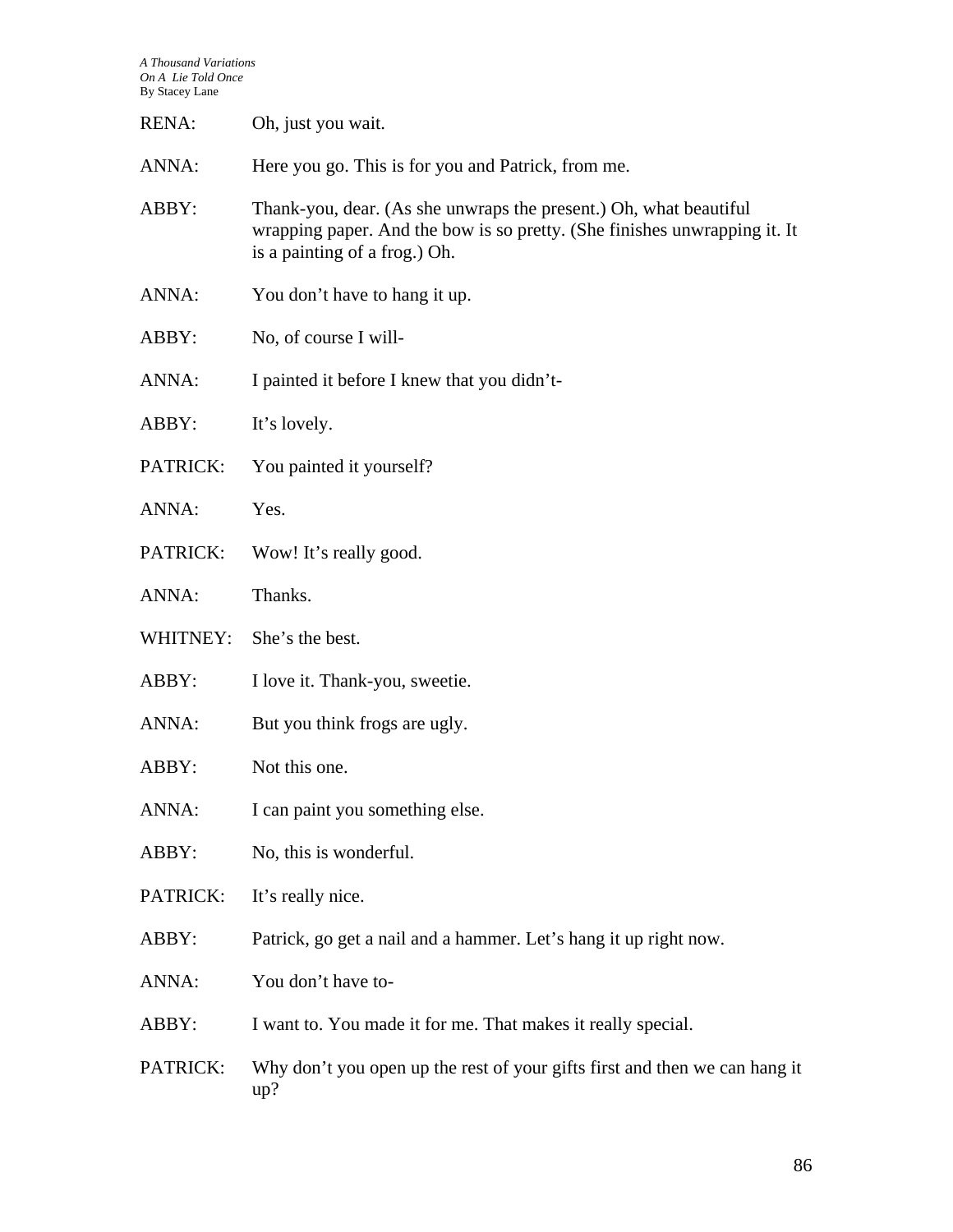| ABBY:        | Okay.                                                                                                                                |
|--------------|--------------------------------------------------------------------------------------------------------------------------------------|
| <b>RENA:</b> | I guess I'm up.                                                                                                                      |
| ABBY:        | Yep.                                                                                                                                 |
| <b>RENA:</b> | And I'm not even covered under the "You made it for me, so it's special"<br>clause.                                                  |
| ABBY:        | What?                                                                                                                                |
| <b>RENA:</b> | Oh, you'll know what I mean in a second. (She hands her the gift.) Feliz<br>Navidad!                                                 |
| ABBY:        | Thanks! (ABBY begins to unwraps it.) What's in here?                                                                                 |
| PATRICK:     | What is it?                                                                                                                          |
| <b>RENA:</b> | Oh, the suspense is killing me.                                                                                                      |
| ABBY:        | (She unwraps a ceramic frog statue.) It's a frog!                                                                                    |
| <b>RENA:</b> | Surprise!                                                                                                                            |
| ABBY:        | Thank-you, Rena.                                                                                                                     |
| <b>RENA:</b> | I can return it, if you want.                                                                                                        |
| ABBY:        | No, of course not. It's a gift from my daughter. I'll display it proudly. (She<br>sits it on her coffee table.)                      |
| <b>RENA:</b> | You really don't have to.                                                                                                            |
| ABBY:        | I want to.                                                                                                                           |
| <b>RENA:</b> | Something you've already proclaimed that you loathe and despise and<br>now you're going to display it so you can think of me. Great! |
| ABBY:        | Rena, it's not like that. I didn't know you were going to get me frogs for<br>Christmas.                                             |
| <b>RENA:</b> | We get you frogs every year. Always have.                                                                                            |
| ABBY:        | It slipped my mind. I'm sorry.                                                                                                       |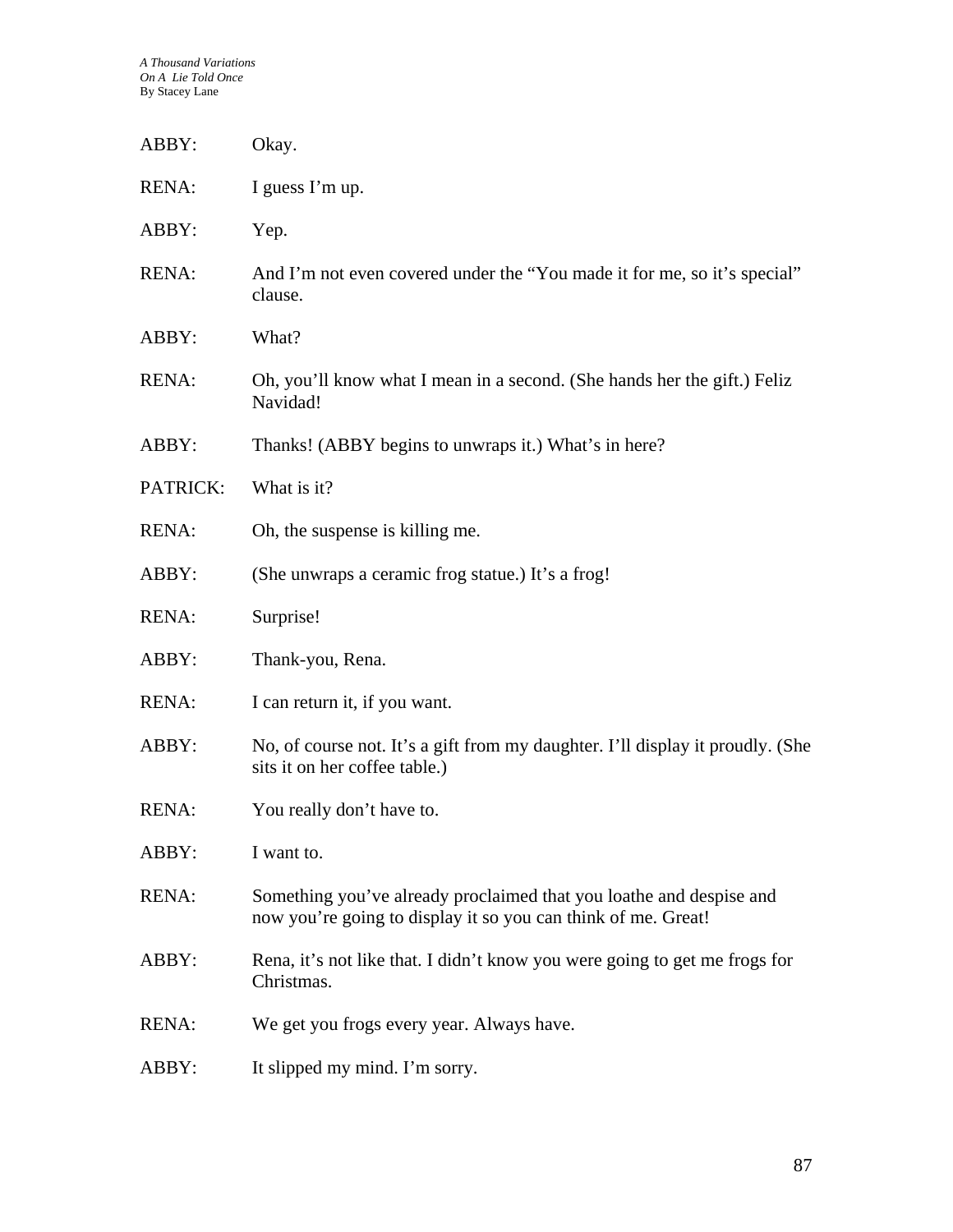(WHITNEY crosses to the tree and retrieves her gift.)

RENA: It's okay.

- WHITNEY: Well, last and certainly least. (She hands ABBY the present.) Merry Christmas, Mom.
- ABBY: Thank-you Whitney. (ABBY begins to unwrap the gift.)
- WHITNEY: Bet you can guess what this is going to be.
- ABBY: Oh, well... (The present is open. It is a sweatshirt with a picture of a large frog on the front.) How nice.
- WHITNEY: Don't humor me. And don't worry, I still got the receipt.
- ABBY: Don't be silly. (As she slips it on.) It's beautiful. And a perfect fit.
- WHITNEY: You really don't have to wear that on my behalf.
- ABBY: I love it.
- WHITNEY: Well, now you know why we didn't want to-
- ABBY: I didn't think that sounded like my girls. Well, now it's the moment you've all been waiting for. Your turn. Babies first. Anna. You-
- WHITNEY: It's Awna.
- RENA: I am so sick of this babies first thing!
- PATRICK: What does that mean anyway?
- RENA: I want to go first.
- ABBY: It's just a system we started when the girls were little where we always go in order from youngest to oldest.
- RENA: And I never go first.
- WHITNEY: At least you aren't always last.
- ABBY: I never knew that it bothered you.
- RENA: Well it does.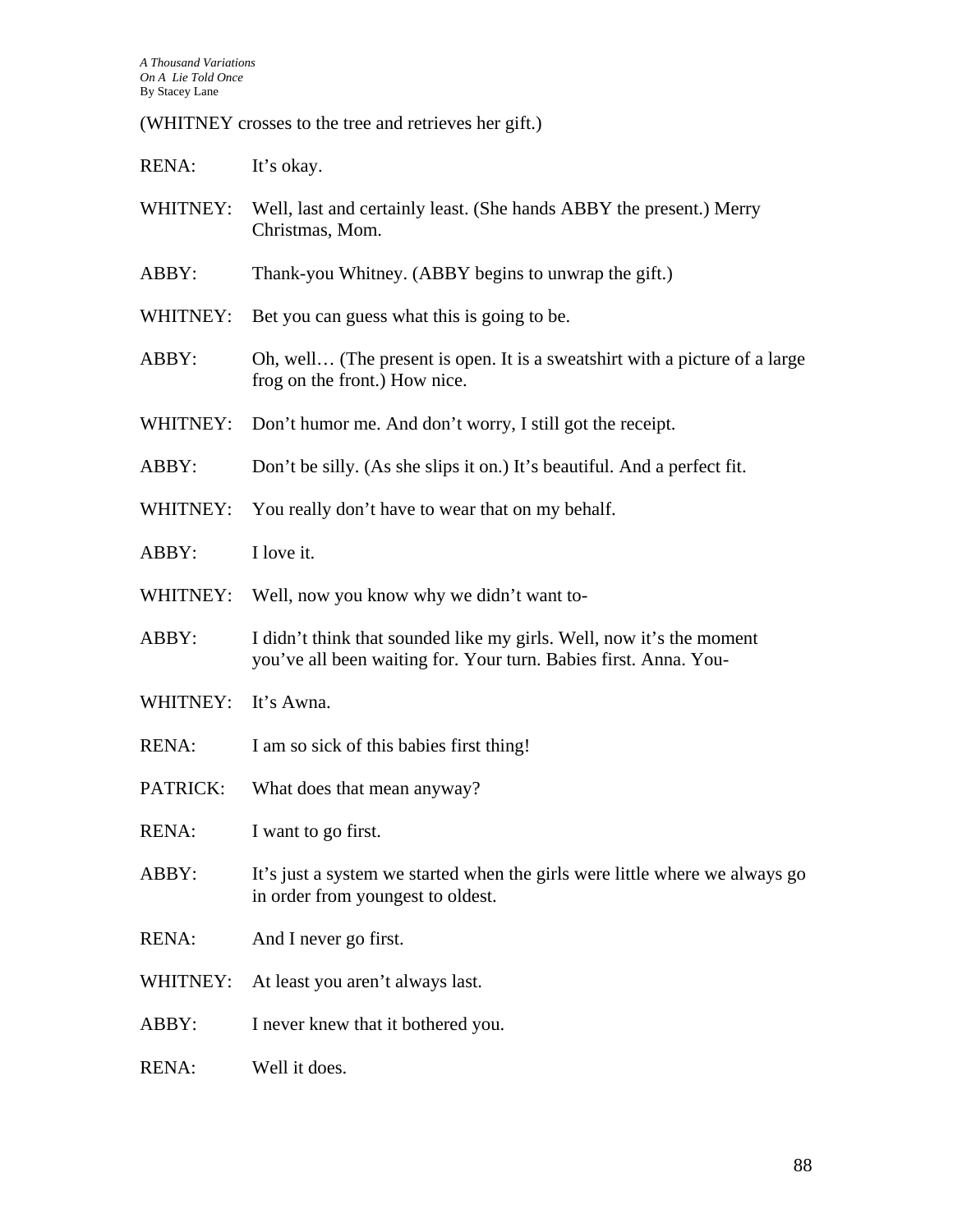| ABBY:        | Fine. Then you can go first. (To ANNA) Is that okay?                     |
|--------------|--------------------------------------------------------------------------|
| ANNA:        | Of course.                                                               |
| ABBY:        | (To RENA) Your present is under the tree- the one in the silver paper.   |
| <b>RENA:</b> | Thanks! (RENA rushes to the tree and searches for her gift.)             |
| WHITNEY:     | Well, you sure are excited.                                              |
| <b>RENA:</b> | I think I'm really going to like this gift. (RENA has located her gift.) |
| ABBY:        | I hope you will.                                                         |
| <b>RENA:</b> | I think it might be exactly what I've always wanted.                     |
| ABBY:        | Well, I don't know about that, but I think you'll-                       |

(RENA tears open the package and pulls out a purse. She immediately begins to search the inside of the purse, frantically searching each compartment.)

| ANNA:                                   | Wow! Isn't that pretty?                                                                                                                              |
|-----------------------------------------|------------------------------------------------------------------------------------------------------------------------------------------------------|
| ABBY:                                   | I saw it and it just instantly reminded me of Rena.                                                                                                  |
| WHITNEY:                                | It's really nice.                                                                                                                                    |
| PATRICK:                                | What are you looking for?                                                                                                                            |
| ABBY:                                   | Did you expect your purse to come full of money? Sorry, kiddo.                                                                                       |
| <b>RENA:</b>                            | Where is it?                                                                                                                                         |
| ABBY:                                   | Where's what?                                                                                                                                        |
| <b>RENA:</b>                            | My letter. My letter from Dad is supposed to be in here!                                                                                             |
| ABBY:                                   | Honey, I-                                                                                                                                            |
| <b>RENA:</b>                            | That's what tonight was all about. It was suppose to be my Christmas<br>present. I knew that it was. It was going to be perfect. Where is my letter? |
| (ABBY crosses silently to the bedroom.) |                                                                                                                                                      |

ANNA: Will you stop it, Rena! She doesn't have it! When are you going to understand that? You're never going to get your letter!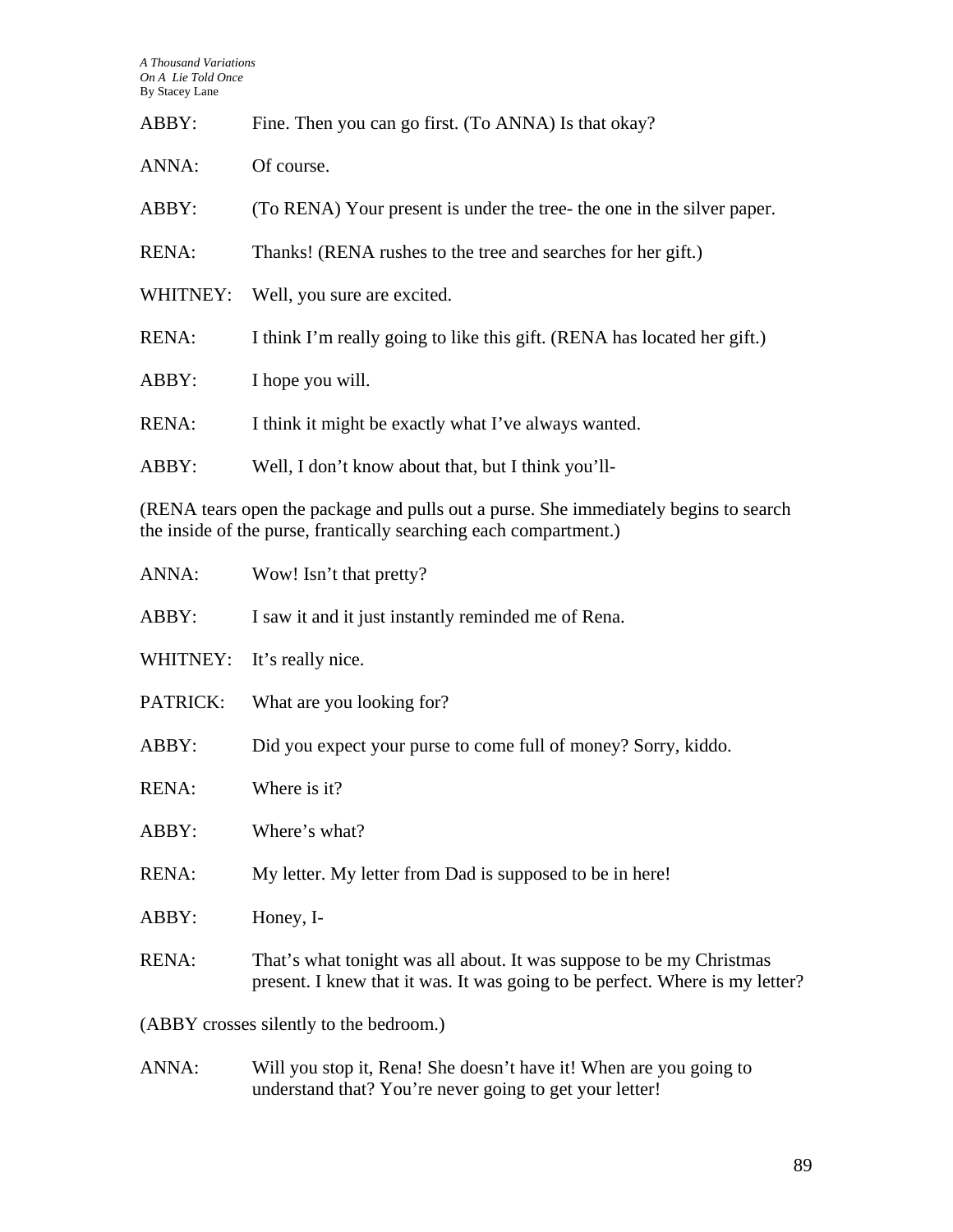## WHITNEY: Awna, please-

ANNA: There are no letters! There never were any letters! Just let it go and move on and stop being ridiculous and mean! She doesn't have your letter.

(ABBY appears in the hallway holding three envelops.)

- ABBY: I was going to wait til after you opened your other presents, but Rena was just too clever for me. She figured out my surprise.
- ANNA: The letters.
- WHITNEY: Oh my God. There really are-
- ANNA: Where did you-
- ABBY: Truth be told, I lost the letters.
- RENA: I knew it!
- ABBY: I was so ashamed that I said there weren't any. I'm so sorry.
- WHITNEY: You mean, you-
- ABBY: When your father died, with the funeral and the hospital and the family visiting and all, it was so hectic. They got misplaced.
- ANNA: When did you-
- ABBY: I came across them about three weeks ago when cleaning the attic.
- ANNA: Which is when you called us.
- ABBY: The second I found them. I wanted you all together in person to hear the news.
- ANNA: Rena knew it! She was right all along!
- ABBY: I wanted it to be a surprise, but you kids are just too smart for me.
- ANNA: She knew it!
- ABBY: That's why I denied it at first-
- WHITNEY: I don't see why you would-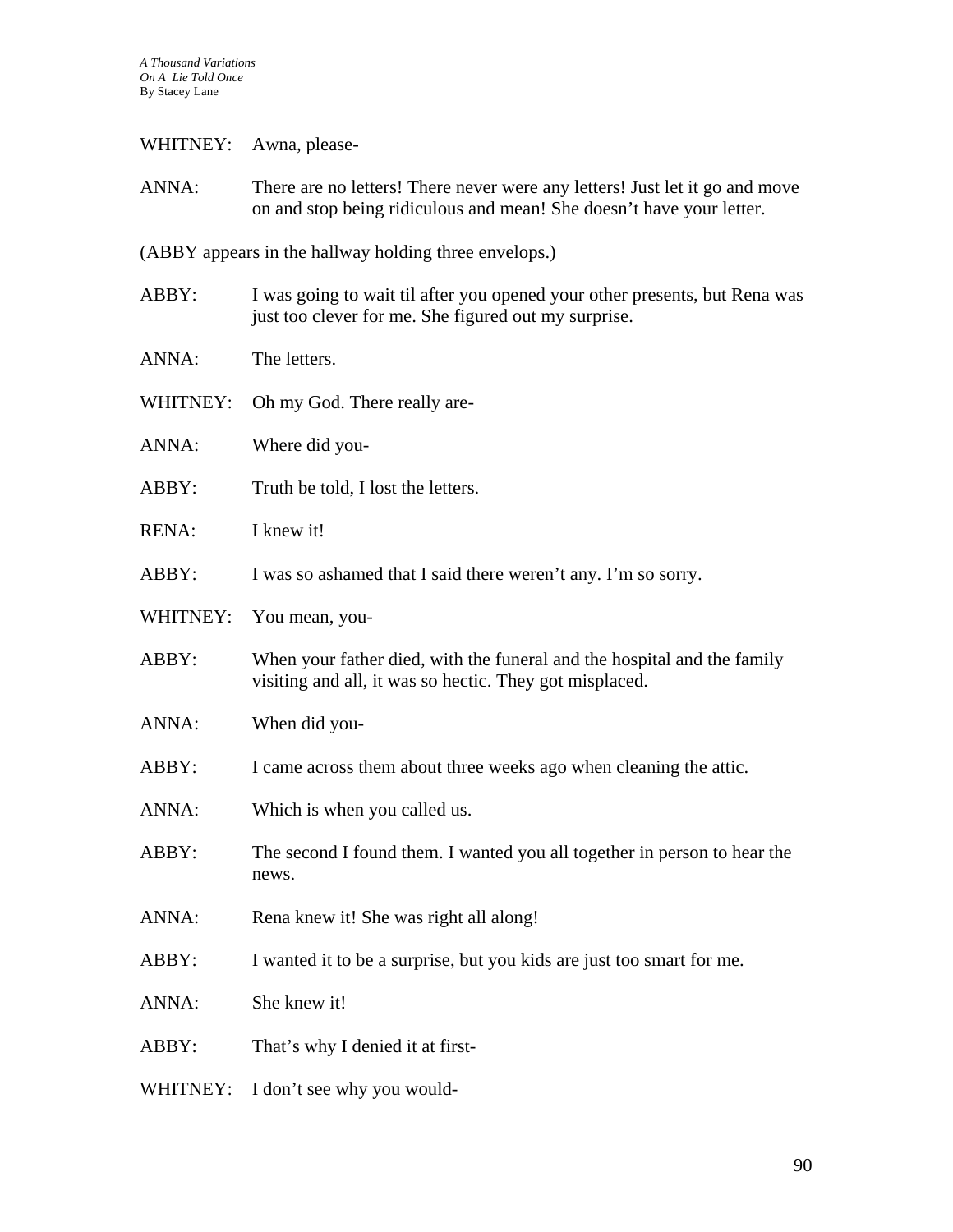| ABBY:        | I just wanted you girls to be happy. Finally after-                                                                                          |
|--------------|----------------------------------------------------------------------------------------------------------------------------------------------|
| ANNA:        | Can I have my letter please?                                                                                                                 |
| ABBY:        | Of course, dear. Here. (She hands her an envelope.)                                                                                          |
|              | (ANNA settles in a chair to read it.)                                                                                                        |
| RENA:        | (Snatching her envelope from ABBY) You are such a liar.                                                                                      |
| ABBY:        | What do you mean? You-                                                                                                                       |
| RENA:        | All this time, you knew there were letters and you continually lied to us.<br>Now I really do hate you.                                      |
| ABBY:        | Rena, I just wanted you to be happy-                                                                                                         |
| <b>RENA:</b> | I'm not.                                                                                                                                     |
| WHITNEY:     | All that matters now is that we have our letters. Let it go Rena. Can I have<br>mine please?                                                 |
| ABBY:        | Yes dear.                                                                                                                                    |
| WHITNEY:     | Thanks, Mom! (WHITNEY kisses ABBY on the cheek and then crosses to<br>the couch to read her letter.)                                         |
| RENA:        | I can't believe you! You think everything is better now because you<br>finally told us the truth! Years and years of lying just washed away. |
| ABBY:        | Why don't you just read your letter, Rena?                                                                                                   |
| <b>RENA:</b> | I'm not sure if I want to read it around you.                                                                                                |
| ABBY:        | Please. Just read it. I gave you what you wanted.                                                                                            |
| RENA:        | I had an ounce of hope left for you, but now that's gone.                                                                                    |
| ABBY:        | Rena, I just wanted you to be happy-                                                                                                         |
| RENA:        | When I leave tonight, I am not coming back.                                                                                                  |
| ABBY:        | Don't say that-                                                                                                                              |
| RENA:        | I'm cutting all ties with you.                                                                                                               |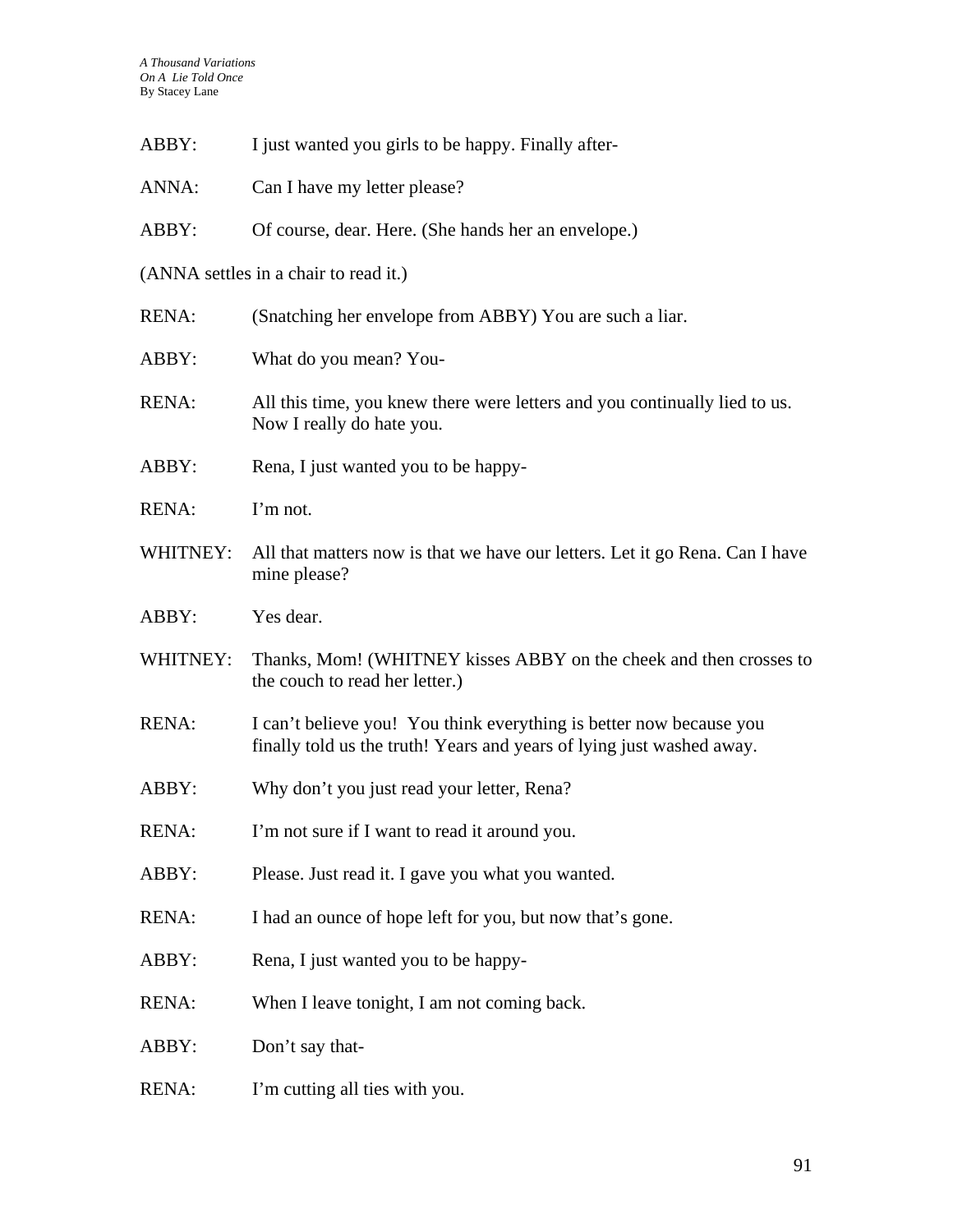| ABBY:                                                          | How can you-                                                       |
|----------------------------------------------------------------|--------------------------------------------------------------------|
| RENA:                                                          | I've got my letter now, so I have no more use for you. I won't be- |
| ABBY:                                                          | I thought your letter would make you happy.                        |
| RENA:                                                          | An honest mother would make me happy.                              |
| ANNA:                                                          | I think I will stay for Christmas after all.                       |
| ABBY:                                                          | Sweetheart, that's-                                                |
| ANNA:                                                          | I'm going to go sleep in my old room. Goodnight Mommy.             |
| ABBY:                                                          | Goodnight, sweetie.                                                |
| (ANNA gives ABBY a quick kiss on the forehead and then exits.) |                                                                    |
| RENA:                                                          | Yea, I guess I'll go read mine in my room too, away from you.      |
| (RENA storms out.)                                             |                                                                    |
| ABBY:                                                          | Well                                                               |
| WHITNEY:                                                       | Mom                                                                |
| ABBY:                                                          | Yes, dear.                                                         |
|                                                                | (There is an awkward silence. Both of the women look at PATRICK.)  |
| PATRICK:                                                       | I think that this doesn't involve me. I'll go do the dishes.       |

(PATRICK exits to the kitchen.)

ABBY: Did you enjoy your letter?

WHITNEY: The letter isn't real, is it?

ABBY: What?

WHITNEY: Dad didn't write this letter, did he?

ABBY: I don't know what you mean. Who else would have?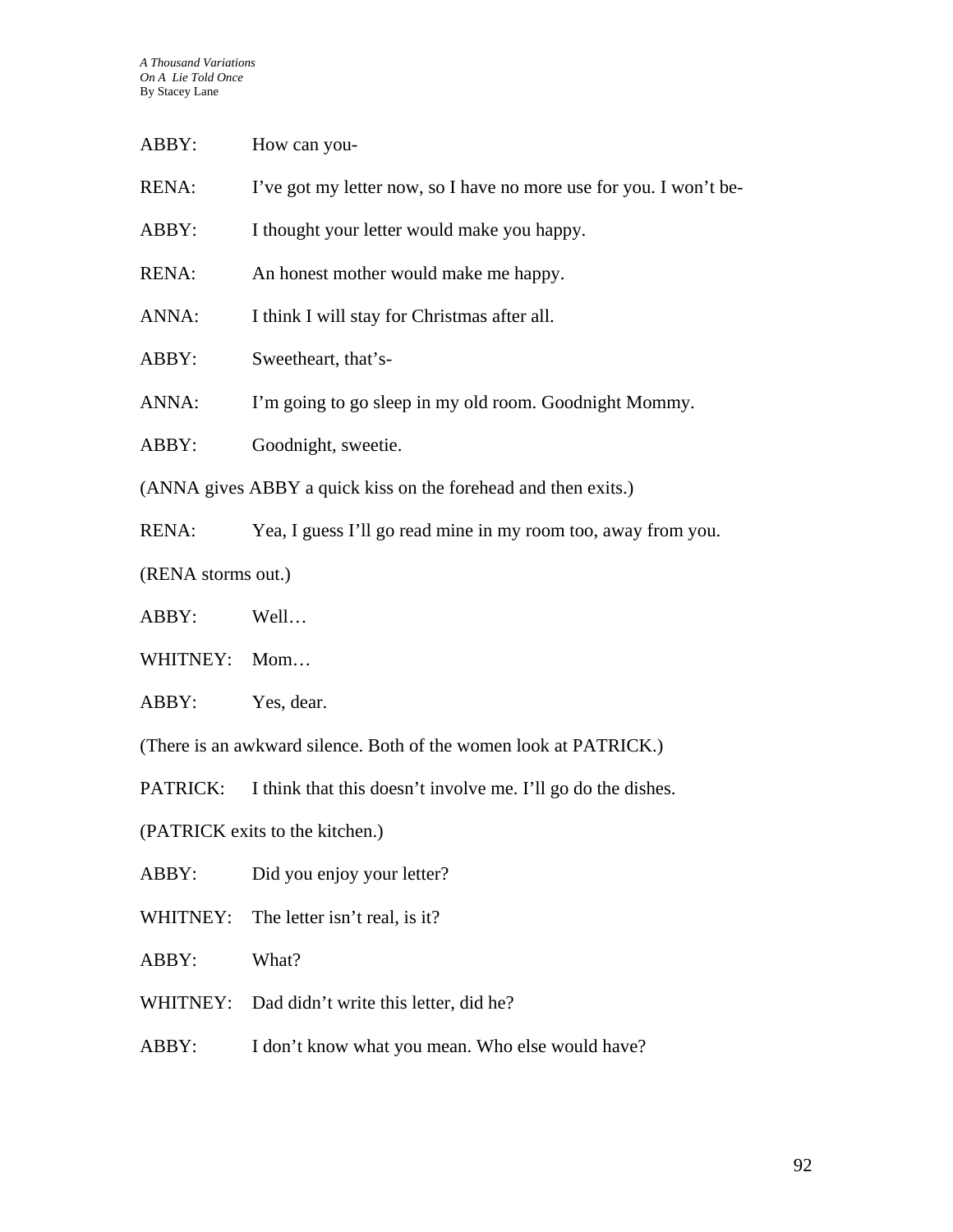- WHITNEY: You handed me this letter and I thought this is it. This is everything I've been waiting for. Everything I've been wondering about all these years.
- ABBY: Whitney, what-
- WHITNEY: But then I started to read it, and something didn't feel right. I didn't see Dad. I saw her.
- ABBY: Her? Her who?
- WHITNEY: This girl in my class. When Dad was really sick.
- ABBY: What does this-
- WHITNEY: She brought it in for Show and Tell, a letter that her grandpa had written her right before he died and-
- ABBY: I don't see-
- WHITNEY: And I wanted Dad to do the same for us. I really really wanted him to. I hoped he'd promise to-
- ABBY: So, you asked him to-
- WHITNEY: No, I should have. But instead I just prayed and prayed that he would do it. I mean the girl in my class kept telling us that her grandpa wrote the letter because he loved her so much and I thought that Dad loved us, so he would too.
- ABBY: Of course he loved you.
- WHITNEY: But then he died and there weren't any letters. I was sure there had to be. I had prayed so hard. So I figured you must have had them.
- ABBY: Well, I-
- WHITNEY: I thought that if I told you he promised us letters, you would hand them over. I was little. I don't know what I was thinking.
- ABBY: But you said that he, all these years you said-
- WHITNEY: I guess I lied. At first. But then I started to believe myself and second guess my memories. Maybe he did say it. See the thing is I remember that girl telling me and I remember telling Rena and I remember Rena and me telling you, but I don't remember Dad telling me.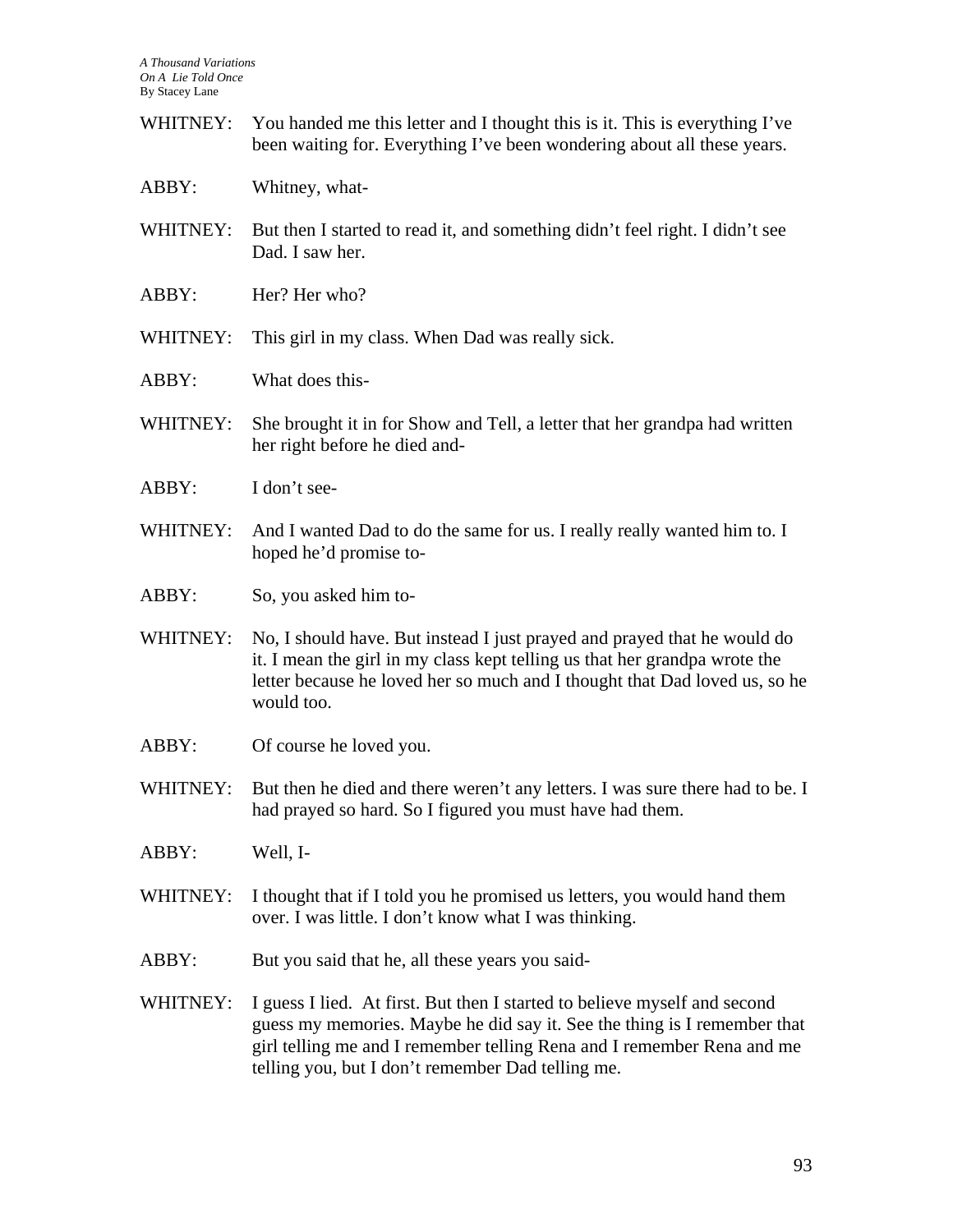| This is confusing. |
|--------------------|

WHITNEY: I know. Memories...they get really foggy for me.

- ABBY: But he told Rena. She said that he-
- WHITNEY: No, I told Rena. When we were little. She thinks she remembers him telling her. She remembers wrong.
- ABBY: You don't know that-
- WHITNEY: I think I made it up, Mom.
- ABBY: Why would-
- WHITNEY: He should have written us goodbye letters. Any father who loved his kids would have.
- ABBY: Your father loved you.
- WHITNEY: I don't know.
- ABBY: I do.
- WHITNEY: Well, he didn't promise us letters. He didn't write us letters. It's time this ended, Mom.
- ABBY: Well, maybe he did write the letters, but he didn't tell you, because I found letters and-
- WHITNEY: Look. The letter starts out, "Here's the letter I promised you." He never-
- ABBY: Maybe he meant to tell you and didn't get around to it or maybe he told you and you forgot.
- WHITNEY: No. I don't think so.
- ABBY: Well, maybe he only told Rena.
- WHITNEY: No, I told Rena.
- ABBY: Well, maybe he did too.
- WHITNEY: Listen to the way Rena tells the story. She tells it just like me. She's not telling her memory. She's telling mine. And I'm not telling my memory. I'm telling some other little girl's.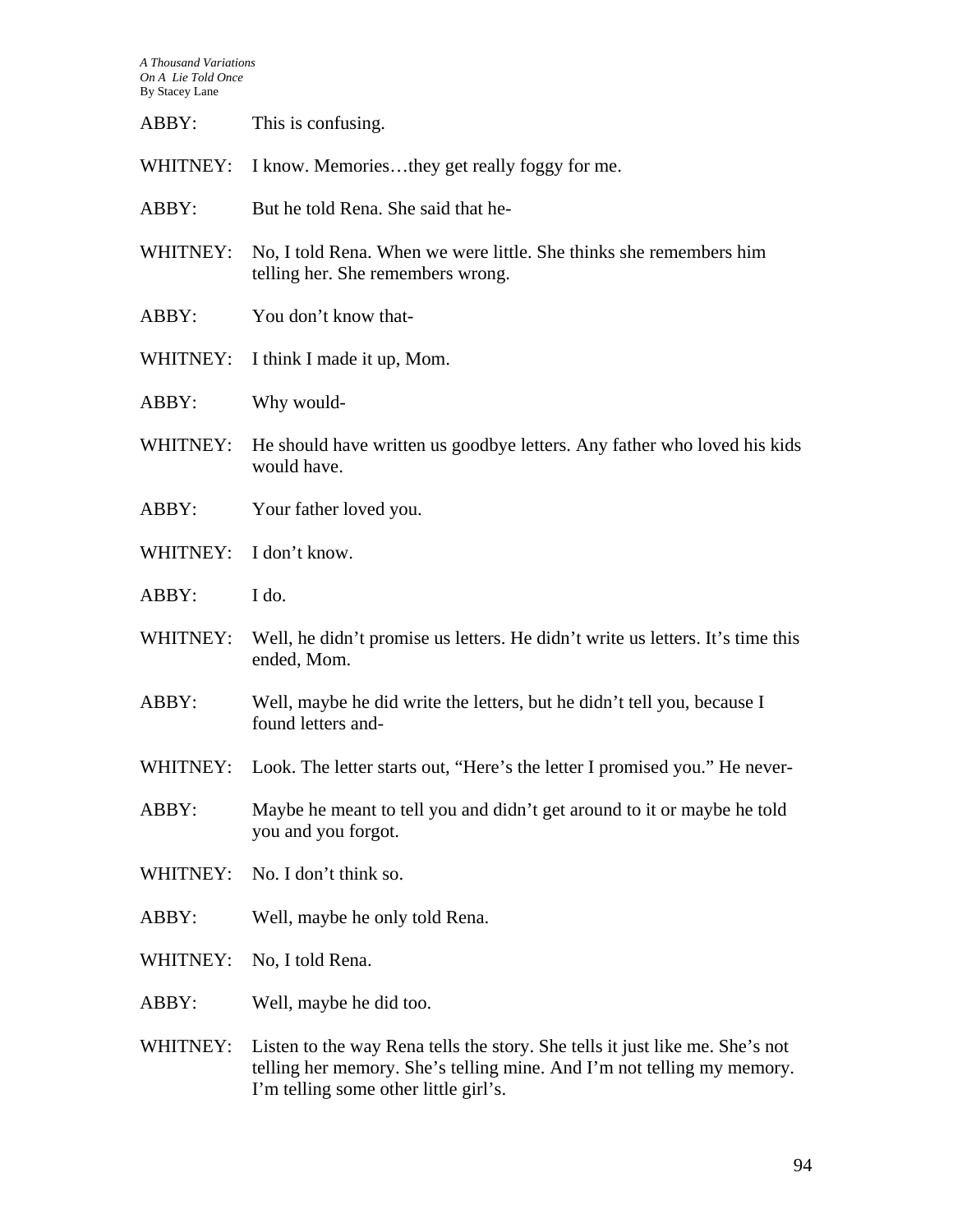- ABBY: Well, then, there must be some reasonable-
- WHITNEY: Besides, this paper doesn't look twenty years old.
- ABBY: Of course it does. It-
- WHITNEY: I'm sorry, Mom. I'm sorry for causing you pain. I love you.
- ABBY: I love you, too.
- WHITNEY: Now, admit that the letters are fake.
- ABBY: There's just got to be some mistake. You're memory just isn't-
- WHITNEY: No. I remember, not remembering.
- ABBY: How can you remember not remembering?
- WHITNEY: I remember that girl saying that- but I don't remember Dad-
- ABBY: You're just confused, honey. You're over emotional. You just don't remember how it really happened, that's all. But, now you have your letter, so clearly-
- WHITNEY: No, Mom. I've been confused for a long time and now I think I finally figured it out and I need you to support me.
- (RENA appears silently in the doorway.)
- ABBY: Yes. The letters are not real. Patrick wrote them during dinner. I made him. I'm sorry. I just didn't want you girls to hate me.
- WHITNEY: We don't hate you. I'm sorry that I made up the thing about Dad promising us letters.
- ABBY: It's okay. You were just a child.

(RENA rips her letter into many little pieces. She drops the pieces on the ground as she rips them. The noise startles ABBY and WHITNEY and they turn to see her.)

- ABBY: Rena, I didn't-
- RENA: That was the most beautiful thing I have ever read in my life and now I find out that just like everything else in my life, it's just a fake.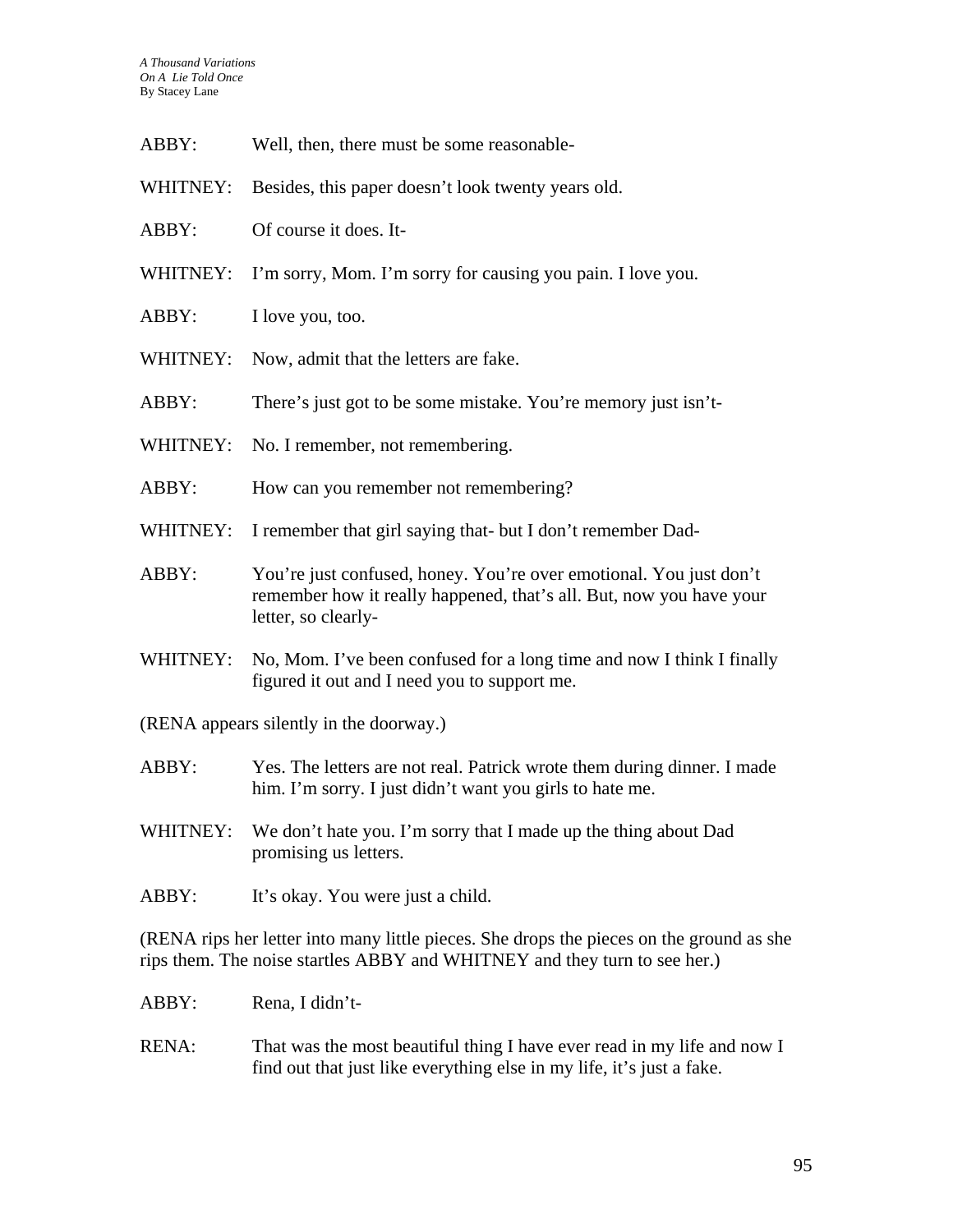| WHITNEY:     | Rena, we didn't mean to-                                                                                                                                                                                              |
|--------------|-----------------------------------------------------------------------------------------------------------------------------------------------------------------------------------------------------------------------|
| <b>RENA:</b> | Written by Patrick of all people.                                                                                                                                                                                     |
| ABBY:        | There's nothing wrong with Patrick. I asked-                                                                                                                                                                          |
| <b>RENA:</b> | I'm giving you one minute to explain this thing, before I walk out that<br>door, hop on my plane, and never talk to either one of you again.                                                                          |
| WHITNEY:     | Don't make idle threats.                                                                                                                                                                                              |
| <b>RENA:</b> | I'm dead serious.                                                                                                                                                                                                     |
| ABBY:        | Well, your sister just told me that-                                                                                                                                                                                  |
| WHITNEY:     | No, I'll do it.                                                                                                                                                                                                       |
| ABBY:        | Okay.                                                                                                                                                                                                                 |
| WHITNEY:     | When we were kids, I knew this girl that received a letter from her dead<br>grandmother-                                                                                                                              |
| <b>RENA:</b> | What does-                                                                                                                                                                                                            |
| WHITNEY:     | And I became obsessed with the idea that Dad left letters for us. And when<br>I didn't get a letter, I told Mom that Dad had promised me one because I<br>thought that would somehow make my letter magically appear. |
| <b>RENA:</b> | I don't-                                                                                                                                                                                                              |
| WHITNEY:     | Or that God could have him write them from Heaven or something. I don't<br>know. It made sense at the time.                                                                                                           |
| <b>RENA:</b> | So you're saying that Dad never promised us letters?                                                                                                                                                                  |
| WHITNEY:     | Yes.                                                                                                                                                                                                                  |
| <b>RENA:</b> | That's impossible. He told me too. We were both there.                                                                                                                                                                |
| WHITNEY:     | No, you just remember being told you remember. And that's a very<br>different thing.                                                                                                                                  |
| <b>RENA:</b> | But I remember-                                                                                                                                                                                                       |
| WHITNEY:     | You remember my story.                                                                                                                                                                                                |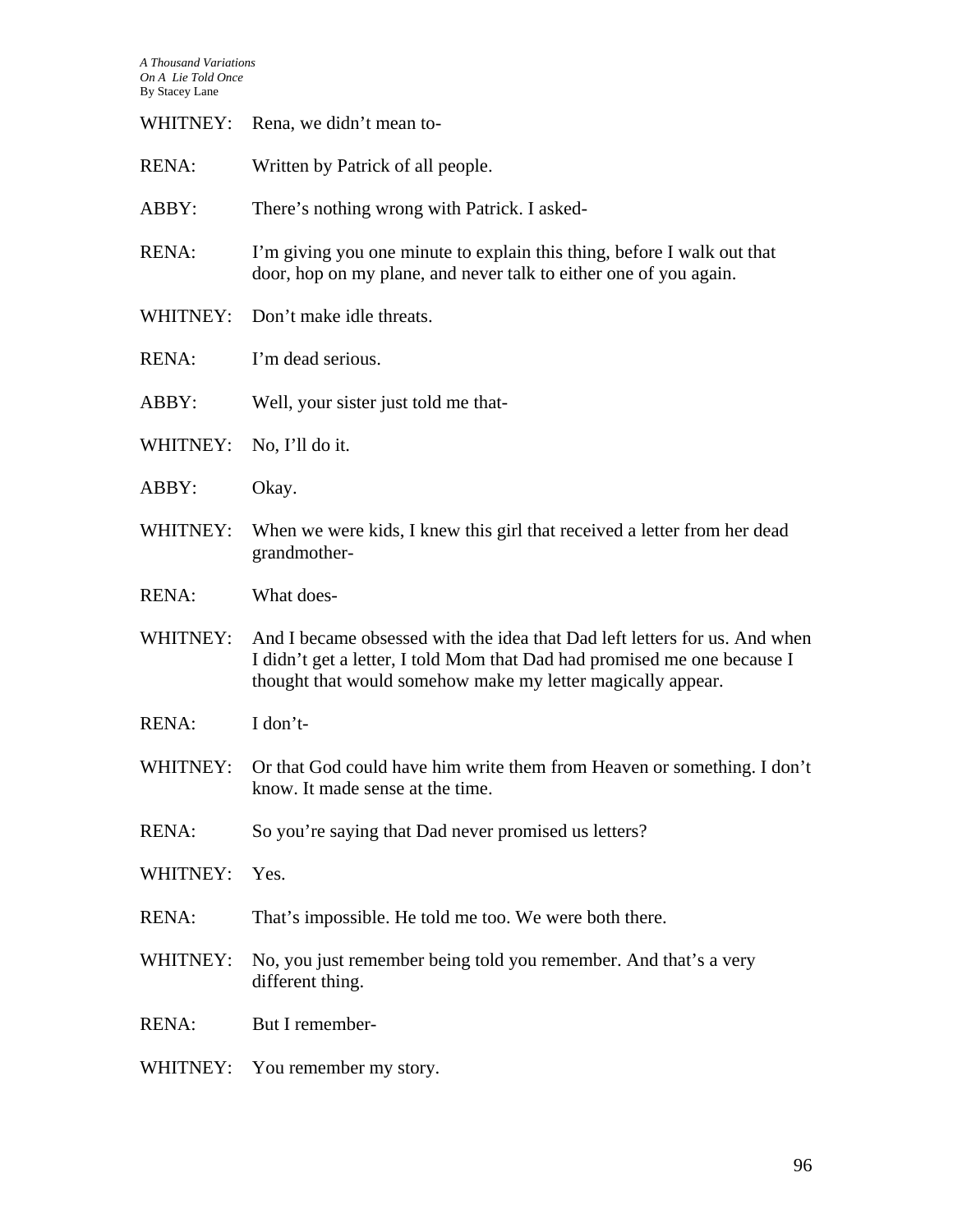RENA: You're just making this up to cover for her.

WHITNEY: Why would I-

- RENA: To cover up the fact that she had her boyfriend forge our letters because she lost the originals.
- ABBY: I know I was wrong. I just-
- WHITNEY: No, Rena. There never were any letters and that's the truth.
- RENA: Funny. That word seems to be used pretty lightly around here. Truth.
- WHITNEY: Well, you know what Lenin said-
- ABBY: "All you need is love?"
- WHITNEY: No, I-
- ABBY: Wait. Are we talking about the Beetles Lennon or the Communist Lenin?
- WHITNEY: It doesn't matter.
- RENA: I'm sure they both had a lot to say.
- WHITNEY: True, but among them, was "A lie told often enough becomes truth."
- ABBY: That's-
- RENA: So then when did this lie become truth?
- WHITNEY: I don't know, but somewhere along the lines, for me, it did. It blurred-I convinced myself that-
- RENA: This is ridiculous. You're lying.
- ABBY: No, she was lying then, but not now.
- RENA: How do you know?
- ABBY: I know.
- WHITNEY: I'm sorry Rena, but it was me who told you about the letters, not Dad, and I heard the story from someone else, not Dad.
- RENA: You can't tell me that my memories aren't real. You can't.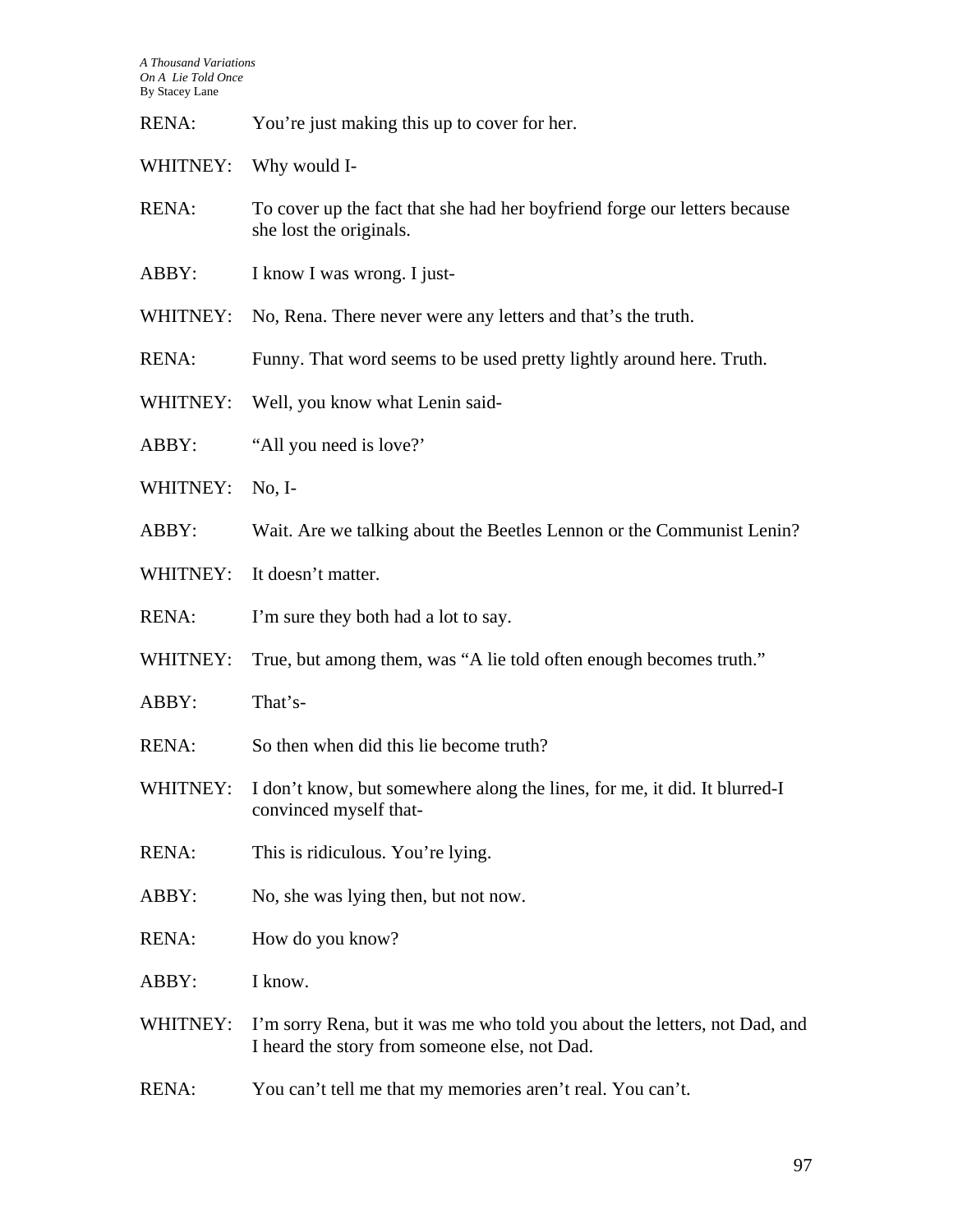- WHITNEY: I'm not saying they aren't real. They're just not yours.
- RENA: That is not fair. You can't-
- WHITNEY: Please, Rena. Just accept this. Dad didn't promise us letters. I'm sorry.
- RENA: You're certain?
- WHITNEY: Yes.
- RENA: I think he told me. I remember it.
- WHITNEY: No, you don't.
- RENA: Yes, I do.
- ABBY: Maybe he did tell her.
- WHITNEY: Well, maybe he did. Maybe he didn't. I guess we will never know. He's dead.
- ABBY: Well the evidence point to the fact that he didn't.
- RENA: You don't-
- ABBY: I haven't found any letters and believe me I've spent twenty years or so searching frantically for them.
- WHITNEY: Then there aren't any letters. It's finished.
- RENA: Mom, I'm sorry about all the mean things I said over the years. You didn't deserve them.
- ABBY: Well, that's-
- RENA: Whitney did.
- ABBY: Now, don't blame her. She was young and-
- RENA: She wasn't young when she kept the lie alive.
- WHITNEY: I didn't-
- ABBY: Please don't blame-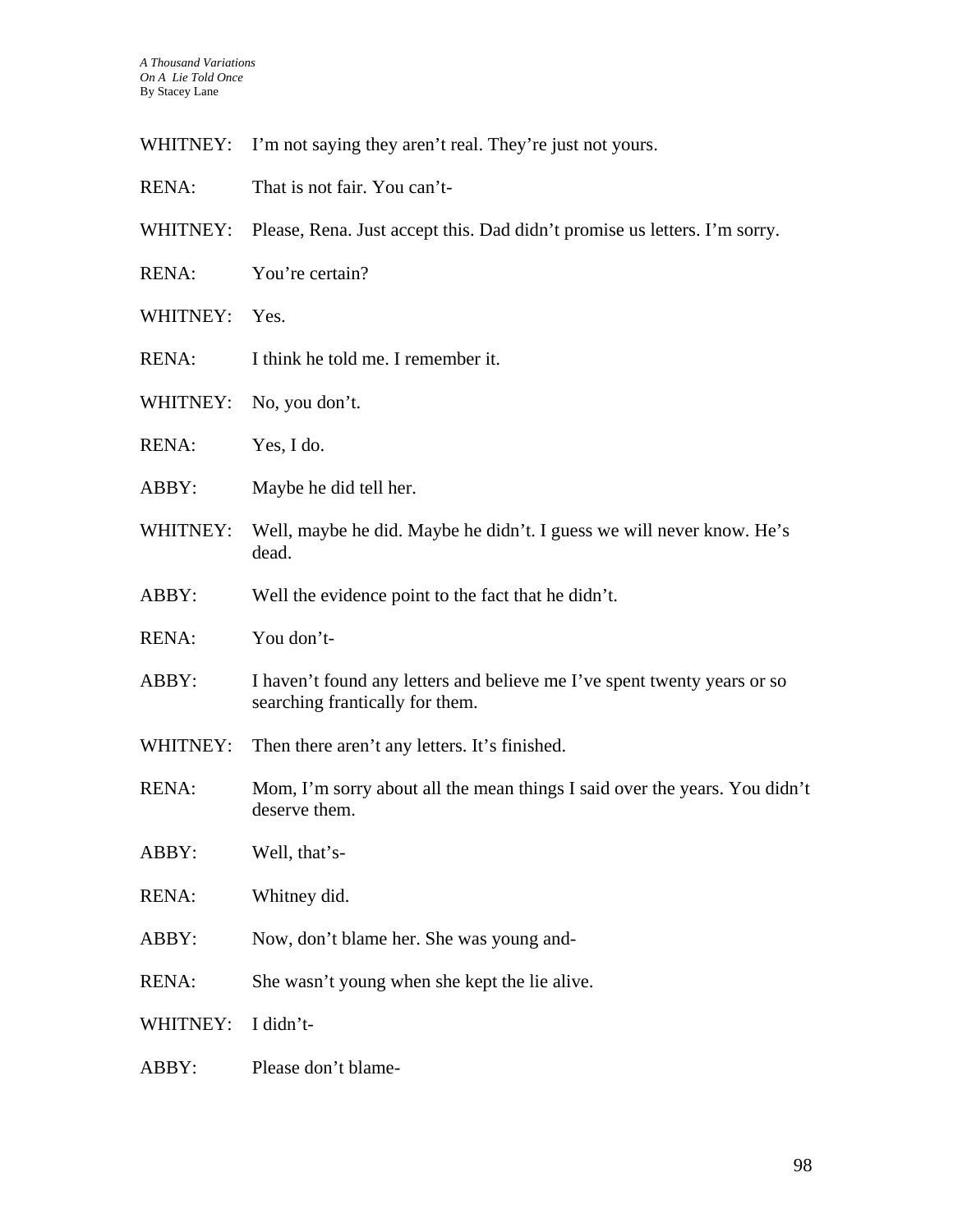- RENA: And you're not blameless either, Mom. Forging those letters, falsifying something that important to us is just unforgivable.
- ABBY: I just wanted to make you happy.
- RENA: Look around. We're not happy.
- WHITNEY: Awna's happy.
- RENA: We'll she sure won't be when she hears the news.
- WHITNEY: No, you can't.
- RENA: What do you mean-
- WHITNEY: You can't tell her. Please.
- RENA: What? Of course I-
- WHITNEY: No, please-
- RENA: I have to let her know that that stupid letter that she's cuddling up with right now and memorizing isn't really from her father. It's a fake.
- WHITNEY: No, let her keep it. Every memory she has of him is fake. Why should this be any different?
- ABBY: I don't see how-
- WHITNEY: If it makes her happy, don't spoil it.
- RENA: What do you mean that every memory is-
- WHITNEY: Well, it is. She doesn't have a single true memory of him. She just has memories of all the stories we've told her over the years.
- ABBY: She must remember-
- RENA: We have to tell her the truth.
- WHITNEY: What's "the truth" anyway?
- RENA: There's been too much lying in this house and it's time to-
- ABBY: No, Rena.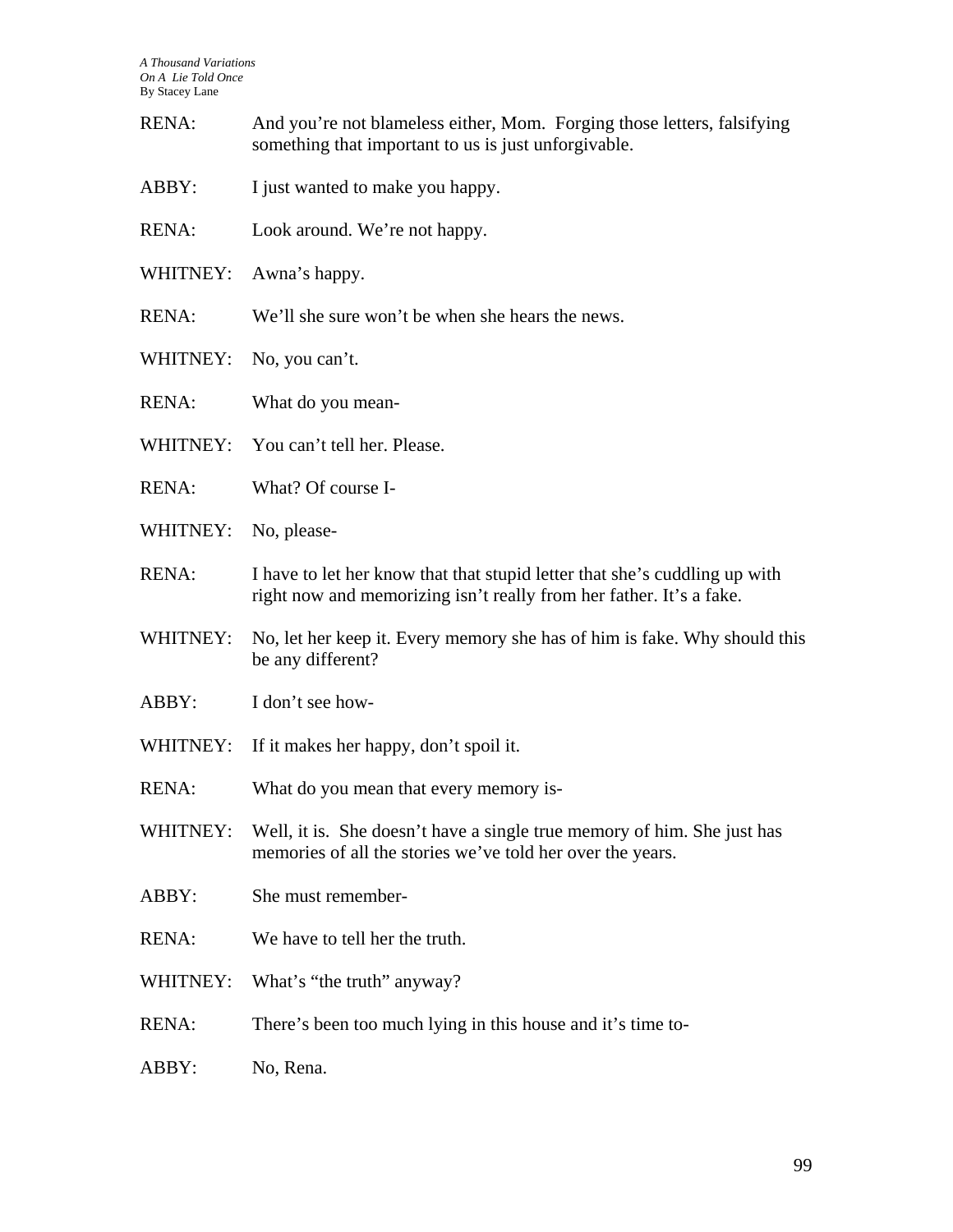WHITNEY: She needs this.

- RENA: She going to spend the rest of her life fawning over words written to her by a man that just met her a few hours ago.
- WHITNEY: Why not? If it makes her happy.
- RENA: This is wrong. This is very wrong.
- ABBY: I don't believe in right and wrong anymore.
- RENA: Well, I do and I'm telling her.
- WHITNEY: No.
- ABBY: It'd crush her.
- RENA: Fine. I won't tell her-
- WHITNEY: Oh, thank-you.
- ABBY: That probably really is for the best.
- RENA: But I'm certainly not going to lie to her about it.
- ABBY: She won't ask you if the letter is real, so you won't have to tell her it isn't. You won't be lying.
- RENA: No. That is lying and I am not going to lie to her. So... I guess I'm cutting off communication with her too.
- ABBY: You can't do that.
- RENA: Oh yes, I can.
- WHITNEY: How could-
- RENA: I live on the other side of the country. It'll be easy.
- ABBY: Please-
- RENA: Merry Christmas. (She rushes out the door.)
- WHITNEY: I got to go. We rode here together.
- ABBY: I can drive you home later.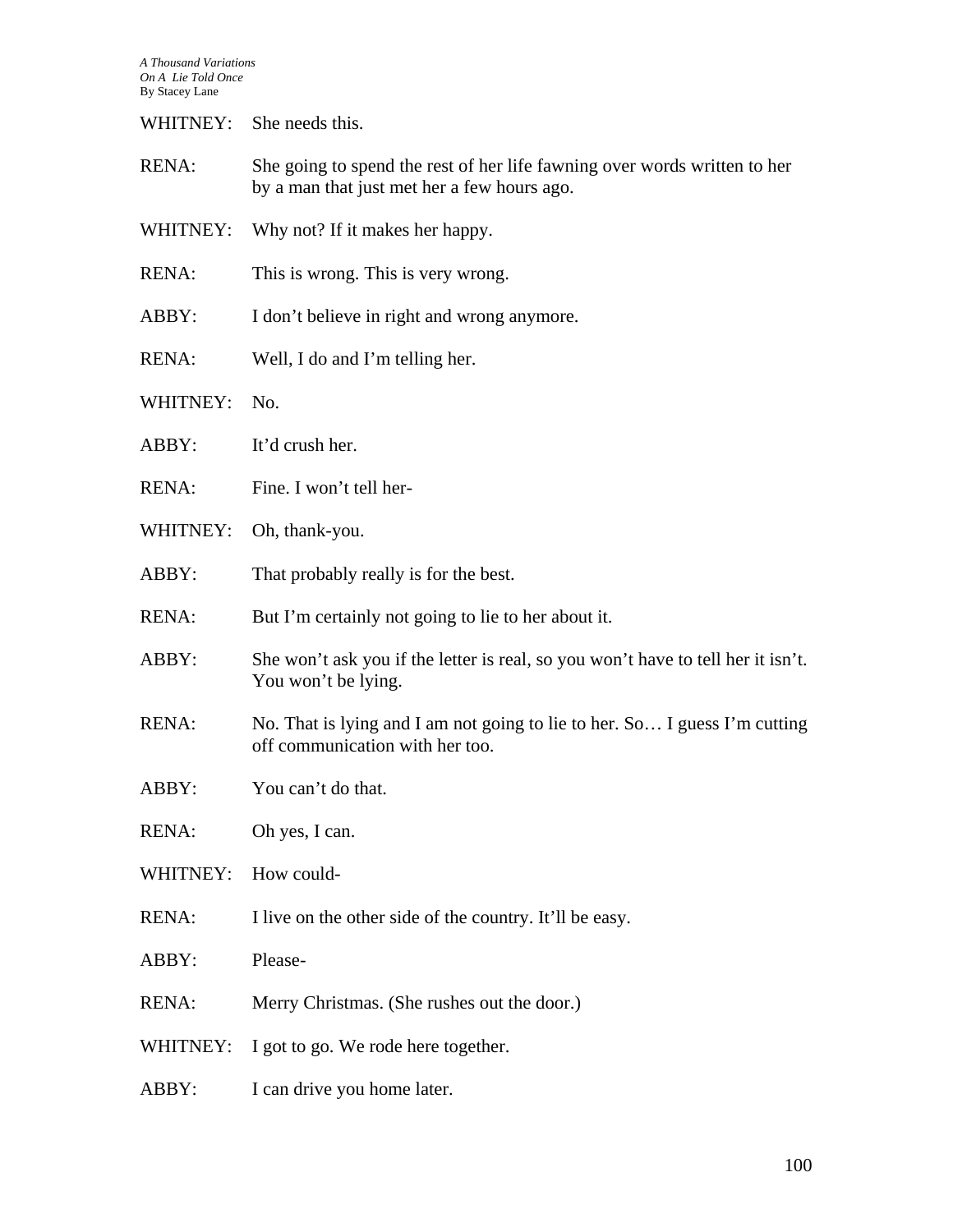- WHITNEY: No, I'd rather go with Rena.
- ABBY: But, I thought you and I could-
- WHITNEY: I really got to go.
- ABBY: Whitney, if I don't see Rena again, could you-
- WHITNEY: Come on, you know you'll see her again-
- ABBY: I don't know-
- WHITNEY: You know how Rena can be.
- ABBY: I know.
- WHITNEY: I have the keys. I can't leave Rena out in the cold.
- ABBY: Whitney, I-
- WHITNEY: Goodbye. (She reaches quickly into her wallet and hands ABBY a photograph, without looking at her.) Merry Christmas.
- ABBY: Oh, she's- She looks just like you when you were a-

(WHITNEY exits hurriedly after RENA, without looking back. ABBY, once again, is left alone center stage. She stares at the photograph with a sense of wonder and then sits it on the end table.)

- ABBY: (Calling) Patrick, honey, you can come back out now!
- PATRICK: (Entering) Is everything okay?
- (PATRICK briefly eyes the torn letter on the floor.)
- ABBY: Fine.
- PATRICK: What'd Whitney want to talk to you about, if you don't mind me asking?
- ABBY: Oh, just mother, daughter stuff. She wanted to thank me for her letter.
- PATRICK: Oh, then it worked out okay?
- ABBY: Yes, like a charm. You did good Patrick.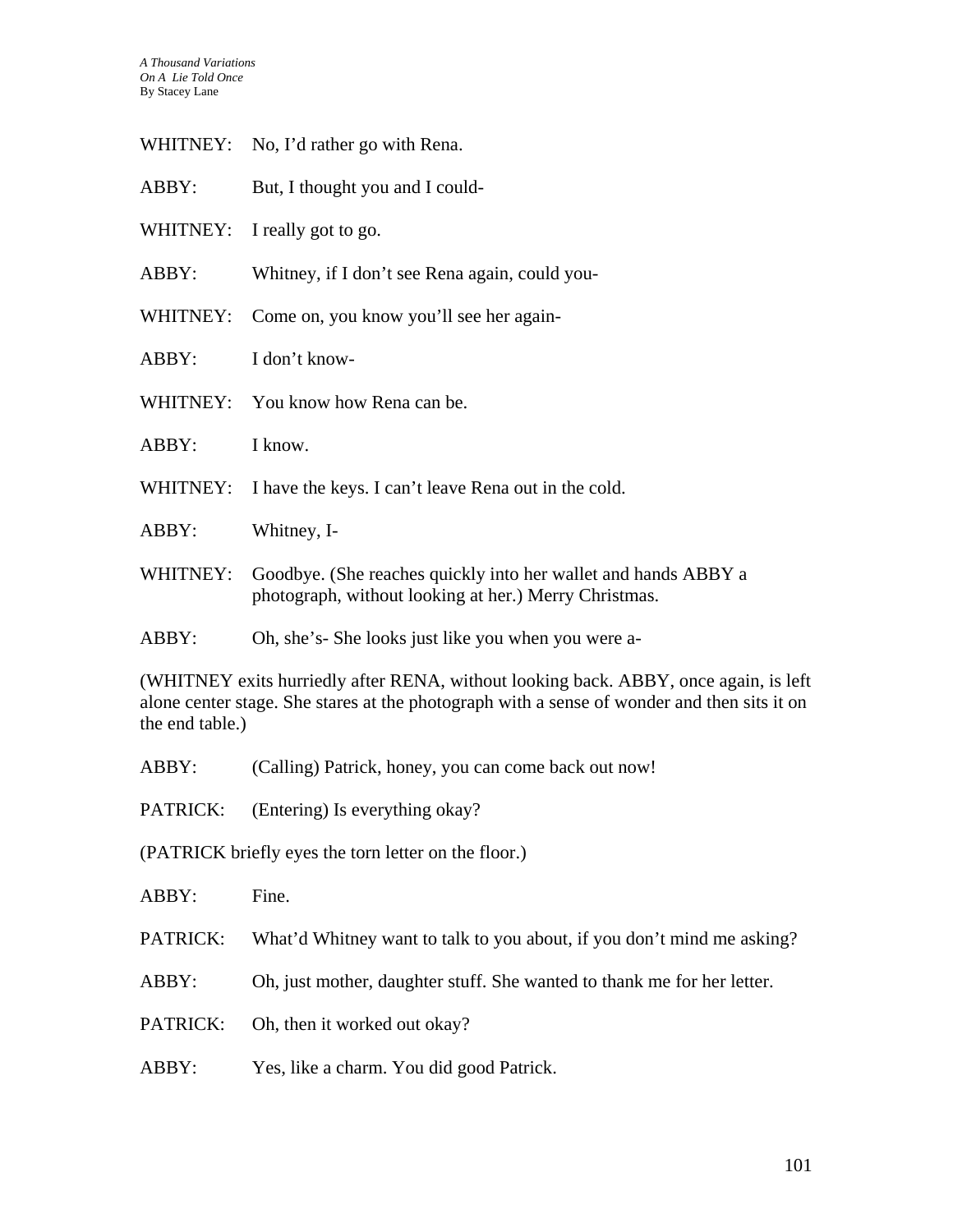| PATRICK: | What about Rena? She didn't seem to be taking it very well. |
|----------|-------------------------------------------------------------|
|----------|-------------------------------------------------------------|

- ABBY: Yes, well, that all changed once she actually read the letter. It must have been well written.
- PATRICK: I did my best. So they took off then?
- ABBY: Yes. They left happy.
- PATRICK: It looks like Whitney didn't open her present.
- ABBY: Oh, it completely slipped my mind.
- PATRICK: Oh well. She can get it next time she comes over.
- ABBY: I don't know when-
- PATRICK: Well, now that this letter situation is taken care of, they'll be coming over a lot more often, right?
- ABBY: Oh, yes. I imagine they will.
- PATRICK: I still feel horrible.
- ABBY: But it all worked out so well.
- PATRICK: I know this is going to sound strange, but what kind of peanut butter do you use?
- ABBY: Where did that come from?
- PATRICK: Just answer the question, okay?
- ABBY: Whatever is on sale. Why?
- PATRICK: Never mind. It's dumb.
- ABBY: Are you feeling okay?
- PATRICK: I think I need to go home now.
- ABBY: So soon?
- PATRICK: After everything that's happened tonight.
- ABBY: You did the right thing.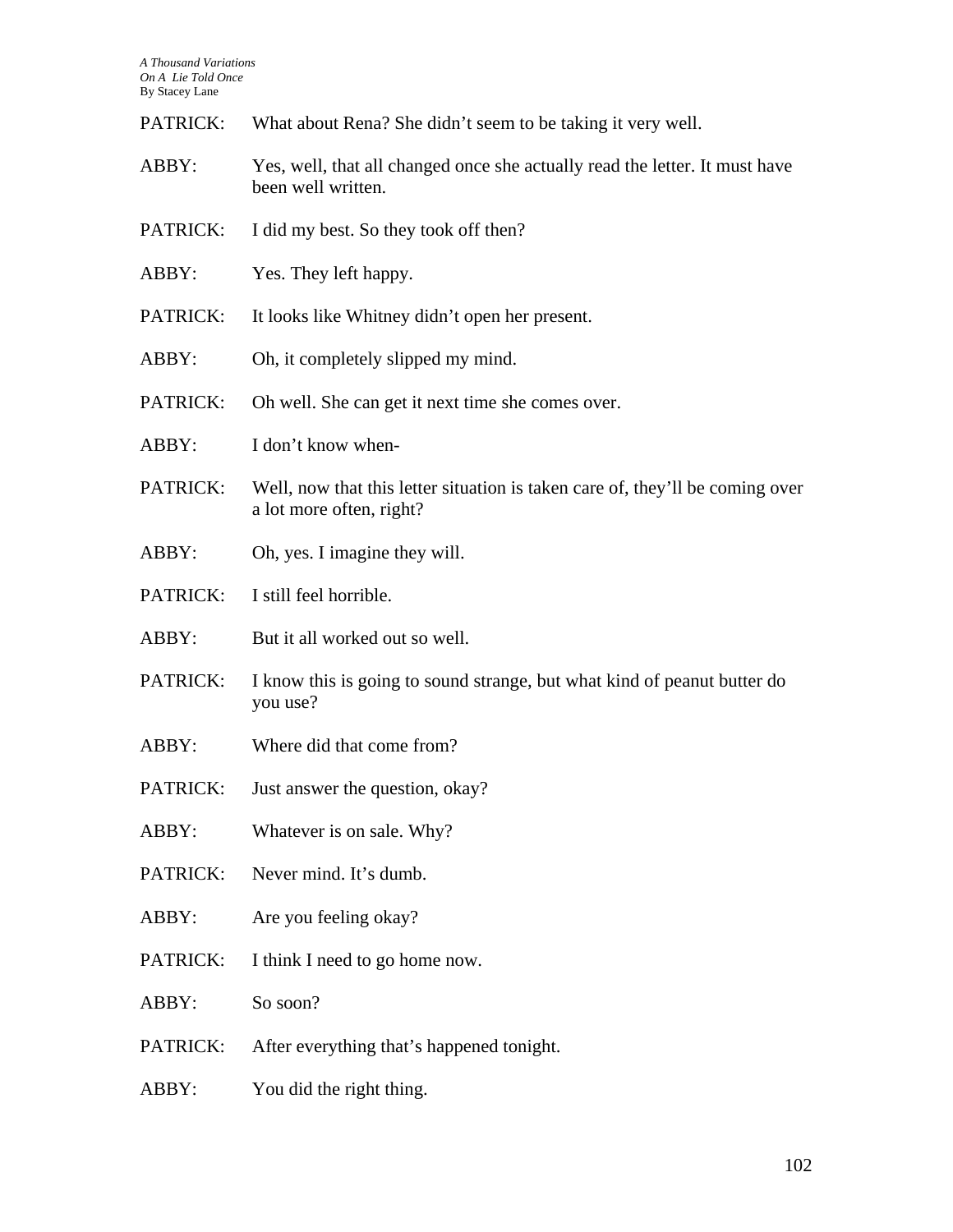- PATRICK: No. I don't feel right about it.
- ABBY: You became the father to my children. Isn't that was you wanted?
- PATRICK: No, not like this. Goodnight, Abby.
- ABBY: Are you mad at me?
- PATRICK: It's been a long night. I'm tired.
- ABBY: Well, I'll see you tomorrow then, for Christmas.
- PATRICK: Abby, I've changed my mind. I think I'd like to spend Christmas with my family.
- ABBY: But we had-
- PATRICK: I'm sorry.
- ABBY: But I don't want to be alone on Ch-
- PATRICK: I'll have my family and you'll have Awna. You'll-
- ABBY: You mean you call her Awna, too?
- PATRICK: Of course. That's her name now.
- ABBY: But, I named her-
- PATRICK: You really need to stop living in the past.

ABBY: I don't-

PATRICK: Goodbye, Abby. Merry Christmas!

(PATRICK gives ABBY a kiss on the forehead and exits out the front door quickly. ABBY is left alone.)

ABBY: (Calling down the hall) Sweetheart, do you need anything?

ANNA: (Offstage) What Mommy?

(ABBY begins to straighten up the room.)

ABBY: (Calling) You okay, sweetie?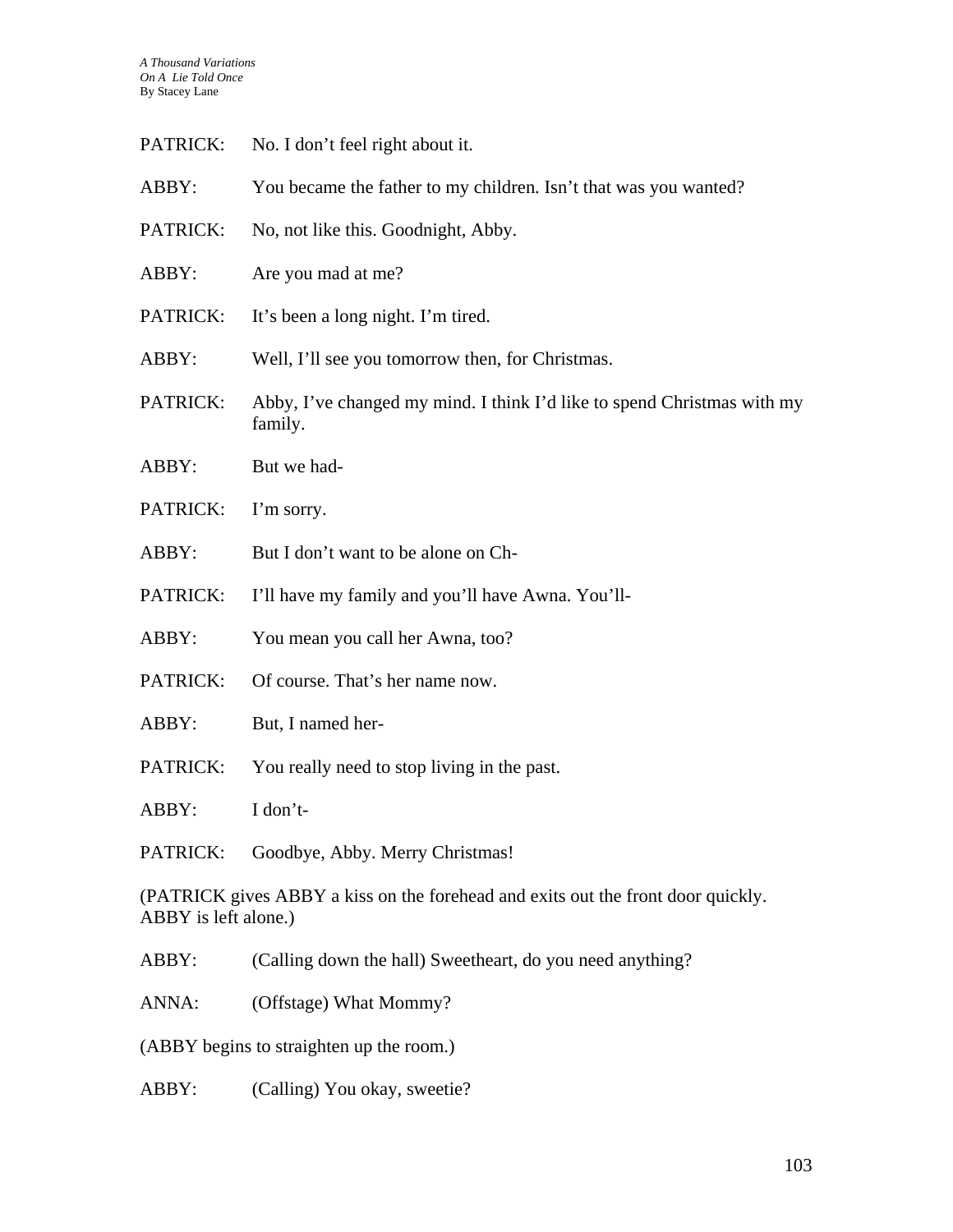(ABBY sees the torn pieces of the letter. She quickly disposes of them, just as ANNA emerges from the hallway wearing an old pair of adorable pajamas that are just a tad bit too small. She carries her letter.)

| ANNA: | I'm wonderful.                                                                                                      |
|-------|---------------------------------------------------------------------------------------------------------------------|
| ABBY: | You look cute.                                                                                                      |
| ANNA: | I found them in my drawer and I figured                                                                             |
| ABBY: | I guess it's just you and me, Awna. Everybody else-                                                                 |
| ANNA: | You can call me Anna.                                                                                               |
| ABBY: | No, if you want to-                                                                                                 |
| ANNA: | Please. Just Anna.                                                                                                  |
| ABBY: | Thank-you.                                                                                                          |
| ANNA: | It's what you and Dad named me.                                                                                     |
| ABBY: | Actually, your dad wanted to call you Gertie.                                                                       |
| ANNA: | Seriously?                                                                                                          |
| ABBY: | Yes, after his favorite great aunt.                                                                                 |
| ANNA: | I never knew that.                                                                                                  |
| ABBY: | But I convinced him otherwise.                                                                                      |
| ANNA: | I'm glad you did.                                                                                                   |
| ABBY: | Yes, well, either way, you would have been named after someone who<br>died. I'm sorry. I didn't realize that would- |
| ANNA: | It's okay. It's an honor.                                                                                           |
| ABBY: | Yes.                                                                                                                |
| ANNA: | Would you like to read my letter? It's really beautiful.                                                            |
| ABBY: | No, that's between you and your father.                                                                             |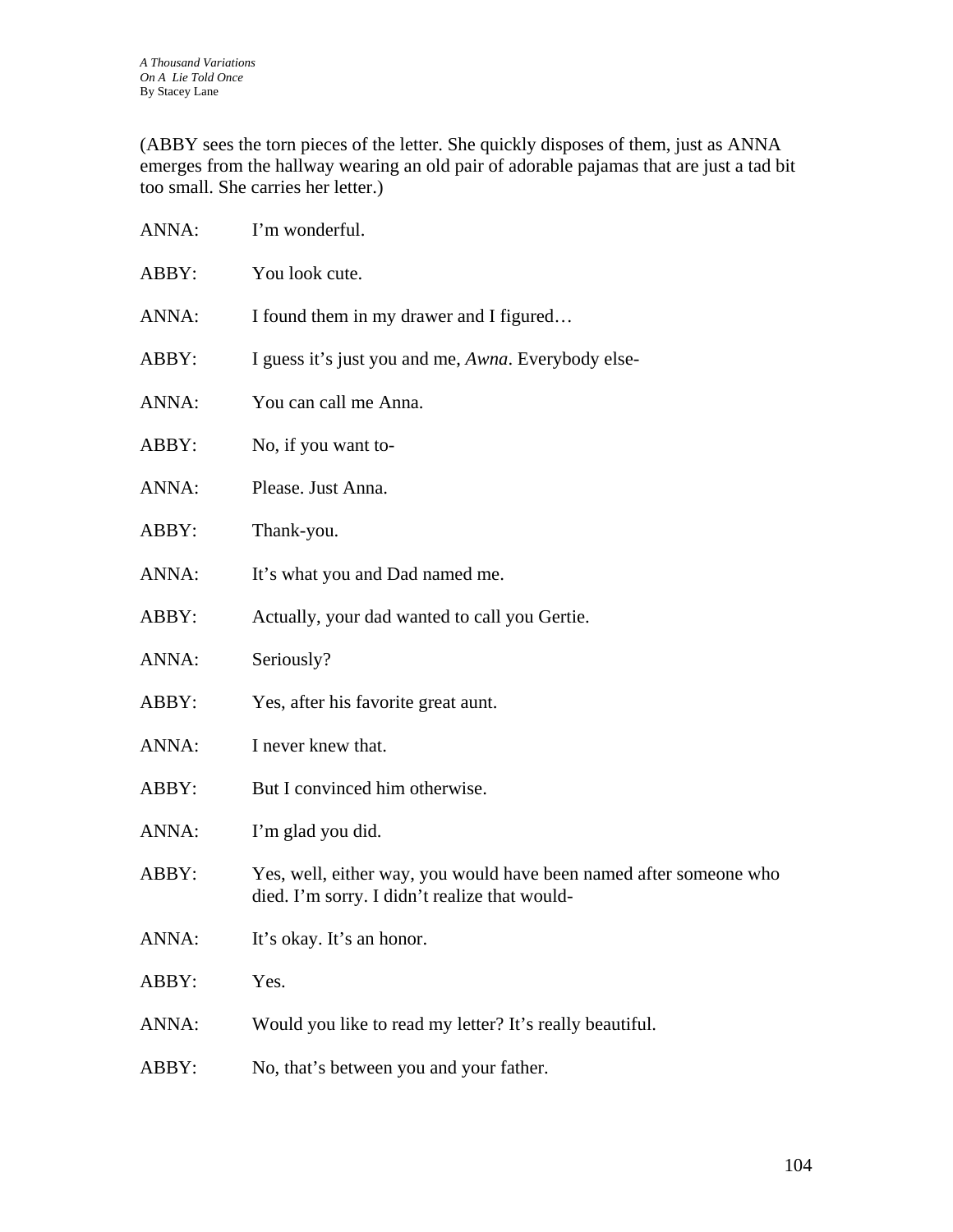| ANNA: | He wrote such wonderful things about you.                                                                       |
|-------|-----------------------------------------------------------------------------------------------------------------|
| ABBY: | He did?                                                                                                         |
| ANNA: | How you were with him til the end.                                                                              |
| ABBY: | Yes, well                                                                                                       |
| ANNA: | How you took care of him and stayed with him when everyone else                                                 |
| ABBY: | Well, I tried                                                                                                   |
| ANNA: | $M$ om                                                                                                          |
| ABBY: | Yes, honey.                                                                                                     |
| ANNA: | Do you think maybe- well I was thinking My apartment is so small and<br>I'm always struggling to make rent and- |
| ABBY: | Honey, if you need money, I can-                                                                                |
| ANNA: | No. I, well, I was thinking that maybe I could move back here for a little<br>while if that's-                  |
| ABBY: | Oh, I'd love that!                                                                                              |
| ANNA: | Really?                                                                                                         |
| ABBY: | More than anything.                                                                                             |
| ANNA: | It wouldn't be a problem?                                                                                       |
| ABBY: | No. No, not at all.                                                                                             |
| ANNA: | What about Patrick? Would he mind?                                                                              |
| ABBY: | Oh, don't worry about him. I'd never let a man come between me and my<br>daughters.                             |
| ANNA: | Mom, you know what we're going do tomorrow?                                                                     |
| ABBY: | What dear?                                                                                                      |
| ANNA: | We're going to get rid of all these frogs.                                                                      |
| ABBY: | Don't be silly. How could I part with all these memories?                                                       |